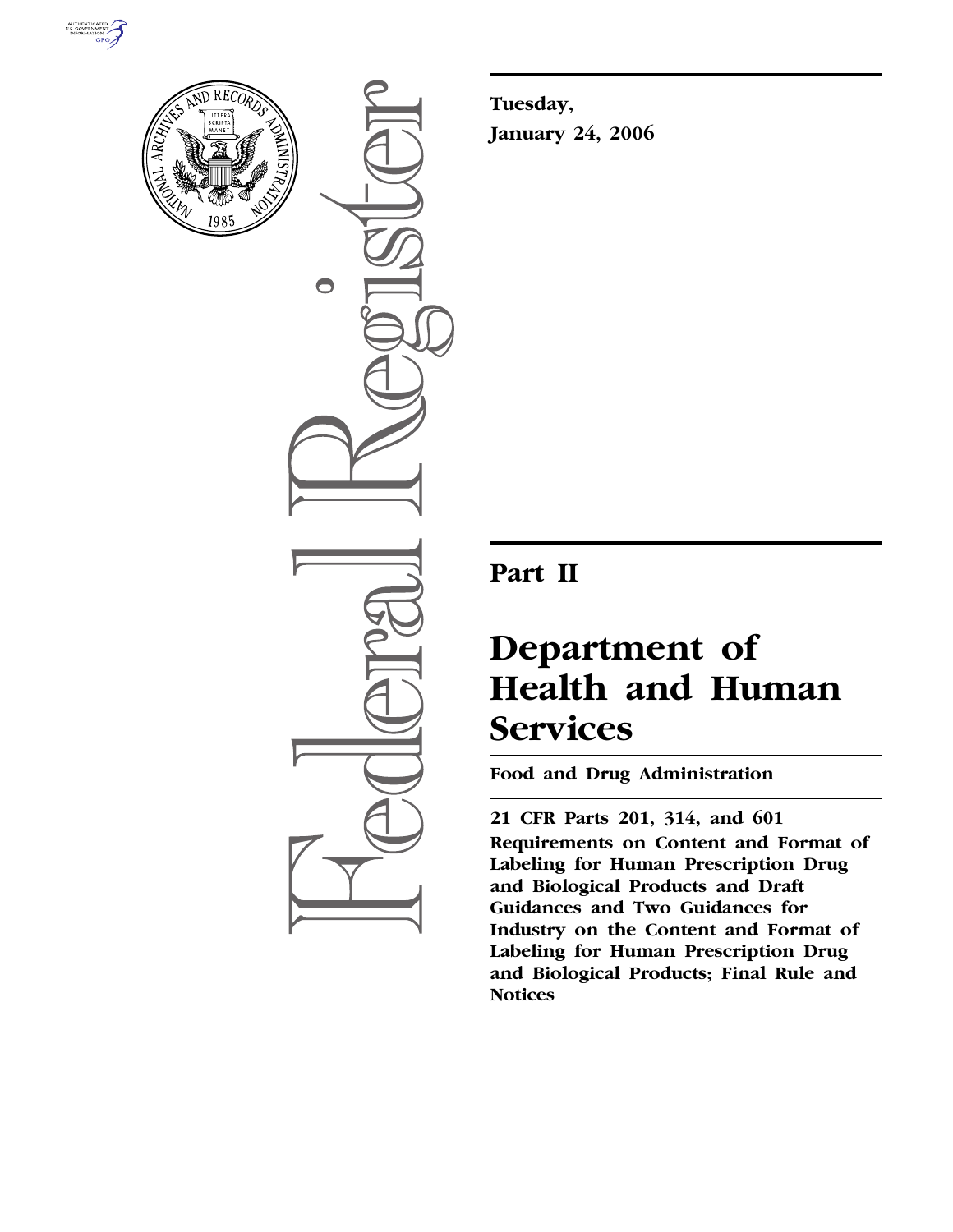# **DEPARTMENT OF HEALTH AND HUMAN SERVICES**

# **Food and Drug Administration**

#### **21 CFR Parts 201, 314, and 601**

**[Docket No. 2000N–1269] (formerly Docket No. 00N–1269)** 

#### **RIN 0910–AA94**

# **Requirements on Content and Format of Labeling for Human Prescription Drug and Biological Products**

**AGENCY:** Food and Drug Administration, HHS.

# **ACTION:** Final rule.

**SUMMARY:** The Food and Drug Administration (FDA) is amending its regulations governing the content and format of labeling for human prescription drug products (including biological products that are regulated as drugs). The final rule revises current regulations to require that the labeling of new and recently approved products include highlights of prescribing information and a table of contents. The final rule also reorders certain sections, requires minor content changes, and sets minimum graphical requirements. These revisions will make it easier for health care practitioners to access, read, and use information in prescription drug labeling. The revisions will enhance the safe and effective use of prescription drug products and reduce the number of adverse reactions resulting from medication errors due to misunderstood or incorrectly applied drug information. For both new and recently approved products and older products, the final rule requires that all FDA-approved patient labeling be reprinted with or accompany the labeling. The final rule also revises current regulations for prescription drug labeling of older products by clarifying certain requirements. These changes will make the labeling for older products more informative for health care practitioners.

**DATES:** This rule is effective June 30, 2006. See section III of this document for the implementation dates of this final rule.

#### **FOR FURTHER INFORMATION CONTACT:**

*For information on drug product labeling:* Janet Norden, Center for Drug Evaluation and Research (HFD–40), Food and Drug Administration, 10903 New Hampshire Ave., Bldg. 22, rm. 4202, Silver Spring, MD 20993–0002, 301–796–2270, *nordenj@CDER.FDA.GOV*, or

Elizabeth Sadove, Center for Drug

Evaluation and Research (HFD–7), Food and Drug Administration, 5600 Fishers Lane, Rockville, MD 20857, 301–594–2041, *sadovee@CDER.FDA.GOV*.

*For information on labeling of biological products that are regulated as prescription drugs:*  Toni M. Stifano, Center for Biologics Evaluation and Research (HFM–600), Food and Drug Administration, 1401 Rockville Pike, Rockville, MD 20856, 301– 827–6190, *stifano@CBER.FDA.GOV*, or Kathleen Swisher, Center for Biologics Evaluation and Research (HFM–17), Food and Drug Administration, 1401 Rockville Pike, Rockville, MD 20852, 301– 827–6210.

#### **SUPPLEMENTARY INFORMATION:**

#### **Table of Contents**

I. Background II. Overview of the Final Rule Including Changes to the Proposed Rule III. Implementation IV. Overview of Agency Initiatives to Improve the Content and Format of Prescription Drug Labeling V. Implications of This Final Rule for the Electronic Labeling Initiative VI. Comments on the Proposed Rule VII. Legal Authority VIII. Paperwork Reduction Act of 1995 IX. Environmental Impact X. Executive Order 13132: Federalism XI. Analysis of Economic Impacts XII. Executive Order 12988: Civil Justice Reform

# XIII. References

#### **I. Background**

In the **Federal Register** of December 22, 2000 (65 FR 81082), FDA issued a proposed rule to revise its regulations governing the content and format of labeling for human prescription drug products, which appear in §§ 201.56 and 201.57 (21 CFR 201.56 and 201.57).1

#### *A. FDA-Approved Prescription Drug Labeling*

A prescription drug product's FDAapproved labeling (also known as ''professional labeling,'' ''package insert,'' ''direction circular,'' or

''package circular'') is a compilation of information about the product, approved by FDA, based on the agency's thorough analysis of the new drug application (NDA) or biologics license application (BLA) submitted by the applicant. This labeling contains information necessary for safe and effective use. It is written for the health care practitioner audience, because prescription drugs require ''professional supervision of a practitioner licensed by law to administer such drug'' (section 503(b) of the act (21 U.S.C. 353(b))). FDA-approved labeling is defined in section 201(m) of the act (21 U.S.C. 321(m)) and is subject to all applicable provisions of section 502 of the act (21 U.S.C. 352). It satisfies the requirement of § 201.100(d) (21 CFR 201.100(d)) that ''[a]ny labeling, as defined in section 201(m) of the act \* \* \* that furnishes or purports to furnish information for use or which prescribes, recommends, or suggests a dosage for the use of the drug \* \* \* contains \* \* \* [a]dequate information for such use,'' as further described in that provision. FDAapproved labeling also accompanies ''promotional'' materials, as described in § 202.1(l)(2) (21 CFR 202.1(l)(2)). FDA-approved labeling also ''bears adequate information'' within the meaning of  $\S 201.100(c)(1)$ , which applies to ''labeling on or within the package from which a prescription drug is to be dispensed'', referred to in this document as ''trade labeling.'' In this document, FDA-approved labeling for prescription drugs is referred to as ''labeling'' or ''prescription drug labeling.

#### *B. Developing the Proposed Rule*

In recent years, there has been an increase in the length, detail, and complexity of prescription drug labeling, making it harder for health care practitioners to find specific information and to discern the most critical information. Before issuing the proposal, the agency evaluated the usefulness of prescription drug labeling for its principal audience to determine whether, and how, its content and format could be improved. The agency used focus groups, a national physician survey, a public meeting, and written comments to develop multiple prototypes and to ascertain how prescription drug labeling is used by health care practitioners, what labeling information practitioners consider most important, and how practitioners believed labeling could be improved. The agency developed a prototype based on this accumulated information as the model for the proposed rule.

<sup>1</sup>Although §§ 201.56 and 201.57 do not specifically mention the term ''biologics'', under the Federal Food, Drug, and Cosmetic Act (the act), most biologics are drugs that require a prescription and thus are subject to these regulations. (See section VII of this document for legal authority.) For the purposes of this document, unless otherwise specified, all references to ''drugs'' or ''drug products'' include human prescription drug products and biological products that are also drugs.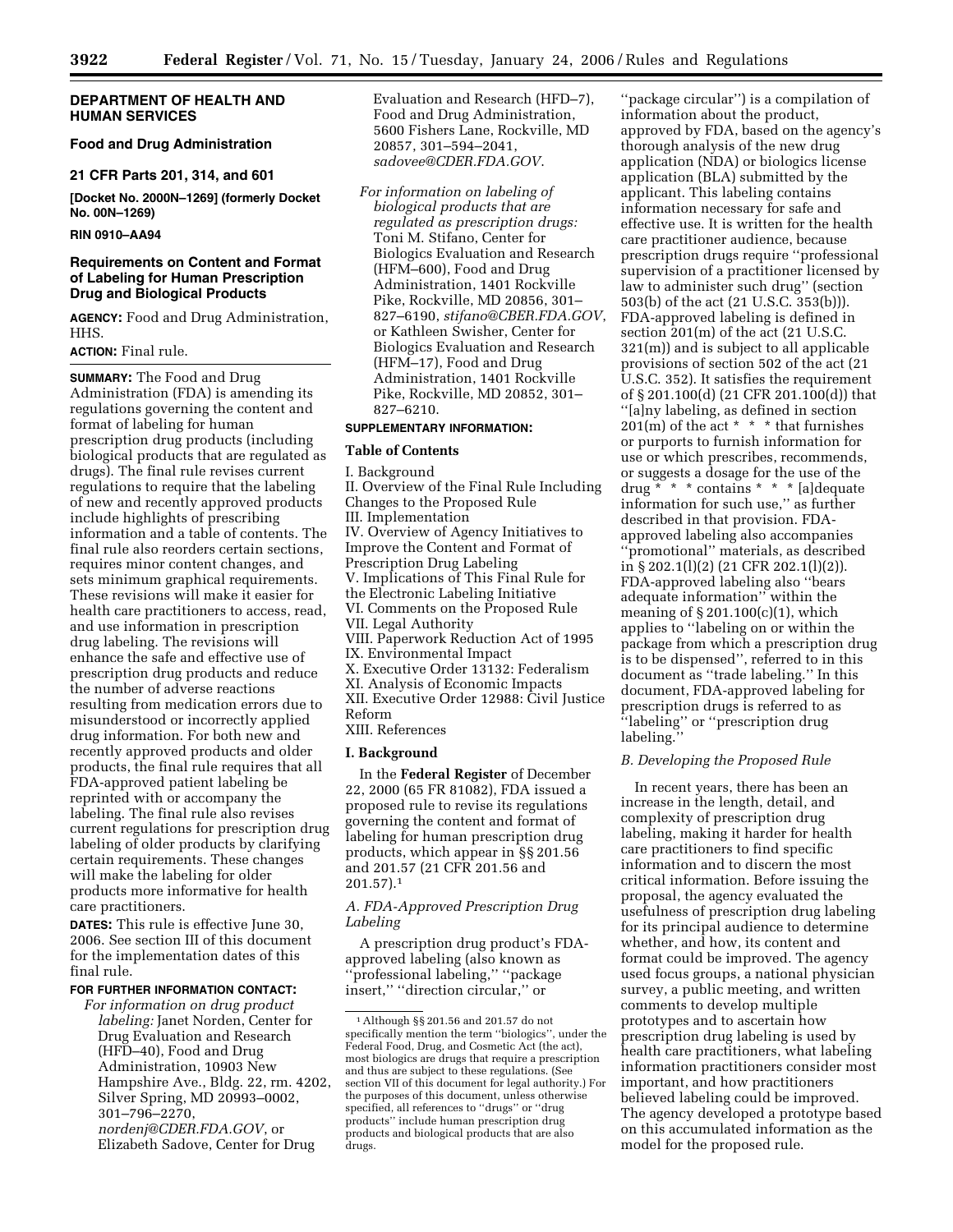#### *C. The Proposed Rule*

The agency's proposed changes were designed to enhance the ability of health care practitioners to access, read, and use prescription drug labeling.

1. Proposed Provisions for New and Recently Approved Drugs

FDA proposed the following changes for the labeling for prescription drugs that were approved on or after the effective date of the final rule, drugs that had been approved in the 5 years before the effective date of the final rule, and older approved drugs for which an efficacy supplement is submitted. FDA believed that applying the revised content and format requirements only to more recently approved products was appropriate because, among other reasons, health care practitioners are more likely to refer to the labeling of recently approved products (see comment 113).

• The addition of introductory prescribing information, entitled ''Highlights of Prescribing Information'' (Highlights).

• The addition of a table of contents.

• Reordering and reorganizing to

make the labeling easier to use and read. • Minimum graphical requirements

for format. • Certain revisions to the content requirements, such as modifying the definition of ''adverse reaction'' to make the ''Adverse Reactions'' section of labeling more meaningful and useful to health care practitioners.

2. Proposed Provisions for Older Approved Drugs

The agency proposed that older approved drug products would not be subject to these proposed changes. These older products would, instead, be subject to the labeling requirements at

proposed § 201.80. The agency proposed to redesignate then-current § 201.57 as § 201.80 to describe labeling requirements for older drugs and add new § 201.57 to describe labeling requirements for new and recently approved drugs.

3. Proposed Provisions for All Drugs

FDA also proposed certain revisions to the requirements governing the content of labeling to help ensure that statements appearing in labeling related to effectiveness or dosage and administration are sufficiently supported. These provisions would have applied to all drugs.

• The labeling for all drugs would contain all FDA-approved patient labeling (i.e., approved printed patient information and Medication Guides) for the drug, not just the information required by regulation to be distributed to patients (see table 2).

• Minor revisions would be made to the requirements for labels affixed to prescription drug containers and packaging.

The proposal called for the submission of comments by March 22, 2001. At the request of the Pharmaceutical Research and Manufacturers of America, and to provide all interested persons additional time to comment, the comment period was reopened until June 22, 2001 (66 FR 17375, March 30, 2001). After careful consideration of the comments, FDA has revised the proposal and is issuing this final rule.

The following sections of this document provide:

• An overview of the final rule including changes to the proposed rule (section II of this document),

• A discussion of the implementation requirements for the final rule (section III of this document),

• An overview of the agency's prescription drug labeling initiatives (section IV of this document),

• The implications of this rule for the electronic labeling initiative (section V of this document),

• A discussion of the comments received on the proposal and the agency's responses to the comments (section VI of this document),

• A statement of legal authority (section VII of this document),

• A description of the information collection provisions of the rule (section VIII of this document),

• An statement on the environmental impact of the rule (section IX of this document),

• A statement on federalism (section X of this document),

• An analysis of the economic impacts of the rule (section XI of this document),

• A statement on the impact of the rule on the civil justice system (section XII of this document), and

• A list of references (section XIII of this document).

#### **II. Overview of the Final Rule Including Changes to the Proposed Rule**

This final rule amends part 201 (21 CFR part 201) of FDA regulations by revising the requirements for the content and format of labeling for prescription drug products (see tables 1 and 2 of this document). Table 1 lists the sections required for prescription drug labeling before the effective date of this final rule (and which will remain in effect for older products), and, for new and recently approved products, the sections FDA proposed in 2000 and those required by this final rule.

**BILLING CODE 4160–01–S**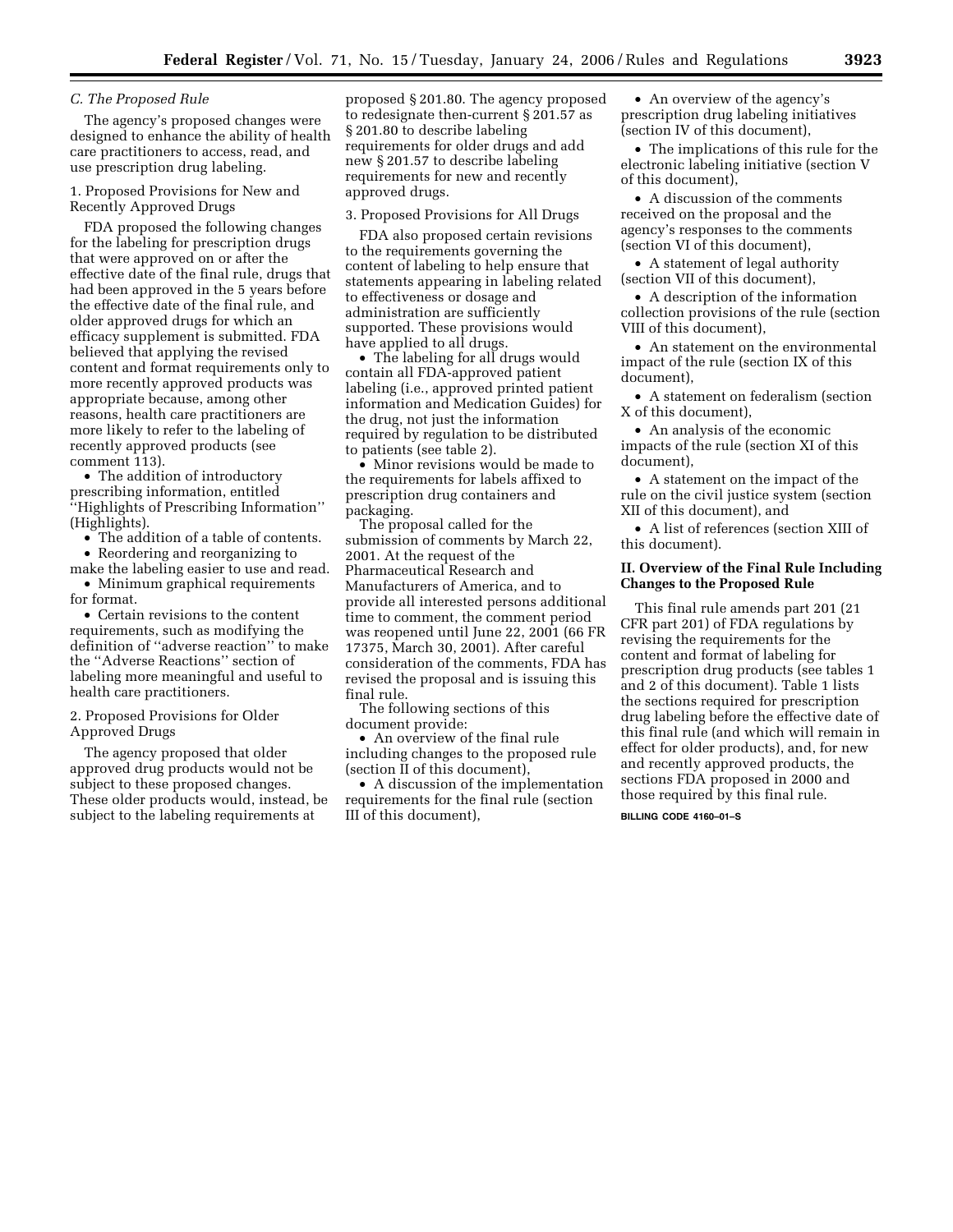| Table 1.--Prescription Drug Labeling Sections |                             |                                |  |  |
|-----------------------------------------------|-----------------------------|--------------------------------|--|--|
| Sections Required for                         | Sections That Were Proposed | Sections Required for New and  |  |  |
| All Products Before                           | for New and Recently        | Recently Approved Products On  |  |  |
| the Effective Date of                         | Approved Products           | or After the Effective Date of |  |  |
| the Final Rule and for                        |                             | the Final Rule                 |  |  |
| Older Products On and                         |                             |                                |  |  |
| After the Effective                           |                             |                                |  |  |
| Date of the Final Rule                        |                             |                                |  |  |
| Description                                   | Highlights of Prescribing   | Highlights of Prescribing      |  |  |
| Clinical Pharmacology                         | Information                 | Information                    |  |  |
| Indications and Usage                         | Product Names, Other        | Product Names, Other           |  |  |
| Contraindications                             | Required and Optional       | Required Information           |  |  |
| Warnings                                      | Information                 | Boxed Warning                  |  |  |
| Precautions                                   | Boxed Warning               | Recent Major Changes           |  |  |
| Adverse Reactions                             | Recent Labeling Changes     | Indications and Usage          |  |  |
| Drug Abuse and                                | Indications and Usage       | Dosage and                     |  |  |
| Dependence                                    | Dosage and                  | Administration                 |  |  |
| Overdosage                                    | Administration              | Dosage Forms and Strengths     |  |  |
| Dosage and                                    | How Supplied                | Contraindications              |  |  |
| Administration                                | Contraindications           | Warnings and Precautions       |  |  |
| How Supplied                                  | Warnings/Precautions        | Adverse Reactions              |  |  |
| Optional:                                     | Drug Interactions           | Drug Interactions              |  |  |
| Animal Pharmacology                           | Use in Specific             | Use in Specific Populations    |  |  |
| and/or Animal                                 | Populations                 |                                |  |  |
| Toxicology                                    |                             | Full Prescribing Information:  |  |  |

Comprehensive Prescribing Information: Index Comprehensive Prescribing

Information ! Boxed Warning

1 Indications and Usage 2 Dosage and

Contents

Full Prescribing Information

1 Indications and Usage

5 Warnings and Precautions

Administration

3 Dosage Forms and

4 Contraindications

6 Adverse Reactions

7 Drug Interactions

8 Use in Specific

Populations

9 Drug Abuse and

Dependence

14 Clinical Studies

Information

12 Clinical Pharmacology

13 Nonclinical Toxicology

16 How Supplied/Storage and

Patient Counseling

10 Overdosage

15 References

 $17$ 

Handling

11 Description

Strengths

Boxed Warning

2 Dosage and

- Administration 3 How Supplied/Storage
- and Handling
- 4 Contraindications
- 5 Warnings/Precautions
- 6 Drug Interactions 7 Use in Specific
- Populations 8 Adverse Reactions
- 9 Drug Abuse and Dependence
- 10 Overdosage 11 Description
- 12 Clinical Pharmacology 13 Nonclinical Toxicology
- 14 Clinical Studies

R References

P Patient Counseling

requirement in effect before the effective date of this final rule, the 2000 proposed requirement, and the final requirement (see comment 92 for discussion of FDAapproved patient labeling). For the purposes of this document, the term

Information

''FDA-approved patient labeling'' will be used to refer to any approved printed patient information or Medication Guide, unless a comment is addressing one or the other specifically.

The final rule requires that any FDAapproved patient labeling either: (1) Accompany the prescription drug labeling or (2) be reprinted at the end of such labeling (§§ 201.57(c)(18) and 201.80(f)(2)). Table 2 lists the

Clinical Studies

References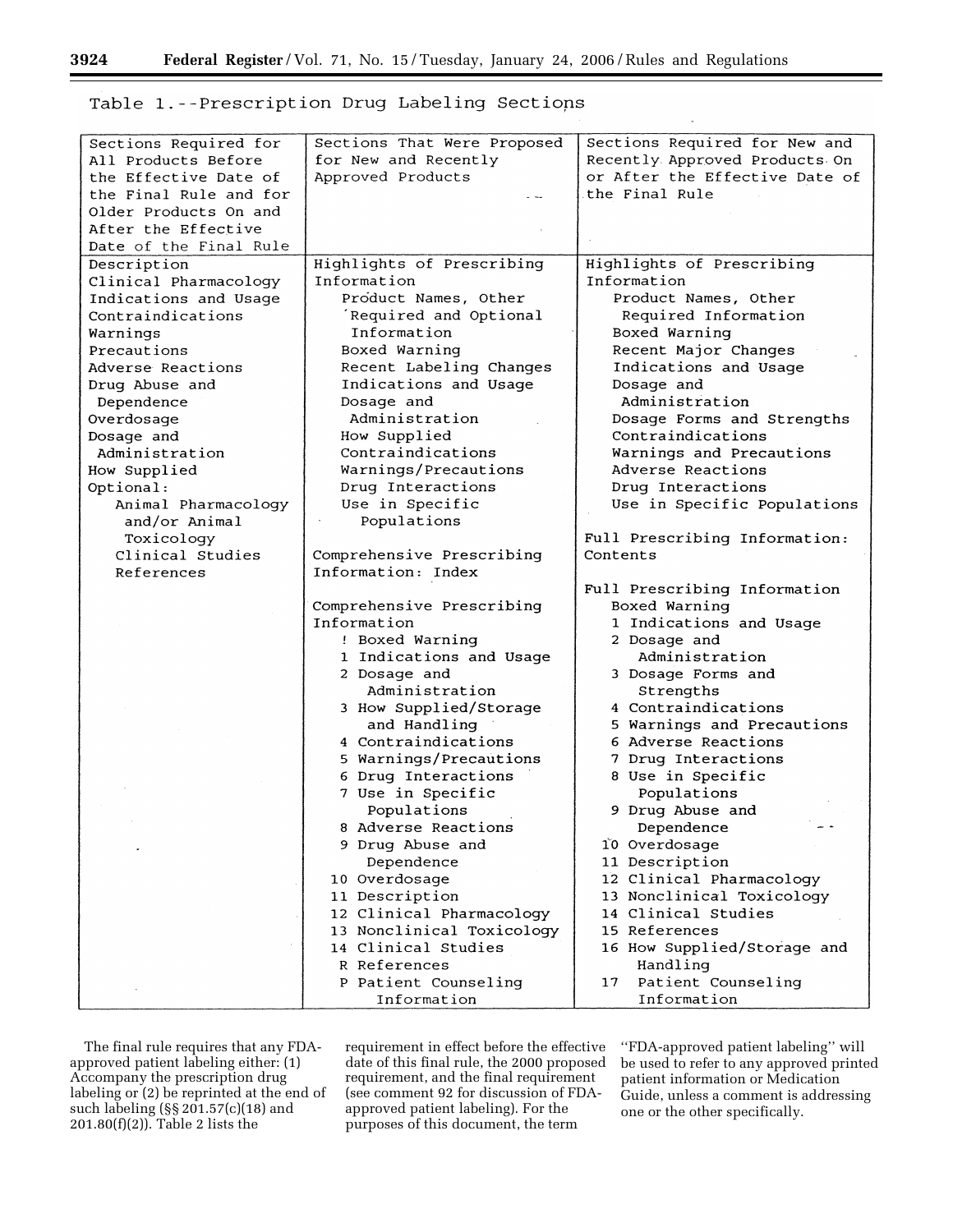# TABLE 2.—FDA-APPROVED PATIENT LABELING WITH PRESCRIPTION DRUG LABELING

| Requirement for All Products Before the Ef-<br>fective Date of the Final Rule                                                             | Proposed Requirement for All Products                                                            | Final Requirement for All Products                                                                                               |
|-------------------------------------------------------------------------------------------------------------------------------------------|--------------------------------------------------------------------------------------------------|----------------------------------------------------------------------------------------------------------------------------------|
| To be reprinted at the end of labeling:<br>• Full text of FDA-approved patient labeling<br>that is required to be distributed to patients | To be reprinted at the end of labeling:<br>• Full text of any FDA-approved patient la-<br>beling | To be reprinted at the end of labeling or to<br>accompany the labeling:<br>• Full text of any FDA-approved patient la-<br>beling |

In this rulemaking, the agency finalizes many of the provisions in the December 2000 proposal. In addition, the final rule reflects revisions the agency made in response to comments on the December 2000 proposal and revisions made by the agency on its own initiative. FDA also has made editorial changes to clarify provisions, correct cross-references, and support the agency's plain language initiative. Table 3 lists the substantive changes made to the general provisions and Highlights and table 4 lists the substantive changes made to the Full Prescribing Information (FPI).

#### *A. Content and Format of Labeling for New and More Recently Approved Prescription Drug Products*

The final rule, like the proposed rule, requires that the labeling for new and more recently approved drug products comply with revised content and format requirements (§ 201.56(d)) (see table 1). Like the proposed rule, the final rule provides that new and more recently approved products include drug products with an NDA, BLA, or efficacy supplement that: (1) Was approved between June 30, 2001, and June 30, 2006; (2) is pending on June 30, 2006; or (3) is submitted anytime on or after June 30, 2006 (§ 201.56(b)(1)).

On its own initiative, the agency added a provision on pediatric risk information to the general labeling requirements of the final rule. Section 11 of the Best Pharmaceuticals for Children Act (Public Law 107–109) (BPCA), which was signed into law on January 4, 2001, addresses labeling requirements for generic versions of

drugs with pediatric patent protection or exclusivity. The agency added a provision in § 201.56(d)(5) of the final rule to make clear that any risk information from the ''Contraindications,'' ''Warnings and Precautions,'' or ''Use in Specific Populations'' section is ''pediatric contraindications, warnings, or precautions'' within the meaning of section 11 of the BPCA (21 U.S.C. 355A(l)(2)). By adding § 201.56(d)(5), the agency intends to avoid any possible confusion as to what information the agency may require in generic labeling that otherwise omits a pediatric indication or other aspect of labeling pertaining to pediatric use protected by patent or exclusivity.

In addition, the agency declined to adopt the use of symbols that were proposed to emphasize or identify information in prescription drug labeling. Based on comments, FDA declined to use the inverted black triangle (see comment 15) and the exclamation point (!) to emphasize the boxed warning (see comment 43). On its own initiative, for the same reasons that FDA rejected use of the two symbols commented upon, FDA declined to use the following three proposed symbols:

• The Rx symbol (proposed § 201.57(a)(3)) in Highlights. The agency proposed the symbol to identify a product that is available only by prescription under section 503(b) of the act. The agency decided that the Rx symbol in Highlights is unnecessary because the new prescription drug labeling format is so distinct from the over-the-counter (OTC) drug labeling format that it will be clear to prescribers

that labeling in the new format is for a prescription drug product.

• The "R" symbol in the FPI (proposed § 201.56(d)(2)), which would have identified the ''References'' section.

• The ''P'' symbol in the FPI (proposed  $\S 201.57(c)(18)$ ), which would have identified the ''Patient Counseling Information'' section.

1. Highlights of Prescribing Information

Like the proposed rule, the final rule requires that the labeling for new and more recently approved products include introductory information entitled ''Highlights of Prescribing Information'' (Highlights) (§§ 201.56(d)(1) and 201.57(a)) (see table 1).

The final rule requires the same headings for Highlights as proposed, except that, in response to comments, FDA moved ''Most Common Adverse Reactions'' from ''Warnings and Precautions'' (proposed § 201.57(a)(10)) to a new heading entitled ''Adverse Reactions'' (§§ 201.56(d)(1) and 201.57(a)(11)) (see table 1 and comment 28). Like the proposed rule, the final rule requires that Highlights, except for the boxed warning, be limited in length to one-half of the page  $(S 201.57(d)(8))$ (see comment 104).

The agency is also revising its regulations on supplements and other changes to an approved application in §§ 314.70 and 601.12 (21 CFR 314.70 and 601.12) to require applicants to obtain prior approval of any labeling changes to Highlights, except for identified minor changes (see comment 5).

TABLE 3.—SUBSTANTIVE CHANGES FROM THE PROPOSED RULE TO THE FINAL RULE: GENERAL PROVISIONS AND TO **HIGHLIGHTS** 

| 21 CFR Section in                                                        | Description of Change from Proposed Rule                                                                                                                            |
|--------------------------------------------------------------------------|---------------------------------------------------------------------------------------------------------------------------------------------------------------------|
| Final Rule                                                               | See comment or section of this document (identified in parentheses) for more detailed information regarding the<br>change.                                          |
| 201.55.<br>$201.57(c)(4)(v)$ ,<br>201.57(c)(12)(i)(D),<br>and 201.100(b) | <b>Container Labels</b><br>• Withdrew proposed amendments regarding content of container labels and associated proposed amendments to<br>the labeling (106 and 107) |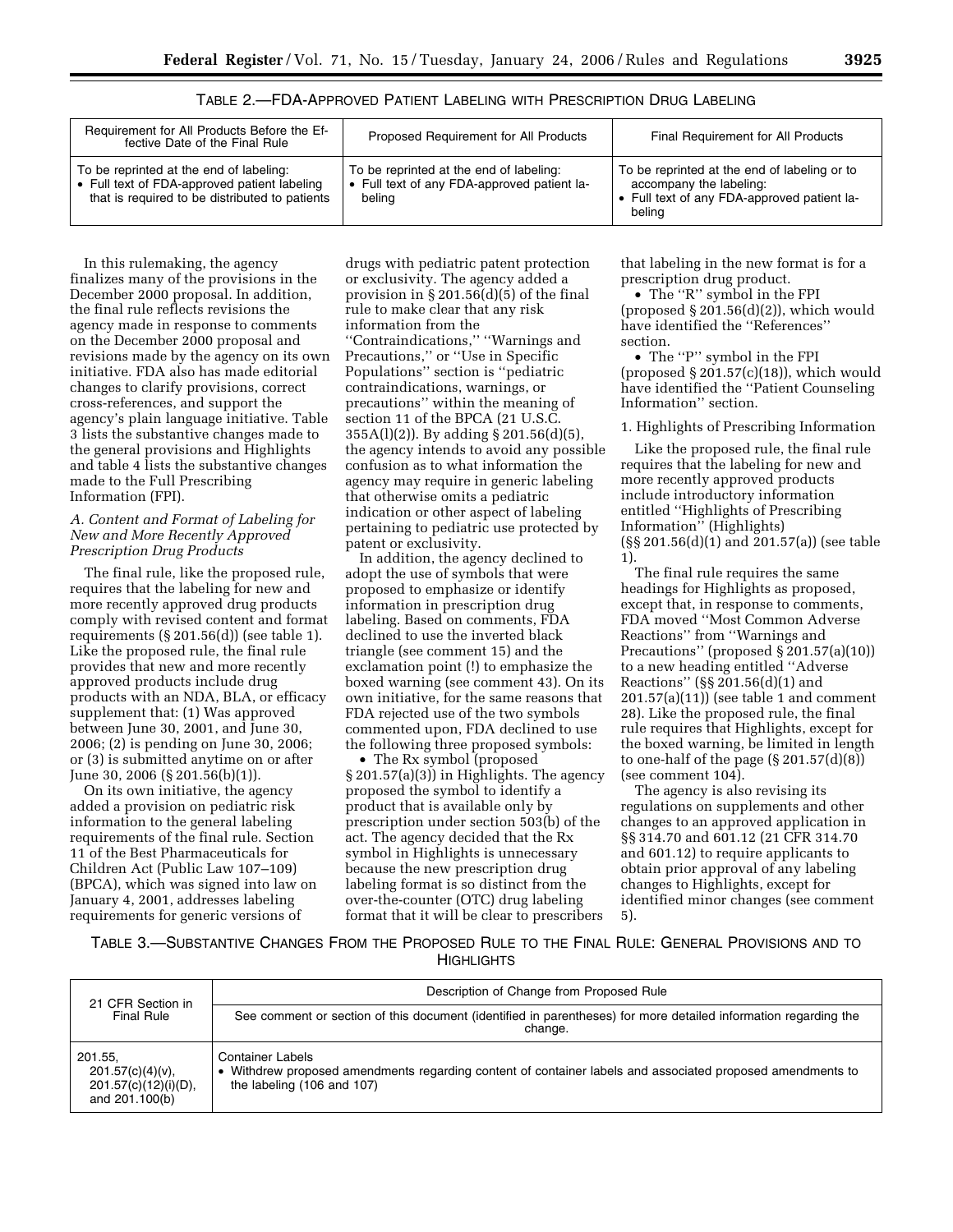# TABLE 3.—SUBSTANTIVE CHANGES FROM THE PROPOSED RULE TO THE FINAL RULE: GENERAL PROVISIONS AND TO HIGHLIGHTS—Continued

|                                        | Description of Change from Proposed Rule                                                                                                                                                                                                                                                                                                                                                                                                                                                                                                                                                                                                                                                           |
|----------------------------------------|----------------------------------------------------------------------------------------------------------------------------------------------------------------------------------------------------------------------------------------------------------------------------------------------------------------------------------------------------------------------------------------------------------------------------------------------------------------------------------------------------------------------------------------------------------------------------------------------------------------------------------------------------------------------------------------------------|
| 21 CFR Section in<br><b>Final Rule</b> | See comment or section of this document (identified in parentheses) for more detailed information regarding the<br>change.                                                                                                                                                                                                                                                                                                                                                                                                                                                                                                                                                                         |
| 201.56(a)(2)                           | General Requirement<br>• Revised to clarify that the labeling must be updated when new information becomes available that causes the la-<br>beling to become inaccurate, false, or misleading (114)                                                                                                                                                                                                                                                                                                                                                                                                                                                                                                |
| 201.56(d)                              | <b>Product Title</b><br>• Deleted proposed § 201.56(d)(4), which permitted a "Product Title" section to be included at the beginning of the<br>FPI (39)                                                                                                                                                                                                                                                                                                                                                                                                                                                                                                                                            |
| 201.56(d)(4)                           | <b>Format of Contents</b><br>• Revised to require that the Contents identify if sections have been omitted (37)                                                                                                                                                                                                                                                                                                                                                                                                                                                                                                                                                                                    |
| 201.56(d)(5)                           | Pediatric Risk Information<br>• Added, on its own initiative, a provision to make clear that pediatric risk information within the meaning of the<br>BPCA may be located in the "Use in Specific Populations" section (II.A)                                                                                                                                                                                                                                                                                                                                                                                                                                                                       |
| 201.57 and 201.80                      | <b>Unsubstantiated Claims</b><br>• Removed the 1-year implementation requirement for provisions in §§ 201.57 and 201.80 that prohibit inclusion of<br>unsubstantiated claims in labeling (114)                                                                                                                                                                                                                                                                                                                                                                                                                                                                                                     |
| 201.57                                 | <b>Promotional Labeling</b><br>• Removed, on its own initiative, the reference to statements made in promotional labeling and advertising in pro-<br>posed 201.57(a) (111)                                                                                                                                                                                                                                                                                                                                                                                                                                                                                                                         |
| 201.57(a)(1)                           | <b>Highlights Limitation Statement</b><br>• Moved the Highlights limitation statement to the beginning of Highlights (35)                                                                                                                                                                                                                                                                                                                                                                                                                                                                                                                                                                          |
| 201.57(a)(3)                           | Inverted Black Triangle Symbol<br>· Instead of an inverted black triangle symbol, labeling will state the "Initial U.S. Approval" date (15)                                                                                                                                                                                                                                                                                                                                                                                                                                                                                                                                                        |
| 201.57(a)(4)                           | <b>Boxed Warning</b><br>• Revised to require that Highlights contain a concise summary of any boxed warning in the FPI (16)                                                                                                                                                                                                                                                                                                                                                                                                                                                                                                                                                                        |
| 201.57(a)(5)                           | <b>Recent Labeling Changes</b><br>• Changed the heading to "Recent Major Changes" and revised to identify only substantive changes to the "Boxed<br>Warning," "Indications and Usage," "Dosage and Administration," "Contraindications," and "Warnings and Pre-<br>cautions" sections and the date of the change(s) (18-22)                                                                                                                                                                                                                                                                                                                                                                        |
| 201.57(a)(6)                           | Indications and Usage<br>• Revised to require identification of the pharmacologic class of the drug if it is a member of an established pharma-<br>cologic class (6)                                                                                                                                                                                                                                                                                                                                                                                                                                                                                                                               |
| 201.57(a)(8)                           | How Supplied<br>• Changed the heading to "Dosage Forms and Strengths" (41)                                                                                                                                                                                                                                                                                                                                                                                                                                                                                                                                                                                                                         |
| 201.57(a)(11)                          | <b>Adverse Reactions</b><br>• Moved "Most Common Adverse Reactions" from "Warnings and Precautions" to a new heading: "Adverse Reac-<br>tions" (28)<br>• Revised the criteria used for determining which adverse reactions to include in Highlights and that the criteria used<br>be specified (28)<br>• Revised to require that the adverse reactions reporting contact statement be included under the "Adverse Reac-<br>tions" heading of Highlights; deleted proposed $\S 201.57(c)(6)(v)$ that would have required that this statement also<br>be included in the FPI (28 and 30)<br>• Revised the requirements associated with the adverse reactions reporting contact statement (31 and 32) |
| 201.58                                 | <b>Waiver Provision</b><br>• Revised to make clear applicants can request waivers from any requirement under §§ 201.56, 201.57, and 201.80<br>(104)                                                                                                                                                                                                                                                                                                                                                                                                                                                                                                                                                |

2. Full Prescribing Information: Contents

Like the proposed rule, the final rule requires that the labeling for new and recently approved products include, after Highlights, a list of headings and subheadings contained in the FPI

preceded by the numerical identifier for the heading or subheading (§ 201.57(b)). FDA has revised, on its own initiative, the heading for this portion of the labeling to read ''Full Prescribing Information: Contents'' (Contents) instead of proposed ''Comprehensive Prescribing Information: Index.'' FDA

made this change for editorial reasons to correctly reflect the function of the section. In response to comments, FDA added certain format requirements for the Contents (see table 3 and comments 37 and 101).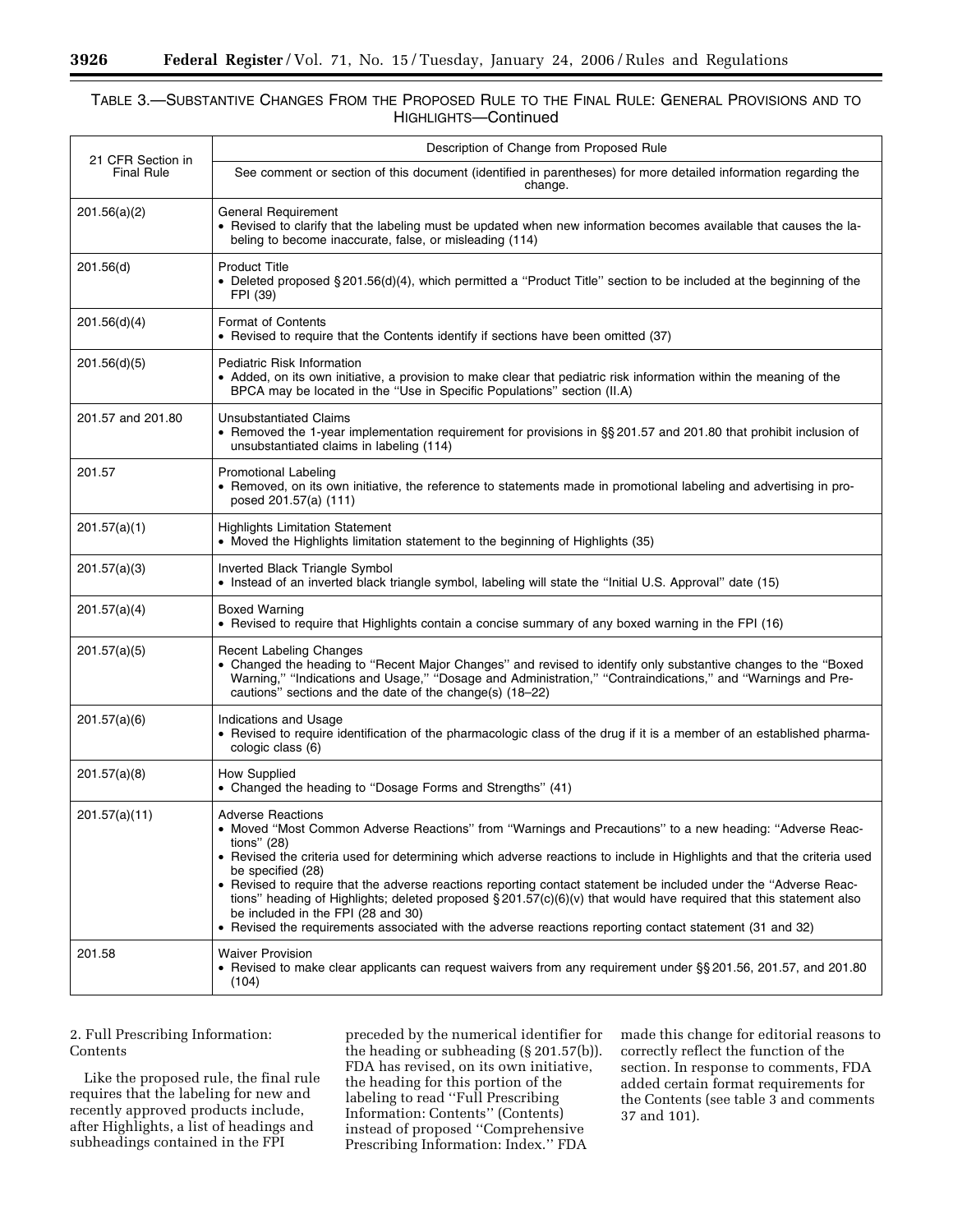#### 3. Full Prescribing Information

FDA has revised, on its own initiative, the heading for this portion of the labeling to read ''Full Prescribing Information'' instead of proposed ''Comprehensive Prescribing Information.'' FDA made this change to more accurately reflect that this portion of prescription drug labeling contains the information that FDA determined is necessary for the safe and effective use of the drug, but may not contain all known information about the drug (e.g., details of all clinical trials).

The final rule revises the requirements for the content and format of the FPI in former §§ 201.56(d) and 201.57 for new and recently approved

products (see tables 1 and 2). The final rule establishes minimum requirements for key graphic elements, including bold type, bullet points, type size, spacing and use of vertical and horizontal lines. The final rule requires the same sections for the labeling of these products as proposed except the major, substantive changes listed in table 4, which the agency made in response to comments and, in a few cases as noted, on its own initiative. In addition, FDA made revisions, none of which changed substantive requirements, to the ''Dosage and Administration,'' ''Indications and Usage,'' ''Overdosage,'' ''Clinical Pharmacology,'' and ''Drug Interactions'' sections. FDA made these changes in response to comments that

requested FDA to clarify these proposed requirements.

In addition, FDA has revised, on its own initiative, ''Contraindications'' to emphasize that the section must only describe situations in which the potential risks associated with drug use outweigh any possible benefit. FDA believes that including relative or hypothetical hazards diminishes the usefulness of the section. For clarity and emphasis, FDA is requiring that ''none'' be stated when no contraindications are known. Similarly, FDA deleted, on its own initiative, proposed  $§ 201.57(c)(9)(iii)$  because it was redundant with requirements in ''Warnings and Precautions'' and ''Contraindications.''

TABLE 4.—SUBSTANTIVE CHANGES FROM THE PROPOSED RULE TO THE FINAL RULE: FULL PRESCRIBING INFORMATION

|                                    | Description of Change From Proposed Rule                                                                                                                                                                                                                                                                                                                                                                                                                                                                                                                                                                              |  |  |
|------------------------------------|-----------------------------------------------------------------------------------------------------------------------------------------------------------------------------------------------------------------------------------------------------------------------------------------------------------------------------------------------------------------------------------------------------------------------------------------------------------------------------------------------------------------------------------------------------------------------------------------------------------------------|--|--|
| 21 CFR Section in Final Rule       | See comment or section of this document (identified in parentheses) for more detailed information re-<br>garding the change.                                                                                                                                                                                                                                                                                                                                                                                                                                                                                          |  |  |
| 201.57(c)(3)                       | Dosage and Administration<br>• Revised to make clear that this section must include dosing recommendations based on clinical phar-<br>macologic data, certain dosage modifications, and specified compliance information (51–54)                                                                                                                                                                                                                                                                                                                                                                                      |  |  |
| 201.57(c)(4) and 201.57(c)(17)     | How Supplied/Storage and Handling<br>• Reorganized information in proposed "How Supplied/Storage and Handling" (§ 201.57(c)(4)) such that<br>the information is now contained in two sections: $\S 201.57(c)(4)$ retitled "Dosage Forms and<br>Strengths" and "How Supplied/Storage and Handling" at §201.57(c)(17) (41)                                                                                                                                                                                                                                                                                              |  |  |
| 201.57(c)(7)                       | <b>Adverse Reactions</b><br>• Moved the "Adverse Reactions" section (proposed $\S 201.57(c)(9)$ ) to follow "Warnings and Pre-<br>cautions" (38)<br>• Withdrew the proposed definition of adverse reaction and retained the definition at former § 201.57(g)<br>(designated in this final rule at § 201.80(g)), with a minor modification (68)<br>• Revised the requirements on how to classify and categorize adverse reactions and how to describe<br>adverse reaction rates (71-75)<br>• Revised to require a description of the overall adverse reaction profile based on entire safety data-<br>base (70 and 77) |  |  |
| 201.57(c)(9)                       | Use in Specific Populations<br>• Withdrew the proposed warning statements at $\S\S 201.57(c)(8)(i)(A)(4)$ and (c)(8)(i)(A)(5) for pregnancy<br>categories D and X and will continue to require the warning statements at former §§ 201.57(f)(6)(i)(d)<br>and $(f)(6)(i)(e)$ be used $(66)$<br>• Withdrew the proposed revisions for the "Nursing Mothers" subsection at $\S 201.57(c)(8)(iii)$ and will<br>continue to use the language at former $\S 201.57(f)(8)$ (66)                                                                                                                                              |  |  |
| 201.57(c)(13)(ii) and 201.80(b)(2) | In Vitro Data for Anti-infectives<br>• Deferred action on proposed §§ 201.57(c)(13)(ii) and 201.80(b)(2) that would have only permitted in<br>vitro data for anti-infective drugs not shown by adequate and well-controlled studies to be pertinent to<br>clinical use be included in labeling if a waiver was granted (81)                                                                                                                                                                                                                                                                                           |  |  |
| 201.57(c)(18) and 201.80(f)(2)     | Patient Counseling Information<br>• Revised to require that the full text of FDA-approved patient labeling either accompany labeling or be<br>reprinted at the end of the labeling and clarified the type size requirements that apply (93 and 94)(see<br>table 7)                                                                                                                                                                                                                                                                                                                                                    |  |  |
| 201.57(d)(6)                       | Font size<br>• Revised to require that font for trade labeling be a minimum of 6-point type instead of 8-point type<br>(102)                                                                                                                                                                                                                                                                                                                                                                                                                                                                                          |  |  |
| 201.57(c)(16) and 201.80(l)        | References<br>• Clarified requirements for including a reference (89)                                                                                                                                                                                                                                                                                                                                                                                                                                                                                                                                                 |  |  |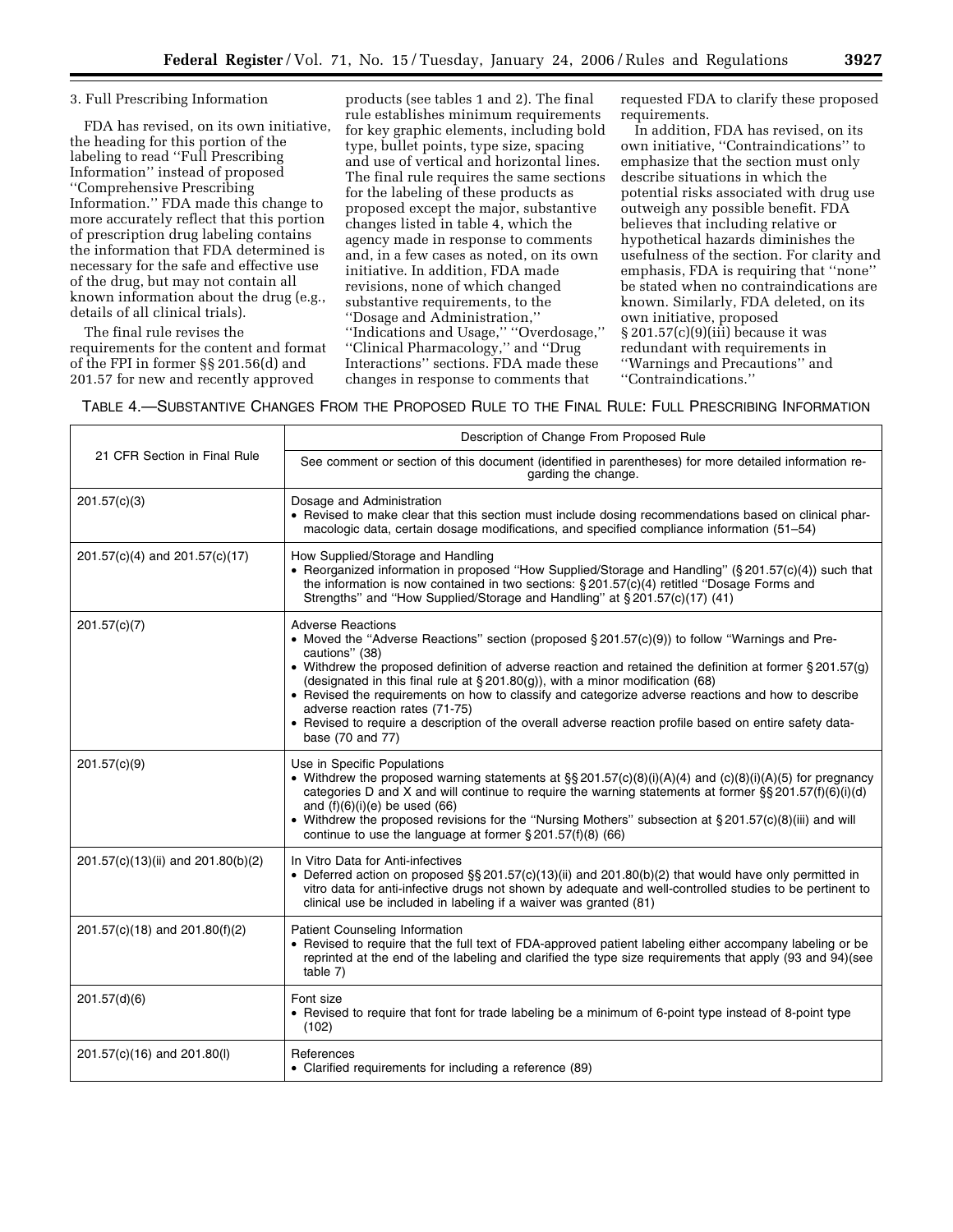# *B. Content and Format for Older Prescription Drug Products*

Like the proposed rule, the final rule redesignates former § 201.57 as § 201.80. New § 201.80 provides content and format requirements for labeling of older prescription drug products (older products) that are not subject to the labeling requirements at new § 201.57 (see tables 1 and 2).

Section 201.80 is the same as former § 201.57 with the following exceptions that are the same as the changes for new and more recently approved products:

• Modifications that help ensure that statements currently appearing in labeling for older products relating to effectiveness or dosage and administration are sufficiently supported (§ 201.80(c)(2)(i), (c)(2)(ii), (j), and  $(m)(1)$ ).

• Deletion of proposed § 201.80(b)(2) regarding in vitro data for anti-infectives (see table 4 and comment 81).

• Deletion of ''induced emesis'' as an example of treatment procedures in the ''Overdosage'' section of labeling.

• Revisions that allow manufacturers the option of either reprinting the FDA-

approved patient labeling immediately following the last section of the prescription drug labeling or having it accompany such labeling  $(\S 201.80(f)(2))($ see table 4 and comment 93).

• Addition of the font size provision to redesignated § 201.80(f)(2) (on the agency's own initiative with modifications made in response to comments) (see table 4 and comments 93 and 94).

*C. Content of Prescription Drug Product Labels* 

FDA has reconsidered its proposal to revise the requirements for the content of prescription drug product labels (proposed §§ 201.55 and 201.100(b)). In response to comments, FDA has decided to withdraw these proposed revisions at this time (see comments 106 and 107). The agency had proposed to move certain information about inactive ingredients and storage conditions from the product label to the prescription drug labeling and to remove the requirement to include the statement ''See package insert for dosage

# TABLE 5.—IMPLEMENTATION PLAN

information'' on the product label in cases when it is currently required to be used. These proposed requirements (proposed  $\S 201.57(c)(4)(v)$  and  $(c)(12)(i)(D))$  were also withdrawn.

The agency intends to conduct a comprehensive evaluation of information required to be contained on product labels. If necessary, FDA will propose changes to these requirements after that evaluation has been completed.

#### **III. Implementation**

The final rule is effective June 30, 2006. The final rule has the same implementation plan as proposed for the revised labeling content and format requirements at §§ 201.56(d) and 201.57 for new and more recently approved products (see table 5). Manufacturers of older products that voluntarily elect to revise the format and content of their labeling to be consistent with §§ 201.56(d) and 201.57 may submit a supplement with proposed labeling at any time (see table 5).

| Applications (NDAs, BLAs, and Efficacy Supplements) Required to<br>Conform to New Labeling Requirements | Time by Which Conforming Labeling Must Be Submitted to the<br>Agency for Approval |
|---------------------------------------------------------------------------------------------------------|-----------------------------------------------------------------------------------|
| Applications submitted on or after June 30, 2006                                                        | Time of submission                                                                |
| Applications pending on June 30, 2006 and applications approved 0 to<br>1 year before June 30, 2006     | June 30, 2009                                                                     |
| Applications approved 1 to 2 years before June 30, 2006                                                 | June 30, 2010                                                                     |
| Applications approved 2 to 3 years before June 30, 2006                                                 | June 30, 2011                                                                     |
| Applications approved 3 to 4 years before June 30, 2006                                                 | June 30, 2012                                                                     |
| Applications approved 4 to 5 years before June 30, 2006                                                 | June 30, 2013                                                                     |
| Applications approved more than 5 years before June 30, 2006                                            | Voluntarily at any time                                                           |

As indicated in the proposed rule, the implementation plan for revised labeling for products approved or submitted for approval under an ANDA depends on the labeling of the listed drug referenced in the ANDA. In accordance with § 314.94(a)(8) (21 CFR  $314.94(a)(8)$ , the labeling of a drug product submitted for approval under an ANDA must be the same as the labeling of the listed drug referenced in the ANDA, except for changes required because of differences approved under a suitability petition (§ 314.93 (21 CFR 314.93)) or because the drug product and the reference listed drug are produced or distributed by different manufacturers.

As the agency proposed (65 FR at 81099), the provisions requiring FDAapproved patient labeling to accompany labeling (§§ 201.57(c)(18) and 201.80(f)(2) of the final rule) will be implemented by June 30, 2007. The agency clarified this provision at §§ 201.57 and 201.56(e)(6).

# **IV. Overview of Agency Initiatives to Improve the Content and Format of Prescription Drug Labeling**

The agency is engaged in a broad effort to improve the communication to health care practitioners of information necessary for the safe and effective use of prescription drugs. A major component of this effort is improvement of the content and format of prescription

drug labeling to make the information in labeling easier for health care practitioners to access, read, and use.

Elsewhere in this issue of the **Federal Register**, the agency is announcing the availability of four guidance documents on content and format of labeling.2 These guidances are intended to assist manufacturers and FDA reviewers in developing clear, concise, and

<sup>2</sup>The agency announces the availability of guidances in the **Federal Register**. Draft and final guidances for the Center for Drug Evaluation and Research (CDER)-related information are posted on the Internet at *http://www.fda.gov/cder/guidance/ index.htm*. The Center for Biologics Evaluation and Research (CBER)-related information is posted at *http://www.fda.gov/cber/guidelines.htm* (21 U.S.C. 371(h), 21 CFR 10.115).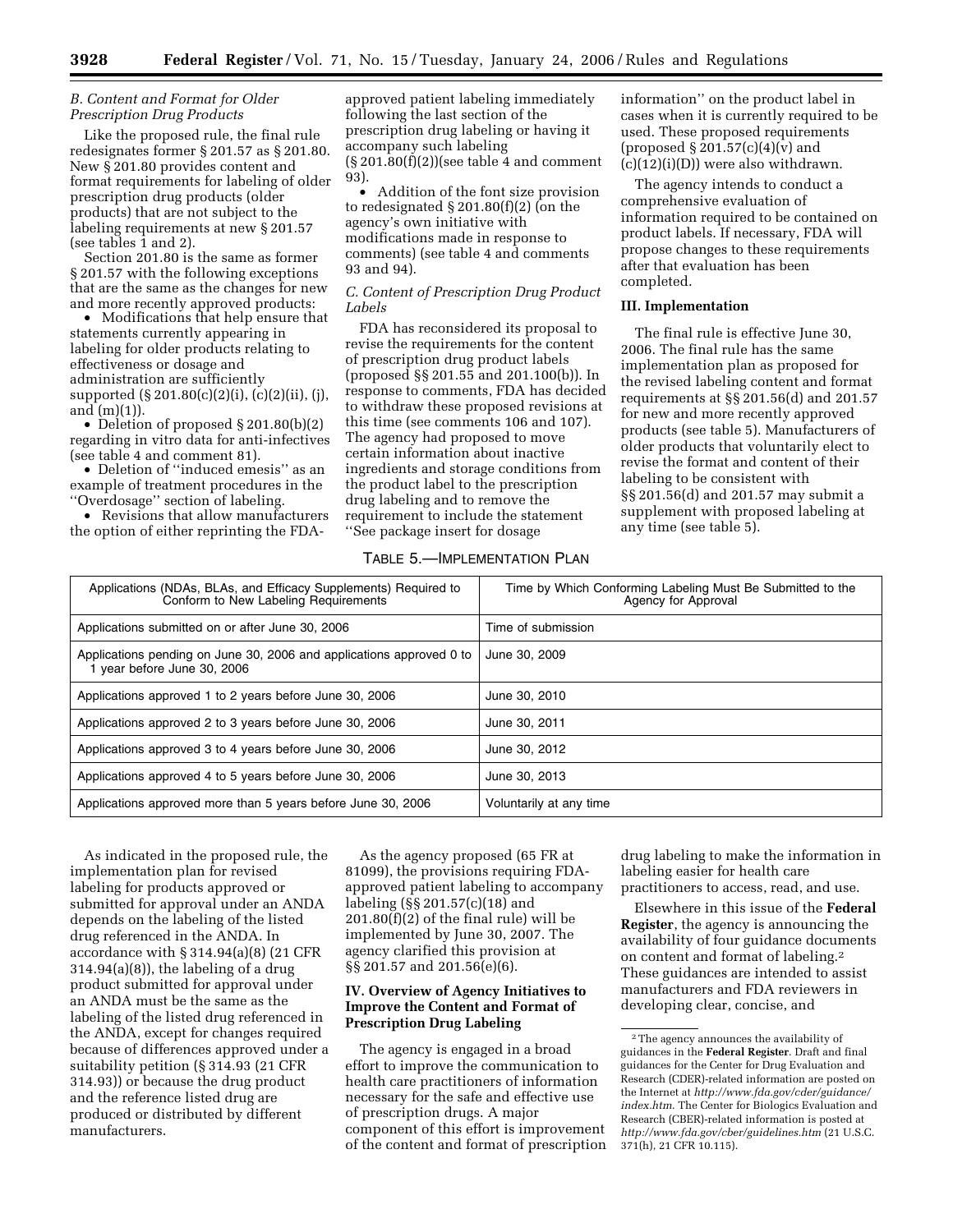accessible prescription drug labeling. The four guidances are as follows:

1. A draft guidance entitled ''Labeling for Human Prescription Drug and Biological Products—Implementing the New Content and Format Requirements'' (the new labeling format guidance). This guidance, which is intended to assist manufacturers in complying with the provisions of this final rule, includes, among other things, how to determine what information from the FPI should be included in Highlights.

2. A draft guidance entitled ''Warnings and Precautions, Contraindications, and Boxed Warning Sections of Labeling for Human Prescription Drug and Biological Products—Content and Format'' (the ''Warnings and Precautions'' section guidance).

3. A guidance entitled ''Adverse Reactions Section of Labeling for Human Prescription Drug and Biological Products—Content and Format '' (the ''Adverse Reactions'' section guidance). The agency issued a draft of this guidance on June 21, 2000 (65 FR 38563).

4. A guidance entitled ''Clinical Studies Section of Labeling for Prescription Drug and Biological Products—Content and Format'' (the ''Clinical Studies'' section guidance). The agency issued a draft of this guidance on July 9, 2001 (66 FR 35797).

The agency is also developing two additional guidances on the content and format of specific sections of labeling the ''Clinical Pharmacology'' and ''Dosage and Administration'' sections. In the future, the agency may develop guidance for additional sections of prescription drug labeling, if necessary.

FDA has undertaken additional rulemaking related to prescription drug labeling. The agency published a final rule in the **Federal Register** entitled ''Labeling Requirements for Systemic Antibacterial Drug Products Intended for Human Use'' that became effective on February 4, 2004 (68 FR 6062, February 6, 2003). This rule requires that the labeling for all systemic antibacterial drug products (i.e., antibiotics and their synthetic counterparts) intended for human use include certain statements about using antibiotics in a way that will reduce the development of drug-resistant bacterial strains. The rule encourages health care practitioners: (1) To prescribe systemic antibacterial drugs only when clinically indicated and (2) to counsel their patients about the proper use of such drugs and the importance of taking them exactly as directed.

The agency is also engaged in an effort to revise the regulations concerning the content and format of the ''Pregnancy'' subsection of prescription drug labeling (see the notice of a 21 CFR part 15 hearing to discuss the pregnancy category requirements (62 FR 41061, July 31, 1997) and the notice of a public advisory committee meeting to discuss possible changes to pregnancy labeling (64 FR 23340, April 30, 1999)).

#### **V. Implications of This Final Rule for the Electronic Labeling Initiative**

Developing standards for the conversion of paper labeling to an electronic format is a high priority for the agency. On December 11, 2003, FDA published its final rule in the **Federal Register** entitled ''Requirements for Submission of Labeling for Human Prescription Drugs and Biologics in Electronic Format'' (68 FR 69009). The final rule requires the content of prescription drug labeling, including text, tables, and figures, to be submitted to FDA in an electronic format that the agency can process, review, and archive.

The agency views this final rule on the content and format of labeling as an essential step towards the success of its electronic labeling initiative. The labeling format required by this rule for new and more recently approved products should facilitate transition to an electronic format. The agency believes that an electronic version of labeling in the new format, particularly Highlights and Contents, will significantly expand health care practitioners' ability to access information in prescription drug labeling, enable them to rapidly obtain answers to questions for a range of drug products, and ultimately facilitate the development of a comprehensive repository for drug labeling. For example, FDA envisions that an electronic version of the new format will eventually enable health care practitioners to quickly access labeling information for all drugs in a pharmacologic or therapeutic class with a single electronic query.

FDA realizes that this final rule will affect the agency's existing electronic labeling requirements and guidances and will work to ensure consistency with the electronic labeling initiative.<sup>3</sup> The agency believes the electronic labeling initiative, in conjunction with this new format for labeling described in

this final rule, could dramatically improve the way practitioners obtain information about prescription drugs and, as a consequence, significantly improve patient care.

#### **VI. Comments on the Proposed Rule**

The agency received 97 comments on the December 22, 2000, proposal. Comments were received from prescription drug manufacturers and related companies; trade organizations representing prescription drug manufacturers and other interested parties; professional associations and organizations representing health care practitioners; health care and consumer advocacy organizations; individual physicians, pharmacists, and consumers; and others.

#### *A. General Comments on the Proposed Rule*

Most comments expressed broad agreement that prescription drug labeling could be more effective in communicating drug information to health care practitioners and overwhelming support for the agency's goal of improving the content and format of prescription drug labeling to make information easier for health care practitioners to access, read, and use.

Many comments expressed approval of all the major features of the proposal, indicating that the proposed changes represent an important improvement in the organization, clarity, and overall usefulness of prescription drug labeling. For example, there was near universal support for the proposal to place at the front of labeling those sections that practitioners refer to most frequently and consider most important, although some comments recommended sequences slightly different from those proposed by FDA (see section VI.G of this document). There was also broad support for restructuring the old ''Precautions'' section into new sections devoted to use in specific populations, drug interactions, and patient counseling information and for combining the remainder of the ''Precautions'' section with the ''Warnings'' section.

Comments from manufacturers, while strongly supportive of the agency's efforts to improve the content and format of labeling, generally expressed concerns about some of the major elements of the proposal. In particular, as discussed in greater detail in sections VI.C and VI.D of this document, many manufacturers were concerned about the inclusion of Highlights. Manufacturers also expressed concern about the proposed requirements to reevaluate, within 1 year of the effective

<sup>3</sup>See *http://www.fda.gov/cder/guidance/ index.htm* under ''Electronic Submissions'' and *http://www.fda.gov/cber/guidelines.htm* for the most recent guidances on submission of labeling in an electronic format for drug and biological products, respectively.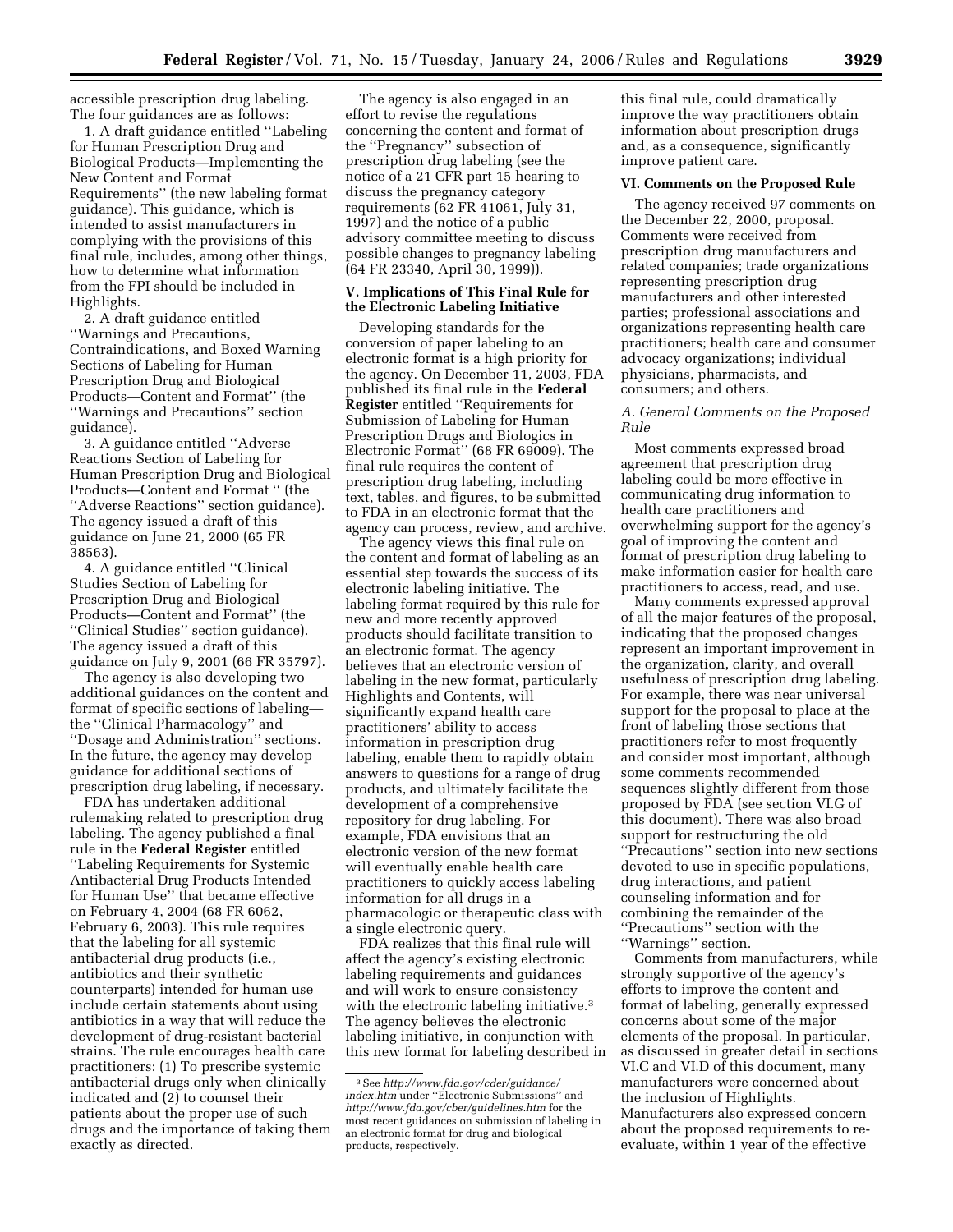date of the final rule, all prescription drug labeling to identify and remove any claims for indications and dosing regimens that are not supported by substantial evidence and to remove in vitro data that are not supported by clinical data.

Specific issues raised by the comments and the agency's responses follow.

#### *B. Comments on the Process for Development of the Proposed Rule*

As discussed in detail in the preamble to the proposed rule, FDA relied on focus group testing of physicians, a national physician survey, and a public meeting held in 1995 to develop the labeling prototype that was used as the basis for the proposal (65 FR 81082 at 81083 through 81085).

(Comment 1) Several comments questioned the process that FDA used to develop the proposed rule. A number of comments expressed concern that health care practitioners other than physicians were not surveyed or otherwise consulted. Two comments indicated that a majority of pharmacists refer to prescription drug labeling at least once a day. The comments cited a survey finding that the sections most frequently referred to by pharmacists are, in descending order, ''Dosage and Administration,'' ''Adverse Reactions,'' ''Contraindications,'' ''Indications and Usage,'' ''Warnings and Precautions,'' and ''How Supplied/Storage and Handling.'' The comments urged FDA to consult with all relevant audiences to revise prescription drug labeling and labels.

FDA recognizes the important roles that health care practitioners other than physicians play in the health care delivery system and recognizes that prescription drug information is relied upon by health care practitioners other than physicians. The agency focused its research efforts on how physicians use labeling, because they are the principal intended audience (i.e., they use labeling for prescribing decisions). The agency also sought input from all interested parties in the development of the proposed rule, especially those whose use of labeling could be expected to impact patient safety. Panelists and participants in the 1995 public meeting included nurse practitioners, pharmacists, and physician assistants. Their comments and observations directly contributed to refining the third version of FDA's prototype into the version that was the basis for the proposed rule. Moreover, the agency has carefully reviewed and considered all comments received on the proposed rule, which included comments from a

broad range of health care practitioners that rely on prescription drug labeling, and has determined the optimal ordering for labeling sections, as reflected in this final rule.

FDA notes that the sections most commonly referred to by pharmacists in the cited survey are the same as those most commonly referred to by physicians, although in a somewhat different rank order. FDA believes that, although the rank order of the sections is not identical for the two groups, the formatting improvements required by this final rule make the information in these sections readily accessible to all health care practitioners who use prescription drug labeling.

# *C. Highlights of Prescribing Information—General Comments*

FDA proposed to require that prescription drug labeling for products described in proposed § 201.56(b)(1) (i.e., new and more recently approved prescription drug products) contain introductory prescribing information entitled ''Highlights of Prescribing Information'' (proposed §§ 201.56(d) and 201.57(a)).

(Comment 2) Comments expressed different opinions about the utility and patient care implications of Highlights. Physicians, pharmacists, other health care practitioners, health care advocacy groups, and professional societies and organizations representing health care practitioners expressed unequivocal enthusiasm about and uniform support for Highlights. Manufacturers, with some exceptions, were opposed, or strongly opposed, to the inclusion of Highlights.

Comments supporting Highlights stated that it would be an excellent vehicle for drawing attention to the most important information about a product, a useful and convenient source for quick reminder information in routine prescribing situations, and a useful vehicle to efficiently direct practitioners to the more detailed information in the FPI. Several comments stated that Highlights is probably the most important innovation in the proposed rule. One comment stated that Highlights is the element of the proposal that will most enhance the clinical utility of prescription drug labeling. Several comments stated that by making prescription drug labeling easier to navigate, Highlights would help to make labeling easier for patients and health care practitioners to understand.

Several comments endorsed the Highlights format as a means of making labeling information more accessible. Some comments stated that the

proposed format for Highlights is a good design because it makes use of multiple formats (e.g., text, tables, bulleted lists) and bolded headings, which make the labeling information more accessible. One comment noted that, because Highlights contains pointers to the location of more detailed information in the FPI, the pointers will increase the likelihood that health care practitioners will refer to the FPI. The comment also stated that the user-friendly Highlights format would be likely to increase the frequency with which health care practitioners consult the labeling for drug information and would enhance their ability to use the information.

Comments opposing inclusion of Highlights stated that manufacturers would be forced to pick certain important warnings listed in the FPI for inclusion in Highlights and, because of space limitations, exclude other important information. These comments maintained that, by extracting from the FPI only selected portions of the information needed for safe and effective use, Highlights would omit important information and lack detail and context, and might, therefore, be misleading. They contended that these shortcomings might outweigh any convenience derived from condensing information into Highlights. One comment maintained that the FPI is itself a condensation of a complex body of information and that it is problematic and illogical to try to further condense the information from the FPI into Highlights.

Several comments from manufacturers stated that the limited content of Highlights is of concern because practitioners would have a tendency to rely only on the information in Highlights when making prescribing decisions, even though that information alone would not be an adequate basis for making such decisions. Some of these comments maintained that there is a lack of evidence to support the premise that Highlights will facilitate practitioners' access to more detailed information in the FPI. They asserted that there is a high likelihood that Highlights would be the only part of the labeling read by practitioners.

Another comment stated that, rather than requiring inclusion of Highlights in labeling, the agency and manufacturers should work together to make the FPI better.

FDA has determined that the Highlights provisions of the final rule are an essential element of the agency's efforts to improve the accessibility, readability, and usefulness of information in prescription drug labeling and reduce the number of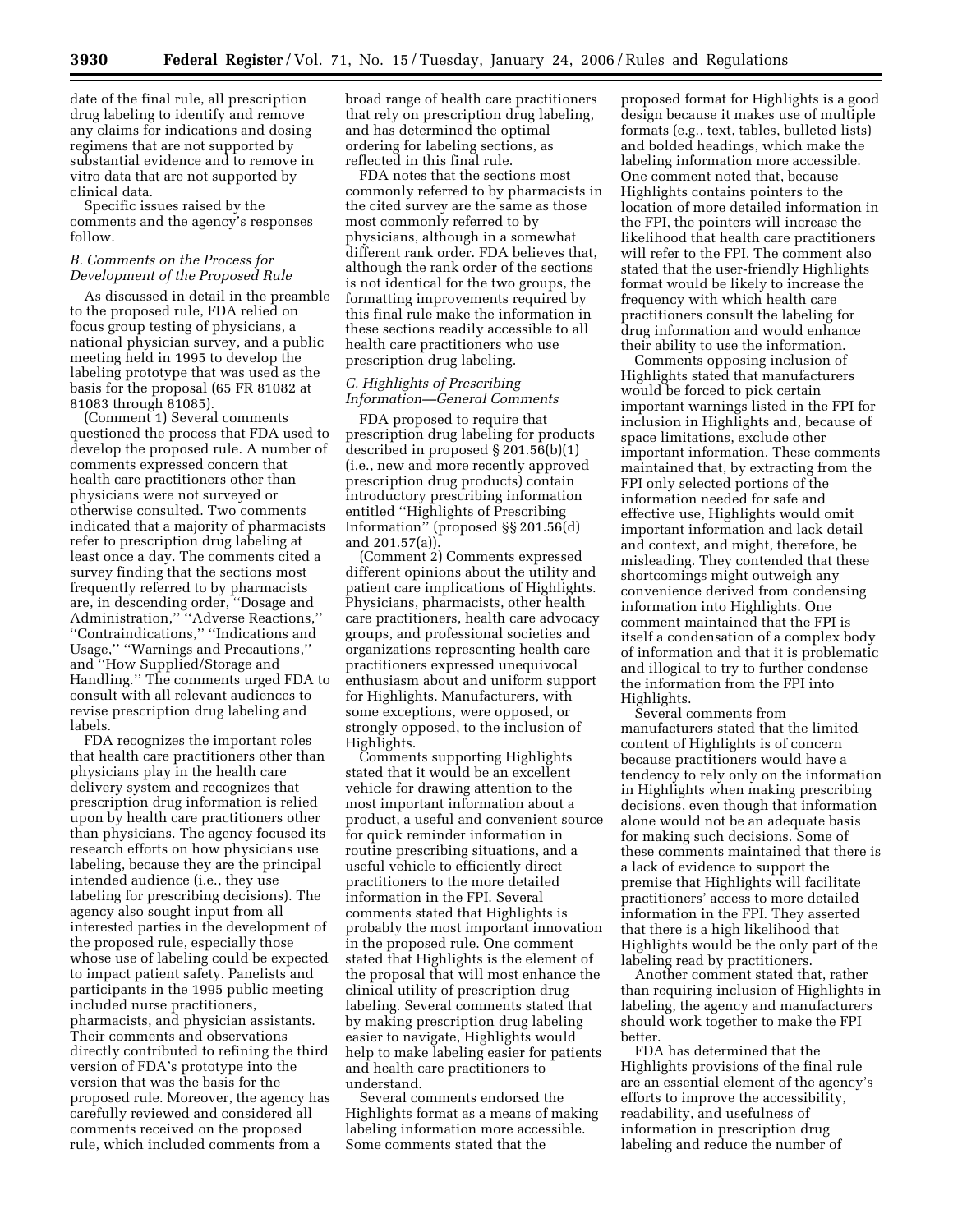adverse reactions resulting from medication errors due to misunderstood or incorrectly applied drug information. By means of focus group testing, a nationwide physician survey, and a public meeting, the agency carefully evaluated the drug information needs of physicians and ways to best address those needs in prescription drug labeling. Some of the principal findings were that: (1) The relative importance of information in labeling varies, (2) physicians typically refer to labeling to answer a specific question, (3) physicians have considerable difficulty locating the information they need to make prescribing decisions, and (4) physicians strongly prefer to have a separate introductory summary of the most important information contained in the full prescribing information, located at the beginning of labeling, to make it easier to find the information necessary to prescribe the drug safely and effectively (65 FR 81082 at 81083 through 81085; see also Ref. 11). Many of the comments submitted in response to the proposed rule concur with these findings, particularly those from health care practitioners and their organizations.

This preference for highlighting the most important information that is part of a larger body of information is consistent with good risk communication practices and with wellestablished cognitive principles. The agency employed these principles in designing Highlights.

For example, cognitive research has shown that, because there is a limit to the amount of information that an individual can hold in memory at one time, individuals tend to organize similar information into ''chunks'' to: (1) Increase the amount of available space in memory and (2) facilitate retrieval of information (Refs. 1 through 3). ''Chunking'' complex information into smaller, more manageable units makes it easier to remember and process information efficiently and effectively (decreases ''cognitive load'').

FDA research conducted during development of new rules for OTC drug labeling demonstrated that ''chunking'' information in a standardized format with graphic emphasis on the most important information helped individuals make correct product use decisions, decreased reading time, and increased the individuals' confidence in their ability to use that information (Ref. 4). This research supports the approach adopted in this final rule for prescription drug labeling.

In designing Highlights, the agency employed established techniques to enhance effective communication of

large amounts of complex information. Highlights summarizes the information from the FPI that is most important for prescribing the drug safely and effectively and organizes it into logical groups, or ''chunks,'' to enhance accessibility, retention, and access to the more detailed information. This design, combined with the use of multiple formats (e.g., tables, bulleted lists) and graphic emphasis (e.g., bolded text), improves visual and cognitive access to the information so that practitioners can more easily find information, and improves recall of the information.

Importantly, Highlights must include identifying numbers indicating where in the FPI to find details of the information that is cited or concisely summarized in Highlights. In the final rule, FDA has revised proposed § 201.57(a)(17) (§ 201.56(d)(3) in the final rule) to require that any information referenced in Highlights, not just subheadings, be accompanied by the identifying number corresponding to the location of the information in the FPI. The agency believes that these identifying numbers will facilitate access to the detailed information in the FPI.

The Highlights design—a broad array of important information in a discrete, visually accessible location—also increases the variety of information that a practitioner is exposed to in a typical labeling referral. That is, the Highlights design increases the likelihood that practitioners will be exposed to and retain critical information about a drug in addition to the information that the practitioner sought in referring to the labeling, such as the recommended dose. The practitioner therefore is likely to know more about a drug after exposure to labeling with Highlights than after exposure to labeling without Highlights. In addition, by making labeling easier to use and an overall better source of drug information, the Highlights design is likely to increase the frequency with which practitioners rely on labeling for prescription drug information. In a survey regarding labeling for vaccines, 71 percent of physicians surveyed indicated that they would increase their use of labeling if a summary of prescribing information were included in labeling (65 FR 81082 at 81084). Highlights should result in health care practitioners being better informed about prescription drugs. Therefore, the agency concludes that prescription drug labeling with Highlights more effectively communicates drug information to prescribers than labeling without Highlights.

(Comment 3) Some comments stated that FDA should do additional testing to determine whether Highlights is necessary to accomplish FDA's goal of making information in prescription drug labeling more useful and accessible or whether the other proposed format changes, without Highlights (i.e., an index, reordering of the sections of the FPI, and enhanced formatting) would be adequate to accomplish the agency's goal. One comment requested that FDA evaluate whether simply reordering the sections of the prescribing information would be adequate to accomplish the agency's goal. Some comments stated that the agency should test whether the proposed format would change prescriber behavior as intended and lead to a reduction in medication errors.

The agency believes it is unnecessary to compare the prototype labeling with Highlights to the prototype labeling without Highlights (i.e., a version with a table of contents, reordered sections in the FPI, and enhanced graphics, or a version with only reordered sections and enhanced graphics). The requirements of this final rule are built on extensive testing conducted by FDA, established principles of cognitive processing, previous research conducted by FDA for OTC drug labeling, and evaluation of comments submitted in response to this proposal. FDA has determined that Highlights, because it will efficiently and effectively convey information about a drug product and will help to facilitate the transition to electronic labeling, is a vital component of the efforts to reduce the numbers of adverse reactions from medication errors due to misunderstood or incorrectly applied drug information.

(Comment 4) In the proposed rule, FDA specifically sought comment on whether, and under what circumstances, it might be inappropriate to include the proposed Highlights in the labeling of a particular drug or drug class.

The vast majority of comments supported Highlights for all products or no products. One comment stated that if the agency retains the requirement to include Highlights, all products required to have the new format should be required to have Highlights. One comment stated it would not be useful to include Highlights if the entire labeling is very short (e.g., one page).

The agency concludes that there should be no exceptions to the Highlights requirement for drugs subject to the new content and format requirements at §§ 201.56(d) and 201.57. The agency acknowledges that prescription drug labeling for some drugs may be very short and that this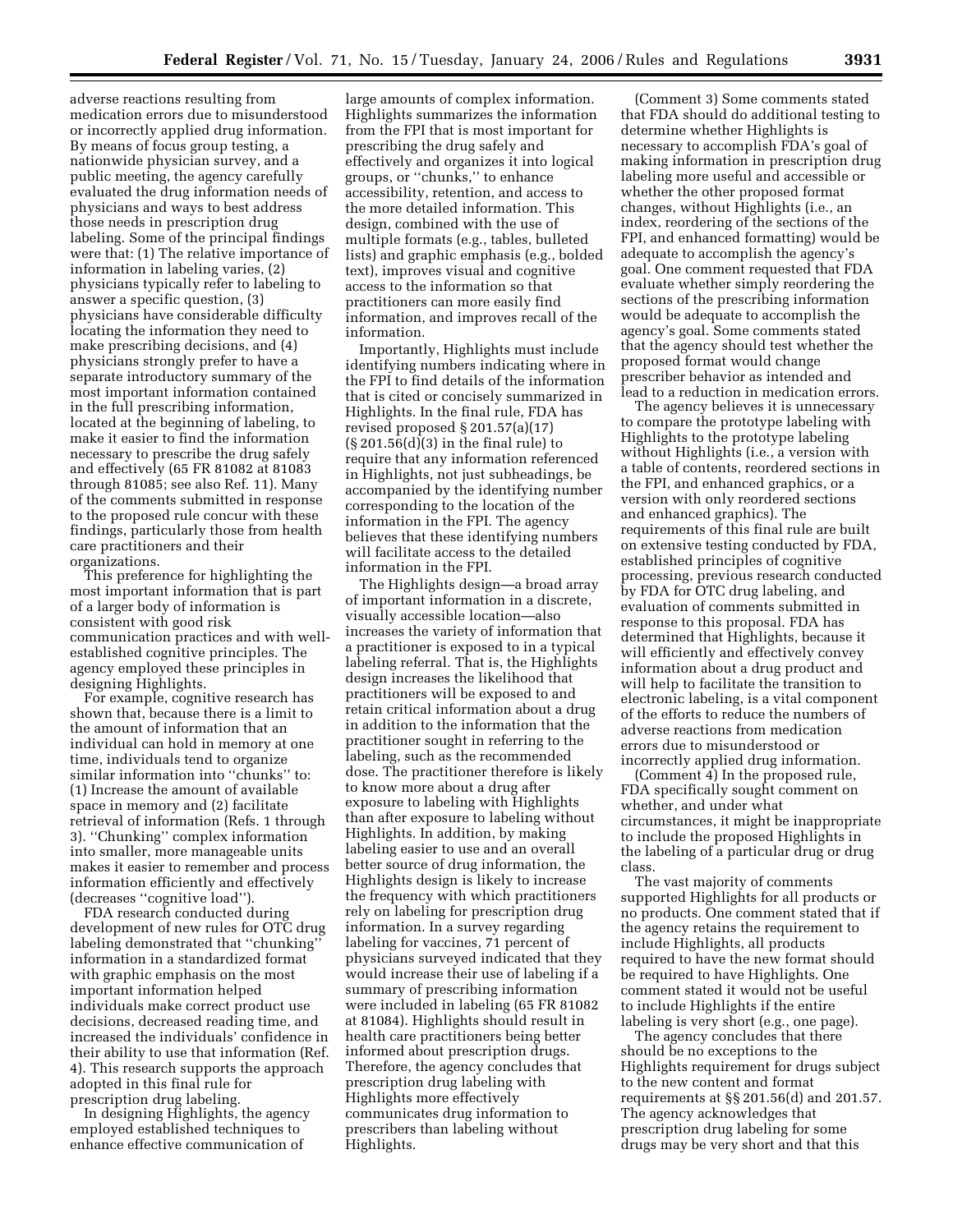may result in short Highlights. However, as discussed previously, the agency has determined that Highlights improves the usefulness, readability, and accessibility of information in prescription drug labeling and is consistent with good risk communication practices.

(Comment 5) Several comments stated that there should be more specific criteria for selecting information for inclusion in Highlights to ensure consistency for all drug products. These comments stated that, without specific criteria, the information in Highlights for different drugs within the same drug class may be different, and these differences could be used to the competitive advantage or disadvantage of some products. Some comments stated that the agency should designate the precise information that must be included in Highlights. One comment said that, for products with class labeling, FDA must designate which class labeling statements must be included in Highlights to ensure consistency among drugs in the class. Another comment stated that the relative importance of drug information, and, as a result, the basis for selecting information for inclusion in the section, can vary depending on a drug's indication. The comment maintained that Highlights would have to provide for differences in safety profiles for drugs with multiple indications and those that are used in different populations.

The agency believes that these concerns are not unique to Highlights. The agency agrees that, for a given drug, if there are significant differences in safety profiles or dosing considerations for different indications or populations, Highlights must reflect these differences. The agency also agrees that it is critical to ensure accuracy and consistency in the information included in Highlights because it contains a summary of the most important information for prescribing the drug safely and effectively.

In general, however, the agency believes that it would not be appropriate, or possible, to specify in the final rule the precise content of Highlights. Judgment will continue to be necessary to determine what information from the broad range of information necessary for the safe and effective use of the prescription drug appearing in the FPI must also appear in Highlights (e.g., differences in safety profiles or dosing considerations for differing indications or populations). However, because Highlights is a summary of the most important information for prescribing decisions and some comments expressed concerns about the difficulty involved in summarizing the complex and often lengthy information in the FPI (see e.g., comments 16, 23 and 27), the agency believes that it is essential for FDA to review and approve most proposed changes to the information in Highlights. Accordingly, the agency is revising its regulations on supplements and other changes to an approved application. Under  $\S$ § 314.70(b)(2)(v)(C) and (c)(6)(iii), and 601.12(f)(1) and (f)(2)(i), applicants are required to obtain prior approval of any labeling changes to Highlights, except for editorial or similar minor changes, including removal of a listed section(s) from ''Recent Major Changes'' or a change to the most recent revision date of the labeling. Sections  $314.70(d)(2)(x)$ and  $601.12(f)(3)(i)(D)$  allow these editorial and similar minor changes in the labeling to be reported in an annual report.

In addition, as noted, the agency is making available guidance to assist manufacturers and FDA reviewers in developing prescription drug labeling. This guidance addresses, among other things, how to select information for inclusion in Highlights (section IV of this document).

In some instances, a statement for a drug or class of drugs is currently required by regulation to be included in a specific section of prescription drug labeling (e.g., § 201.21). In these cases, when converting labeling to the new format, the statements must be included in the corresponding section in the new format (e.g., a statement required to be included in the ''Boxed Warning'' section in the old format must be included in the ''Boxed Warning'' section in the new format). However, some statements are currently required to be included in labeling sections that have been altered or eliminated by this final rule. In these instances, the statements must be located in the FPI as outlined in table 6.

# TABLE 6.—LOCATION OF STATEMENTS REQUIRED TO BE INCLUDED IN LA-BELING

| l ocation—Old<br>Format            | Location-New Format           |
|------------------------------------|-------------------------------|
| Warnings                           | Warnings and Pre-<br>cautions |
| <b>Precautions (Gen-</b><br>eral)  | Warnings and Pre-<br>cautions |
| Precautions (Drug<br>interactions) | Drug Interactions             |

# TABLE 6.—LOCATION OF STATEMENTS REQUIRED TO BE INCLUDED IN LA-BELING—Continued

| Location-Old<br>Format                                  | Location-New Format                  |
|---------------------------------------------------------|--------------------------------------|
| Precautions (Spe-<br>cific Populations)                 | Use in Specific Popu-<br>lations     |
| <b>Precautions (Infor-</b><br>mation for pa-<br>tients) | Patient Counseling In-<br>formation  |
| How Supplied (or<br>after How Sup-<br>plied)            | How Supplied/Storage<br>and Handling |

Where statements are required in labeling but not in a specific labeling section, the agency may specify the location in the FPI for the statements for the drug or class of drugs to ensure consistency within drug classes. Whether a specific statement required by regulation must appear in Highlights will be determined by the agency.

(Comment 6) Several comments stated that Highlights should mention the drug's therapeutic or pharmacologic class. They maintained that this information is informative to practitioners when the drug is a member of an established class because it puts the drug in a context with other therapies and helps prevent duplicative therapy.

The agency agrees that information about a drug's therapeutic or pharmacologic class is important and appropriate for inclusion in Highlights. If a drug is a member of an established therapeutic or pharmacologic class, the identity of that class can provide a practitioner with important information about what to expect from that product and how it relates to other therapeutic options. The agency also agrees with the comment that making the identity of a drug's class more prominent could reduce the likelihood of prescribers placing a patient on more than one therapy within the same class when such use would not be appropriate.

The agency believes that information about drug class is an important supplement to the information contained in a drug's ''Indications and Usage'' section and should be placed under that heading in Highlights. Accordingly, the agency has revised proposed § 201.57(a)(6) to require that when a drug is a member of an established pharmacologic class, the class must be identified in the ''Indications and Usage'' section in Highlights.

(Comment 7) One comment stated that Highlights should also include information about managing drug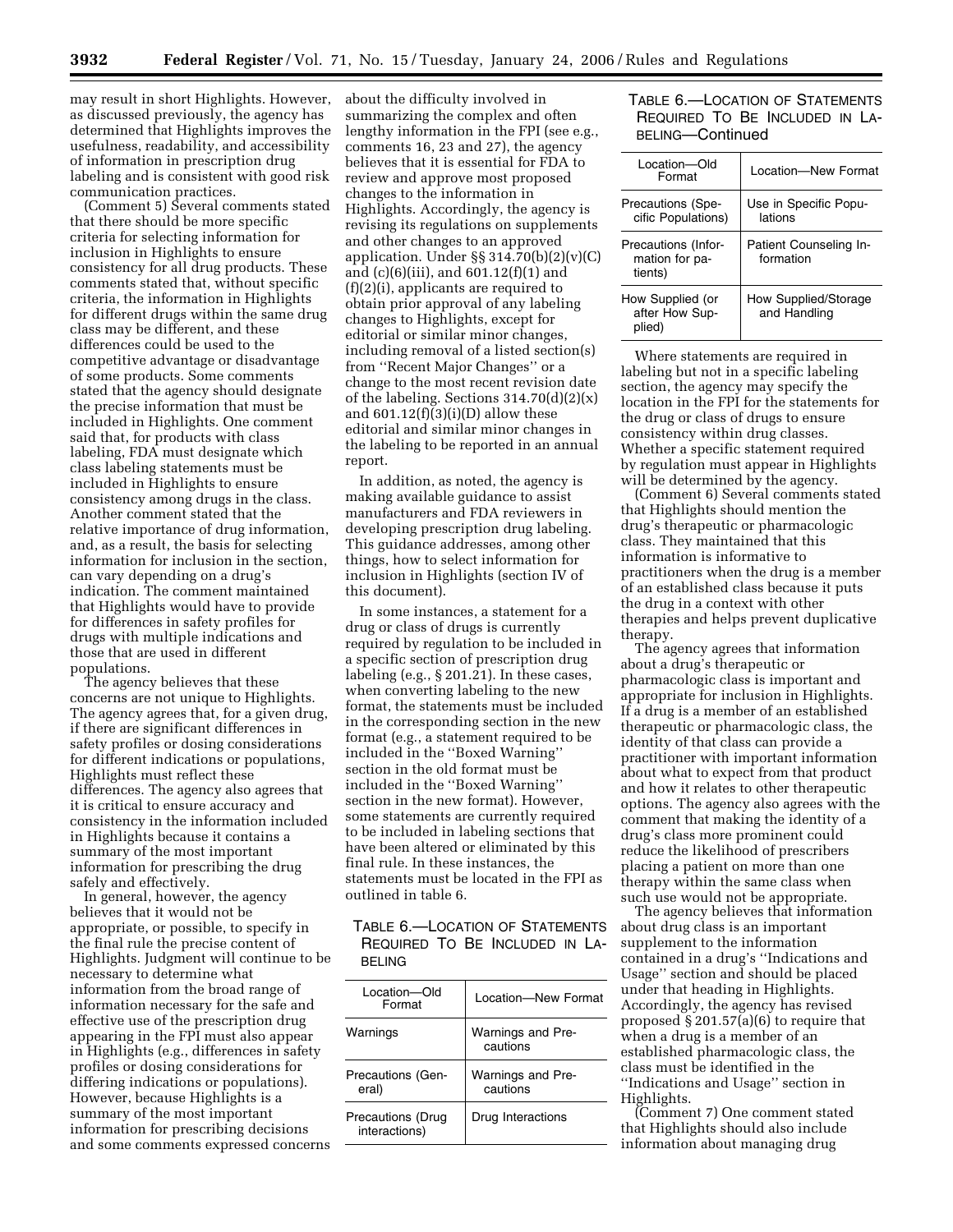overdose (recommended a new section entitled ''Toxicity and Overdose'') and characteristics by which a tablet can be identified (color, markings, shape, etc.).

The agency acknowledges the importance of information about managing drug overdose and characteristics by which a tablet can be identified and took care to make this information prominent in the FPI. However, space for Highlights is limited and the agency has made judgments about which information is most important for safe and effective use and thus must appear in Highlights. The agency has concluded that information about managing overdose or product identification characteristics (except scoring) will not be required in Highlights. The agency has retained scoring in Highlights because this information is needed to appropriately tailor a dose for some patients (e.g., a patient is unable to take two tablets of a drug because of a particular side effect, but is able to take one-and-onehalf tablets).

(Comment 8) One comment stated that the information presented in Highlights should be in bulleted format to the extent possible to avoid redundancy with the information in the FPI.

FDA agrees that information presented in Highlights, not otherwise required to be bulleted under § 201.57(d)(4), should be succinctly summarized and in a format (e.g., bulleted) that calls attention, and provides easy access, to the more detailed information in the FPI. Highlights is not a verbatim repetition of selected information contained in the FPI.

(Comment 9) One comment requested that the sections in Highlights be reordered to lend more prominence to risk information. The comment stated that all risk information, including contraindications and drug interactions, should be placed before the ''Dosage and Administration'' and ''How Supplied'' sections.

The order of the sections in Highlights tracks the order of the corresponding sections in the FPI. The agency believes the order of information in Highlights must be consistent with the FPI so that practitioners can efficiently navigate from Highlights to the corresponding section of the FPI. As discussed in more detail in the preamble to the proposed rule (65 FR 81082 at 81084), the revised order of the sections in the FPI was based on extensive focus group testing and surveys of physicians to determine which sections they believe are most important to prescribing decisions and

which sections they reference most frequently.

The agency believes that the order of information in Highlights required by the final rule gives sufficient prominence to risk information. The agency also believes that the formatting requirements, the one-half page length restriction for Highlights (excluding space for a boxed warning, if one is required) (§ 201.57(d)(8)), and the limitations on the amount of information that can be included in Highlights will ensure that all the information in Highlights has adequate prominence and is visually accessible.

(Comment 10) One comment expressed concern about the implications of Highlights for FDA's initiative to improve pregnancy labeling. The comment stated that the preliminary format FDA has discussed in public meetings (which would replace the pregnancy category designations) could not be readily condensed into an informative single sentence in Highlights. The comment suggested that electronic labeling could potentially solve this problem by linking to additional information about prescribing in specific patient populations and by linking to pregnancy registry databases and tertiary specialty texts as well.

The agency anticipates that the planned revisions to the requirements for the ''Pregnancy'' subsection of labeling are unlikely to affect the information in Highlights about use of drugs during pregnancy. The agency agrees that the electronic labeling initiative holds great promise for providing rapid access to related information of varying levels of complexity and detail, including information about drug exposure during pregnancy.

(Comment 11) Several comments recommended that there be an educational campaign in conjunction with the publication of the final rule to ensure that practitioners understand that Highlights contains only limited information and should not be relied on without reference to the FPI.

The agency agrees that there should be, and it plans to initiate, an educational campaign to familiarize health care practitioners with the new labeling format. The agency also agrees that an important component of the educational message should be that Highlights alone does not contain all the information FDA has determined is needed to use a drug safely and effectively.

# *D. Comments on Product Liability Implications of the Proposed Rule*

In the proposal, FDA requested comments on the product liability implications of revising the labeling for prescription drugs.

(Comment 12) In comments, some manufacturers expressed concerns that, by highlighting selected information from the FPI to the exclusion of information not highlighted, they make themselves more vulnerable to product liability claims. Some of these comments also stated that the Highlights limitation statement, which states that Highlights does not contain all the information needed to prescribe a drug safely and effectively and that practitioners should also refer to the FPI, would not constitute an adequate legal defense in a case alleging failure to provide adequate warning of a drug's risks.

Based on the agency's research and analysis in developing the prototype labeling that was the basis for the proposed rule (see comment 2), the agency has concluded that a labeling format that includes Highlights is more effective than a format that omits Highlights. In response to the comments and as discussed in the response to comment 35, FDA has taken steps to enhance the prominence of the Highlights limitation statement. FDA believes the statement will be effective in reminding prescribers that the information in the Highlights should not be relied on exclusively in making prescribing decisions and that it is important to consult the more detailed information in the FPI. We also believe that this limitation statement will help to ensure that the labeling will be considered in its entirety in any product liability action. FDA acknowledges the comment's concerns and, as discussed more fully in response to comment 13, believes that under existing preemption principles such product liability claims would be preempted.

(Comment 13) Some comments stated that the new format requirements might have product liability implications for drugs that are not subject to the new requirements. These comments expressed concern that labeling in the old format might be characterized by plaintiffs as inferior to labeling in the new format and, as a result, could be used as evidence that a manufacturer did not provide adequate warnings. They requested that the agency state in the final rule that FDA approval of labeling, whether it be in the old or new format, preempts conflicting or contrary State law, regulations, or decisions of a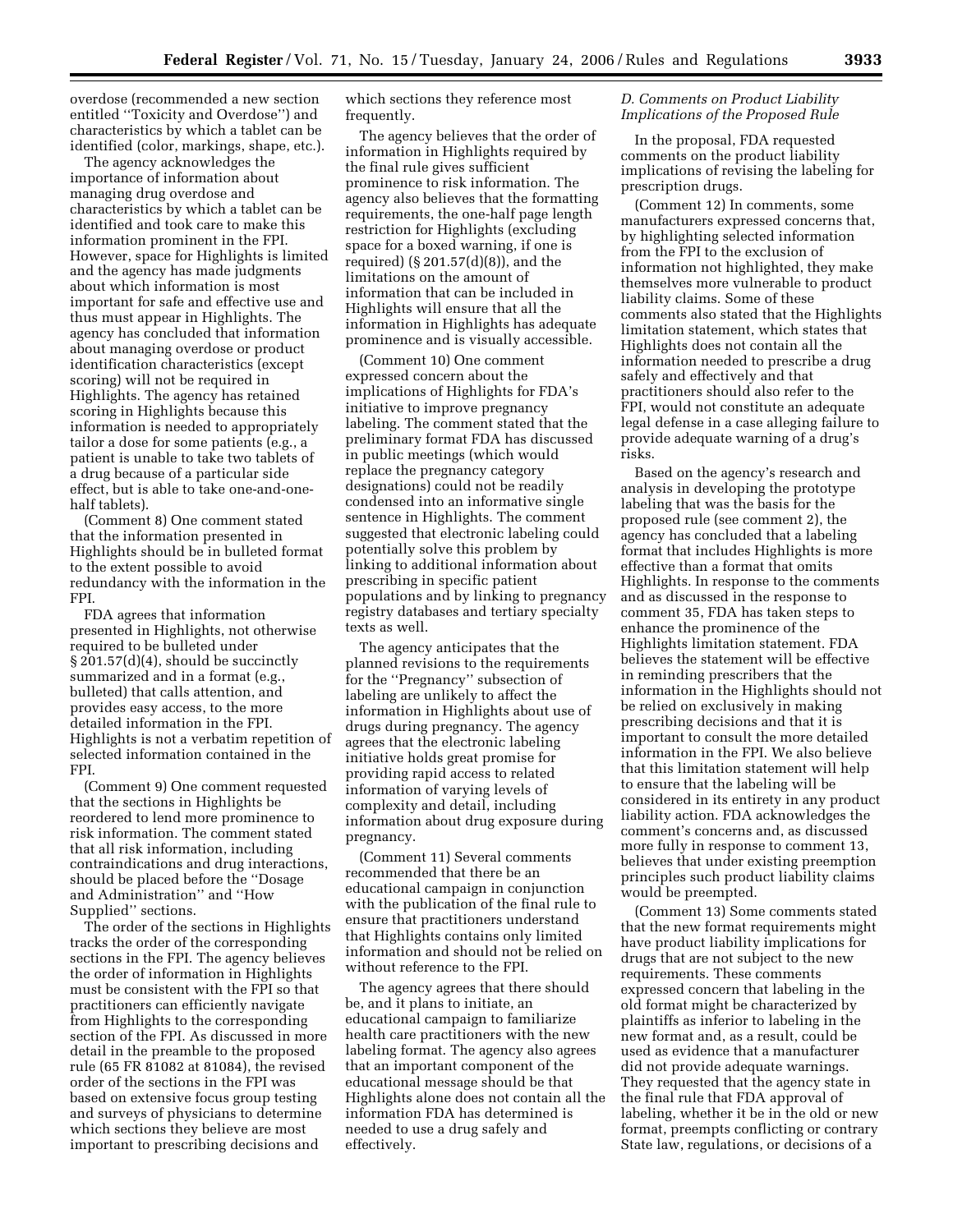court of law for purposes of product liability litigation.

FDA believes that under existing preemption principles, FDA approval of labeling under the act, whether it be in the old or new format, preempts conflicting or contrary State law. Indeed, the Department of Justice (DOJ), on behalf of FDA, has filed a number of amicus briefs making this very point. In order to more fully address the comments expressing concern about the product liability implications of revising the labeling for prescription drugs, we believe it would be useful to set forth in some detail the arguments made in those amicus briefs. The discussion that follows, therefore, represents the government's long standing views on preemption, with a particular emphasis on how that doctrine applies to State laws that would require labeling that conflicts with or is contrary to FDAapproved labeling.

Under the act, FDA is the expert Federal public health agency charged by Congress with ensuring that drugs are safe and effective, and that their labeling adequately informs users of the risks and benefits of the product and is truthful and not misleading. Under the act and FDA regulations, the agency makes approval decisions based not on an abstract estimation of its safety and effectiveness, but rather on a comprehensive scientific evaluation of the product's risks and benefits under the conditions of use prescribed, recommended, or suggested in the labeling (21 U.S.C. 355(d)). FDA considers not only complex clinical issues related to the use of the product in study populations, but also important and practical public health issues pertaining to the use of the product in day-to-day clinical practice, such as the nature of the disease or condition for which the product will be indicated, and the need for risk management measures to help assure in clinical practice that the product maintains its favorable benefit-risk balance. The centerpiece of risk management for prescription drugs generally is the labeling which reflects thorough FDA review of the pertinent scientific evidence and communicates to health care practitioners the agency's formal, authoritative conclusions regarding the conditions under which the product can be used safely and effectively. FDA carefully controls the content of labeling for a prescription drug, because such labeling is FDA's principal tool for educating health care professionals about the risks and benefits of the approved product to help ensure safe and effective use. FDA continuously works to evaluate the latest available

scientific information to monitor the safety of products and to incorporate information into the product's labeling when appropriate.

Changes to labeling typically are initiated by the sponsor, subject to FDA review, but are sometimes initiated by FDA. Under FDA regulations, to change labeling (except for editorial and other minor revisions), the sponsor must submit a supplemental application fully explaining the basis for the change (§§ 314.70 and 601.12(f) (21 CFR 314.70 and 601.12(f))). FDA permits two kinds of labeling supplements: (1) Prior approval supplements, which require FDA approval before a change is made (§§ 314.70(b) and 601.12(f)(1)); and (2) ''changes being effected'' (CBE) supplements, which may be implemented before FDA approval, but after FDA notification (§§ 314.70(c) and  $601.12(f)(2)$ . While a sponsor is permitted to add risk information to the FPI without first obtaining FDA approval via a CBE supplement, FDA reviews all such submissions and may later deny approval of the supplement, and the labeling remains subject to enforcement action if the added information makes the labeling false or misleading under section 502(a) of the act (21 U.S.C. 352). Thus, in practice, manufacturers typically consult with FDA prior to adding risk information to labeling. As noted in response to comment 5, however, a sponsor may not use a CBE supplement to make most changes to Highlights.

Since the proposed rule was published, FDA has learned of several instances in which product liability lawsuits have directly threatened the agency's ability to regulate manufacturer dissemination of risk information for prescription drugs in accordance with the act. In one case, for example, an individual plaintiff claimed that a drug manufacturer had a duty under California State law to label its products with specific warnings that FDA had specifically considered and rejected as scientifically unsubstantiated.4 In some

of these cases, the court determined that the State law claim could not proceed, on the ground that the claim was preempted by Federal law,5 or was not properly before the court by operation of the doctrine of primary jurisdiction.6 In some cases, however, the court has permitted the claim to proceed.7

State law actions can rely on and propagate interpretations of the act and FDA regulations that conflict with the agency's own interpretations and frustrate the agency's implementation of its statutory mandate. For example, courts have rejected preemption in State law failure-to-warn cases on the ground that a manufacturer has latitude under FDA regulations to revise labeling by adding or strengthening warning statements without first obtaining permission from FDA. (*See, e.g., Eve* v. *Sandoz Pharm. Corp.*, 2002 U.S. Dist. LEXIS 23965 (S.D. In. Jan. 28, 2002); *Ohler* v. *Purdue Pharma, L.P.*, 2002 U.S. Dist. LEXIS 2368 (E.D. La. Jan. 22, 2002); *Motus* v. *Pfizer Inc.*, 127 F. Supp. 2d 1085 (C.D. Cal. 2000); *Bansemer* v. *Smith Labs., Inc.*, 1988 U.S. Dist. LEXIS 16208 (E.D. Wis. Sept. 12, 1988); *McEwen* v. *Ortho Pharm Corp.*, 528 P.2d 522 (Ore. 1974).) In fact, the determination whether labeling revisions are necessary is, in the end, squarely and solely FDA's under the act. A manufacturer may, under FDA regulations, strengthen a labeling warning, but in practice manufacturers typically consult with FDA before doing so to avoid implementing labeling changes with which the agency ultimately might disagree (and that therefore might subject the manufacturer to enforcement action).

Another misunderstanding of the act encouraged by State law actions is that FDA labeling requirements represent a minimum safety standard. According to many courts, State law serves as an appropriate source of supplementary safety regulation for drugs by encouraging or requiring manufacturers to disseminate risk information beyond that required by FDA under the act. (*See, e.g., Brochu* v. *Ortho Pharm. Corp.*, 642 F.2d 652 (1st Cir. 1981); *Salmon* v. *Parke-Davis and Co.*, 520 F.2d 1359 (4th Cir. 1975); *Caraker* v. *Sandoz Pharm. Corp.*, 172 F. Supp. 2d 1018 (S.D. Ill.

<sup>4</sup> *Dowhal* v. *SmithKline Beecham Consumer Healthcare*, 2002 Cal. App. LEXIS 4384 (Cal. Ct. App. 2002), reversed, 2004 Cal. LEXIS 3040 (Cal. April 15, 2004).

<sup>5</sup>*E.g., Ehlis* v. *Shire Richwood, Inc.*, 233 F. Supp. 2d 1189, 1198 (D.N.D. 2002), *aff'd on other grounds*, 367 F.3d 1013 (8th Cir. 2004).

<sup>6</sup>*E.g., Bernhardt* v. *Pfizer, Inc.*, 2000 U.S. Dist. LEXIS 16963 (S.D.N.Y. Nov. 16, 2000). This doctrine allows a court to refer a matter to an administrative agency for an initial determination where the matter involves technical questions of fact and policy within the agency's jurisdiction. If a court finds that the agency has primary jurisdiction, the court stays the matter and instructs the plaintiff to initiate an action with the agency. *See, e.g., Israel* v. *Baxter Labs., Inc.*, 466 F.2d 272, 283 (D.C. Cir. 1972); see also 21 CFR 10.60.

<sup>7</sup> *Dowhal* v. *SmithKline Beecham Consumer Healthcare*, 2002 Cal. App. LEXIS 4384 (Cal. Ct. App. 2002), *reversed*, 2004 Cal. LEXIS 3040 (Cal. April 15, 2004); *Bernhardt* v. *Pfizer, Inc.*, 2000 U.S. Dist. LEXIS 16963 (S.D.N.Y. November 16, 2000); *Motus* v. *Pfizer, Inc.*, 127 F. Supp. 2d 1085 (C.D. Cal. 2000), summary judgment granted, 196 F. Supp. 2d 984, 986 (C.D. Cal. 2001), aff'd, 2004 U.S. App. LEXIS 1944 (9th Cir. February 9, 2004); *In re Paxil Litigation*, 2002 U.S. Dist. LEXIS 16221 (C.D. Cal. August 16, 2002), transferred, 296 F. Supp. 2d 1374 (J.P.M.L. 2003).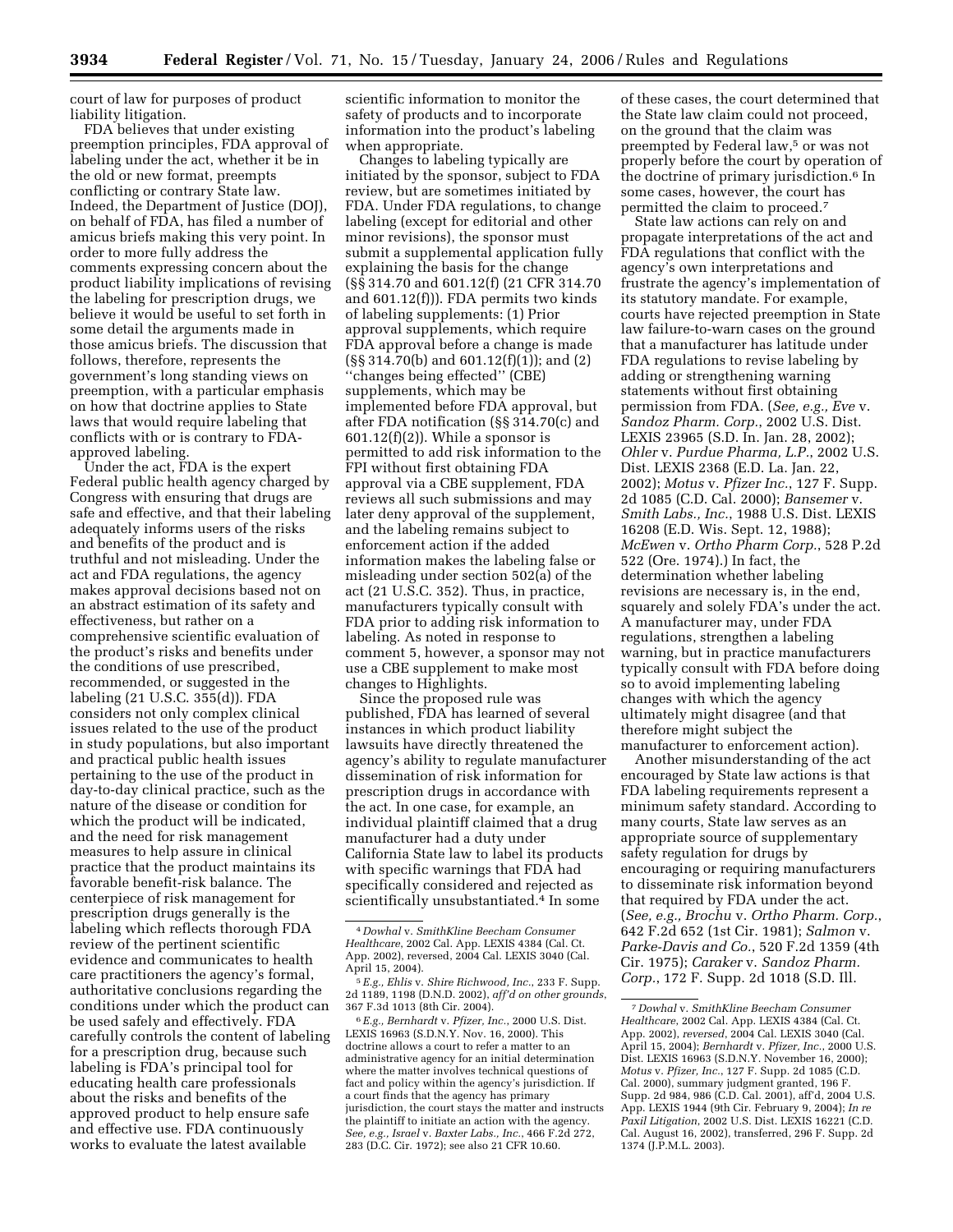2001); *Mazur* v. *Merck & Co., Inc.*, 742 F. Supp. 239 (E.D. Pa. 1990); *In re Tetracycline Cases*, 747 F. Supp. 543 (W.D. Mo. 1989).) In fact, FDA interprets the act to establish both a ''floor'' and a ''ceiling,'' such that additional disclosures of risk information can expose a manufacturer to liability under the act if the additional statement is unsubstantiated or otherwise false or misleading. Given the comprehensiveness of FDA regulation of drug safety, effectiveness, and labeling under the act, additional requirements for the disclosure of risk information are not necessarily more protective of patients. Instead, they can erode and disrupt the careful and truthful representation of benefits and risks that prescribers need to make appropriate judgments about drug use. Exaggeration of risk could discourage appropriate use of a beneficial drug.

State law requirements can undermine safe and effective use in other ways. In the preamble accompanying the proposal, FDA noted that liability concerns were creating pressure on manufacturers to expand labeling warnings to include speculative risks and, thus, to limit physician appreciation of potentially far more significant contraindications and side effects (65 FR 81082 at 81083). FDA has previously found that labeling that includes theoretical hazards not wellgrounded in scientific evidence can cause meaningful risk information to ''lose its significance'' (44 FR 37434 at 37447, June 26, 1979). Overwarning, just like underwarning, can similarly have a negative effect on patient safety and public health. (See section X of this document.) Similarly, State-law attempts to impose additional warnings can lead to labeling that does not accurately portray a product's risks, thereby potentially discouraging safe and effective use of approved products or encouraging inappropriate use and undermining the objectives of the act. (*See, e.g., Dowhal* v. *SmithKline Beecham Consumer Healthcare*, 2002 Cal. App. LEXIS 4384 (Cal. Ct. App. 2002) (allowing to proceed a lawsuit involving a California State law requiring warnings in the labeling of nicotine replacement therapy products that FDA had specifically found would misbrand the products under the act), reversed, 2004 Cal. LEXIS 3040 (Cal. April 15, 2004).)

State law actions also threaten FDA's statutorily prescribed role as the expert Federal agency responsible for evaluating and regulating drugs. State actions are not characterized by centralized expert evaluation of drug regulatory issues. Instead, they

encourage, and in fact require, lay judges and juries to second-guess the assessment of benefits versus risks of a specific drug to the general public—the central role of FDA—sometimes on behalf of a single individual or group of individuals. That individualized reevaluation of the benefits and risks of a product can result in relief—including the threat of significant damage awards or penalties—that creates pressure on manufacturers to attempt to add warnings that FDA has neither approved nor found to be scientifically required. This could encourage manufacturers to propose ''defensive labeling'' to avoid State liability, which, if implemented, could result in scientifically unsubstantiated warnings and underutilization of beneficial treatments.

FDA has previously preempted State law requirements relating to drugs in rulemaking proceedings. For example:

• In 1982, FDA issued regulations requiring tamper-resistant packaging for OTC drugs. In the preamble accompanying the regulations, FDA stated its intention that the regulations preempt any State or local requirements that were "not identical to  $* * *$  [the rule] in all respects'' (47 FR 50442 at 50447, November 5, 1982).

• In 1986, FDA issued regulations requiring aspirin manufacturers to include in labeling a warning against use in treating chicken pox or flu symptoms in children due to the risk of Reye's Syndrome. In the accompanying preamble, FDA said the regulations preempted ''State and local packaging requirements that are not identical to it with respect to OTC aspirin-containing products for human use'' (51 FR 8180 at 8181, March 7, 1986).

• In 1994, FDA amended 21 CFR 20.63 to preempt State requirements for the disclosure of adverse event-related information treated as confidential under FDA regulations (59 FR 3944, January 27, 1994). (See also 47 FR 54750, December 3, 1982) (''FDA believes that differing State OTC drug pregnancy-nursing warning requirements would prevent accomplishment of the full purpose and objectives of the agency in issuing the regulation and that, under the doctrine of implied preemption, these State requirements are preempted by the regulation as a matter of law.'')

As noted previously, DOJ has made submissions to courts in a number of cases in which private litigants asserted a State law basis for challenging the adequacy of risk information provided by manufacturers for drugs in accordance with FDA requirements under the act. In each case, DOJ argued

that the doctrine of preemption precluded the plaintiff's claim from proceeding.8 The practice of addressing conflicting State requirements through participation in litigation (including product liability cases) in which the Government is not a party is not new. For example, DOJ participated on FDA's behalf in favor of pre-emption in *Jones*  v. *Rath Packing Company*, 430 U.S. 519 (1977), *Grocery Manufacturers of America, Inc.* v. *Gerace*, 755 F.2d 993 (2d Cir. 1985), *Eli Lilly & Co., Inc.* v. *Marshall*, 850 S.W.2d 155 (Tex. 1993), and *Buckman Co.* v. *Plaintiffs' Legal Comm.*, 531 U.S. 341, 352–53 (2001). FDA believes that State laws conflict with and stand as an obstacle to achievement of the full objectives and purposes of Federal law when they purport to compel a firm to include in labeling or advertising a statement that FDA has considered and found scientifically unsubstantiated. In such cases, including the statement in labeling or advertising would render the drug misbranded under the act (21 U.S.C. 352(a) and (f)). The agency believes that State law conflicts with and stands as an obstacle to achievement of the full objectives and purposes of Federal law if it purports to preclude a firm from including in labeling or advertising a statement that is included in prescription drug labeling. By complying with the State law in such a case and removing the statement from labeling, the firm would be omitting a statement required under  $\S 201.100(c)(1)$  as a condition on the exemption from the requirement of adequate directions for use, and the omission would misbrand the drug under 21 U.S.C. 352(f)(1). The drug might also be misbranded on the ground that the omission is material within the meaning of 21 U.S.C. 321(n) and makes the labeling or advertising misleading under 21 U.S.C. 352(a) or (n).

Consistent with its court submissions and existing preemption principles, FDA believes that at least the following

<sup>8</sup>The DOJ submissions in these cases relied on the doctrine of implied preemption or primary jurisdiction. Although the act itself contains no general express pre-emption provision for drugs, a provision of legislation amending the drug provisions addresses the relationship of the legislation to State law. Section 202 of the Drug Amendments of 1962 (Public Law 87-781, Title II, section 202, 76 Stat. 793 (October 10, 1962)) provides: ''Nothing in the amendments made by this Act to the Federal Food, Drug, and Cosmetic Act shall be construed as invalidating any provision of State law which would be valid in the absence of such amendments unless there is a direct and positive conflict between such amendments and such provision of State law.'' The existence of a legislative provision addressing pre-emption does not bar the operation of ordinary principles of implied preemption (*Geier* v. *American Honda Motor Co., Inc.*, 529 U.S. 861, 869 (2000)).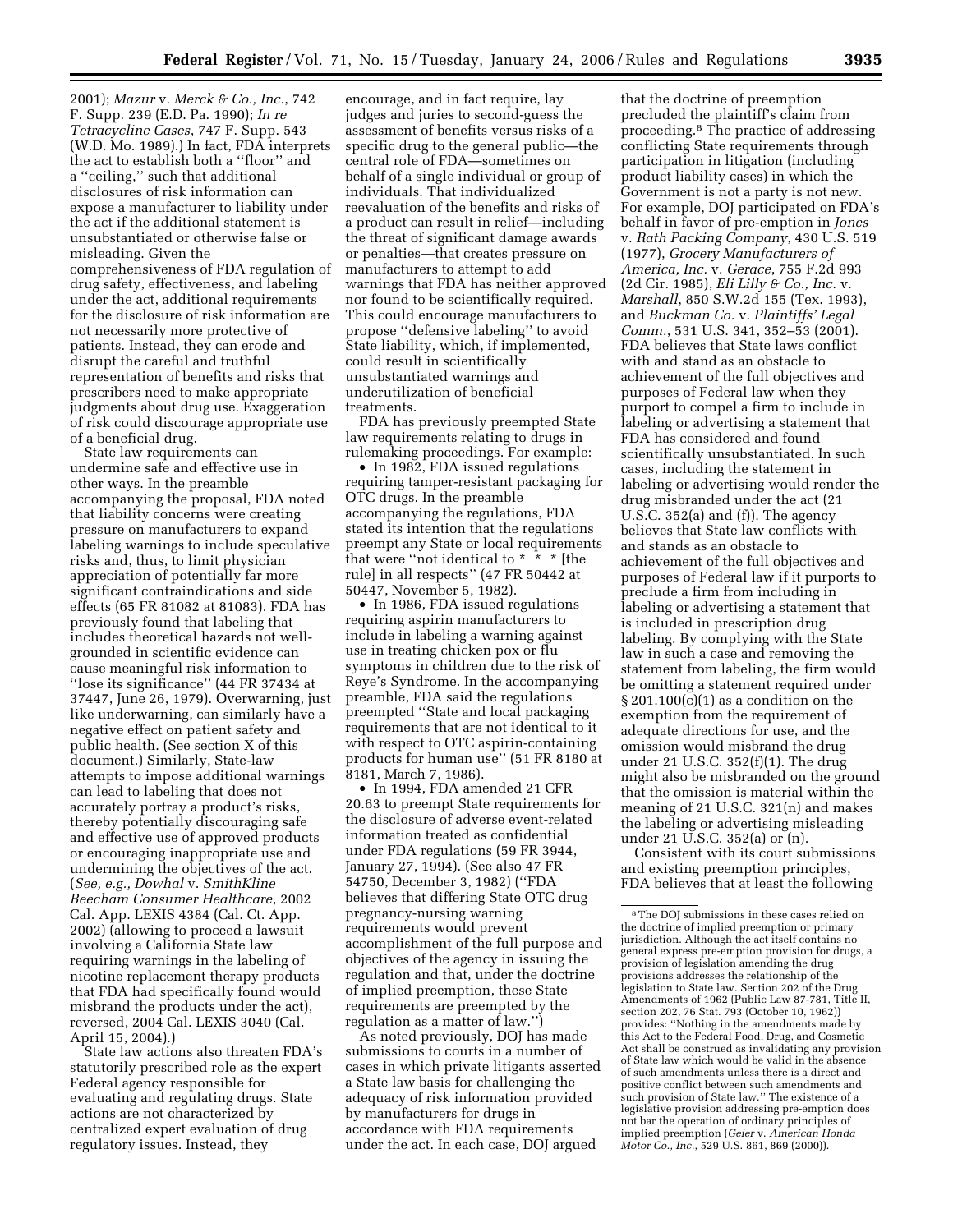claims would be preempted by its regulation of prescription drug labeling: (1) Claims that a drug sponsor breached an obligation to warn by failing to put in Highlights or otherwise emphasize any information the substance of which appears anywhere in the labeling; (2) claims that a drug sponsor breached an obligation to warn by failing to include in an advertisement any information the substance of which appears anywhere in the labeling, in those cases where a drug's sponsor has used Highlights consistently with FDA draft guidance regarding the ''brief summary'' in directto-consumer advertising (''Brief Summary: Disclosing Risk Information in Consumer-Directed Print Advertisements,'' 69 FR 6308 (February 2004)) (see comment 112); (3) claims that a sponsor breached an obligation to warn by failing to include contraindications or warnings that are not supported by evidence that meets the standards set forth in this rule, including § 201.57(c)(5) (requiring that contraindications reflect ''[k]nown hazards and not theoretical possibilities'') and (c)(7); (4) claims that a drug sponsor breached an obligation to warn by failing to include a statement in labeling or in advertising, the substance of which had been proposed to FDA for inclusion in labeling, if that statement was not required by FDA at the time plaintiff claims the sponsor had an obligation to warn (unless FDA has made a finding that the sponsor withheld material information relating to the proposed warning before plaintiff claims the sponsor had the obligation to warn); (5) claims that a drug sponsor breached an obligation to warn by failing to include in labeling or in advertising a statement the substance of which FDA has prohibited in labeling or advertising; and (6) claims that a drug's sponsor breached an obligation to plaintiff by making statements that FDA approved for inclusion in the drug's label (unless FDA has made a finding that the sponsor withheld material information relating to the statement). Preemption would include not only claims against manufacturers as described above, but also against health care practitioners for claims related to dissemination of risk information to patients beyond what is included in the labeling. (See, e.g., *Bowman* v. *Songer*, 820 P.2d 1110 (Col. 1991).)

FDA recognizes that FDA's regulation of drug labeling will not preempt all State law actions. The Supreme Court has held that certain State law requirements that parallel FDA requirements may not be preempted (*Medtronic, Inc.* v. *Lohr*, 518 U.S. 470,

495 (1996) (holding that the presence of a State law damages remedy for violations of FDA requirements does not impose an additional requirement upon medical device manufacturers but ''merely provides another reason for manufacturers to comply with \* \* \* federal law''); id. at 513 (O'Connor, J., concurring in part and dissenting in part); id)). *But see Buckman Co.* v. *Plaintiffs' Legal Comm.*, 531 U.S. 341, 352–53 (2001) (holding that ''fraud on the FDA'' claims are preempted by Federal law); 21 U.S.C. 337(a) (restricting the act enforcement to suits by the United States); *In re Orthopedic Bone Screw Prods. Liability Litig.*, 159 F.3d 817, 824 (3d Cir. 1998) (''Congress has not created an express or implied private cause of action for violations of the FDCA or the MDA [Medical Device Amendments]'').

# *E. Highlights—Comments on Specific Provisions*

The agency received comments on the following provisions of the proposed rule relating to the content of Highlights:

• *Drug names, dosage form, route of administration, and controlled substance symbol (proposed § 201.57(a)(1))* 

In proposed § 201.57(a)(1), FDA specified the information concerning the identity of the product that would be included at the beginning of Highlights.

(Comment 14) One comment recommended that this information be moved above the title ''Highlights of Prescribing Information'' in Highlights.

The agency does not agree that the information required by § 201.57(a)(1) should be placed above the title ''Highlights of Prescribing Information.'' The agency believes that the title of each of the three major portions of prescription drug labeling (''Highlights of Prescribing Information,'' ''Full Prescribing Information: Contents,'' and ''Full Prescribing Information'') should be placed at the beginning of the corresponding information so that the title is readily apparent to users.

• *Inverted black triangle (proposed § 201.57(a)(2))* 

FDA proposed to require that products that contain a new molecular entity, new biological product, or new combination of active ingredients have in their labeling an inverted black triangle to indicate that the drug or drug combination had been approved in the United States for less than 3 years (proposed  $\S 201.57(a)(2)$ ). This proposal also applied to marketed products approved for a new indication, for use

by a new route of administration, or with a novel drug delivery system.

(Comment 15) Several comments opposed, or expressed reservations about, the use of an inverted black triangle to identify a product, indication, or dosage form that has been approved for less than 3 years. There were concerns that the symbol is not universally understood and could therefore be confusing to practitioners. One comment stated that use of icons to convey public health information has historically been unsuccessful. Some of the comments stated that if the inverted black triangle were retained, the agency would need to conduct an extensive educational campaign to educate practitioners about its meaning and purpose. Some comments also expressed the concern that labeling containing the symbol could be in circulation much longer than 3 years after approval, which would undermine the significance of the symbol. One comment stated that the symbol implies, without basis, that newer drugs are inherently less safe than older drugs. Some comments stated that the criteria for when a new indication would extend the time for which a product must have the inverted black triangle are not clear.

Two comments stated that a bold approval date might be more informative than the inverted black triangle. Another comment recommended using the designation ''New-Rx'' to identify a product that has been approved for less than 3 years.

Other comments expressed strong support for the inverted black triangle as a mechanism to prompt practitioners to more carefully scrutinize the labeling of newer products and more diligently report adverse events. The comments maintained that use of the inverted black triangle could lead to earlier detection of rare, serious adverse reactions and, thus, could potentially save lives. One comment suggested extending the time that the inverted black triangle would be required to 5 years.

The agency has reconsidered its proposal to require use of the inverted black triangle to identify products that have been marketed for less than 3 years. The agency continues to believe strongly in the goals of the inverted black triangle—to help ensure that prescribers use a product with particular care during its initial years of marketing and to make prescribers more diligent in reporting suspected adverse reactions for newer products. However, the agency agrees with comments that, in prescription drug labeling, the inverted black triangle is not universally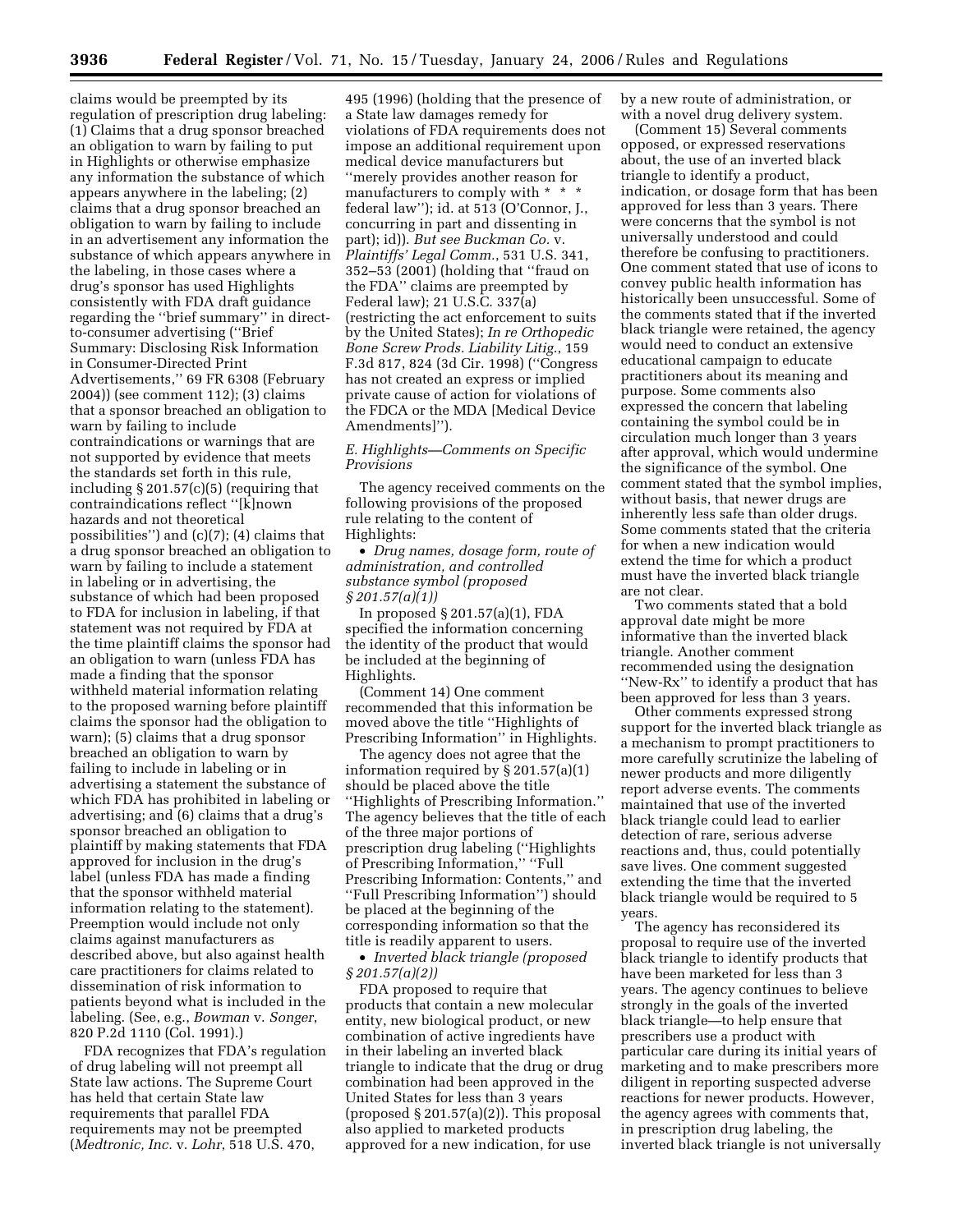understood, could be confusing to the prescriber (even with a concerted educational effort) and therefore may not serve its intended purpose. The agency acknowledges that the recommended ''New-Rx'' designation may be more informative than the inverted black triangle, but is concerned that the ''New-Rx'' designation might also be confusing because practitioners are not familiar with it.

The agency agrees with comments that use of the initial date of approval in the United States would be a better mechanism than the inverted black triangle to call attention to the relative newness of a product. Therefore, the final rule requires that Highlights include the year in which a drug was initially approved in the United States. Highlights must contain the phrase ''Initial U.S. Approval'' followed by the four-digit year of initial approval in bold face type (§ 201.57(a)(3) and (d)(5)). Because this statement takes up more space than the proposed inverted black triangle, the final rule requires that the statement be placed on its own line directly below the established name of the product (proper name of the product for biological products) rather than on the same line as the proprietary name (§ 201.57(a)(3)).

In contrast to the proposed rule, the final rule does not require identification of the initial date of U.S. approval of a new indication for a new population, new route of administration, or novel delivery system. The agency agrees with comments that expressed concerns that also requiring the inverted black triangle for new indications, routes of administration, and novel delivery systems could diminish the significance of the inverted black triangle and could be confusing to practitioners. Similarly, the agency believes that referring to multiple dates, including the date of initial approval of a new indication, new route of administration, or a novel delivery system for a drug would be confusing and would diminish the significance of these references. The agency is, therefore, limiting identification of the initial date of U.S. approval to new molecular entities, new biological products, or new combinations of active ingredients because this is sufficient to accomplish the goals of increasing prescriber vigilance and reporting of suspected adverse reactions when using newer products.

The agency believes the date of initial U.S. approval will continue to be informative throughout a product's life cycle. Although the agency does not subscribe to the view that newer drugs are inherently less safe, it does believe

that alerting a practitioner to the fact that a drug has been marketed for an extended period could provide some added assurance about the drug's safety margin based on cumulative, safe experience with the product. Therefore, the requirement to include the initial date of U.S. approval in Highlights will not lapse 3 years after approval of the product for marketing.

• *Boxed warnings or contraindications (proposed § 201.57(a)(4))* 

FDA proposed to require that the full text of boxed warning(s) or contraindication(s) required by proposed § 201.57(c)(1) be included in Highlights unless the boxed warning was longer than 20 lines, in which case a summary of the contents of the boxed warning would be required (proposed § 201.57(a)(4)). The agency specifically sought comment on whether the full text of a boxed warning should be included in Highlights, regardless of length.

(Comment 16) Some comments supported the proposed 20-line limitation on the length of a boxed warning in Highlights. Other comments recommended that the boxed warning in Highlights always be a summarized version of the boxed warning in the FPI. Others expressed concern that summarizing boxed warnings might result in the omission of key information or lead to misinterpretations of the warning. They stated that the boxed warning is already succinct and the language is carefully negotiated with FDA and, therefore, that the boxed warning should always be included in its entirety in Highlights.

The agency has retained the 20-line length limitation on boxed warnings in Highlights. The agency believes that 20 lines is sufficient space to alert practitioners to the critical risk information contained in a boxed warning and to refer them to more detailed information in the FPI (complete boxed warning and other sections in the FPI).

The agency agrees with the comments that stated that manufacturers should always be required to present summarized boxed warning information in Highlights. The agency has determined that information from boxed warnings can readily be condensed without omitting critical risk information. The agency believes a summarized boxed warning in Highlights, with references to more detailed information in the FPI, is the most effective way to communicate critical risk information to practitioners. The agency has revised proposed § 201.57(a)(4) to require that boxed

warnings be summarized concisely in Highlights.

(Comment 17) Several comments stated that inclusion of the full boxed warning in Highlights and in the FPI was needlessly duplicative and recommended that the boxed warning be included in only one location. One comment maintained the boxed warning should appear only in the ''Warnings and Precautions'' section in the FPI.

As discussed in the response to the previous comment, the boxed warning in Highlights is required to be a summary of the complete boxed warning in the FPI. Thus, the boxed warning in Highlights will not duplicate the boxed warning in the FPI. The agency believes that a summarized boxed warning must be included in Highlights to ensure that practitioners are exposed to critical information at the beginning of prescription drug labeling and that the complete boxed warning is needed to expand on the summary in Highlights.

The agency does not agree that the complete boxed warning in the FPI should be placed in the ''Warnings and Precautions'' section rather than at the beginning of the FPI. Placement of the complete boxed warning at the beginning of the FPI, where it can be easily located, is consistent with good risk communication practices, as well as health care practitioner preferences articulated in public comments and FDA's physician surveys and focus group research.

• *Recent labeling changes (proposed § 201.57(a)(5))* 

FDA proposed to require in Highlights a heading entitled ''Recent Labeling Changes'' that identifies the sections in the FPI that contain recent FDAapproved or authorized substantive labeling changes (proposed  $\S 201.57(a)(5)$ ).

(Comment 18) In general, comments supported the addition of a ''Recent Labeling Changes'' heading to labeling and many comments thought the information would be very useful to practitioners. However, one comment recommended that the proposed heading ''Recent Labeling Changes'' be changed to ''Sections Revised'' to accommodate changes that, although no longer truly recent, would be important to call to the attention of practitioners for an extended period of time (e.g., through multiple labeling revisions). Another comment recommended that the heading be changed to ''Last Labeling Revisions'' to accommodate changes that could no longer reasonably be considered recent (e.g., a situation in which years elapse between labeling changes).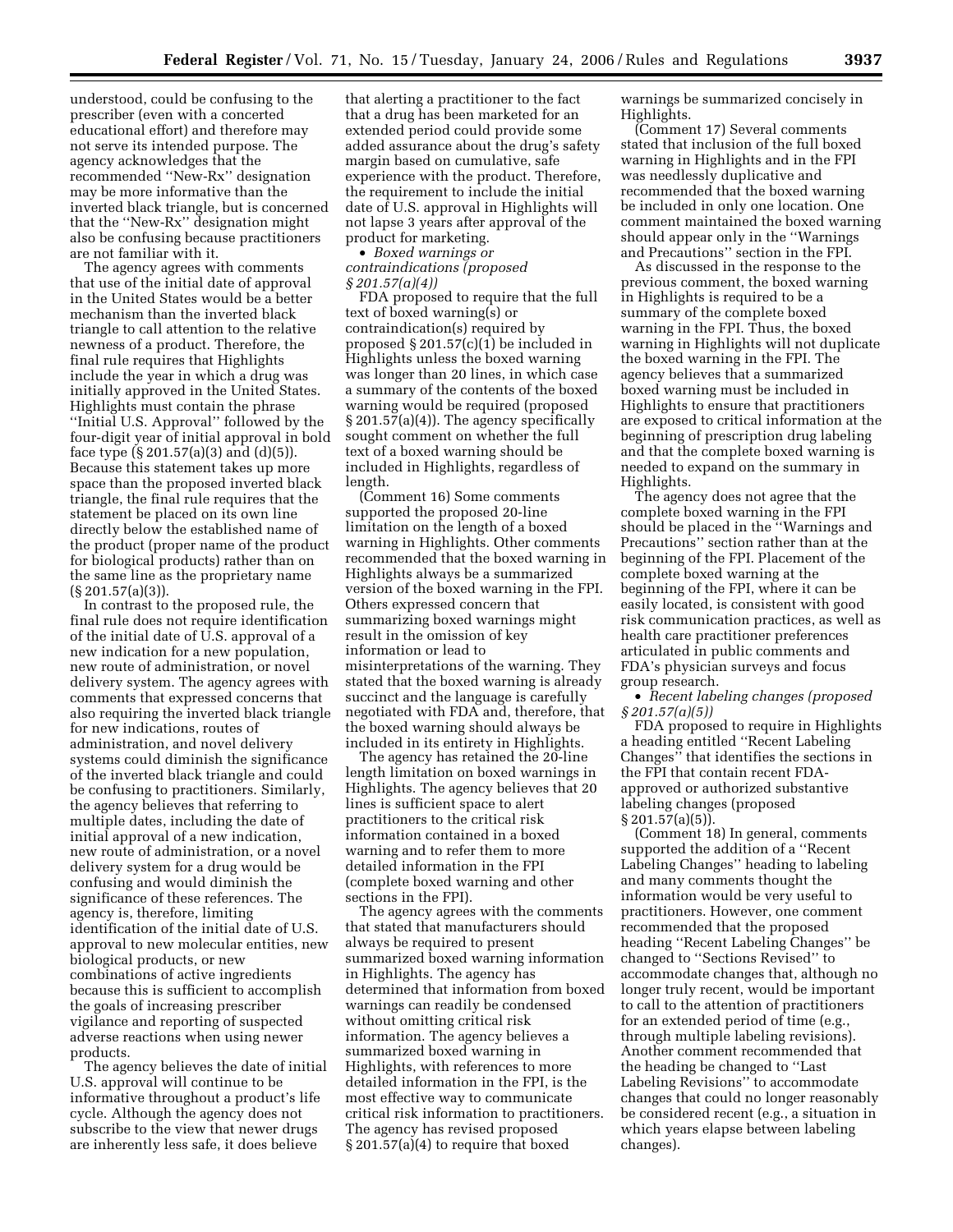The agency agrees that the proposed heading should be changed to better reflect the function of including the information. Thus, the final rule requires the heading ''Recent Major Changes'' (§ 201.57(a)(5)). FDA believes that it is important to characterize the changes listed under the heading as both "recent" and "major" to draw attention to the relative newness of the changes and to let practitioners know that identified changes are significant to clinical use of the drug (i.e., substantive), and not merely editorial.

(Comment 19) In the proposal, the agency specifically sought comment on whether there should be a time limit by which information under the proposed heading (now ''Recent Major Changes'') must be removed. Some comments supported a 1-year time limit for inclusion of information under the proposed heading. Other comments stated that there should be no fixed time limit for removal of information identified as a recent labeling change. These comments expressed concern that requiring labeling to be revised for the sole purpose of removing information from under the heading would lead to unnecessary expense, and that such information be removed at the next substantive labeling revision. Other comments stated that no time limit should be imposed for removal, but that removal should occur at the first convenient opportunity after 1 year from the date of the labeling change. Another comment stated that information should remain under the ''Recent Major Changes'' heading for 1 to 3 years after the change to keep practitioners up-to-date on labeling changes.

The agency agrees that, although there should not be a rigid time limit for removal of information from ''Recent Major Changes,'' the information should not remain in Highlights indefinitely. The purpose of the heading is to alert practitioners to recent substantive labeling changes. The agency is concerned that the information might be ignored by practitioners if it often identifies changes that are no longer recent. The agency will, therefore, require that labeling changes identified under this heading be deleted at the first reprinting of the labeling after the change has been in labeling for 1 year. This requirement should ensure that labeling changes identified under the ''Recent Major Changes'' heading are current without imposing unnecessary costs on industry by requiring labeling revisions solely for the purpose of removing the information.

(Comment 20) Because there could be multiple changes to labeling in a

calendar year, some comments recommended that each change appearing under ''Recent Major Changes'' be dated in a month/year format so that practitioners can readily identify the most recent changes.

The agency agrees that it would be useful to date the labeling changes identified under this heading. The agency has, therefore, revised proposed § 201.57(a)(5) to require that sections of prescription drug labeling listed under ''Recent Major Changes'' be followed by the month and year in which the change was incorporated in the labeling.

(Comment 21) One comment recommended that the rule specify that changes should be listed chronologically beginning with most recent.

The agency does not agree. Where there are multiple recent changes and those changes appear in more than one section, to avoid confusion, the order in which the sections are listed under ''Recent Major Changes'' should be consistent with the order of the sections in the FPI. FDA has revised proposed  $\S 201.57(a)(5)$  accordingly.

(Comment 22) Some comments requested that the agency clarify how it will determine whether a labeling change is substantive and thus required to be included under ''Recent Major Changes.''

The agency recognizes that a product may have a large number of labeling changes ranging from inclusion of very important new risk information to typographical or editorial changes. Identifying all these changes under ''Recent Major Changes'' would obscure the most significant changes and would not be informative for practitioners. Therefore, the agency has revised proposed § 201.57(a)(5) to require that only substantive labeling changes in the ''Boxed Warning,'' ''Indications and Usage,'' ''Dosage and Administration,'' ''Contraindications,'' and ''Warnings and Precautions'' sections be included under ''Recent Major Changes.'' These would include only those changes that are significant to the clinical use of the drug and, therefore, have significant clinical implications for practitioners (i.e., substantive changes). Thus, ''Recent Major Changes'' would not include any changes in the sections subject to this requirement that are typographical or editorial.

• *Indications and usage (proposed § 201.57(a)(6))* 

FDA proposed to require that Highlights include an ''Indications and Usage'' heading that contains a concise statement of each of the product's indications, as specified in proposed § 201.57(c)(2), with any appropriate

subheadings (proposed § 201.57(a)(6)). This information would include major limitations of use (e.g., particular subsets of the populations, second line therapy status). The agency specifically sought comment on whether the information required under the ''Indications and Usage'' heading of Highlights should be presented verbatim from the FPI or summarized in a bulleted format.

(Comment 23) Several comments stated that it was important to reproduce the ''Indications and Usage'' section verbatim to prevent confusion or misinterpretations. Other comments maintained that there should be flexibility to reproduce the information in the ''Indications and Usage'' section verbatim or summarize it in a bulleted format, depending on factors such as the amount of information in the ''Indications and Usage'' section and whether the information can be summarized and still effectively communicate what a practitioner should know about a drug's indications. Other comments recommended that there be bulleted summaries of the indications in all cases. One of these comments suggested that each bullet be preceded by an index number that corresponds with the index number of the full description of the indication in the FPI.

The agency has determined that the amount of information that must be included in Highlights from the ''Indications and Usage'' section of the FPI will vary. In most cases, the ''Indications and Usage'' section can be readily condensed (e.g., bulleted format) to provide prescribers with an accurate and informative summary, even if there is space available in Highlights to reproduce the ''Indications and Usage'' section from the FPI in its entirety (i.e., the one-half page limit requirement would not be exceeded).

The agency recognizes that for some products with many indications, it may not be possible to limit Highlights to one-half page in length (§ 201.57(d)(8)), even using a summarized version of the ''Indications and Usage'' section. In such cases, FDA may waive the one-half page requirement and approve the labeling with slightly longer Highlights (see comment 104).

• *Dosage and administration (proposed § 201.57(a)(7))* 

FDA proposed that Highlights include, under a ''Dosage and Administration'' heading, the most important information in the ''Dosage and Administration'' section of the FPI (proposed § 201.57(a)(7)).

(Comment 24) One comment recommended that ''Dosage and Administration'' in Highlights include,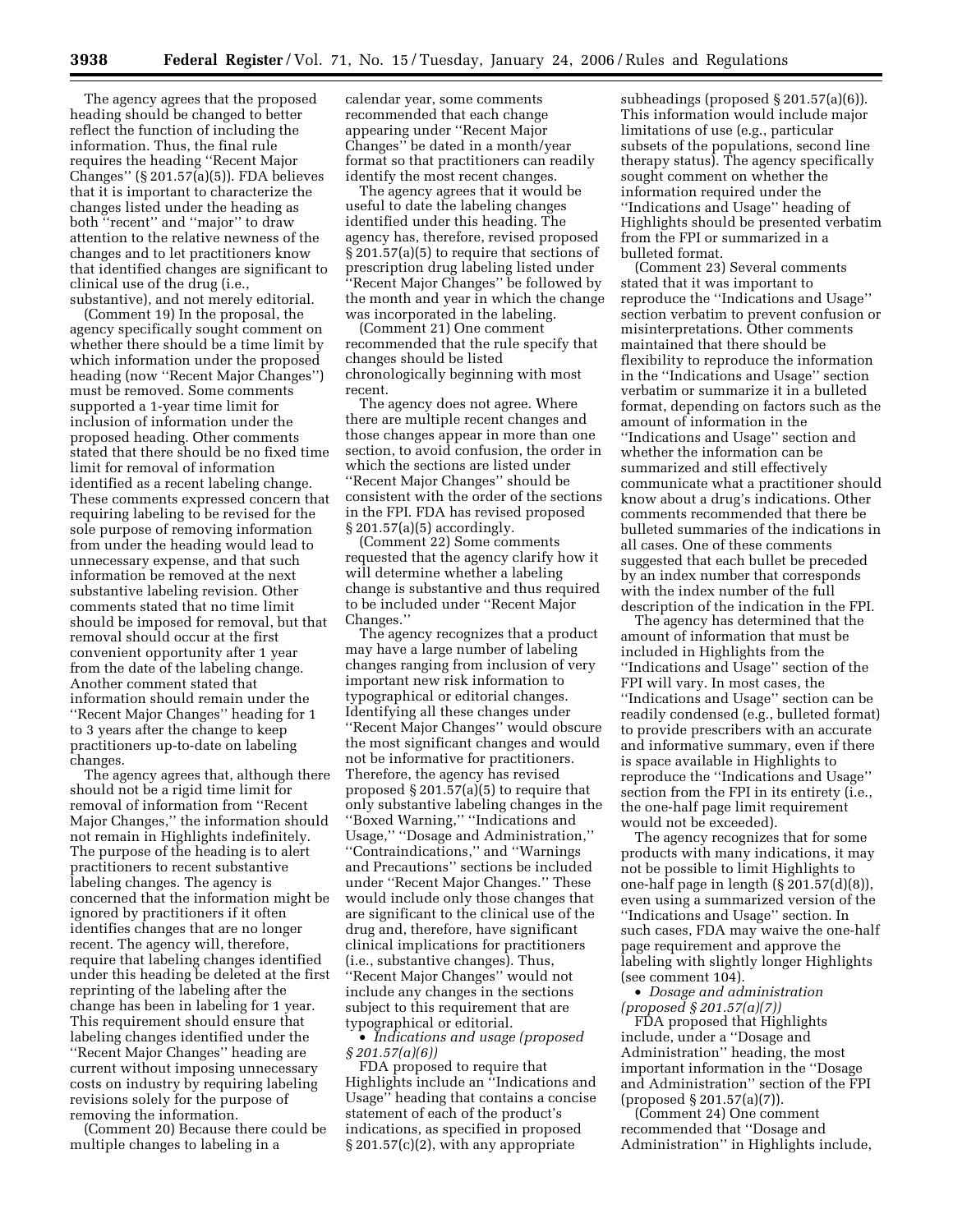in addition to the usual recommended doses, a range of doses known to be effective, and in particular, doses lower than the usual recommended doses. The comment stated that 76.2 percent of all adverse reactions are dose-related and many patients respond to lower doses than those recommended in labeling. Therefore, the comment suggested, lower doses may prevent adverse reactions.

FDA agrees that it is important to include in labeling the full range of doses that FDA has concluded are effective. The agency has revised proposed § 201.57(a)(7) to clarify the range of doses to be included under the ''Dosage and Administration'' heading in Highlights.

(Comment 25) Several comments supported tabular presentation of dosage and administration information in Highlights. One comment proposed the use of a titration dose column (a visual tool to depict a drug's titration regimen) in Highlights for drugs for which titration is relevant. One comment maintained that the dosage adjustment statement in the prototype that accompanied the proposed rule should be highlighted and enlarged.

FDA agrees with the comment that supported use of a tabular format for ''Dosage and Administration'' in Highlights. However, because a tabular format or a titration dose column may not be appropriate for all drug products, FDA is not requiring use of these formats under the ''Dosage and Administration'' heading.

With respect to highlighting and enlarging the dosage adjustment statement in the prototype, FDA believes that bolded type is sufficient to draw attention to particularly important dosage adjustment statements and that enlarging the statement is not necessary. Enlarging only dosage adjustment information in Highlights would make this information appear more significant than other information in Highlights, which would not be appropriate. Therefore, FDA is not requiring that dosage adjustment statements in Highlights be in larger font than other information in Highlights.

(Comment 26) One comment requested that when the labeling states that there may be a need for dosage adjustments in patients with renal or hepatic impairment, it also specify how to adjust the dose or dosing interval.

Highlights identifies important information about the need for dosage adjustments in specific populations and refers to the section of the FPI where more detailed information about how to adjust doses can be obtained. FDA believes that complete information

about how to adjust dosages for various specific populations would in many cases require a great deal of space. Therefore, FDA is not requiring that such information be included in Highlights.

• *Warnings and precautions (proposed § 201.57(a)(10))*  FDA proposed to require that Highlights include, under a ''Warnings and Precautions'' heading, a concise summary of the most clinically significant aspects of the ''Warnings and Precautions'' section of the FPI (proposed § 201.57(a)(7)). The information chosen from the FPI would include those warnings and precautions that affect prescribing because of their severity and consequent influence on the decision to use the drug, because monitoring of them is critical to safe use of the drug, or because measures can be taken to prevent or mitigate harm.

(Comment 27) Some comments requested clarification of the scope of information to be included in Highlights under the ''Warnings and Precautions'' heading. Comments expressed concern that summarizing selected safety information from the ''Warnings and Precautions'' section of the FPI might cause some important safety information to be omitted from Highlights.

''Warnings and Precautions'' in Highlights serves to: (1) Identify the most clinically significant risks discussed in the ''Warnings and Precautions'' section in the FPI, (2) concisely summarize the salient features of those risks, and (3) direct the practitioner to the more detailed discussion of risks in the FPI. Information under the ''Warnings and Precautions'' heading in Highlights will typically include those risks that: (1) Affect decisions about whether to prescribe a drug, (2) require monitoring of patients to ensure safe use of the drug, or (3) require that measures be taken to prevent or mitigate harm. The agency has revised § 201.57(a)(10) to make clear the scope of information to include under this heading.

Because the risks identified under the ''Warnings and Precautions'' heading in Highlights will refer the prescriber to the full discussion in the ''Warnings and Precautions'' section of the FPI, the agency believes that important risk information will not be overlooked by practitioners.

(Comment 28) One comment stated that it would be misleading to include the most common adverse reactions under ''Warnings and Precautions'' in Highlights because the most common adverse reactions are not likely to be discussed in the ''Warnings and

Precautions'' section of the FPI. Rather, they are more likely to be discussed in the ''Adverse Reactions'' section of the FPI. The comment recommended that the most common adverse reactions be listed under a separate section in Highlights immediately following the contact information for reporting suspected serious adverse reactions.

The agency agrees that it may be confusing to include under the ''Warnings and Precautions'' heading in Highlights information that is derived from both the ''Warnings and Precautions'' and ''Adverse Reactions'' sections of the FPI. The agency is, therefore, revising proposed § 201.57(a) by adding to Highlights a heading entitled ''Adverse Reactions''  $(\S 201.57(a)(11))$  that is required to follow the ''Warnings and Precautions'' section. Information under the ''Adverse Reactions'' heading must include: (1) A listing of the most frequently occurring adverse reactions identified in the ''Adverse Reactions'' section in the FPI and (2) contact information for reporting suspected adverse reactions. The sequence in which the information is presented in Highlights—the most frequently occurring adverse reactions followed by contact information for reporting suspected adverse reactions is unchanged from the proposed rule.

(Comment 29) One comment requested clarification about whether only information that is supported by clinical data would be appropriate for inclusion in Highlights.

In most cases, the risk information in Highlights would be based on clinical data. However, risk information derived from animal data could be appropriate for inclusion in Highlights. For example, warnings about a drug's risks in pregnancy could be based entirely on animal data and might be appropriate for inclusion in Highlights. In such cases, Highlights must present only the clinically significant conclusions about risk in pregnancy (e.g., significant teratogen) and not include a discussion of the animal data that are the basis for the risk information presented.

• *ADR reporting contacts (proposed § 201.57(a)(11))* 

FDA proposed (proposed  $\S 201.57(a)(11)$  to require that Highlights include, for drug products other than vaccines, a statement following the information under the ''Warnings and Precautions'' heading: ''To report SUSPECTED SERIOUS ADRs, call (*insert name of manufacturer*) at (*insert manufacturer's phone number*) or FDA's MedWatch at (*insert the current FDA MedWatch number*).'' For vaccines, the following statement would be required: ''To report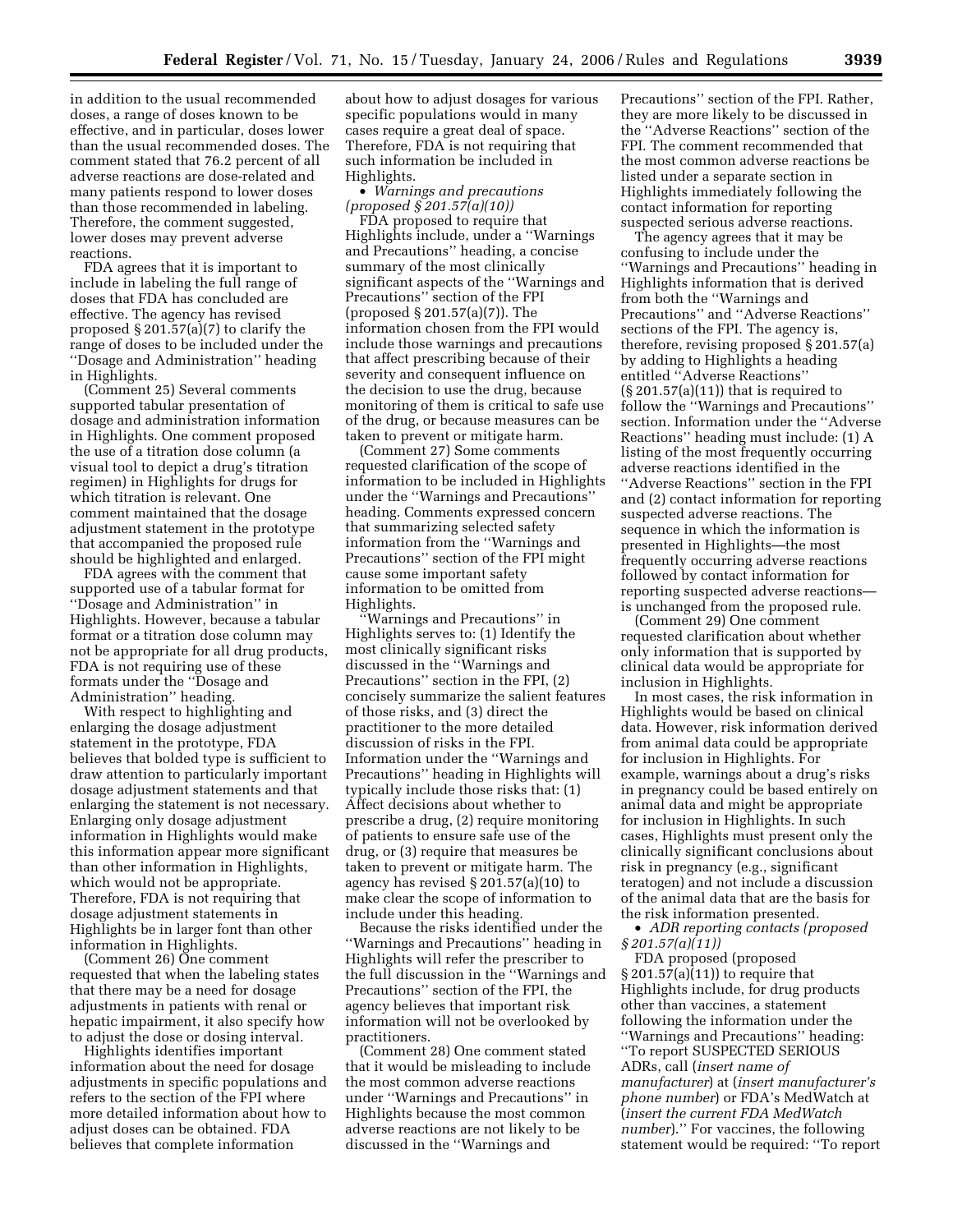SUSPECTED SERIOUS ADRs, call (*insert name of manufacturer*) at (*insert manufacturer's phone number*) or VAERS at (*insert the current VAERS number*).'' The agency specifically requested comment on whether it is necessary to include a contact number for reporting suspected adverse reactions in both Highlights and the ''Warnings and Precautions'' section of the FPI.

(Comment 30) Some comments stated that the contact information should be in both Highlights and FPI to make it more convenient to access and increase the likelihood that practitioners will be prompted to report suspected adverse reactions. Other comments stated that it would not be necessary to include contact information in both places because prominent placement of the information in Highlights alone would be sufficient to encourage practitioners to report adverse reactions. Some comments agreed that one location would be sufficient, but because those comments also opposed inclusion of Highlights in labeling, they recommended including the contact information in the FPI. Other comments suggested locating the contact information at the beginning of the labeling or in a ''box'' to increase its prominence. One comment recommended that the information be included only once and in close proximity to the name and address of the manufacturer in the FPI. The comment maintained that it is not intuitive to look for adverse reaction reporting contact information under ''Warnings and Precautions.'' One comment objected to inclusion of any adverse reaction reporting contact information in labeling. That comment maintained that contact information is not prescribing information and thus not appropriate for inclusion in labeling and, moreover, that there is no evidence that inclusion of such information in labeling will facilitate reporting of adverse reactions.

The agency agrees with the comments that support inclusion of contact information for reporting adverse reactions only in Highlights. Because the contact information is featured prominently in Highlights—bolded and set apart from other information—the agency believes that this is sufficient to make practitioners aware of the appropriate contacts to report adverse reactions and to encourage them to report suspected adverse reactions. The agency also believes that as prescribers become familiar with the content of Highlights, they will become increasingly aware of and familiar with the location of the adverse reaction

reporting contact information. The agency does not believe that also including contact information in the FPI, even if moved to the beginning of the FPI, would result in meaningfully expanding the number of practitioners who become aware of the contact information. Therefore repeating the contact information in the FPI would not have a meaningful effect on the extent to which practitioners report adverse events. The agency also does not believe that placing the contact information for reporting suspected adverse reactions only in the FPI would afford the information adequate prominence. Accordingly, the final rule was revised to delete the proposed requirement at  $\S 201.57(c)(6)(v)$  that contact information for adverse reaction reporting be included in the ''Warnings and Precautions'' section in the FPI. The agency believes it is unnecessary to further increase the prominence of the adverse reaction reporting contact information. Its current location immediately following the listing of the most common adverse reactions—is the appropriate location, and the bolding and use of capitalization are sufficient to call attention to the information and distinguish it from adjacent information.

The agency does not agree that the adverse reaction reporting contact information should be omitted from labeling because it is not considered prescribing information. Including adverse reaction reporting contact information in labeling enables practitioners to report adverse reactions to FDA promptly. The agency monitors these reports and analyzes the adverse reactions data to determine whether labeling revisions are necessary for safe and effective use.

(Comment 31) Some comments recommended that only the manufacturer's phone number be included in prescription drug labeling, while others agreed that including the MedWatch phone number is important because manufacturers' phone numbers are subject to change. One comment requested that a telephone number for the relevant FDA review division also be included. Two comments recommended including the manufacturer's Web site in the reporting contact information.

The agency agrees that it is important to include both the manufacturer's phone number and FDA's phone number for voluntary reporting of adverse reactions. The agency believes that providing practitioners two options for reporting adverse reactions will help ensure that they always have someone to contact about an adverse reaction. The agency believes it is not appropriate

to also include the phone number of the FDA review division that approved the drug. FDA review divisions are not the initial point of contact for postmarketing adverse reaction reports; therefore, manufacturers and practitioners should not send these reports to the review divisions for processing. It is critical that these reports be directed to the location(s) in FDA that are responsible for receiving and processing these reports so that they are evaluated and analyzed in an appropriate manner.

The agency agrees with comments recommending that, in addition to their phone number, manufacturers include the direct link to the section of their Web site for voluntary reporting of adverse reactions. The agency has revised proposed § 201.57(a)(11) to require the address of the Web site, if one is available. The agency will not require that manufacturers create a Web site to meet this requirement.

The agency has also decided to require that the adverse reaction reporting contact information include the FDA Web site address for voluntary reporting of adverse reactions (currently, *http://www.fda.gov/ medwatch* for drug products except vaccines and *http://www.fda.gov/vaers*  for vaccines). This Web site has become an increasingly important source of adverse reaction reports. The agency has concluded that providing practitioners with the convenience of being able to submit an adverse reaction report electronically may encourage reporting of adverse reactions that might not otherwise be reported. Thus, the agency believes it is very important to require identification of this Web site address in labeling, in addition to the FDA telephone number.

(Comment 32) Two comments stated that all adverse reactions should be reported, and not just serious adverse reactions.

The agency agrees that practitioners should not be discouraged from reporting adverse reactions that might not be considered serious. Certain adverse reactions that are not considered serious can be clinically significant. Moreover, practitioners may not always be able to determine whether an adverse reaction meets the regulatory definition of serious (21 CFR 310.305(b), 21 CFR 312.32(a), 21 CFR 314.80(a), and 21 CFR 600.80(a)). Also, there are limitations on the extent to which a drug's risks (serious and nonserious adverse reactions) can be delineated before marketing. The agency, therefore, believes that practitioners should be encouraged to submit all suspected adverse reactions to the manufacturer or FDA, without regard to the seriousness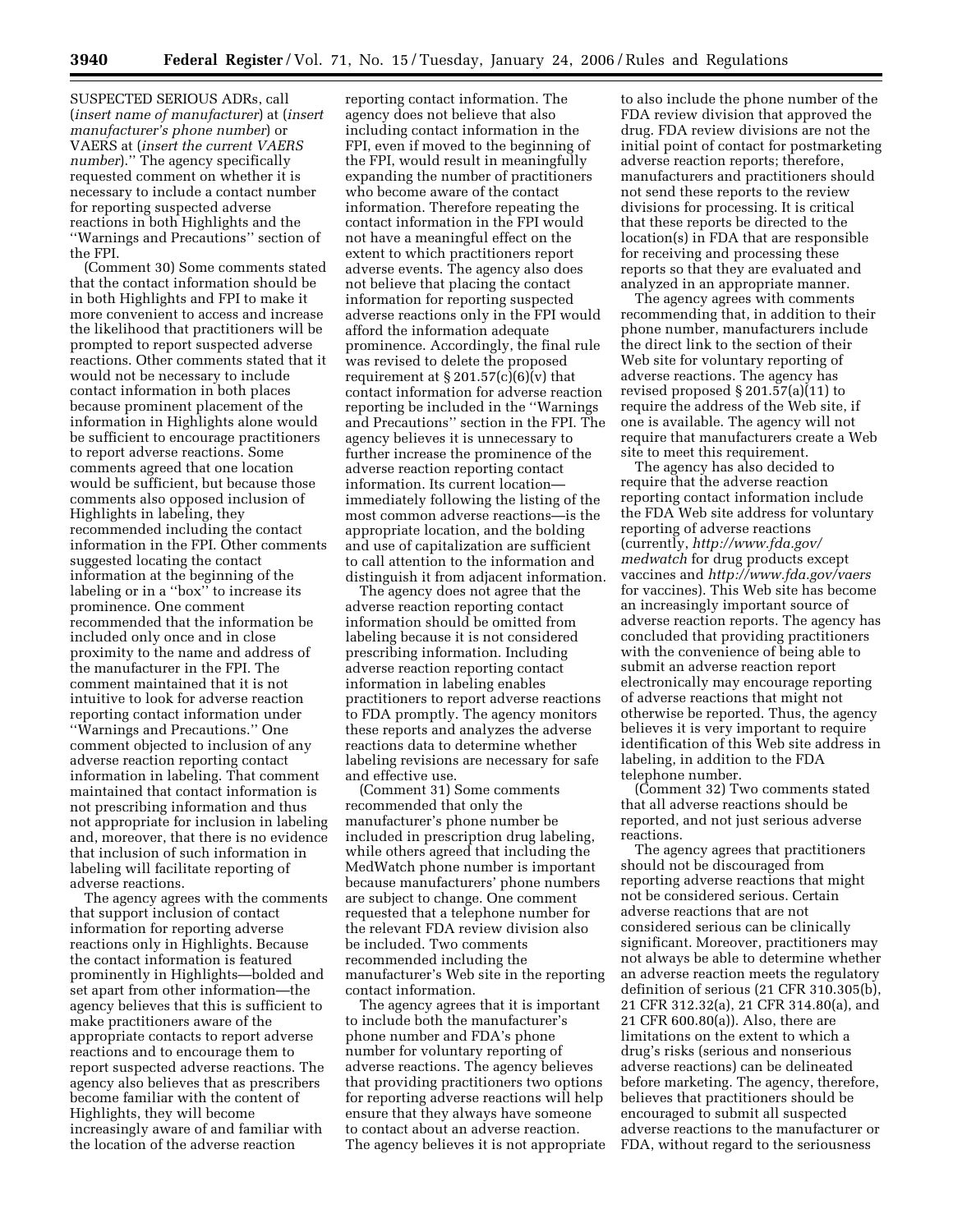of the reaction, to facilitate faster and more accurate characterization of a drug's risk profile. Accordingly, FDA has revised proposed § 201.57(a)(11) to require that the statement for adverse reaction reporting contact information refer to all suspected adverse reactions, not just serious ones.

• *Drug interactions (proposed § 201.57(a)(12))* 

FDA proposed to require that Highlights contain a ''Drug Interactions'' heading that would include, with any appropriate subheadings, a concise summary of the drug interaction information in the FPI (i.e., prescription or over-the-counter drugs or foods that interact in clinically significant ways with the product)(proposed § 201.57(a)(12)).

(Comment 33) Several comments strongly supported inclusion of ''Drug Interactions'' as a separate heading in Highlights. One comment recommended requiring separate subheadings for drugdrug, drug-food, drug-laboratory, and possibly drug-herbal interactions.

FDA will not require that ''Drug Interactions'' in Highlights include specific subheadings depending on whether the interaction is a drug-drug, drug-food, drug-herbal, or druglaboratory interaction. Use of these subheadings is typically most appropriate when a drug has a large number of interactions in each of these categories. In other cases, it is unlikely to provide additional clarification sufficient to justify use of space for the subheadings.

• *Use in specific populations (proposed § 201.57(a)(13))* 

FDA proposed to require that Highlights contain a ''Use in Specific Populations'' heading (proposed § 201.57(a)(13)). The agency proposed that this heading include, with any appropriate subheadings, a concise summary of information from this section of the FPI on any clinically important differences in response or use of the drug in specific populations.

(Comment 34) One comment requested that the agency specify that the pregnancy category designation be included under the ''Use in Specific Populations'' heading in Highlights because the pregnancy category quickly communicates whether use of a drug is appropriate during pregnancy.

The agency does not agree that pregnancy category designations are appropriate for inclusion in Highlights or that they are effective in quickly communicating whether use of a drug is appropriate during pregnancy. The agency believes the pregnancy category, in isolation, tends to oversimplify the risks of drugs in pregnancy and, as a

result, may be confusing. Decisions about use of a drug in pregnancy should be based on careful consideration of available data, not simply on a reference to the pregnancy category.

• *Highlights limitation statement (proposed § 201.57(a)(15))*  FDA proposed (proposed § 201.57(a)(15)) to require that Highlights include the statement: ''These highlights do not include all the information needed to prescribe (*insert name of drug product*) safely and effectively. See (*insert name of drug product*)'s comprehensive prescribing information provided below.''

(Comment 35) Several comments recommended that the Highlights limitation statement be made more prominent by moving the statement to the beginning of Highlights. In addition, several comments recommended revisions to the language of the statement, such as including that practitioners ''must'' consult the comprehensive prescribing information, in addition to Highlights, to use a drug safely and effectively.

The agency agrees that it is important to emphasize to prescribers that Highlights does not include all the information needed to use a drug safely and effectively and that placement of the statement at the beginning of Highlights increases the prominence of this message. Therefore, FDA has revised proposed § 201.57(a)(15) to require that the statement appear at the beginning of Highlights ( $\S 201.57(a)(1)$ ).

The agency does not agree, however, that it is necessary to revise the language of the Highlights limitations statement. Recognizing that FDA cannot require practitioners to consult the FPI, the agency believes that the language in this statement, with two minor editorial changes, very clearly states the limitations of Highlights.

# *F. Comments on the Index (Proposed § 201.57(b))*

FDA proposed to require that prescription drug labeling for products described in proposed § 201.56(b)(1) (i.e., new and more recently approved prescription drug products) contain an index entitled ''Comprehensive Prescribing Information: Index'' (proposed § 201.57(b)). The index would list the subheadings required under proposed § 201.56(d)(1), if not omitted under proposed § 201.56(d)(3), and each optional subheading included in the FPI under proposed § 201.56(d)(5). Each subheading would be required to be preceded by its corresponding index number or identifier.

In the proposal, the agency specifically sought comment on whether it is necessary to require both an index and Highlights. As discussed in section II of this document, the agency has decided, on its own initiative, to change the title (now ''Full Prescribing Information: Contents'') to better reflect the function of this portion of the labeling.

(Comment 36) Most comments supported inclusion of an index (hereafter Contents). They maintained that Highlights alone cannot be relied upon to help locate all drug information in the FPI because Highlights is not comprehensive (Highlights includes information from only certain sections of the FPI). They stated that a table of contents is necessary to quickly and easily direct the reader to sections of the FPI that are not referred to in Highlights. Other comments stated that, despite the distinct purposes served by Highlights and Contents, the agency should consider consolidating them to save space. Some comments stated that there need not be both because they have similar functions and recommended that Contents be deleted if Highlights is retained. One comment recommended that prescription drug labeling include neither Contents nor Highlights. The comment stated that the reordered and reformatted FPI itself is adequate to facilitate practitioners' access to information in labeling.

FDA continues to believe that Highlights and Contents serve different purposes and has determined that both should be retained. Highlights presents a succinct summary of the information in the FPI that is most crucial for safe and effective use, with cross-references to direct prescribers to more details in the FPI. In contrast, Contents serves as a navigational tool that references all the sections and subsections in the FPI, some of which will not be referenced in Highlights. Therefore, the agency believes Contents has a unique and meaningful function in making information in the FPI accessible to practitioners.

In addition, Highlights and Contents both figure prominently in FDA's plans to convert prescription drug labeling to an electronic format (see section V of this document). The Contents will provide hyperlinks to all sections and subsections of the FPI, enabling practitioners to navigate the labeling more easily. Highlights will provide hyperlinks to the most frequently referenced and, typically, most important prescribing information, allowing rapid access to more detailed information on these critical topics.

(Comment 37) One comment recommended that, for sections of labeling that are omitted from the FPI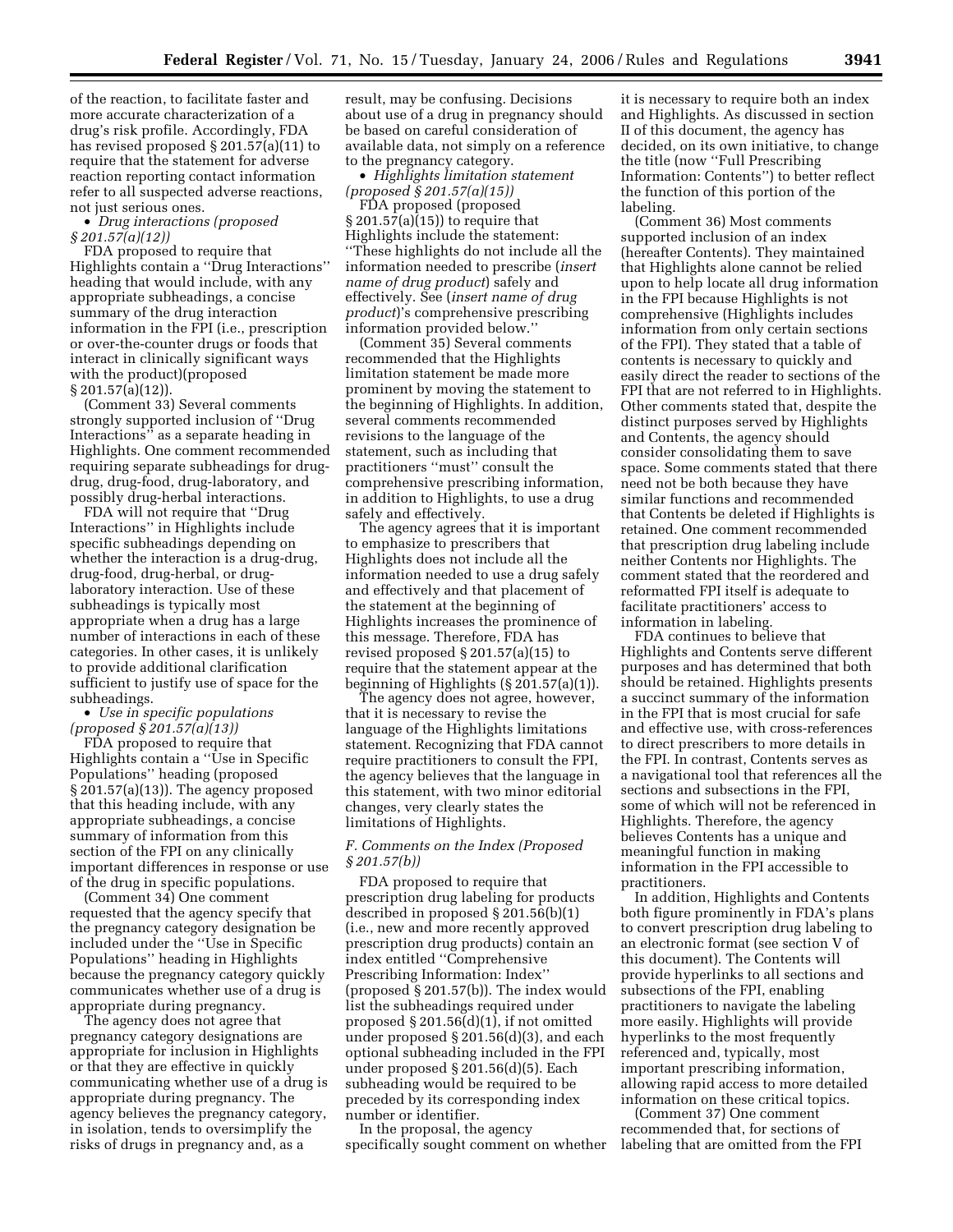because they are not applicable, the agency consider including the section number and heading in Contents followed by the statement ''not applicable,'' rather than omitting the section number and heading. The comment noted that the prototype labeling in the proposed rule omitted a section and also omitted the listing of the section heading in Contents, and that this omission might confuse practitioners.

The purpose of Contents is to set forth the sections and subsections included in the FPI. For many drug products, some sections and subsections are not applicable (e.g., ''Drug Abuse and Dependence,'' ''References''). Currently, these sections are, in most cases, simply omitted from the labeling without discussion in accordance with former § 201.56(d)(3). The agency believes that this practice should continue, but recognizes that because identifying numbers are now required to be used for labeling of new and recently approved products, this practice may initially be confusing for some. The agency considered the comment's suggestion that the section identifying number and heading be included in Contents followed by the statement ''not applicable'' for labeling that omits a required section or subsection, but believes that this is not the best approach because of space considerations. Instead, to minimize any potential confusion regarding omitted sections, the agency has revised proposed § 201.56(d)(3) (designated in this final rule as § 201.56(d)(4)) to require in these cases that the Contents heading be followed by an asterisk and that the following statement be included at the end of Contents: ''\* Sections or subsections omitted from the full prescribing information are not listed.''

In addition, for legal clarity, FDA revised proposed § 201.56(d)(3) and (e)(3) (§ 201.56(d)(4) and (e)(3) in this final rule) to make clear that clearly inapplicable sections, subsections, or specific information are omitted from labeling.

#### *G. Full Prescribing Information— Comments on the Reorganization*

FDA proposed to revise, for products described in proposed § 201.56(b)(1) (new and more recently approved prescription drug products), the content and format requirements of prescription drug labeling at then-current §§ 201.56(d) and 201.57. These revisions included, in proposed §§ 201.56(d) and 201.57(c), reordering the information in the FPI to make more prominent those sections that the agency identified (based on the physician surveys, focus

groups, public comments, and its own experience) to be most important to, and most commonly referenced by, health care practitioners. For example, proposed § 201.57(c)(1) would require that any boxed warning(s) be the first substantive information to appear in the FPI, proposed § 201.57(c)(2) would require that the ''Indications and Usage'' section follow any boxed warnings in the FPI, and proposed  $\S 201.57(c)(3)$ would require that the ''Dosage and Administration'' section follow the ''Indications and Usage'' section in the FPI.

(Comment 38) Virtually all the comments supported the proposed reordering of the FPI to give greater prominence to the sections that practitioners consider most important and refer to most often. Many comments agreed that the reordering, by better reflecting the way the information in the FPI is used, would make the FPI more useful and accessible to practitioners. Some comments, while supportive of the reordering generally, recommended certain changes to the sequence of the sections. One comment requested that the ''Adverse Reactions'' section be moved from its present location following the ''Use in Specific Populations'' section and be placed immediately after the ''Warnings and Precautions'' section. The comment also recommended that the ''Use in Specific Populations'' section be moved from its location following the ''Drug Interactions'' section and be placed immediately after the ''Dosage and Administration'' section. The comment maintained that use in specific populations frequently involves modifications to dose or dosage regimen, so it would be logical to place the section in close proximity to the ''Dosage and Administration'' section.

The agency agrees that it would be advantageous to group together the two major risk information sections—the ''Warnings and Precautions'' and ''Adverse Reactions'' sections. Placing the two sections sequentially consolidates risk information in one location and helps put in context the relative seriousness of the adverse reactions discussed in labeling. Thus, FDA has revised proposed § 201.57(c) to require that the ''Adverse Reactions'' section follow the ''Warnings and Precautions'' section.

The agency does not agree with the recommendation to place the ''Use in Specific Populations'' section immediately after the ''Dosage and Administration'' section. Although some of the information in the ''Use in Specific Populations'' section will have implications for dosing, most of the

information in the section will be related to risk. The section is, therefore, more appropriately placed among the other labeling sections related to risk. In addition, the agency believes that all dosing information should be consolidated in a single section. If there are specific recommendations for dosage regimen modifications for use in specific populations, those modifications must be described in the ''Dosage and Administration'' section (see § 201.57(c)(3)).

(Comment 39) One comment requested that the agency require a ''Product Title'' section at the beginning of the FPI. The comment maintained that the title is short and repeating it would be useful to practitioners to avoid confusion.

The option to include a ''Product Title'' section is a vestige of the prescription drug labeling rule finalized in 1979 (44 FR 37434, June 26, 1979). The optional ''Product Title'' section was incorporated in the labeling regulations at that time in response to a comment to the proposed rule that was the basis for the 1979 final rule (44 FR 37440). The comment stated that the proposed labeling requirements did not require identification of the product at the beginning of labeling. Instead, the first required element in the proposed labeling regulations was the ''Description'' section. The comment recommended, and the agency agreed, that certain sections of the ''Description'' section could be pulled out of that section and used as a ''Product Title'' section at the beginning of labeling.

Under this final rule, a ''Product Title'' section is not needed for labeling subject to the requirements of new § 201.57, because under final § 201.57(a)(2), Highlights includes the name of the drug, dosage form, and route of administration and, for controlled substances, the controlled substance symbol. Because this information will appear at the beginning of labeling and is similar to the information required under the ''Product Title'' section, the agency believes it is not necessary or useful to provide the option to include a ''Product Title'' section at the beginning of the FPI. Accordingly, the agency has deleted proposed § 201.56(d)(4) from the requirements for products described in § 201.57(b)(1) (new and more recently approved drug products). This revision does not have any effect on the ''Product Title'' provision in current regulations  $(S 201.56(e)(4))$ , which this final rule retains for products subject to § 201.80.

(Comment 40) One comment stated that, if the agency retains the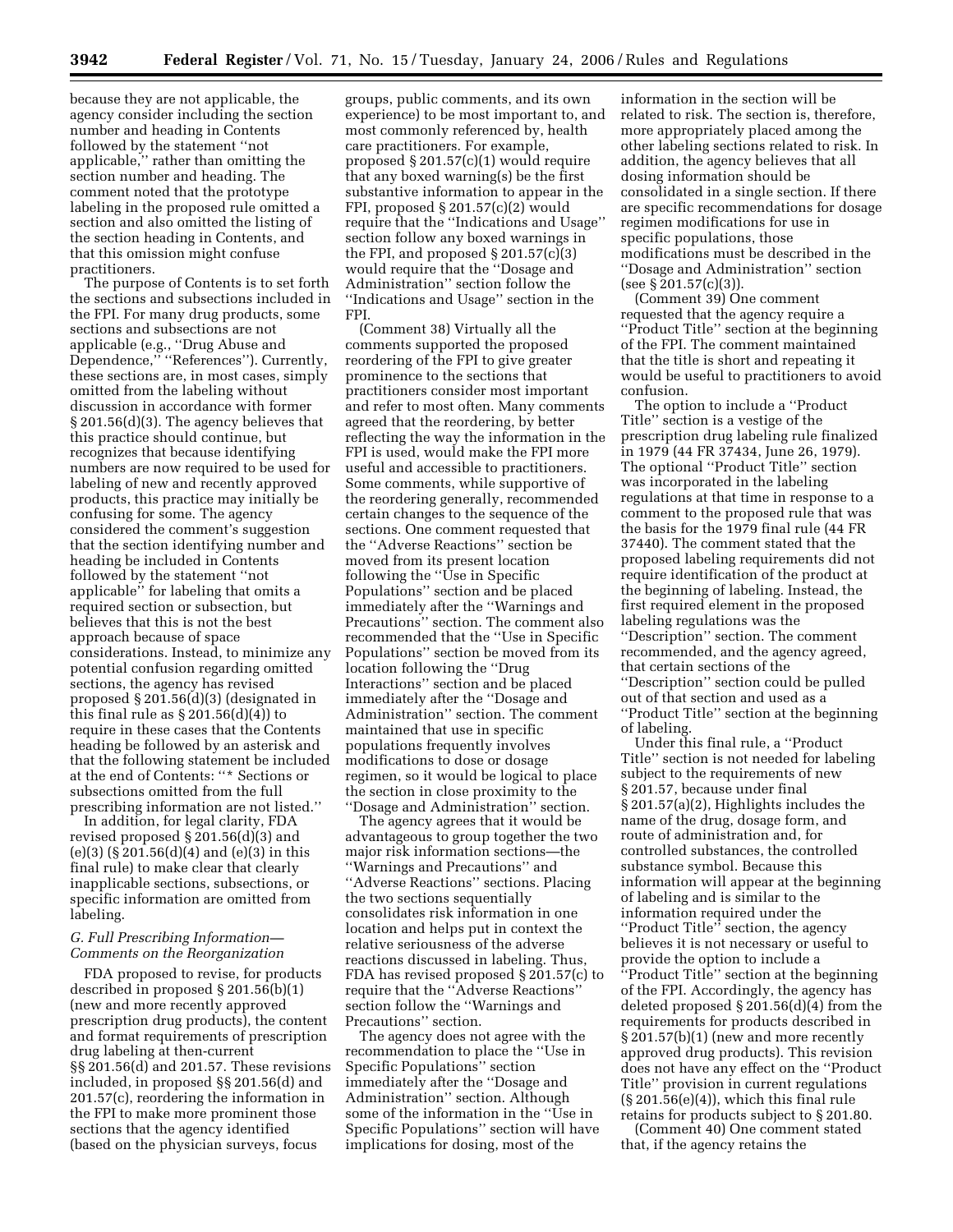requirement for the boxed warning in both Highlights and the FPI, the boxed warning in the FPI should be placed in the ''Warnings and Precautions'' section rather than at the beginning of the FPI.

The agency disagrees. The agency believes that the summary sections in Highlights should appear in the same order as the corresponding sections in the FPI to facilitate access to the more detailed information contained in the corresponding sections in the FPI. The risk information presented in a boxed warning is of such importance that it warrants placement in the most prominent locations.

(Comment 41) Some comments recommended that the ''How Supplied/ Storage and Handling'' section be kept at the end of the FPI, rather than moved toward the front of the FPI, as proposed. The comments expressed concern that, because of the variable length of the three labeling sections that precede the ''How Supplied/Storage and Handling'' section, it would not be in a consistent location; therefore, practitioners would have more difficulty locating the section than if it were always at the end of the FPI. One comment stated that pharmacists frequently access this section for information about storage conditions and that it would be more appropriate to place the section just before the ''Patient Counseling Information'' near the end of the labeling, where pharmacists are accustomed to finding it.

The proposed placement of the "How Supplied/Storage and Handling'' section following the ''Dosage and Administration'' section was based on input from physicians who were surveyed about which information in labeling is most important and frequently referenced. Physicians indicated that their use of the ''Dosage and Administration'' section and the ''How Supplied/Storage and Handling'' section is linked. Physicians commonly refer to the ''Dosage and Administration'' section for dosing information and then to the ''How Supplied/Storage and Handling'' section for available dosage strengths and dosage forms. For this reason, the agency believes that keeping dosing and dosage forms and strengths information together in the labeling is important.

However, the agency recognizes that, under proposed § 201.57(c)(4), the ''How Supplied/Storage and Handling'' section would often have contained lengthy lists of available packaging and product identification information that may distract prescribers from other important information. For this reason, and in view of the comments received, the agency has decided to move this

section toward the end of the labeling (§ 201.57(c)(17)). (See comments 55 and 107 for discussion of revisions (i.e., addition of imprinting as an example of an identifying characteristic and deletion of proposed  $\S 201.57(c)(4)(v)$ . FDA also has decided to require that information identified by prescribers as frequently referenced (i.e., dosage forms and strengths and some product identification information) be included in a section entitled ''Dosage Forms and Strengths'' (§ 201.57(c)(4)) following the ''Dosage and Administration'' section.

The agency believes that moving the ''How Supplied/Storage and Handling'' section toward the end of labeling will make it easier for pharmacists to locate product identification, packaging, and storage information. Retaining critical prescribing information in the ''Dosage Forms and Strengths'' section will continue to meet the needs of prescribers by keeping available dosage forms and strengths information together with information about dosage and administration. Under this final rule, some product identification information (e.g., shape, color, coating, scoring, and imprinting) may be required to appear in both the ''Dosage Forms and Strengths'' and ''How Supplied/Storage and Handling'' sections. FDA believes that the product identification information should be included in both sections to preserve the integrity and comprehensibility of each section.

(Comment 42) One comment requested that the agency clarify the conditions under which it would be appropriate, when amending existing labeling to the new labeling format, to move certain information from a section in old labeling to a different section in new labeling. For example, the comment asked what criteria would be used to determine whether information on use in specific populations, currently contained in the ''Clinical Pharmacology'' section, should be moved to the new ''Use in Specific Populations'' section.

The agency expects that, in many cases, amending labeling to meet new § 201.57(c) will involve rearranging large segments (sections and subsections) of information in existing labeling without substantially changing the content. In some cases, however, it will be necessary to parse information from several parts of the existing labeling into a new section. When information is to be consolidated into a new section, or when information is required in several places, there may be uncertainty about how the information should be divided into portions for clarity and to avoid redundancy. The

agency recognizes the complexity of these issues and, therefore, is making available the new labeling format guidance to assist in determining how to reorganize existing labeling information into the new format (see section IV of this document).

#### *H. Full Prescribing Information— Comments on Specific Provisions*

As noted previously, for products described in proposed § 201.56(b)(1) (new and more recently approved prescription drug products), FDA proposed to revise the content and format requirements at then-current § 201.57 (proposed § 201.57(c)). A discussion of the comments pertaining to these provisions and the agency's responses follow.

• *Boxed warning (proposed § 201.57(c)(1))* 

FDA proposed to require that a boxed warning in the FPI be preceded by an exclamation point (!) for indexing purposes (proposed § 201.57(c)(1)). The agency specifically requested comment on the different types of icons that could be used to signal the boxed warning and on the costs and benefits of different icon types.

(Comment 43) Several comments stated that an icon is unnecessary because practitioners are familiar with the meaning of a boxed warning and the box itself is sufficient to call attention to the warning. Some comments observed that the exclamation point was not a sufficiently distinct symbol because it could be confused with the numeral 1 and might be particularly difficult to recognize in small font. Some comments expressed concern about using any icon that is not universally understood. One comment recommended that a stop sign be used as it has a universally recognized meaning. Other comments expressed concern about added printing and software costs associated with any icon requirement.

FDA has reconsidered requiring an exclamation point, or any other icon, to identify a boxed warning. FDA agrees that the single black line box around the warning information is understood by practitioners in the United States and is sufficient to draw attention to the warning information. Therefore, the agency is not requiring an exclamation point or any other icon preceding the boxed warning in the FPI. Sections  $201.56(d)(1)$ ,  $201.57(a)(4)$ , and  $(c)(1)$  of the final rule have been revised to remove the requirement.

• *Indications and usage (proposed § 201.57(c)(2)(i))* 

FDA proposed to require that the ''Indications and Usage'' section of the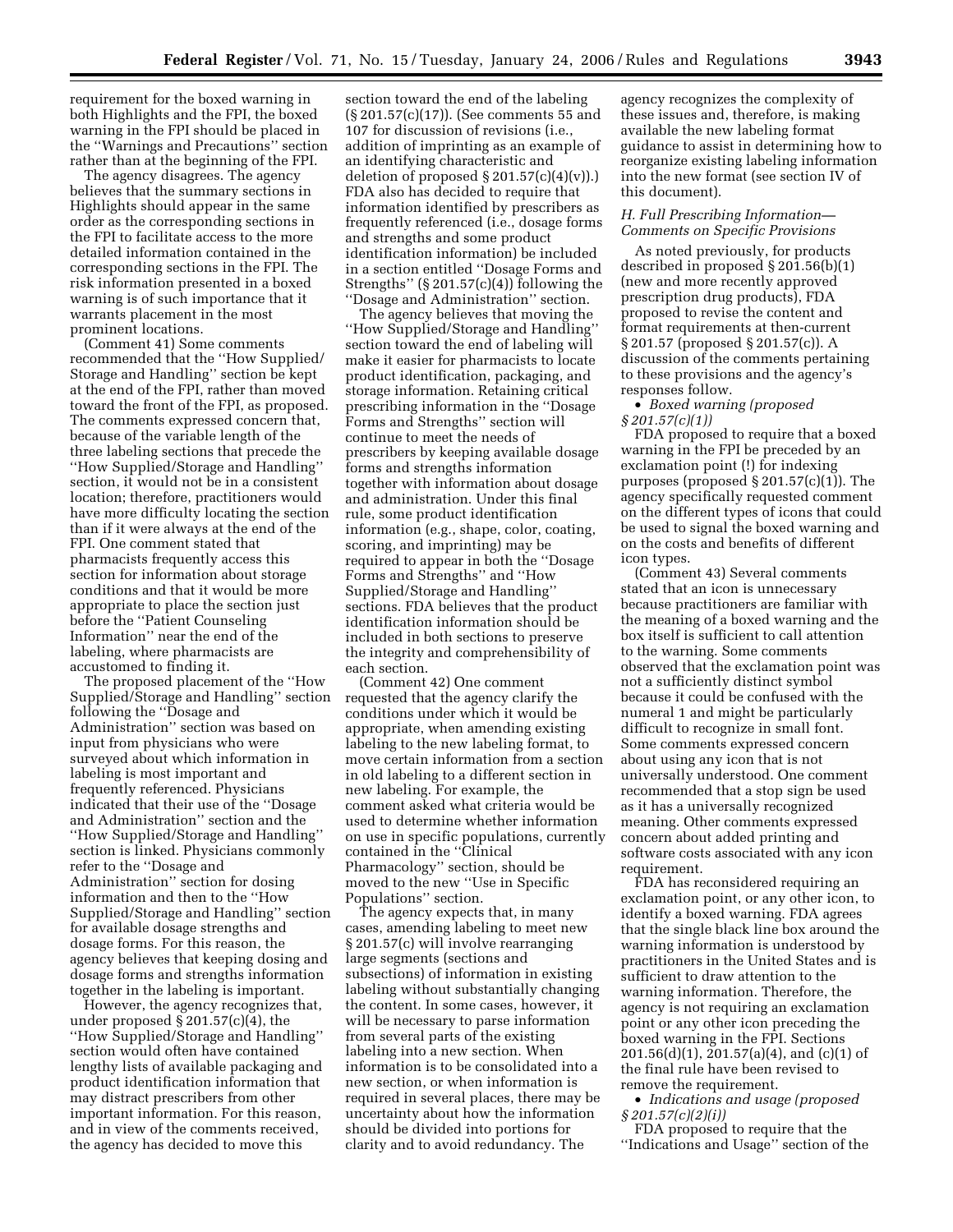FPI (proposed  $\S 201.57(c)(2)(i)$ ) contain the same information as required at then-current  $\S 201.57(c)(1)$  except that outdated examples of indications were removed.

(Comment 44) One comment recommended that the ''Indications and Usage'' section be retitled ''Food and Drug Administration—Approved Uses.'' The comment stated that the phrase ''indications and usage'' is regulatory jargon that is not meaningful to practitioners or patients.

The agency does not believe it would be worthwhile to change the title of the section in the manner recommended by the comment. The agency does not agree that ''indications and usage'' is jargon and not meaningful to practitioners. FDA believes practitioners are familiar with the section heading and understand that the uses described in this section are those for which FDA has found to be safe and effective.

(Comment 45) One comment stated that the ''Indications and Usage'' section should include approved uses in pregnancy.

The agency agrees, in part. Uses that have been specifically studied for conditions unique to pregnancy and for which a drug has been demonstrated to be safe and effective (e.g., to induce labor) would be appropriate for inclusion in the ''Indications and Usage'' section. Ordinarily, however, special considerations about the use of a drug in pregnancy for indications that do not differ from the general population would be placed in the ''Use in Specific Populations'' section.

• *Indications and usage—scope of information (proposed § 201.57(c)(2)(iv)(A))* 

FDA proposed to revise the requirement at then-current § 201.57(c)(3)(i) to state that if evidence is available to support the safety and effectiveness of the drug only in selected subgroups of the larger population with the disease or condition (e.g., patients with mild disease or patients in a special age group) or if evidence to support the indication is based on surrogate endpoints, then the available evidence and the limitations on the usefulness of the drug (or in the case of surrogate endpoints, the limitations of the supporting efficacy data) must be described succinctly in the ''Indications and Usage'' section (proposed § 201.57(c)(2)(iv)(A)). FDA proposed, further, to require reference to the ''Clinical Studies'' section of the FPI (proposed  $\S 201.57(c)(15)$ ) for a detailed discussion of the methodology and results of clinical studies relevant to such limitation(s). FDA also proposed to require that this section of the FPI identify specific tests needed for selection or monitoring of the patients who need the drug and describe, if available, information on the approximate kind, degree, and duration of improvement to be anticipated.

(Comment 46) One comment requested that the ''Indications and Usage'' section specify the type of clinical trial that has been conducted to support each indication (e.g., placebocontrolled, active-controlled).

The agency believes that the ''Clinical Studies'' section is the appropriate section of labeling to discuss the details (e.g., trial design, outcome) of clinical trials, not the ''Indications and Usage'' section. The agency has concluded that greater clarity about the scope of the information to be included in the ''Indications and Usage'' section is warranted and has revised proposed § 201.57(c)(2) accordingly. This revision is consistent with having, as stated in the preamble to the proposed rule, a more focused ''Indications and Usage'' section (65 FR 81082 at 81091).

(Comment 47) FDA received one comment that strongly supported the proposed modification of the ''Indications and Usage'' section to require that limitations in usefulness or in data supporting approval be specified. One comment stated that the requirement should be modified to specifically require discussion of differential drug effects in subpopulations with varying genetic characteristics.

FDA agrees that the ''Indications and Usage'' section must discuss differences in drug effectiveness in subgroups for which there is substantial evidence for such differences. The proposed language was not intended to limit the scope of the requirement to particular subgroups. The provision applies to any identifiable subgroup with a clearly different response to a drug. The agency believes the language in final  $\S 201.57(c)(2)(i)(B)$  and  $(c)(2)(i)(D)$ makes clear that the section must discuss differential drug effects for all types of patient subgroups for which there is substantial evidence establishing differences in effects. If dosage modification is necessary based on genetic characteristics, this must be described in the ''Dosage and Administration'' section. FDA has revised proposed § 201.57(c)(3) accordingly (see  $\S 201.57(c)(3)(i)(H)$  of final rule).

(Comment 48) One comment requested that FDA make clear when the ''Indications and Usage'' section must include specific tests needed for selection and monitoring of patients

who need a drug (e.g., microbe susceptibility testing). The comment stated that it is not practical to recommend specific microbial susceptibility testing when empirical diagnosis is common.

Specific tests for selecting and monitoring patients would be described when they are necessary for safe and effective use. Therefore, the requirement in final  $\S 201.57(c)(2)(i)(C)$  that the ''Indications and Usage'' section identify specific tests needed for selecting and monitoring patients does not require that the ''Indications and Usage'' section routinely state that microbial susceptibility testing must be done. The requirement addresses situations in which a drug is indicated for a specific therapeutic niche that can be identified by microbe susceptibility testing. For example, the ''Indications and Usage'' section might specify that a drug is indicated to treat penicillinresistant pneumococci. The description of the drug's activity provides critical prescribing information.

• *Indications and usage—lack of evidence statement (proposed § 201.57(c)(2)(iv)(D))* 

FDA proposed to revise then-current § 201.57(c)(3)(iv), which provided that in situations where there is a common belief that a drug may be effective for a certain use or condition or the drug is commonly used for that condition but the preponderance of the evidence shows the drug is ineffective, the ''Indications and Usage'' section must state that the drug is ineffective (proposed § 201.57(c)(2)(iv)(D)). The revision proposed to expand this requirement to situations in which a drug may be effective for a use but the preponderance of the evidence shows that the therapeutic benefits of the product do not generally outweigh its risks. In such situations, under sections 201(n) (21 U.S.C. 321) and 502(a) of the act, the agency can require that the ''Indications and Usage'' section state that there is a lack of evidence that the drug is effective or safe for that use.

(Comment 49) One comment requested that the agency provide examples to clarify what it intends by this new requirement.

Anti-arrhythmia drugs are an example of a category of drugs to which the new requirement in final  $\S 201.57(c)(2)(ii)$ could apply. They are typically effective in restoring or maintaining normal sinus rhythm for a variety of types of rhythm disturbances, but because of the potential for pro-arrhythmic effects, they are typically indicated for only the more serious clinical situations in which their benefits outweigh their risks. For example, an anti-arrhythmic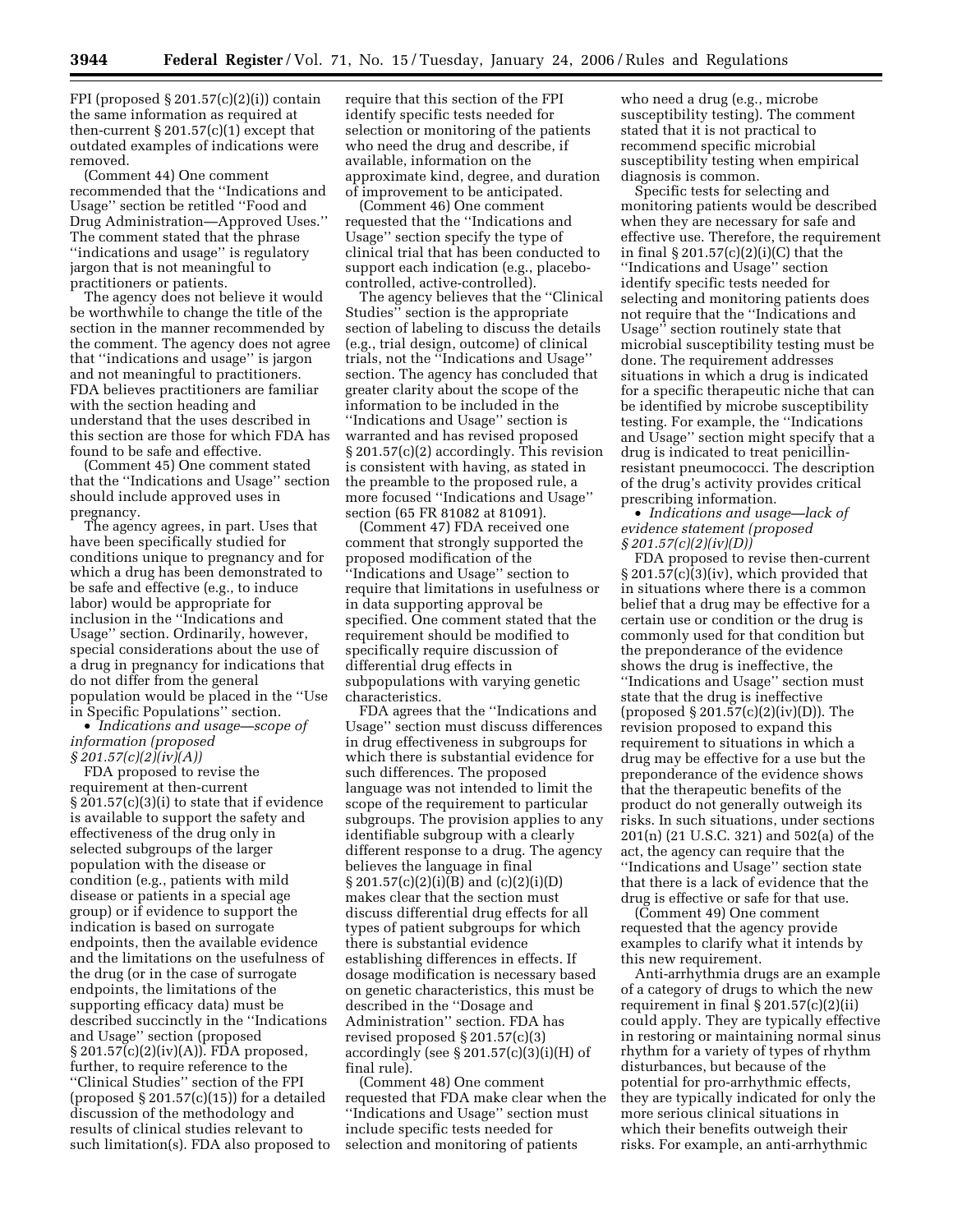drug may be indicated for sustained ventricular arrhythmia, but specifically not indicated for premature ventricular contractions.

• *Dosage and administration (proposed § 201.57(c)(3))* 

FDA proposed to require that the ''Dosage and Administration'' section of the FPI (proposed  $\S 201.57(c)(3)$ ) contain the same information as required in then-current § 201.57(j), except that the section must include efficacious or toxic drug or metabolite concentration ranges and therapeutic concentration windows for drug or metabolite(s) where established and when clinically important. FDA proposed to require information on therapeutic drug concentration monitoring (TDM), when clinically necessary. The proposed provision also specified that dosing regimens must not be implied or suggested in other sections of labeling if not included in this section. FDA has retained this provision in the final rule with some editorial revisions (§ 201.57(c)(3)).

(Comment 50) One comment asked the agency to clarify whether the language in proposed § 201.57(c)(3), ''upper limit beyond which safety and effectiveness have not been established,'' is referring to maximum tolerated dose.

The language does not refer to the maximum tolerated dose. The upper limit beyond which safety and effectiveness have not been established would ordinarily refer to: (1) The largest dose demonstrated to be safe and effective in controlled clinical trials, (2) the largest dose evaluated that showed an increase in effectiveness (i.e., where studied larger doses provided no additional benefit), or (3) the largest dose beyond which safety has not been established or an unacceptable risk has been demonstrated.

(Comment 51) One comment requested that the agency make it clear that any dosage adjustments discussed in the ''Drug Interactions'' section should also be presented in the ''Dosage and Administration'' section.

The agency agrees that when there is specific information about how to adjust dosage because of a drug interaction, this information must be included in the ''Dosage and Administration'' section. The ''Dosage and Administration'' section should also refer the reader to the more detailed discussion of the drug interaction in the ''Drug Interactions'' and ''Clinical Pharmacology'' sections. In response to this comment, FDA has modified proposed § 201.57(c)(3) to require that information on dosage adjustments needed because of a drug

interaction be included in the ''Dosage and Administration'' section.

(Comment 52) One comment requested that all intravenous dosing regimens in labeling be expressed in rates of milligrams per hour. The comment pointed out that rates are expressed in milligrams per minute and milligrams per hour. The comment maintained that expressing all such rates in milligrams per hour would avoid the need to recalculate rates and thus reduce the likelihood of medication errors.

The agency does not agree that always requiring rates of administration for intravenous medications to be expressed in milligrams per hour would avoid the need to recalculate rates of infusion and thus reduce medication errors. The agency believes that these rates should be expressed per time unit that is most appropriate to the interval over which a medication is to be administered. This approach will eliminate, to the extent possible, the need to recalculate rates and should, therefore, minimize error.

(Comment 53) One comment stated that, with respect to clinically important effectiveness and/or toxic drug and/or metabolite concentration ranges and therapeutic concentration windows in the ''Dosage and Administration'' section, effectiveness information other than information on TDM would more appropriately be placed in the ''Clinical Pharmacology'' section. The comment further stated that, if the concentration range concerned safety, it would more appropriately be included in the ''Warnings and Precautions'' section.

The ''Dosage and Administration'' section must identify efficacious or toxic concentration windows of the drug or its metabolites, if established and clinically significant, and information on TDM, when TDM is necessary. Clinically relevant background information supporting the need for TDM could appear in other sections of labeling as appropriate (e.g., ''Clinical Pharmacology," "Clinical Studies," ''Adverse Reactions'').

(Comment 54) Two comments recommended including instructions on the appropriate time of day to take a drug and other dosing conditions (e.g., take with food, take on an empty stomach) in the ''Dosage and Administration'' section of the labeling. One comment requested that the labeling include a section concerning the importance of compliance with the dosage regimen and instructions on what to do about missed doses and noncompliance in general. The comment requested that, in the absence of data to support instructions on what to do about noncompliance, the labeling

include a statement indicating that there is no such information.

The agency agrees that information about appropriate time of day to take a medication or other dosing considerations must be included in the ''Dosage and Administration'' section if this information is necessary for safe and effective use (e.g., if a significant amount of a therapeutic effect is lost if the drug is not taken on an empty stomach). Therefore, the agency has revised proposed § 201.57(c)(3) to require that clinically significant dosing information (e.g., clinically significant food effects) be included in the ''Dosage and Administration'' section. Similarly, the agency has revised proposed § 201.57(c)(13)(i)(B) of the ''Clinical Pharmacology'' section to clarify that certain recommendations regarding pharmacodynamic effects included in other sections of labeling, such as the ''Dosage and Administration'' section, must not be repeated in the ''Clinical Pharmacology'' section.

The agency agrees that rigid compliance with the dosage regimen can be critical to safe and effective drug therapy and information about how to manage noncompliance is important for practitioners. Therefore, FDA has revised proposed  $\S 201.57(c)(3)$  to make clear that important considerations concerning compliance with the dosage regimen must be included.

The agency believes that the labeling should not include a separate section devoted to the importance of compliance with a drug's dosage regimen or information on what to do about missed doses, because this information is most appropriately contained in other sections of the labeling (e.g., ''Dosage and Administration,'' ''Clinical Pharmacology,'' ''Patient Counseling Information''). The agency believes that it would not be useful to include a statement in the labeling indicating that there is no information available about management of noncompliance (e.g., missed doses).

• *How supplied/storage and handling (proposed § 201.57(c)(4))* 

FDA proposed to require that the ''How Supplied/Storage and Handling'' section of the FPI (proposed  $\S 201.57(c)(4)$  contain the same information as required at then-current § 201.57(k), except that a new provision was added at proposed  $\S 201.57(c)(4)(v)$ . Proposed  $\S 201.57(c)(4)(v)$  would require a statement specifying the type of container to be used by pharmacists in dispensing the product. Comments pertaining to proposed  $\S 201.57(c)(4)(v)$ are addressed in section VI.J of this document (''Comments on Revisions to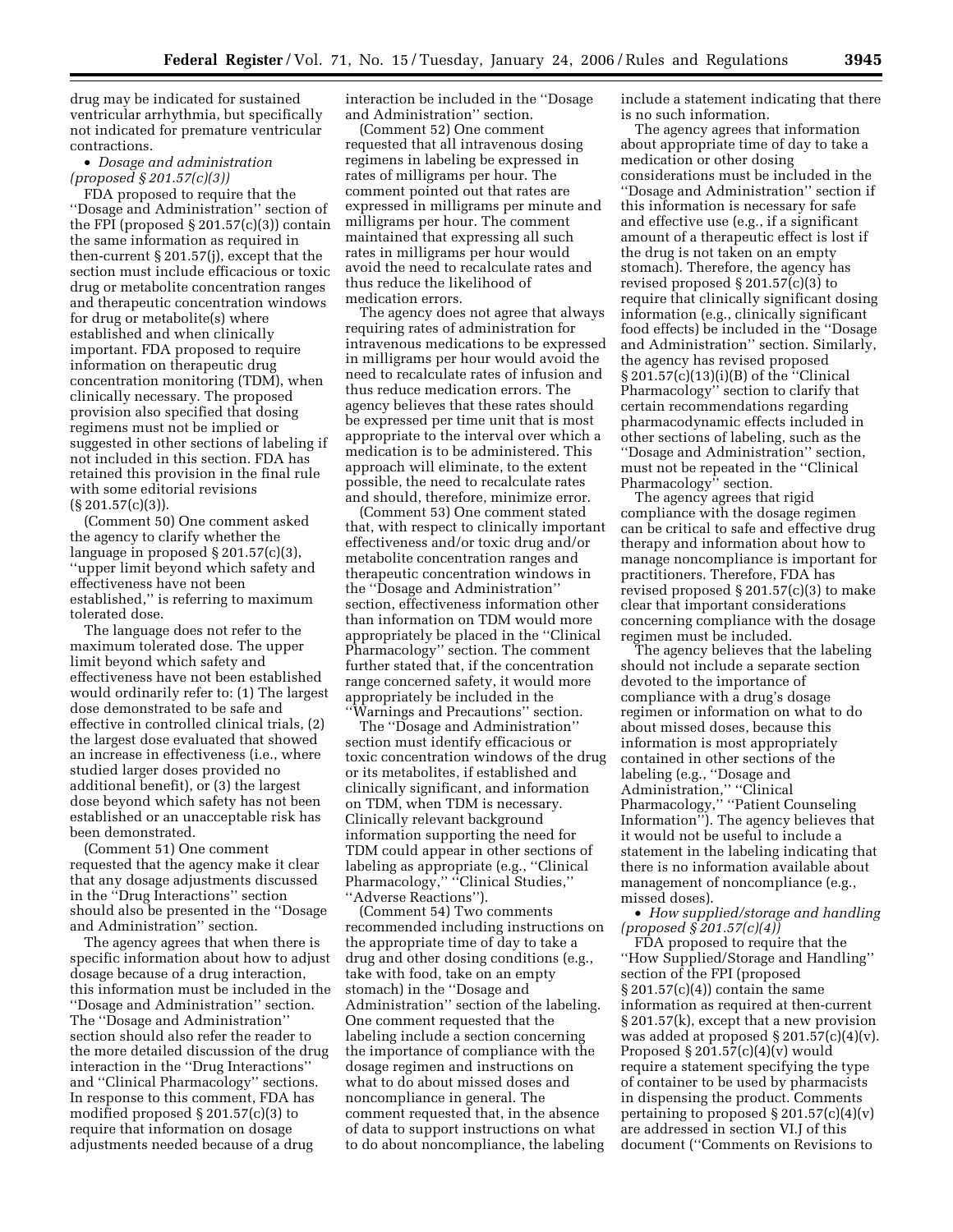Container Labels''; see comments 106 through 110). Comment 41 addresses relocation of the ''How Supplied/ Storage and Handling'' section to § 201.57(c)(17) and the retention of critical prescribing information in the ''Dosage Forms and Strengths'' section at § 201.57(c)(4). A comment pertaining to the format for and type of information contained in these sections is discussed here.

(Comment 55) One comment recommended including product identity markings in this section. The comment also recommended bulleted or tabular presentation of product identity markings, color, flavor, package sizes, strengths, storage conditions, etc., to make such information more accessible.

FDA agrees with the comment that product identity markings are useful for practitioners and, therefore, now includes imprinting as an example of an identifying characteristic in both the ''Dosage Forms and Strengths'' and the ''How Supplied/Storage and Handling'' sections of the final rule. FDA also agrees that presenting information about product identity markings, color, flavor, package sizes, strengths, storage conditions, and other identifying information in a bulleted or table format will make the information more accessible, particularly where the product has many dosage forms and strengths. However, because the amount and content of information can vary significantly from product to product, FDA is not requiring a specific format.

• *Warnings and precautions (proposed § 201.57(c)(6))* 

FDA proposed to revise the content of the ''Warnings'' and ''Precautions'' sections. First, FDA proposed to require that information on drug interactions, information on specific populations (i.e., pregnancy, labor and delivery, nursing mothers, pediatric, and geriatric use information), and information for patients be moved from the ''Precautions'' section to three new sections (described in proposed  $\S 201.57(c)(7)$ , (c)(8), and (c)(17) respectively). Second, FDA proposed to require that the remainder of the information in the ''Precautions'' section, with the information from the ''Warnings'' section, be combined into a

new section entitled ''Warnings and Precautions" (proposed § 201.57(c)(6)). FDA also proposed to require that the ''Warnings and Precautions'' section include information on contacts for adverse reaction reporting (proposed § 201.57(c)(6)(v)). See comment 30 regarding deletion of proposed  $§ 201.57(c)(6)(v).$ 

Several comments supported reorganizing the ''Warnings and

Precautions'' section. The comments agreed with FDA's findings, based on physician surveys and focus testing, that the distinction between warnings and precautions is not meaningful to practitioners who use labeling. The comments stated that the combined section would make the discussion of risk information in labeling less repetitive, less confusing, and more accessible.

(Comment 56) In the proposal, the agency specifically sought comment on whether there should be standardized headings for categories of adverse reactions in the proposed ''Warnings and Precautions'' section and, if there should be, what standardized headings would be appropriate.

Comments uniformly opposed standardized headings to categorize adverse reactions in the ''Warnings and Precautions'' section. Comments expressed concern that standardized headings would not provide sufficient flexibility to accommodate the diversity of risk information that might be appropriate for inclusion in the ''Warnings and Precautions'' section.

FDA agrees that standardized headings should not be required in the ''Warnings and Precautions'' section because a requirement to place risk information under prescribed headings could make the information less clear or more difficult to find.

(Comment 57) One comment requested clarification of the requirement in proposed  $\S 201.57(c)(6)(iii)$  that the "Warnings" and Precautions'' section identify any laboratory tests that ''may be helpful'' in following a patient's response or identifying possible adverse reactions. The comment maintained that the language ''may be helpful'' is too vague and recommended that the language be changed to specify that only laboratory tests that ''have been shown to be helpful'' be required in the ''Warnings and Precautions'' section.

The agency is concerned that limiting the scope of laboratory testing recommendations identified in labeling to only those tests that have been ''shown to be helpful'' in monitoring patients could exclude sensible and potentially important laboratory testing recommendations. The agency agrees, however, that ''may be helpful'' is a vague standard and, therefore, has amended the provision to require identifying any laboratory tests ''helpful'' in following a patient's response or identifying possible adverse reactions.

(Comment 58) Several comments expressed concern about the proposal to change the criteria for inclusion of

adverse reactions in the ''Warnings and Precautions'' section from ''serious'' to ''clinically significant'' adverse reactions. There was concern that the significance of the adverse reactions discussed in the ''Warnings and Precautions'' section would be diluted by the inclusion of less serious adverse reactions in the section, thus undermining the value of the section. Other comments expressed concern that ''clinically significant'' is subject to interpretation and could, in application, result in inconsistency across labeling for different products.

As discussed in the preamble accompanying the proposed rule (65 FR 81082 at 81092), ''serious'' was changed to ''clinically significant'' to expand the scope of the ''Warnings and Precautions'' section to allow for inclusion of adverse reactions that may not meet the regulatory definition of ''serious'' (§ 312.32(a)), but nonetheless have a significant impact on clinical use of the drug. The agency believes that information on both types of adverse reactions is necessary for practitioners to prescribe products safely and effectively and must, therefore, be included in the ''Warnings and Precautions'' section. The agency acknowledges that inclusion of less serious but clinically significant adverse reactions may add to the overall length of the ''Warnings and Precautions'' section of labeling for certain drugs. The agency does not agree, however, that the effect will be to dilute or deemphasize the importance of serious adverse reactions contained in the section. The agency believes that limiting inclusion of nonserious adverse reactions to only those that have significant impact on therapeutic decisionmaking (e.g., may reduce compliance with drug therapy) ensures that the intended scope of the ''Warnings and Precautions'' section is preserved.

(Comment 59) One comment recommended that the agency describe parameters upon which to base decisions about the sequence in which adverse reactions are presented in the ''Warnings and Precautions'' section.

There are multiple factors that could influence the sequence in which adverse reactions should be presented in the ''Warnings and Precautions'' section. The most significant include the relative seriousness of the adverse reaction, the ability to prevent or mitigate the adverse reaction, the likelihood the adverse reaction will occur, and the size of the population affected. In general, the sequence of the adverse reactions should reflect the relative public health significance, and the seriousness of the adverse reaction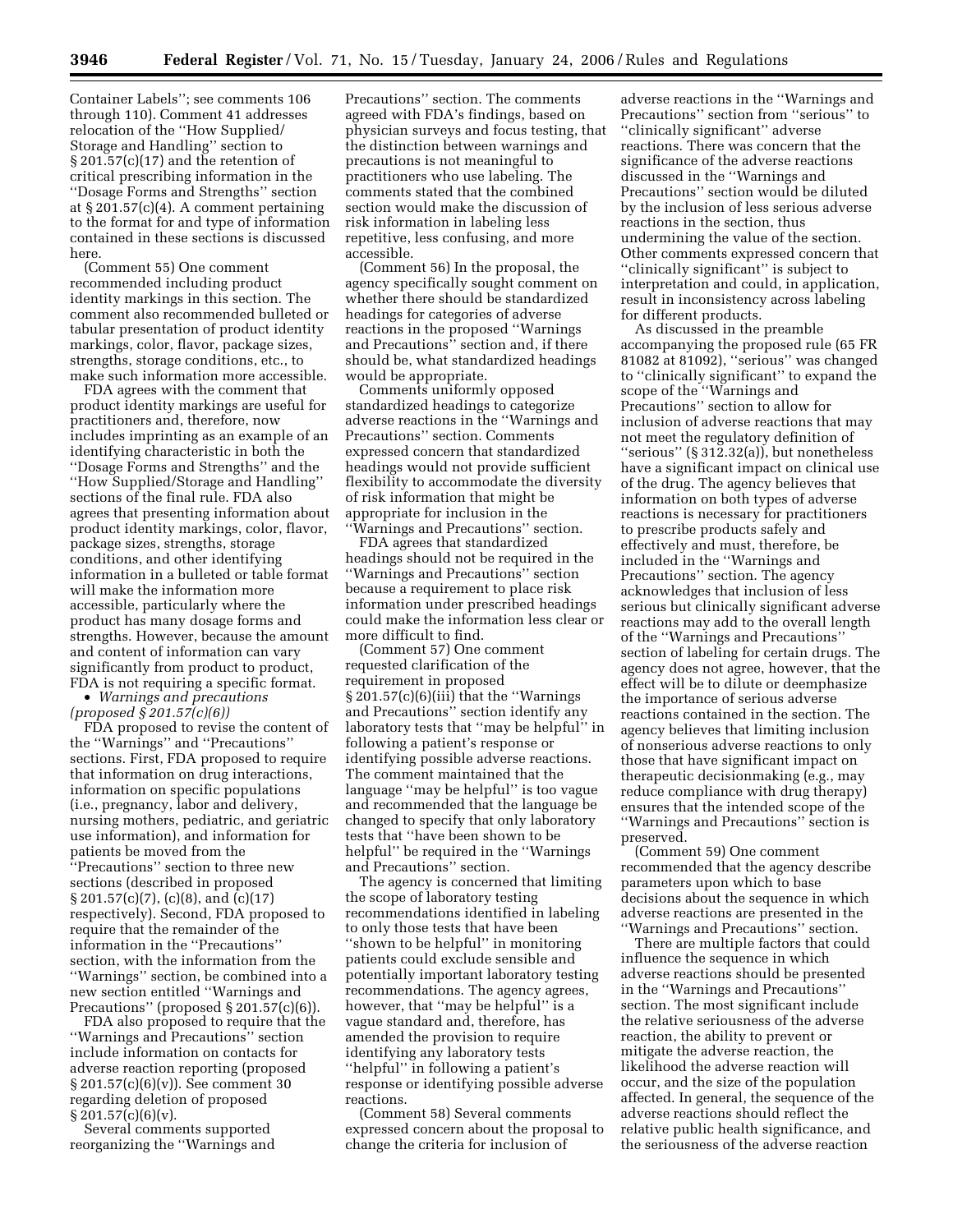should weigh more heavily than the likelihood of occurrence or the size of the affected population. The agency has added clarifying language to this requirement to assist in selecting and organizing information in this section. The agency is also making available guidance on the ''Warnings and Precautions'' section, which provides recommendations on sequencing of adverse reactions (see section IV of this document).

In addition, the final rule  $(\S 201.57(c)(6)(i))$  states that FDA may require labeling to include a specific warning relating to a use that is not provided for under the ''Indications and Usage'' section if the drug is commonly prescribed for a disease or condition and such usage is associated with clinically significant risk or hazard. FDA deleted language from proposed § 201.57(c)(6)(i), (i.e., ''and there is a lack of substantial evidence of effectiveness for that disease or condition'') because the requirement for a warning is based on an assessment of risk. In addition, FDA also clarified that its authority under this provision must be exercised in accordance with sections  $201(n)$  and  $502(a)$  of the act.

• *Drug interactions (proposed § 201.57(c)(7))* 

FDA proposed to require a ''Drug Interactions'' section (proposed  $\S 201.57(c)(7)$  containing the same information as required by the ''Drug interactions'' subsection of the ''Precautions'' section at then-current  $\S 201.57(f)(4)$ .

(Comment 60) Most comments supported creation of a distinct section for drug interactions. These comments maintained that the new section would improve the safety of drugs for patients on multiple medications. One comment asked FDA to clarify whether discussions of drug interaction pharmacokinetic studies should be repeated in the ''Clinical Pharmacology'' section.

How to divide information on drug interactions between the ''Clinical Pharmacology'' and ''Drug Interactions'' sections is a matter of judgment. Manufacturers must not include a detailed discussion of drug interaction pharmacokinetic studies in both the ''Drug Interactions'' and the ''Clinical Pharmacology'' sections. Ordinarily, clinically significant results and conclusions of such studies must appear in the ''Drug Interactions'' section and clinically significant information on dosing modifications in the ''Dosage and Administration'' section. If additional details about the design or conduct of the studies are relevant to the clinical use of the drug, the information must be

included in the ''Clinical Pharmacology'' section. Thus, the agency has revised proposed § 201.57(c)(7)(i) and (c)(13)(i)(D) to provide this clarification (see § 201.57(c)(8)(i) and (c)(13)(i)(C)).

(Comment 61) One comment stated that the labeling example published with the proposed rule included recommended dosage adjustments for drug interactions that are not based on clinical experience and requested clarification about whether the manufacturer must include speculative interactions and dosage adjustments in this section. The comment also asked to what extent sponsors would be required to develop clinical data to support dosage adjustments for drug interactions.

Manufacturers must not speculate in labeling. Information from clinical experience is clearly the most persuasive, but other relevant data, such as pharmacokinetic data, in vitro data, and data from other drug products in the same pharmacologic or chemical class, may reliably predict the likelihood of an interaction with the drug or provide a basis for a dosage adjustment recommendation. Therefore, it would not be appropriate to limit the scope of the drug interactions and dosage adjustment information in labeling to only those interactions or dosage adjustments for which there are clinical data.

(Comment 62) One comment stated that including discussions of dosage adjustments to address drug interactions in both the ''Drug Interactions'' and ''Dosage and Administration'' sections would add unnecessarily to the length of the labeling.

FDA does not agree that discussing dosage adjustments for drug interactions in both the ''Drug Interactions'' section and the ''Dosage and Administration'' section would be unnecessary or repetitive because the purposes of the sections are distinct (see comment 51). The ''Drug Interactions'' section alerts the prescriber to the existence of interactions and provides a place for substantive discussion of the nature of the identified interactions, including practical advice about preventing or limiting interactions. The ''Dosing and Administration'' section provides specific information about how to modify the dose to minimize the risk of drug interactions when such information is available, but does not provide the details that are discussed in the ''Drug Interactions'' section.

(Comment 63) One comment recommended revising the ''Drug Interactions'' section to require the presentation of drug interaction data ranked by order of the strength of the data supporting the existence of an interaction.

FDA believes that relative clinical significance of the drug interaction would ordinarily be the most reasonable basis for determining the order of presentation of drug interactions. Because, for certain products, this section can be lengthy and complex, the agency will not designate a specific order in the regulations.

(Comment 64) One comment recommended that, in the following language from the proposed provision for the ''Drug Interactions'' section, the word ''patients'' be replaced with the word ''humans'': ''Information in this section must be limited to that pertaining to clinical use of the drug in patients.'' The comment maintained that drug interaction studies often involve healthy volunteers, rather than patients, and the language in the regulation should reflect the nature of the study participants.

The agency has revised final § 201.57(c)(8)(i) to clarify the scope of the information to be included in this section and this sentence was deleted.

(Comment 65) One comment requested that the agency clarify the requirement in the proposed ''Drug Interactions'' section to briefly describe the mechanism of interaction for drugs and drug classes that interact with a drug in vivo. The comment maintained that the mechanism is not always understood and requested that the rule specify that the requirement to describe the mechanism applies only if the mechanism is understood.

The agency agrees. Proposed § 201.57(c)(7) (§ 201.57(c)(8)(i) in this final rule) has been revised to state that the mechanism of an interaction must be briefly described, if it is known.

• *Use in specific populations (proposed § 201.57(c)(8))* 

FDA proposed to require a new section entitled ''Use in Specific Populations'' (proposed § 201.57(c)(8)) to include the information on specific populations required in the ''Pregnancy,'' ''Labor and delivery,'' ''Nursing mothers,'' ''Pediatric use,'' and ''Geriatric use'' subsections of the ''Precautions'' section at then-current § 201.57(f)(6) through (f)(10). The agency also proposed to revise certain required warning language in the labeling of drugs in pregnancy categories D and X (proposed  $\S 201.57(c)(8)(i)(A)(4)$  and  $(c)(8)(i)(A)(5)$ . The proposal would have replaced the following language from then-current  $\S 201.57(f)(6)(i)(d)$  and  $(f)(6)(i)(e)$ : "If this drug is used during pregnancy, or if the patient becomes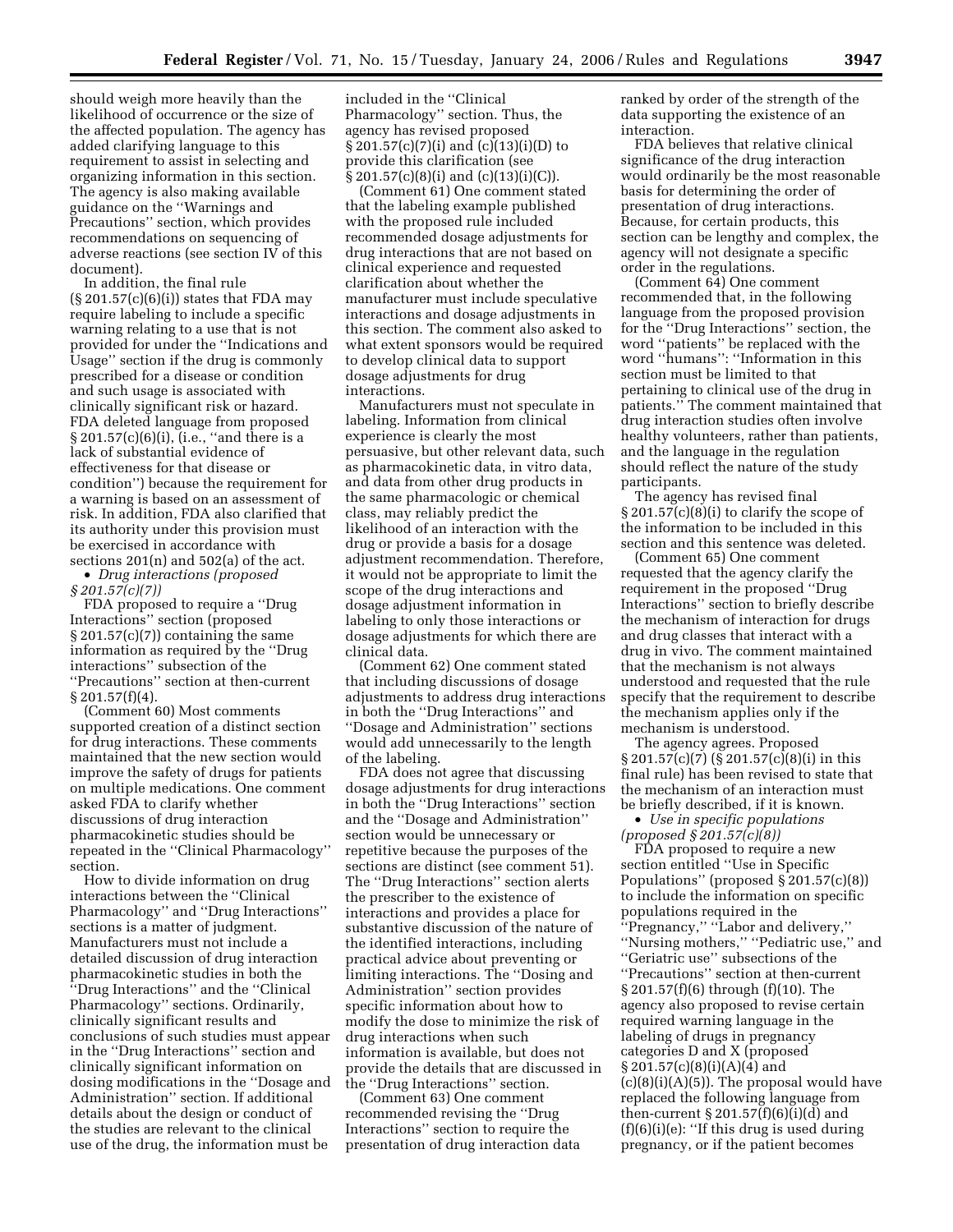pregnant while taking this drug, the patient should be apprised of the potential hazard to the fetus.'' The proposed alternative language, which was intended to address the concern that any woman with reproductive potential should be apprised of the risk associated with taking the category D and X drugs during pregnancy, read: ''If this drug is administered to a woman with reproductive potential, the patient should be apprised of the potential hazard to a fetus.''

FDA also proposed some changes in terminology to the ''Nursing mothers'' subsection (proposed § 201.57(c)(8)(iii)). For example, FDA proposed to change the term ''nursing mothers'' to ''lactating women.'' Other proposed changes included making assessments based on ''clinically significant adverse reactions'' rather than ''serious adverse reactions.''

(Comment 66) Several comments supported creation of a section devoted to information about use in specific populations. The comments indicated that placing all the information on specific populations in one labeling section would make the information much easier to locate. However, one comment stated that the revised warning statement for drugs in pregnancy categories D and X no longer makes clear that a pregnant woman receiving the drug should be apprised of the potential hazard to the fetus. The comment expressed concern that the phrase ''women with reproductive potential'' could be interpreted as referring only to women with the potential to become pregnant and not to those who actually are pregnant.

The agency is developing a proposal that would revise the requirements for the ''Pregnancy,'' ''Labor and delivery,'' and ''Nursing mothers'' subsections of prescription drug labeling. For this reason, the agency has reconsidered the need to make minor, interim changes to the warning statements for pregnancy categories D and X in this final rule and has decided to retain the language at former  $\S 201.57(f)(6)(i)(d)$  and  $(f)(6)(i)(e)$ . This language clearly addresses use of the drug by pregnant women and obviates the need for the changes advocated by the comment.

FDA also decided not to make interim changes to the ''Nursing mothers'' subsection of the labeling and will retain the language at former § 201.57(f)(8) for this subsection. The agency believes that it is best to address all changes to the content of these subsections at one time.

(Comment 67) One comment requested that the agency combine the initiative to revise the requirements for

the pregnancy labeling with this rulemaking to revise the requirements of prescription drug labeling generally. The comment maintained that the pregnancy labeling requirements need to be changed expeditiously to require that the labeling address the likelihood of harm to the fetus based on timing of exposure, pharmacokinetic changes in pregnant women, and the relevance of animal data to humans.

The agency does not agree that the two initiatives should be combined. The pregnancy labeling initiative focuses exclusively on revising the content requirements for the pregnancy subsection of labeling to meaningfully describe the risks associated with fetal and maternal exposure to a drug and the clinical implications of those risks. In contrast, this final rule is focused on revising the format and content of labeling to increase its usefulness for health care practitioners.

• *Adverse reactions—definition of adverse reaction (proposed § 201.57(c)(9))* 

FDA proposed to revise the definition of ''adverse reaction'' to mean a ''noxious and unintended response to any dose of a product for which there is a reasonable possibility that the product caused the response, i.e., the relationship cannot be ruled out'' (proposed  $\bar{\S}$  201.57(c)(9)).

(Comment 68) Several comments objected to the revised definition of an adverse reaction in proposed § 201.57(c)(9). The comments maintained that this definition would be too restrictive and could result in omission of important information. Comments expressed particular concern that the terms ''noxious'' and ''unintended'' could be applied to exclude important adverse reactions. They also stated that important information could be excluded from the ''Adverse Reactions'' section because manufacturers could narrowly construe whether the drug caused the event. Comments maintained, for example, that an adverse reaction that affects compliance could be considered clinically meaningful and thus merit discussion in the ''Warnings and Precautions'' section, but be excluded from the ''Adverse Reactions'' section because it is not considered noxious or unintended. Some comments requested clarification of elements of the definition—in particular ''noxious,'' ''unintended,'' and ''injurious to health.'' One comment recommended that ''unintended'' be changed to ''unexpected,'' stating that ''unexpected'' may more accurately reflect the intent of the definition. One comment requested that FDA issue

guidance to clarify these concepts and conduct an educational campaign to explain the meaning and significance of the new definition. Several comments maintained that the definition of an adverse reaction in then-current § 201.57(g) is a more accurate description of the events that should be included in labeling.

One comment expressed concern that the proposed definition of adverse reaction could result in excluding adverse events that should be included in the labeling because there is a lack of guidance for determining ''reasonable causality'' to identify which adverse reactions to list. The comment said that it is commonly known that prescription drug labeling lists all adverse reactions that occurred in trials, with definite, probable, possible, and remote causality. The comment recommended that significant adverse reactions be listed in Highlights and reinforced in the full prescribing information. The comment also stated that all other events that occurred should still be listed, perhaps last in the comprehensive ''Adverse Reactions'' section, because the loss of a comprehensive listing of all reported events could be detrimental to patient safety.

Some comments stated that the proposed new definition for an adverse reaction was a marked improvement because it would narrow the scope of the ''Adverse Reactions'' section. These comments contended that narrowing the scope of events considered adverse reactions for purposes of the ''Adverse Reactions'' section would help address long-standing practitioner concerns that the section is not very informative because it contains excessively long lists of reactions, many of which are not relevant to clinical use of the drug.

The agency has reconsidered the proposed definition of an adverse reaction, which was intended to conform to the definition of adverse drug reaction for safety reporting in the International Conference on Harmonisation of Technical Requirements for Registration of Pharmaceuticals for Human Use (ICH) guidance ''E2A Clinical Safety Data Management: Definitions and Standards for Expedited Reporting'' (60 FR 11284 at 11285, March 1, 1995).

Upon consideration of the comments submitted in response to this proposal, the agency concluded that it should not require use of a new definition of adverse reaction for labeling of new and recently approved products. The agency believes that the language in the definition of adverse reaction at former § 201.57(g) (designated in the final rule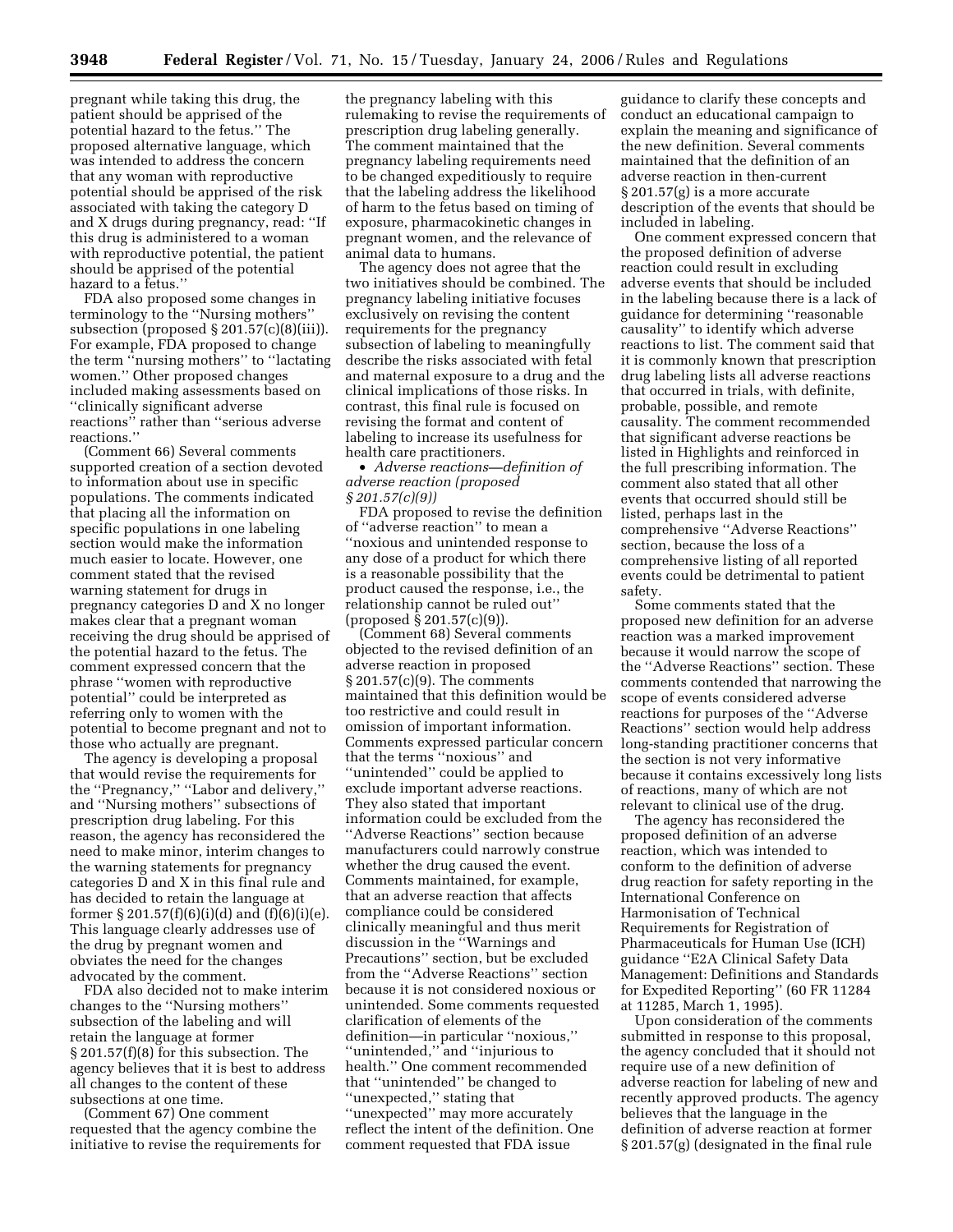as  $\S 201.57(c)(7)$ , in particular "an undesirable effect, reasonably associated with use of a drug, that may occur as part of the pharmacological action of the drug or may be unpredictable in its occurrence'' is appropriate for labeling, but that it requires clarification, as described in the next paragraph, to minimize including information in labeling that does not help prescribers use the drug safely and effectively (i.e., adverse events that are not related to use of the drug), and that may result in diluting the usefulness of clinically meaningful information. Thus, FDA will, as recommended by several comments, continue to use its existing definition for adverse reaction.

The agency believes, as previously indicated, that the definition of adverse reaction at former § 201.57(g) requires clarification. For this purpose, FDA has revised this definition to make clear that it is specific to prescription drug labeling and does not include all adverse events observed during use of a drug, but only those adverse events for which there is some basis to believe there is a causal relationship between the drug and the occurrence of the adverse event. There are many factors to consider in assessing the association between a drug and a reported adverse event and determining whether a reported event is an adverse reaction that should be included in labeling. The agency has included clarifying language in this final rule to assist in selecting and organizing reactions. To further assist manufacturers and reviewers, FDA is making available the ''Adverse Reactions'' section guidance (see section IV of this document).

(Comment 69) One comment expressed concern that inclusion of an adverse reaction in the ''Adverse Reactions'' section under the proposed definition would be tantamount to an admission that the event was caused by a drug for product liability purposes. Another comment stated that having two definitions for adverse reactions (i.e., the definition in proposed § 201.57(c)(9) for new and recently approved drugs and the definition in redesignated  $\frac{201.80(g)}{g}$  for older drugs) may have implications for product liability. One comment stated that application of the proposed adverse reactions definition to drugs that have to revise their labeling to implement the new format would require reevaluation of clinical data and a new safety review by the agency. One comment requested the agency clarify whether manufacturers would now have to reclassify or otherwise reassess adverse reactions profiles of products with existing labeling.

The concerns expressed in these comments are based on the proposed adverse reaction definition. Because the agency is not adopting this definition for the purposes of labeling, FDA believes that the concerns expressed in these comments are no longer applicable.

• *Adverse reactions characterization of adverse reactions (proposed § 201.57(c)(9)(ii))* 

FDA proposed to retain the language from then-current  $\S 201.57(g)(2)$  in proposed § 201.57(c)(9)(ii):

In this listing, adverse reactions may be categorized by organ system, by severity of the reaction, by frequency, or by toxicological mechanism, or by a combination of these, as appropriate. If frequency information from adequate clinical studies is available, the categories and the adverse reactions within each category must be listed in decreasing order of frequency. An adverse reaction that is significantly more severe than the other reactions listed in a category, however, must be listed before those reactions, regardless of its frequency. If frequency information from adequate clinical studies is not available, the categories and adverse reactions within each category must be listed in decreasing order of severity.\* \* \*

(Comment 70) One comment requested that the agency reconcile apparent inconsistencies between the draft of the ''Adverse Reactions'' section guidance in development and the language in the ''Adverse Reactions'' section of the proposed rule. The comment maintained that the recommended organization in the draft ''Adverse Reactions'' section guidance is not consistent with the organization of the ''Adverse Reactions'' section in the proposed rule. This comment advocated that important points regarding adverse reactions be discussed in both the proposed rule and the ''Adverse Reactions'' section guidance, with extensive detail provided in the guidance document.

Based on this comment and on comments received on the draft ''Adverse Reactions'' section guidance, the agency has revised the regulation on the ''Adverse Reactions'' section at proposed § 201.57(c)(9) (designated in this final rule as  $\S 201.57(c)(7)$  to clarify the scope of information for this section of labeling. See comments 71 through 75.

The agency recognizes that the ''Adverse Reactions'' section has evolved over time to a point where it now typically contains several different components (e.g., information from controlled clinical trials, uncontrolled clinical trials, and postmarketing experience). The agency also recognizes that there exists considerable inconsistency in how information in

this section is organized and presented across different drug products. To address this problem, the agency recommends, in the ''Adverse Reactions'' section guidance, an organization for the typical components of the ''Adverse Reactions'' section.

Thus, FDA continues, as recommended by the comment, to provide general requirements in regulation and detailed

recommendations in guidance. The ''Adverse Reactions'' section guidance provides recommendations for how to select information for inclusion in this section, how to characterize the information, and how to further organize it (see section IV of this document).

(Comment 71) One comment recommended that manufacturers be required to specify in the ''Adverse Reactions'' section what categorization scheme was employed for listing of the adverse reactions.

The agency believes that, in most cases, the basis for the categorization of ''Adverse Reactions'' section will be readily apparent to readers. In rare instances in which the basis for categorization is not apparent, it would be appropriate to identify the categorization scheme employed. The agency has, therefore, determined that it is not necessary to require in regulation that the basis for categorization of adverse reactions be identified for all labeling.

The agency has revised, for the reasons described in the response to comment 70, proposed  $\S 201.57(c)(9)(ii)$ (designated in this final rule as § 201.57(c)(7)(ii)) to provide clarification for this part of the ''Adverse Reactions'' section. The agency changed the term ''organ system'' to ''body system.'' Although the two terms have been used interchangeably, currently, the term ''body system'' is used most often.

In addition, the agency deleted the option to categorize adverse reactions by toxicological mechanism. After reviewing the 1975 proposed and 1979 final rules, the agency concluded that the term is not clear; therefore, categorization by toxicological mechanism is not an appropriate option for the ''Adverse Reactions'' section.

The agency also made clear that, however categorized, adverse reactions must be listed in order of decreasing frequency.

FDA also removed the requirement that significantly more severe reactions be listed before other reactions regardless of frequency. In most cases, frequency information is paramount, but in other cases, severity information may be more important or a combination of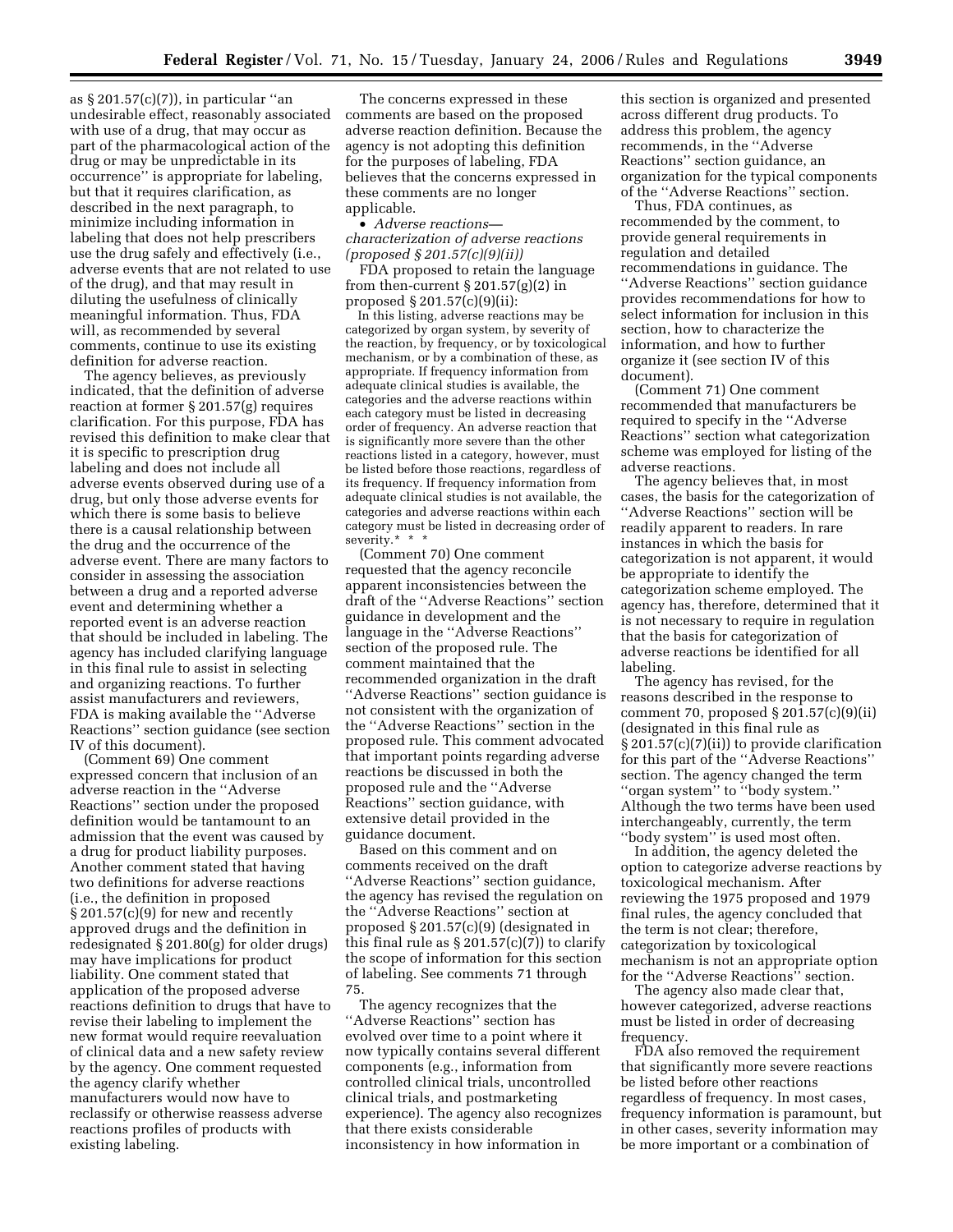the two may be the best approach. The categorization scheme selected for the ''Adverse Reactions'' section should be appropriate to the drug's safety database and reflect the relative public health importance of the information.

The agency also clarified that if data are available and important for adverse reactions with significant clinical implications, details about the nature, frequency, and severity of the reaction must be included. This provision makes clear that, in many cases, in addition to lists of adverse reactions, descriptive information is appropriate for inclusion in the ''Adverse Reactions'' section.

(Comment 72) One comment requested that the agency require that adverse reactions identified from postmarketing experience be listed separately from adverse reactions identified from clinical trials.

The agency agrees that adverse reactions identified from domestic and foreign spontaneous reports after a drug is marketed should be listed separately from adverse reactions identified in clinical trials. Adverse reaction data from clinical trials and spontaneous reports communicate different information to practitioners. In clinical trials, subjects are specifically queried about and evaluated for occurrence of adverse events and clinical investigators have requirements for identifying and reporting such events (21 CFR 312.64(b)). Data from clinical trials inform practitioners about the range of adverse reactions that may occur. In addition, because there is typically a comparison to a control group, these data provide an estimate of the incidence and the ability to identify events that, because they are likely to be causally related, represent adverse reactions.

Postmarketing experience with a drug permits observation of suspected adverse reactions in a larger, often more diverse, patient population. This experience may provide an opportunity to identify low frequency reactions and reactions not previously observed because the susceptible population was either excluded from the controlled trials or only included in small numbers. But, to interpret this information accurately, a practitioner must be mindful that postmarketing experience, although more closely reflective of clinical practice, lacks the structure of a clinical trial setting that permits increased precision. For postmarketing reporting, the impetus for reporting, the frequency with which a suspected adverse reaction is reported, and the number of exposures to the drug compared to the number of suspected reactions reported are unknown, making estimation of incidence calculations difficult.

Because these differences significantly affect the interpretation of these complementary sets of data, the agency believes it is important to separate in labeling adverse reactions identified in clinical trials from adverse reactions identified from domestic and foreign spontaneous reports. For precisely these reasons, in the draft ''Adverse Reactions'' section guidance, FDA suggested segregating adverse reactions from spontaneous reports in this section of the labeling. Thus, the agency has revised proposed § 201.57(c)(9)(ii) (§ 201.57(c)(7) in this final rule) by creating a separate listing for each set of adverse reactions within the ''Adverse Reactions'' section.

The agency clarifies that this distinction is between adverse reactions identified in clinical trials and those identified from domestic and foreign spontaneous reports after a drug is marketed. Adverse reactions that are identified in clinical trials conducted after a drug is marketed would be listed under adverse reactions identified from clinical trials.

(Comment 73) One comment requested that, for drugs with multiple doses or indications, the ''Adverse Reactions'' section have a separate presentation of adverse reactions for each dose or indication.

The agency agrees that it is important for the ''Adverse Reactions'' section to call attention to adverse reactions for which there are clinically significant dose-response relationships.

Thus, the agency has revised proposed § 201.57(c)(9) (designated in this final rule as  $\S 201.57(c)(7)$  to require manufacturers to include details about the relationship of adverse reactions to drug dose where sufficient data are available and necessary to prescribe the drug safely and effectively. The agency does not believe, however, that it needs to require that separate presentations of adverse reactions always be included for different doses. If there are important differences in adverse reaction rates for different doses, the section can include a single table that directly compares the adverse reactions rates for different doses. Presenting rates for different doses side by side in a table, for example, is an effective way to make a dose-response relationship apparent.

The agency also does not believe that it needs to require a separate presentation of adverse reactions for each indication. Such information could be appropriate for a drug with multiple indications, however, when the adverse reaction profile differs substantially

from one indication or population to another, the differences are drug related, and the data have important clinical implications. On the other hand, where differences are relatively minor and not clinically meaningful, separate presentations for multiple indications would not be informative and would detract from more important information.

(Comment 74) One comment requested that the ''Adverse Reactions'' section discuss differences in adverse reaction rates among different demographic subgroups (e.g., men, women, blacks, renally-impaired).

The agency agrees that the ''Adverse Reactions'' section must include information on differences in adverse reactions among demographic subgroups where sufficient data are available and important. Thus, the agency has revised proposed § 201.57(c)(9) (designated in this final rule as § 201.57(c)(7)) to require such information in the ''Adverse Reactions'' section.

• *Adverse reactions—frequency information (proposed § 201.57(c)(9)(ii))* 

FDA proposed to retain the language from then-current  $\S 201.57(g)(2)$  in proposed § 201.57(c)(9)(ii):

The approximate frequency of each adverse reaction must be expressed in rough estimates or orders of magnitude essentially as follows:

The most frequent adverse reaction(s) to (*name of drug*) is (*are*) (*list reactions*). This (*these*) occur(s) in about (e.g., one-third of patients; one in 30 patients; less than onetenth of patients). Less frequent adverse reactions are (*list reactions*), which occur in approximately (e.g., one in 100 patients). Other adverse reactions, which occur rarely, in approximately (e.g., one in 1,000 patients), are (*list reactions*).

Percent figures may not ordinarily be used unless they are documented by adequate and well-controlled studies as defined in § 314.126(b) of this chapter (except for biological products), they are shown to reflect general experience, and they do not falsely imply a greater degree of accuracy than actually exists.

For biological products, such figures must be supported by substantial evidence.

(Comment 75) One comment asked the agency to clarify an apparent inconsistency between the proposed rule and the draft ''Adverse Reactions'' section guidance concerning how to characterize the incidence of adverse reactions. The comment pointed out that the proposed rule (which used the same language as in the 1979 final rule) recommended grouping adverse reactions by rough orders of magnitude and encouraged use of the terms ''frequent,'' ''infrequent,'' and ''rare'' in conjunction with orders of magnitude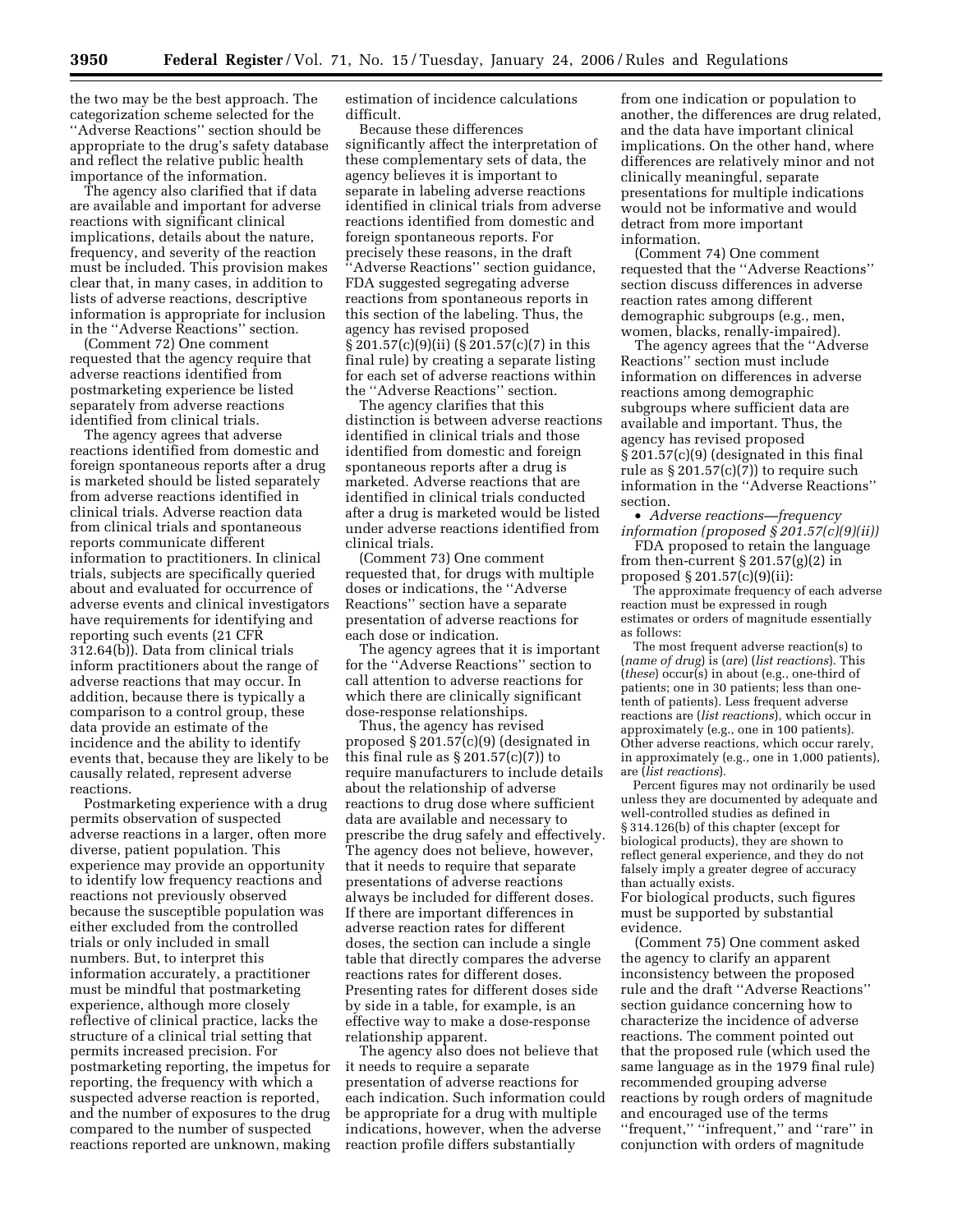appropriate for a given drug's safety database. The comment observed that agency guidance discouraged use of these terms when grouping by rough orders of magnitude.

The agency agrees that clarification is needed regarding presentation of incidence information for adverse reactions. The language in the proposed rule is not sufficiently precise to accurately reflect current practices in characterizing the incidence of adverse reactions associated with the use of a drug product. The preamble to the 1975 proposed rule indicates that precise percent figures would be appropriate if there is scientific evidence from wellcontrolled trials substantiating such figures and when inclusion of percent figures does not falsely imply a greater degree of accuracy than actually exists (40 FR 15392 at 15393, April 7, 1975). The science of clinical trials has progressed so substantially over time that ascertaining such rates is typically part of virtually all drug development programs.

Under current labeling practices, rates of incidence for most adverse reactions identified in controlled clinical trials are expressed as percentages. Current labeling also typically includes percentage rates for comparison groups in clinical trials (e.g., placebo group) where inclusion of such rates would not be misleading. Broader frequency ranges are used only when meaningful percentage rates cannot be determined. Therefore, the agency has revised proposed § 201.57(c)(9) (designated in this final rule as  $\S 201.57(c)(7)$  to make it clear that when meaningful adverse reaction rates can be derived (for drug treatment group and comparison groups) and presentation of comparator rates would not be misleading, they must be included in labeling.

The agency also believes it is inappropriate to use nonspecific terms such as "frequent," "infrequent," and ''rare'' when presenting adverse reaction information. The agency believes the science of clinical trials has evolved such that use of those terms in the manner recommended by the 1979 rule is confusing because the terms do not necessarily refer to the same frequency range across different drug products. For example, for product A, ''rare'' might mean an incidence of less than 1/500, but for product B, ''rare'' might mean an incidence of less than 1/1000. Moreover, the terms are imprecise and, even if precise meanings were defined, would reinforce the misconception that frequency is synonymous with seriousness.

The agency believes that identifying the numerical frequency range alone is

a clearer way to communicate rough rates of incidence for a group of adverse reactions. Therefore, the agency has revised proposed § 201.57(c)(9) to require that adverse reactions for which meaningful percentage rates cannot be reliably determined (e.g., adverse reactions were observed only in the uncontrolled trial portion of the overall safety database), be grouped within specified frequency ranges as appropriate to the safety database of the drug (e.g., adverse reactions occurring at a rate of less than 1/100, adverse reactions occurring at a rate of less than 1/500) or descriptively identified, if frequency ranges cannot be determined.

(Comment 76) One comment requested clarification on how percentages should be used to characterize the frequency of adverse reactions when percentages are derived from studies that evaluated greater doses than the approved dose. The comment asked whether, in this circumstance, rates of adverse reactions should be omitted from the ''Adverse Reactions'' section.

The agency will determine, during review of an application, whether adverse reaction rates derived from doses greater than recommended doses would be informative for practitioners and not misleading, and thus appropriate for inclusion in labeling. Where there are adverse reaction data from studies using different doses, including doses greater than recommended doses, the agency will evaluate whether pooling or otherwise combining adverse reaction data would more accurately describe the frequency of adverse reactions.

(Comment 77) One comment requested clarification on whether manufacturers are required to identify the total number of patients enrolled in clinical trials in the ''Adverse Reactions'' section.

FDA has revised proposed 201.57(c)(9)(i) (designated in this final rule as  $201.57(c)(7)(i)$  to clarify that the total number of subjects or patients exposed to the drug, and the extent of exposure, must be identified in the ''Adverse Reactions'' section, so that practitioners can interpret the significance of the data in this section. The ''Adverse Reactions'' section guidance provides recommendations on how to describe the database from which the adverse reaction data in this section are derived (see section IV of this document).

• *Clinical pharmacology (proposed § 201.57(c)(13))* 

FDA proposed to require that the ''Clinical Pharmacology'' section (proposed  $\S 201.57(c)(13)$ ) contain three

subsections—''Mechanism of action,'' ''Pharmacodynamics,'' and ''Pharmacokinetics.'' Proposed § 201.57(c)(13) also provided for an optional subsection for incorporation of other clinical pharmacology information that does not fit into one of the specified subsections.

(Comment 78) One comment recommended that the ''Clinical Pharmacology'' section be revised to require discussion of a drug's elimination half-life, indicate differences in elimination half-life as a function of age or other subpopulation, and specify the enzyme involved in metabolism (e.g., CYP450).

Under the final rule, elimination halflife of drugs and differences in the elimination half-life as a function of specific populations (including agerelated populations) must be reported in the ''Pharmacokinetics'' subsection of the ''Clinical Pharmacology'' section of the labeling  $(S 201.57(c)(13)(i)(C))$ . In addition, if there are clinically significant differences in elimination half-lives among specific populations and those differences require special monitoring or alternate dosing regimens, such information must be included in other sections, such as ''Use in Specific Populations,'' ''Warnings and Precautions,'' and ''Dosage and Administration.'' Information about drug metabolism, including metabolic pathways and the enzyme systems involved, is also required in the ''Pharmacokinetics'' subsection of the ''Clinical Pharmacology'' section.

(Comment 79) One comment requested that FDA clarify the statement in proposed § 201.57(c)(13)(i)(B): ''If pharmacokinetic/pharmacodynamic relationships are not demonstrated or are unknown, the labeling must contain a statement about the lack of information.'' The comment asked that FDA clarify whether the provision is referring to concentration versus response relationships generally.

In response to this comment, the agency has rephrased this provision, as follows: ''Exposure-response relationships (e.g., concentrationresponse, dose-response) and time course of pharmacodynamic response (including short-term clinical response) must be included if known.'' (See final § 201.57(c)(13)(i)(B).)

(Comment 80) One comment stated that the three new subsections in the ''Clinical Pharmacology'' section will make it easier to find information in the section.

One comment requested that in vitro data supporting the ''Mechanism of action'' subsection in the ''Clinical Pharmacology'' section be permitted to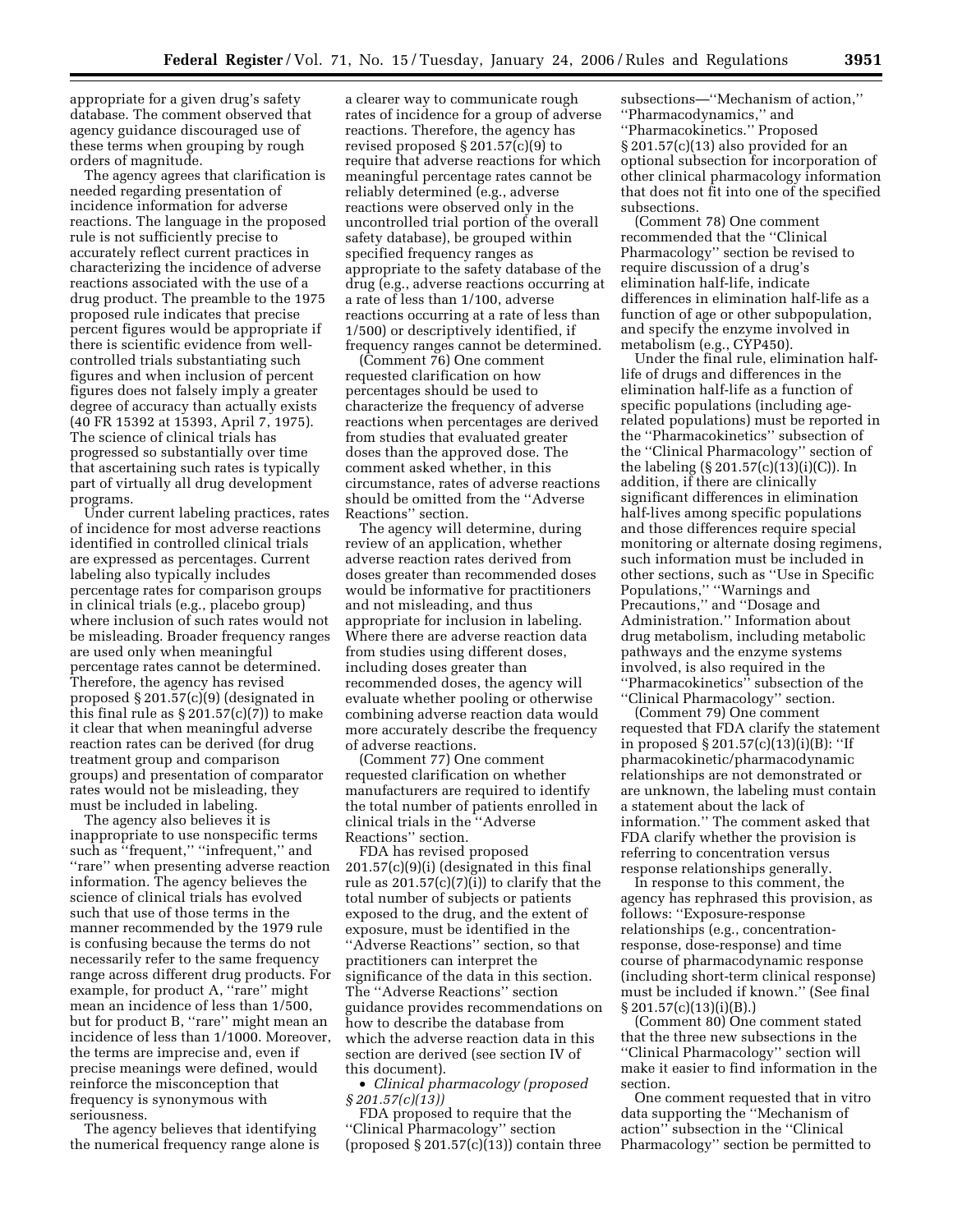be included in the subsection because such information is helpful in understanding a drug's physiologic activity and in differentiating a drug from other therapeutic agents.

The agency agrees that the three new subsections should make information easier to find. Because 201.56(d)(2)  $(proposed 201.56(d)(5))$  permits additional nonstandard subsections, FDA deleted ''12.4 other clinical pharmacology information'' (proposed  $201.57(c)(13)(i)(D))$  from the final rule.

The ''Mechanism of action'' subsection must include information based on in vitro data if the information is essential to a description of the established mechanism of action and the information is clinically relevant. Where in vitro information about mechanism of action is included, the information must not be used as the basis for a clinical comparison (i.e., to differentiate the drug from other therapeutic agents).

(Comment 81) Many comments opposed the proposal (proposed § 201.57(c)(13)(ii) to revise the current ''Clinical Pharmacology'' section to require that in vitro data related to the activity or effectiveness of an antiinfective drug be included in the section only if a waiver is granted under § 201.58 or § 314.126(c) (21 CFR 314.126(c)). While comments conceded that in vitro data have their limitations, the comments maintained that in vitro data for anti-infective agents can be an important component of the total information available for making prescribing decisions in some situations, including: (1) In the absence of susceptibility testing, (2) in treating drug resistant pathogens (e.g., drugresistant pneumococci), and (3) in treating rare infections. Some comments stated that preventing inclusion of in vitro data that indicate a drug is inactive against a microorganism could result in selection of inappropriate antibiotics and poor clinical outcomes. One comment maintained that some physician organizations effectively endorse use of in vitro data by having guidelines that recommend use of in vitro data as an adjunct to making educated empirical judgments about appropriate anti-infective therapy. Several comments stated that the absence of in vitro data will make it difficult for practitioners to identify appropriate broad spectrum agents when broad coverage is needed. One comment requested that in the event the agency decides to go forward and exclude in vitro data related to effectiveness unless a waiver has been granted, the agency explain in detail the

process by which a waiver could be granted.

Several comments expressed concern about the implications of removing in vitro data for devising susceptibility tests for new anti-infective drugs. They stated that these data are relied on by FDA (the Center for Devices and Radiological Health) and by manufacturers of in vitro susceptibility tests in selecting appropriate organisms for which to devise tests. In addition, comments stated the data are used to develop quality control mechanisms for, and to help develop criteria for use in the review and clearance of, susceptibility test devices. Some comments maintained that removal of in vitro data would cause manufacturers not to develop susceptibility tests for organisms for which such tests would be desirable.

One comment supported exclusion of in vitro data from labeling. The comment stated that exclusion of in vitro data that are not adequate to support therapeutic decisionmaking will improve anti-infective therapy and help prevent inappropriate use of antibiotics.

The agency has reconsidered its proposal to exclude from the ''Clinical Pharmacology'' section in vitro data for anti-infectives that are not supported by clinical data. The agency is considering a broad range of issues concerning the development and labeling of antiinfective products, including the types of data that should be obtained to support indications, the way that indications and anti-infectives data should be presented in labeling, and ways to meaningfully address resistance to anti-infective drugs. The agency believes a comprehensive and coordinated approach is needed to address these issues. Thus, FDA is deferring any action on the in vitro data proposals in the ''Clinical Pharmacology'' section of labeling at §§ 201.57(c)(13)(ii) and 201.80(b)(2) until the agency has developed a comprehensive plan. At that time, the agency may repropose changes to the way in which in vitro data are presented in labeling.

(Comment 82) Several comments maintained that the algorithm in the agency's current guidance for industry (''Clinical Development and Labeling of Anti-Infective Drug Products,'' 1992) for determining when it is appropriate to include in labeling in vitro data not supported by clinical data contains adequate safeguards and should continue to be used for determining when to include such data. One comment suggested that labeling users be educated about the criteria for

inclusion in labeling of in vitro data not supported by clinical data and how to use such data in making prescribing decisions.

At this time, the agency will continue to rely on the algorithm in its current guidance on clinical development and labeling of anti-infectives for determining when to include in vitro data in the ''Clinical Pharmacology'' section of labeling. As part of the comprehensive evaluation of the way in which anti-infective therapies are currently developed and labeled (see response to comment 81), the agency may reconsider use of the algorithm and make any changes that may be needed. For this reason, the agency will not at this time undertake an educational campaign to educate prescribers about the basis for inclusion of in vitro data in labeling.

(Comment 83) Several comments recommended retaining in vitro data for anti-infective drugs in the ''Clinical Pharmacology'' section and strengthening the current in vitro disclaimer statement that indicates that the clinical significance of the in vitro data is unknown.

Until FDA has developed a comprehensive plan to address the broad range of issues confronting development and labeling of antiinfective products, the agency will defer any decisions about the content of the disclaimer that accompanies in vitro data indicating that the clinical significance of the data is unknown.

(Comment 84) One comment requested that the agency clarify the scope of the proposed exclusion of in vitro data to make clear that it does not encompass in vitro data with clinical substantiation. The comment maintained that in vitro susceptibility data from large scale clinical trials would provide some basis for making an informed decision about possible effectiveness in the absence of susceptibility testing (e.g., while awaiting such testing) and that this information is especially important for antiviral drugs.

In vitro data that are supported by clinical data have certain problems in common with in vitro data not supported by clinical data (e.g., antimicrobial susceptibilities are constantly changing and vary by location). In vitro and animal data not supported by clinical data were the focus of the agency's proposal to exclude in vitro and animal data from the ''Clinical Pharmacology'' section (§ 201.57(c)(13)(ii)). As discussed previously, the agency has reconsidered its proposal to exclude such data from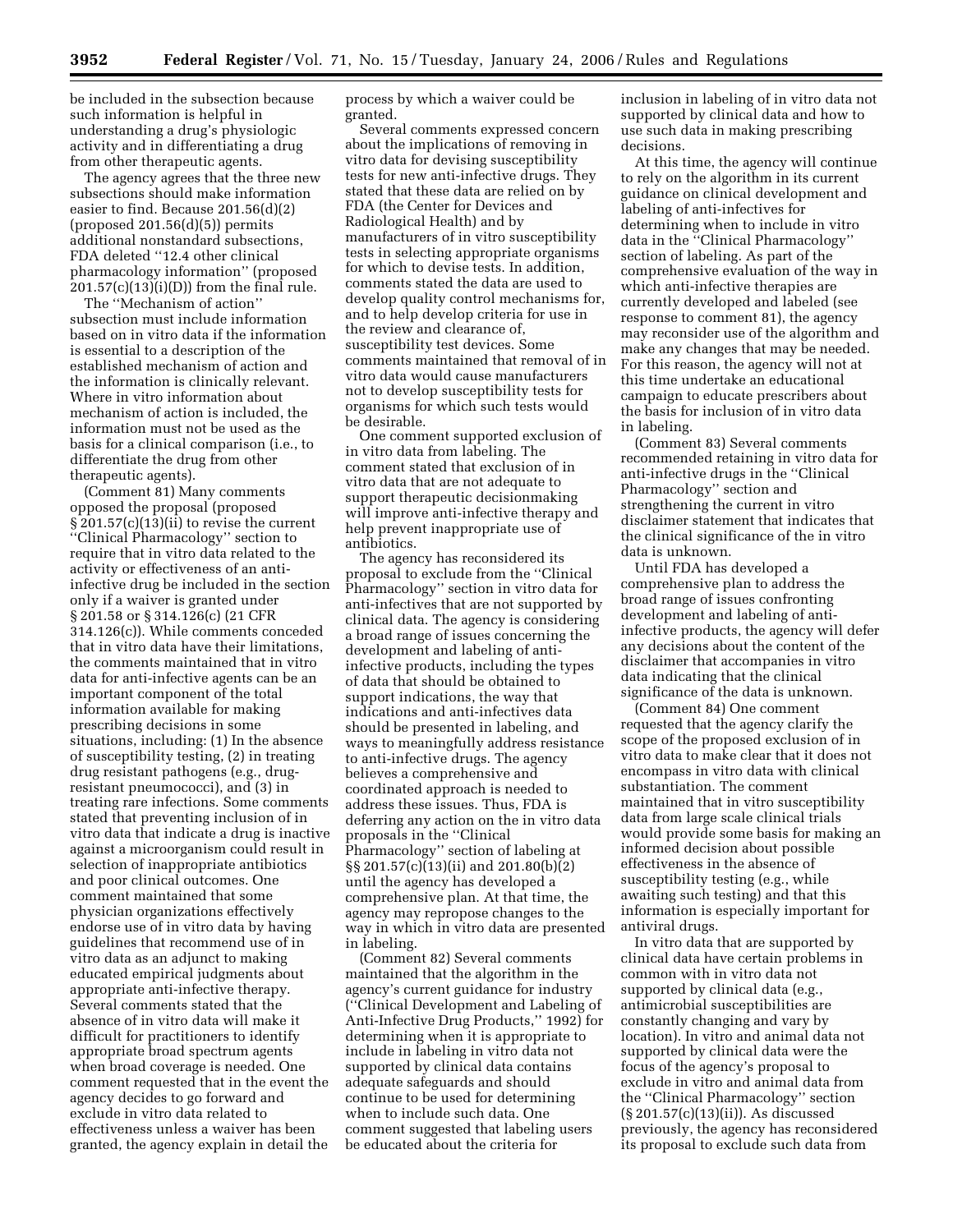labeling and will defer any action until it has developed a comprehensive plan.

(Comment 85) Several comments recommended that in vitro susceptibility data for anti-infectives be retained in labeling and be placed in a new labeling section entitled ''Clinical Microbiology.''

The agency believes that a labeling section devoted specifically to clinical microbiology data is not needed at this time. As a result of its ongoing comprehensive evaluation of antiinfectives drug development and labeling practices, the agency may reconsider the need for a separate section on clinical microbiology.

• *Nonclinical toxicology (proposed § 201.57(c)(14))* 

FDA proposed to require a new section in the FPI entitled ''Nonclinical Toxicology'' (proposed § 201.57(c)(14)) to contain information from thencurrent § 201.57(f)(5) (the ''Carcinogenesis, mutagenesis, impairment of fertility'' subsection) and then-current § 201.57(l) (the ''Animal Pharmacology and/or Animal Toxicology'' section).

(Comment 86) One comment requested that FDA provide guidance clarifying when it would be appropriate to omit the ''Nonclinical Toxicology'' section.

Although the final rule provides that any section of labeling would be omitted if it is clearly inapplicable (see § 201.56(d)(4)), it is unlikely that the ''Nonclinical Toxicology'' section, in its entirety, would ever be inapplicable. Animal data are often the only practical and ethical means to understand a product's potential for certain kinds of toxicity (e.g., carcinogenicity, mutagenicity, reproductive and developmental toxicity). In addition, even if carcinogenicity data are not available, the labeling must state that these studies were not done (§ 201.57(c)(14)(i)). The final rule provides, however, that the ''Animal toxicology and/or pharmacology'' subsection must include certain data that do not appear elsewhere in the labeling. This means that this subsection would be omitted if all the required information appears in one or more of the other labeling sections  $(S 201.57(c)(14)(ii)).$ 

• *Clinical studies (proposed § 201.57(c)(15))* 

FDA proposed to require a section in the FPI entitled ''Clinical Studies'' (proposed  $\S 201.57(c)(15)$ ). The section would be required to contain a discussion of clinical studies that are important to a prescriber's understanding of the basis for approval of the drug product, including the

extent and limitation of the product's benefits, how the drug was used in clinical trials, who was studied, and critical parameters that were monitored.

(Comment 87) One comment requested that the agency clarify the extent to which secondary endpoint data, quality of life data, and pharmacoeconomic data would be permitted in the ''Clinical Studies'' section.

The ''Clinical Studies'' section must describe those studies that facilitate an understanding of how to use a drug safely and effectively. Generally, this means those studies that were essential to establishing the drug's effectiveness for the purpose of obtaining marketing approval.

If studies were appropriately designed to evaluate secondary endpoints, it may be appropriate to include a discussion of these secondary endpoints in the section.

The agency would evaluate the appropriateness of including quality of life and pharmacoeconomic data according to the same standard. The data could be appropriate for inclusion in the section if all of the following apply: (1) The data are from adequate and well-controlled trials that incorporated quality of life or pharmacoeconomic endpoints in their design and carried out appropriate analyses, (2) for pharmacoeconomic studies, the findings are reasonably generalizable to most clinical environments, not just the ones studied, and (3) the information would be important to a practitioner's understanding of how to use the drug in a clinical setting. The ''Clinical Studies'' section guidance contains FDA's recommendations on what studies are appropriate for inclusion in the ''Clinical Studies'' section (see section IV of this document).

(Comment 88) Some comments requested that the agency reconsider its proposal to bar, in the ''Clinical Studies'' section, inclusion of data concerning indications and doses that are not consistent with the approved indications and dosing regimens. Comments maintained that such information can be important to a practitioner's understanding of a product's clinical and safety profile, as well as to an understanding of the approved indication. Some comments stated that all studies that are scientifically sound and provide medically relevant information should be included in the ''Clinical Studies'' section. One comment stated that practitioners understand that data presented in the ''Clinical Studies'' section, as opposed to the ''Indications

and Usage'' or ''Dosage and Administration'' sections, are intended for informational purposes only (i.e., not to suggest claims).

One comment asked that the agency make clear that the limitation on inclusion of information in labeling about unapproved doses and regimens would not preclude discussion of a dose ranging study that supports approval and includes dosage regimens that were not approved for use.

One comment agreed with the proposed revision to exclude from the ''Clinical Studies'' section data and information concerning indications and dosing that are not consistent with the information in the ''Indications and Usage'' and ''Dosage and Administration'' sections. The comment maintained that inconsistent information about indications and dosing creates confusion and contributes to uncertainty and distrust of information in the labeling.

Some comments stated that if the agency has concerns about the implications of labeling on product promotion, these can be addressed through its existing legal authority and should be addressed as a separate issue.

The agency requires that claims in any section of labeling, expressed or implied, be supported by substantial evidence (§ 201.56(a)(3)). This requirement would not preclude discussing in labeling an adequate and well-controlled clinical study, including a dose ranging study that has treatment arms with dosing regimens that are not recommended, if the data for the use of such regimens are important to a practitioner's understanding of how to use the drug safely and effectively. For instance, it might be important to include such data if the data indicate that a particular dosage regimen is not effective, is minimally active, provides no benefit compared to lower doses, or is associated with an unacceptable level of toxicity. If data that include dosage regimens other than recommended regimens are discussed in the ''Clinical Studies'' section, the data must be accompanied by a statement appropriately qualifying the data and indicating that those dosage regimens have not been found safe and effective by FDA, if such a statement is necessary for the labeling to be truthful and not misleading.

The agency agrees that advertising and promotional labeling regulations address product promotion issues and that this final rule is not an appropriate context for discussion of these issues.

• *References (proposed § 201.57(c)(16))*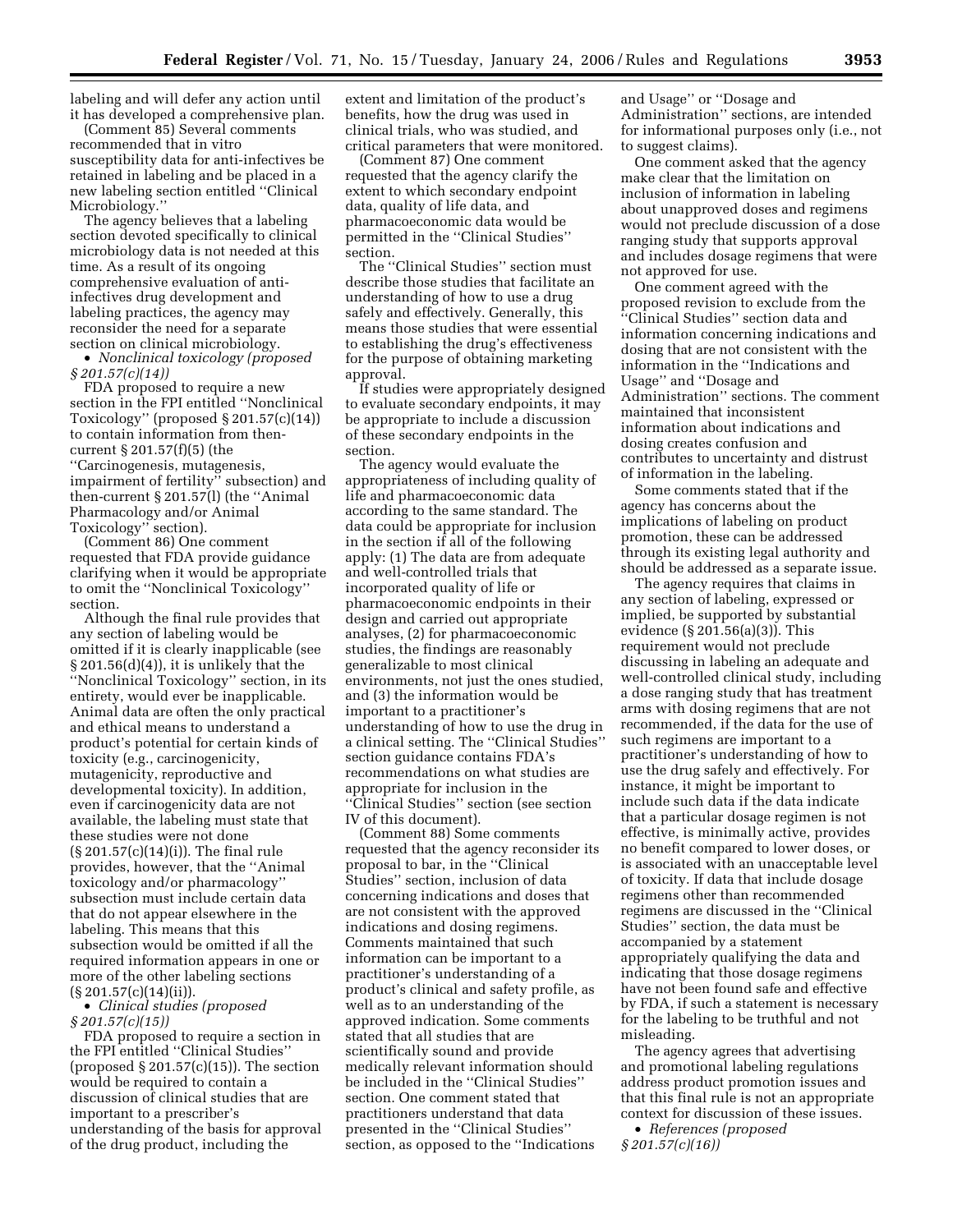FDA proposed to permit references to be included in labeling in place of a detailed discussion of a subject that is of limited interest, but nonetheless important (proposed § 201.57(c)(16)). The proposed provision stated that the reference must be based on an adequate and well-controlled clinical investigation under § 314.126(b) or, for a biological product, upon substantial evidence of effectiveness.

(Comment 89) One comment maintained that requiring that all information contained in the ''References'' section be based on adequate and well-controlled trials will result in omission of important references for many anti-infective products, including references for standardized test methodology in in vitro studies.

The agency believes that inclusion of a reference to clinical data will be unusual. Any clinical data that are important to a prescriber's understanding of the safe and effective use of the drug must be summarized in the ''Clinical Studies'' section, rather than referenced in the ''References'' section. The ''References'' section may cite an authoritative scientific body, standardized methodology, scale, technique, or similar material important to prescribing decisions that are mentioned in another section of labeling, but cannot readily be summarized. The agency has revised proposed §§ 201.57(c)(16) and 201.80(l) to make this clear and to delete the requirement that limits the ''References'' section to references to adequate and well-controlled clinical studies.

(Comment 90) One comment noted that, even though the conditions for including references in the proposed rule are essentially the same as in the requirements for old labeling, there are substantial differences in the way these conditions are applied across new drug reviewing divisions.

As discussed in the response to the previous comment, in this final rule, the agency has clarified the conditions under which it is appropriate to include a reference in prescription drug labeling. The agency appreciates the comment's concern about inconsistent application of the criteria for inclusion of references across different new drug review divisions. As part of its internal efforts to implement this final rule and related labeling initiatives, the agency intends to make considerable efforts to ensure consistent application of the requirements.

• *Patient counseling information (proposed § 201.57(c)(17))* 

FDA proposed that the ''Information for patients'' subsection of the

''Precautions'' section (required under then-current  $\S 201.57(f)(2)$  be made a separate section entitled ''Patient Counseling Information'' (proposed § 201.57(c)(17)). The section would be placed at the end of the FPI.

The agency also proposed to require in proposed § 201.57(c)(17) that any approved printed patient information or Medication Guide be referenced in the ''Patient Counseling Information'' section and that the full text of the approved printed patient information or Medication Guide be reprinted immediately following the section.

(Comment 91) One comment supported the proposal to put information for patients in its own section and change the name from ''Information for patients'' to ''Patient Counseling Information.'' The comment stated that the name change is important because it emphasizes the need to counsel patients on their medications and not just provide printed materials.

As described in the proposed rule, FDA determined to change the heading of the information required under thencurrent § 201.57(f)(2) from ''Information for patients'' to ''Patient Counseling Information'' to clarify that the information under this section is not intended to be distributed to patients, but is intended to help practitioners communicate important drug information to patients.

(Comment 92) Some comments requested that the agency clarify the meaning of ''any approved printed patient information.'' One comment also asked that the agency clarify ''Medication Guide.''

FDA has revised the terminology in the final rule to clarify the meaning of ''any approved printed patient information'' and ''Medication Guide.'' The term ''FDA-approved patient labeling'' refers to any labeling that has been reviewed and approved by the agency that provides information for patients and is for distribution to patients who are prescribed a drug. This term includes approved printed patient information specifically required by regulation (e.g., for oral contraceptives (21 CFR 310.501) and estrogens (21 CFR 310.515)) and patient labeling that is submitted voluntarily to FDA by manufacturers and approved by the agency. FDA-approved patient labeling may have different functions reflected in the type of information conveyed to patients. For example, some FDAapproved patient labeling contains risk information, and some contains only detailed instructions about how to administer a drug product.

Medication Guides are a specific category of FDA-approved patient

labeling. Under part 208 (21 CFR part 208), FDA can require a Medication Guide for a prescription drug product that FDA determines poses a serious and significant public health concern requiring distribution of FDA-approved patient information (§ 208.1(a)). Medication Guides are subject to specific content and format requirements (§ 208.20).

(Comment 93) Some comments supported the proposed requirement to reprint FDA-approved patient labeling at the end of the ''Patient Counseling Information'' section so that this information is readily accessible for healthcare practitioners. Other comments requested that the agency reconsider the proposal to require that FDA-approved patient labeling be printed at the end of the FPI. Some comments asked whether attaching prescription drug labeling without FDAapproved patient labeling to trade packaging and attaching the FDAapproved patient labeling separately would satisfy the requirement. Some comments expressed concern that prescription drug labeling with the FDA-approved patient labeling reprinted at the end may make it more difficult for patients to find and read the patient information. One comment stated that patient information typically uses larger fonts and may use color and illustrations, making it difficult and costly to reprint in the prescription drug labeling. Some comments also expressed concern that inclusion of FDA-approved patient labeling would make the labeling too long and impose additional costs because it could necessitate redesign and enlarging of trade packaging. One comment asked whether it would be sufficient to provide only a reference to FDAapproved patient labeling in the ''Patient Counseling Information'' section instead of reprinting the information in the section.

FDA believes that it is crucial that prescribers have ready access to FDAapproved patient labeling so that they are aware that the information exists, can familiarize themselves with the content of that information, and can explain the information to their patients. The agency believes this objective can best be accomplished by requiring that this information be reprinted at the end of prescription drug labeling. Thus, it would be insufficient to provide only a reference to FDAapproved patient labeling in the ''Patient Counseling Information'' section.

However, the agency is persuaded that reprinting the FDA-approved patient labeling at the end of the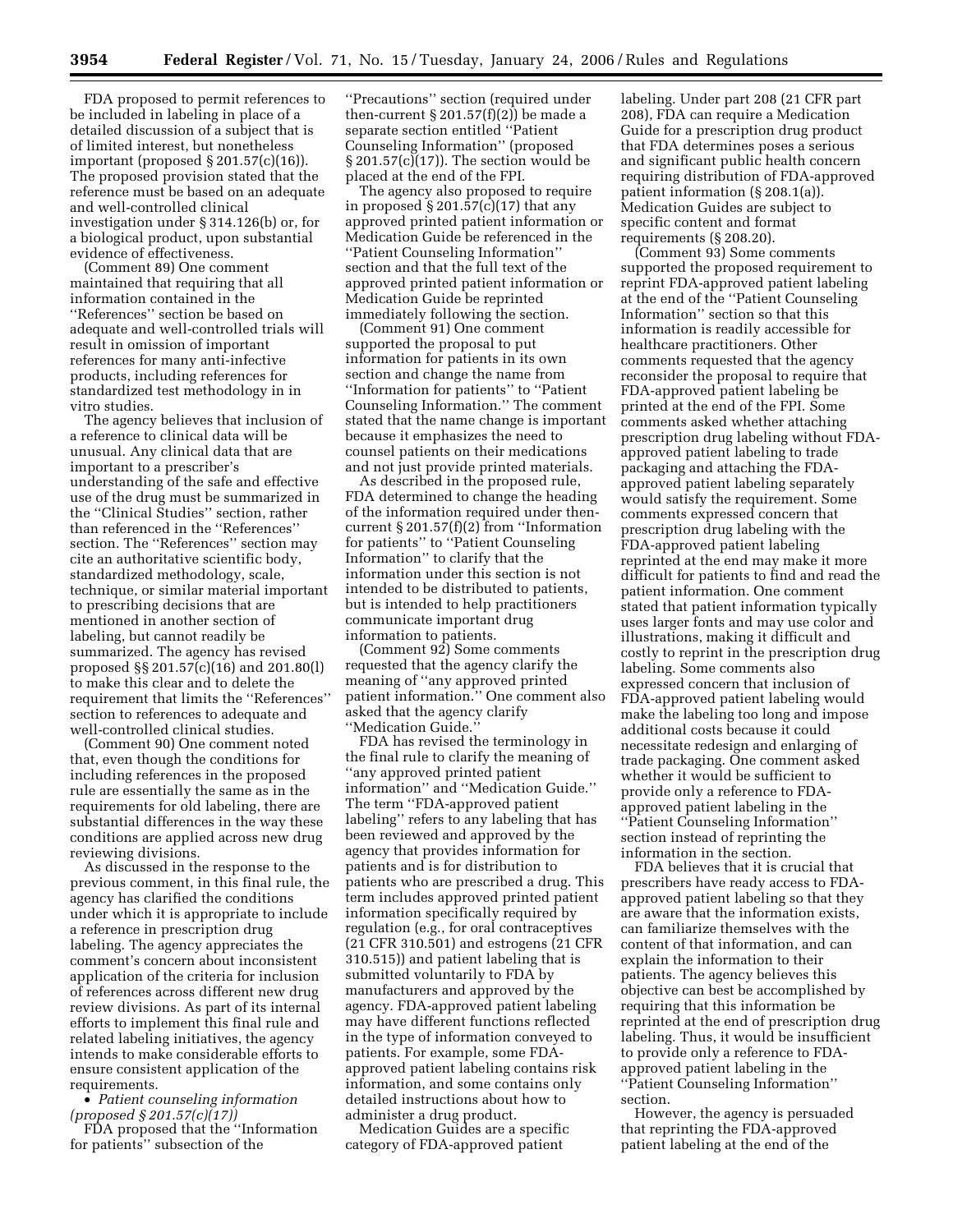labeling is not the only approach that would successfully address the need to familiarize prescribers with this information. Therefore, the agency has revised the requirements at §§ 201.57(c)(18) and 201.80(f)(2) to require that FDA-approved patient labeling either accompany the prescription drug labeling or be reprinted at the end of such labeling (i.e., immediately following the ''Patient Counseling Information'' section of the FPI for products subject to § 201.57(c)(18) or after the last section of labeling for products subject to § 201.80(f)(2)).

The agency acknowledges that, in cases for which FDA-approved patient labeling is included with prescription

drug labeling, additional costs will be incurred by the manufacturer. To help minimize the added cost, FDA has revised proposed § 201.57(c)(18) to specify that the same type size requirements that apply to prescription drug labeling (§ 201.57(d)(6)) also apply to FDA-approved patient labeling that is printed at the end of the labeling or accompanies labeling, unless a Medication Guide is to be distributed to patients in compliance with § 208.24 (see table 7 of this document). In most cases, this will be a minimum type size of 8 points. For trade labeling, this will be a minimum type size of 6 points (see response to comment 102 for discussion of 6-point minimum type size for trade labeling for products subject to

§ 201.57). For Medication Guides to be distributed to patients, the type size requirements set forth at § 208.20 apply. With regard to the labeling for products subject to § 201.80, the agency clarifies at  $\S 201.80(f)(2)$  that the font size requirement for Medication Guides in § 208.20 does not apply to a Medication Guide that is printed in prescription drug labeling unless it is intended to comply with § 208.24 (i.e., the requirement to distribute Medication Guides to patients). Thus, for these products, there is no minimum font size requirement for FDA-approved patient labeling that is included with labeling but not for distribution to patients (see table 7).

TABLE 7.—TYPE SIZE REQUIREMENTS FOR LABELING AND FDA-APPROVED PATIENT LABELING INCLUDED WITH LABELING

| Labeling                                                                                                 | Type Size Require-<br>ments for Labeling                                                          | FDA-Approved Patient Labeling Included with Labeling                                                | Type Size Requirements for<br>FDA-Approved Patient La-<br>beling |  |  |
|----------------------------------------------------------------------------------------------------------|---------------------------------------------------------------------------------------------------|-----------------------------------------------------------------------------------------------------|------------------------------------------------------------------|--|--|
| New Format (§ 201.57)                                                                                    |                                                                                                   |                                                                                                     |                                                                  |  |  |
| Trade Labeling (i.e., labeling<br>on or within the package<br>from which the drug is to<br>be dispensed) | Minimum 6-point type                                                                              | FDA-approved patient labeling that is not for distribution<br>to patients                           | Minimum 6-point type                                             |  |  |
|                                                                                                          |                                                                                                   | Any FDA-approved patient labeling except a Medication<br>Guide that is for distribution to patients | Minimum 6-point type                                             |  |  |
|                                                                                                          |                                                                                                   | Medication Guide that is for distribution to patients                                               | Minimum 10-point type                                            |  |  |
| Other Labeling (e.g., label-<br>ing accompanying pro-<br>motional materials)                             | Minimum 8-point type<br>FDA-approved patient labeling that is not for distribution<br>to patients |                                                                                                     | Minimum 8-point type                                             |  |  |
|                                                                                                          |                                                                                                   | Any FDA-approved patient labeling except a Medication<br>Guide that is for distribution to patients | Minimum 8-point type                                             |  |  |
|                                                                                                          |                                                                                                   | Medication Guide that is for distribution to patients                                               | Minimum 10-point type                                            |  |  |
| Old Format (§ 201.80)                                                                                    |                                                                                                   |                                                                                                     |                                                                  |  |  |
| Trade Labeling and Other<br>Labeling                                                                     | No minimum require-<br>ment                                                                       | FDA-approved patient labeling that is not for distribution<br>to patients                           | No minimum requirement                                           |  |  |
|                                                                                                          |                                                                                                   | Any FDA-approved patient labeling except a Medication<br>Guide that is for distribution to patients | No minimum requirement                                           |  |  |
|                                                                                                          |                                                                                                   | Medication Guide that is for distribution to patients                                               | Minimum 10-point type                                            |  |  |

(Comment 94) One comment asked whether the agency meant for the prescription drug labeling with the FDA-approved patient labeling reprinted at the end to replace the stand-alone FDA-approved patient labeling required to be distributed to patients. The comment asked if the combined document would satisfy the requirement to distribute the FDAapproved patient labeling to patients who have been prescribed the drug. Other comments asked whether FDAapproved patient labeling attached to

prescription drug labeling in a way that would facilitate it being torn off (e.g., along a perforation line) would satisfy these requirements. One comment noted that if the FDA-approved patient labeling is appended to the prescription drug labeling as a perforated attachment, it might be more difficult for the patient to receive information at the pharmacy because the pharmacist would have to separate the patient information from the prescription drug labeling.

The agency does not mean for prescription drug labeling with the FDA-approved patient labeling reprinted at the end to replace the stand-alone FDA-approved patient labeling required to be distributed to patients. FDA has long stressed the importance of providing such information to consumers.

However, if the FDA-approved patient labeling is appended to the prescription drug labeling (e.g., as a perforated attachment that can be torn off and given to patients) and is formatted as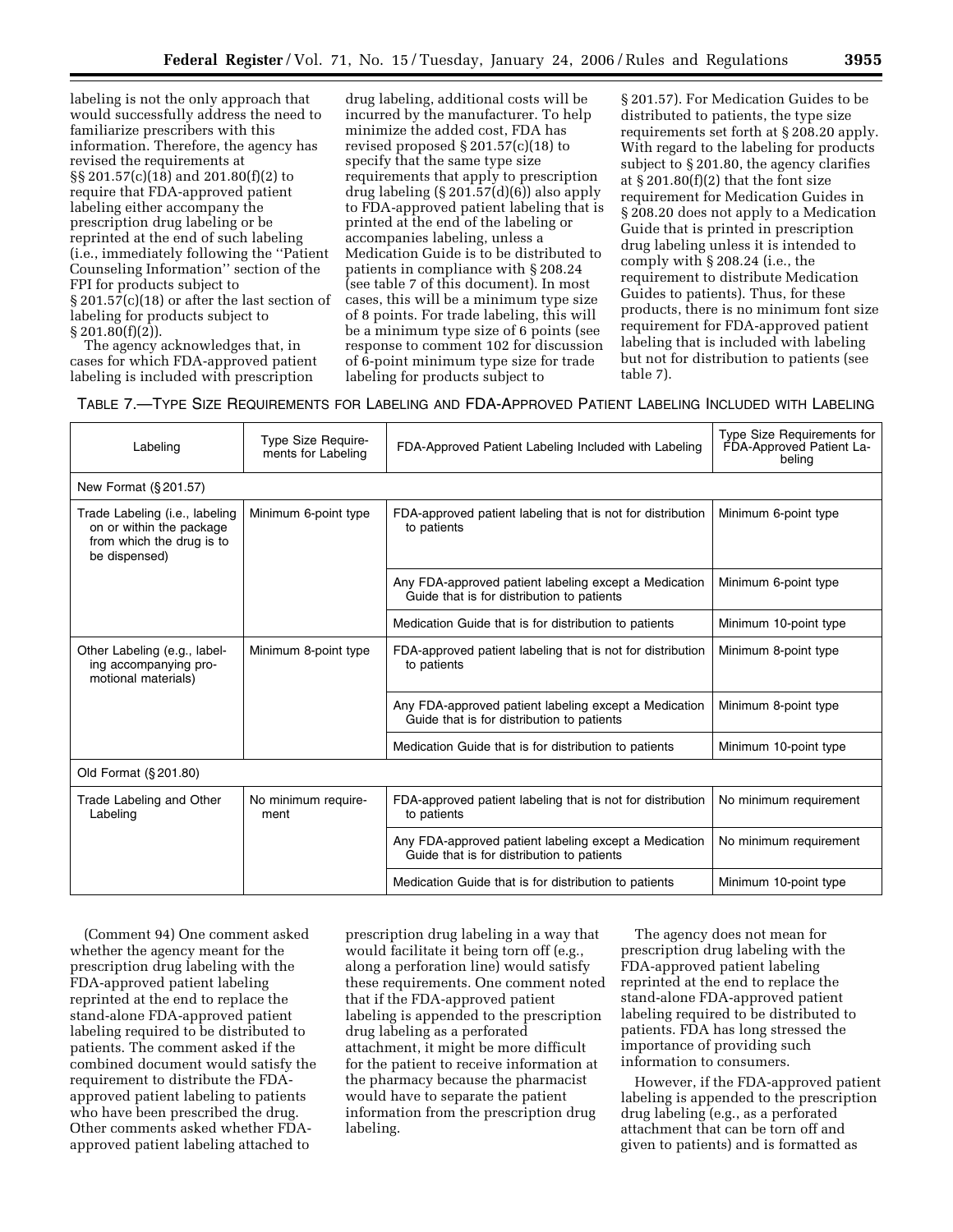required for distribution to patients (§ 208.20), it would meet the requirement to provide information to patients. For example, for a product subject to § 201.57 with a Medication Guide, trade labeling for the product would be required to be in at least 6 point type (see comment 102 of this document), while the Medication Guide, if reprinted as a perforated attachment to the labeling for distribution to patients, would be required to be in a minimum 10-point type (see table 7). For products subject to § 201.80 with a Medication Guide, there is no minimum font size requirement for the labeling, while the Medication Guide, if reprinted as a perforated attachment to the labeling for distribution to patients, would be required to be in a minimum 10-point type (see table 7). The agency does not agree that distributing prescription drug labeling with the FDA-approved patient labeling appended as a perforated attachment will make it more difficult for the patient to receive information at the pharmacy because the pharmacists would have to detach the patient information.

(Comment 95) One comment sought clarification of what information should be included in the ''Patient Counseling Information'' section. The comment expressed concern about how the information in this section is to be communicated to patients.

The ''Patient Counseling Information'' section contains information that the practitioner may decide to convey to the patient at the time of prescribing for the drug to be used safely and effectively (e.g., warnings about driving if the product causes drowsiness, or the concomitant use of other substances that may have harmful additive effects). The information in this section will vary depending on the safety and efficacy characteristics of the product and how it is taken.

FDA believes that requiring a separate ''Patient Counseling Information'' section and a reminder message in Highlights directing practitioners to this section will make patient counseling information in labeling more accessible to health care practitioners. These requirements will increase the accessibility of the section and should reinforce the need for practitioners to counsel their patients, thereby fostering communication between practitioners and patients about prescribed drugs.

(Comment 96) One comment asked whether including the FDA-approved patient labeling in the ''Patient Counseling Information'' section would be sufficient to meet the content requirements for the section.

Including only the FDA-approved patient labeling in the ''Patient Counseling Information'' section is not sufficient to meet the requirements of this section. This section, like the other sections of prescription drug labeling, is specifically written for health care practitioners. Its purpose is to inform practitioners about what information is important to convey to the patient at the time of prescribing for the drug to be used safely and effectively. FDAapproved patient labeling, in contrast, is specifically written for a lay audience and is intended to be read by patients.

The agency emphasizes how important it is that prescribers be informed about what they should communicate to their patients. On the basis of a series of national telephone surveys conducted by FDA to assess how patients receive information about their prescription medicines, the agency determined that the prescribing physician is the primary source of drug information for patients (Ref. 5). The most recent survey, conducted in 1998, showed that more patients received verbal prescription medicine information at their physician's office (69 percent) than at the pharmacy (43 percent) (Ref. 5). In addition, although 74 percent of patients reported receiving written information at the pharmacy, of those who received written information at the pharmacy, 85 percent received instruction sheets and 83 percent received stickers on the medicine container, but only 38 percent received brochures about the medicine. These results indicate that most consumers who receive product information, other than instructions for use or the sticker information, receive it orally from their physicians during an office visit.

(Comment 97) One comment asked whether products with existing labeling that will be required to convert to the new labeling format will be required to have a ''Patient Counseling Information'' section if the product's existing labeling does not contain an ''Information for patients'' subsection in its ''Precautions'' section.

If a product that does not have an ''Information for patients'' subsection becomes subject to the new content and format requirements at § 201.57, the product's manufacturer would be required to develop a ''Patient Counseling Information'' section for the product's prescription drug labeling unless a ''Patient Counseling Information'' section would be clearly inapplicable (see § 201.56(d)(4)) and thus not required. The agency anticipates that few products would qualify for such an exception. The agency believes that the vast majority of

products that will be required to have a ''Patient Counseling Information'' section will already have an ''Information for patients'' subsection in their existing labeling on which to base the ''Patient Counseling Information'' section. Thus, this new requirement is anticipated to impose minimal burdens on manufacturers.

# *I. Comments on the Format Requirements (Proposed § 201.57(d))*

FDA proposed new format requirements for prescription drug labeling (proposed § 201.57(d)). The proposed provisions set forth minimum standards and requirements for many of the key graphic elements of labeling (e.g., type size, letter and line spacing, and contrast).

(Comment 98) Some comments recommended implementation of the proposed changes solely or primarily as part of the electronic labeling initiative. Some comments requested that the new format requirements not be implemented for prescription drug labeling required to be distributed with a drug in trade packaging. They pointed out that using an electronic format would permit use of larger print size, hypertext linking to all sections of labeling, links to newly revised sections of labeling, key word searches, and links to patient information without affecting the size of trade packaging. The comments maintained that larger trade packaging will be required to accommodate larger labeling that will result from the new format requirements.

The agency agrees that use of the required format in conjunction with an electronic medium may have benefits over paper labeling. As discussed in section V of this document, the agency believes that, in the future, the Internet and other electronic sources for labeling will most likely be the primary means for delivering drug information to practitioners. At the present time, however, some practitioners may not have the requisite computer equipment or skills to access prescription drug labeling in an electronic format. The agency anticipates that it will be several years before the phase-out of paper labeling as the major source of prescribing information can begin. Therefore, the agency believes that it is important to establish minimum format requirements for paper labeling.

(Comment 99) One comment recommended the use of more blank space among sections of Highlights. The comment expressed concern that, because Highlights contains a significant amount of information in a constrained space and uses a variety of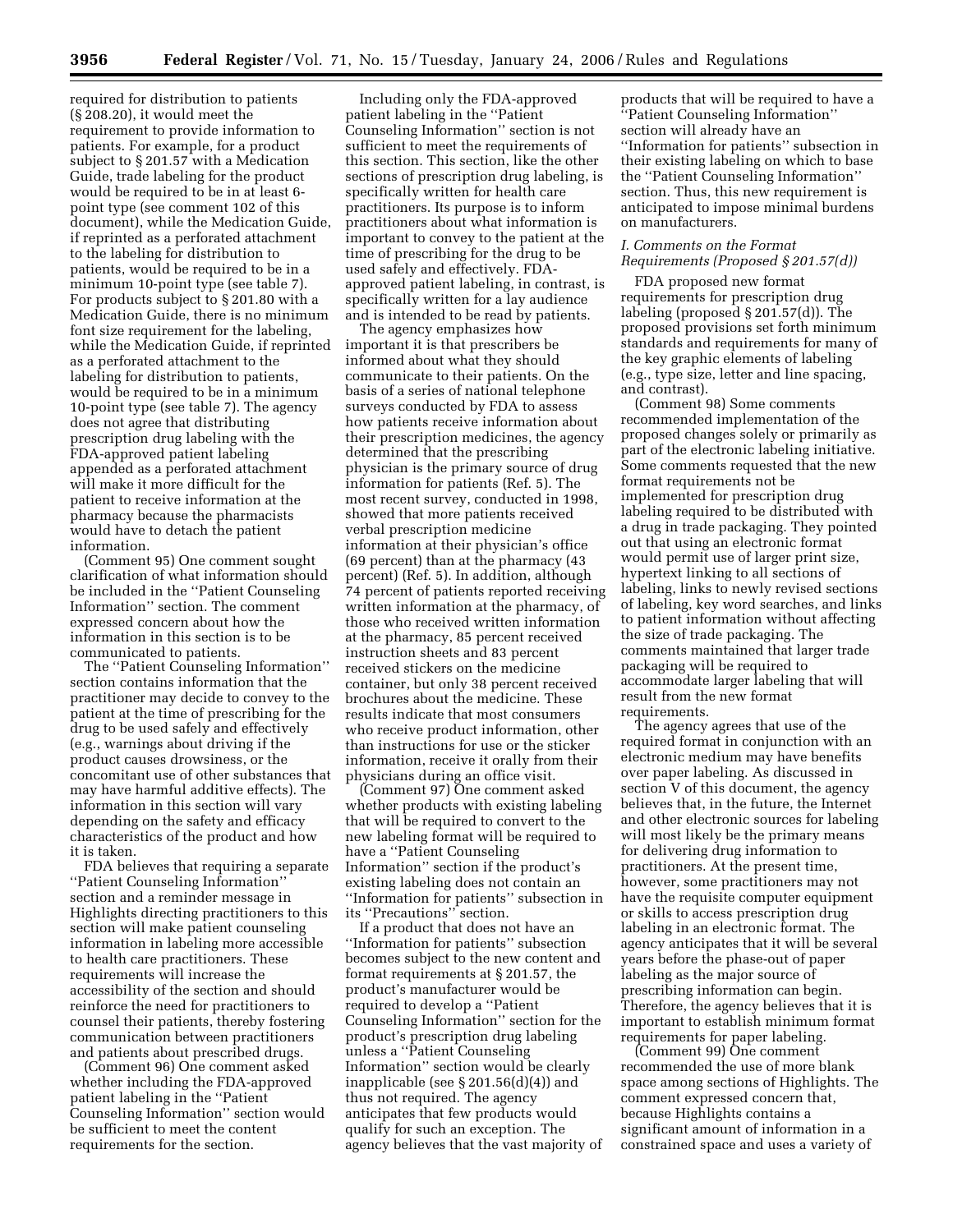formatting techniques, the overall effect would be confusing. One comment stated that the placement of the ''Patient Counseling Information Statement'' above the ''Highlights Limitation Statement'' in Highlights is not ideal because it appears that the ''Patient Counseling Information Statement'' is the title of the limitation statement. The comment also requested that the FPI be required to be in a two-column format because such a format enables users to stay better aware of the overall information structure, as well as read individual sections more easily.

The agency believes that use of more blank space in Highlights would not be feasible because additional blank space would increase the length of Highlights and of labeling generally. The one-half page length limitation for Highlights is based on the strong preferences of physicians surveyed in developing the prototype for the new labeling format in the proposed rule. Physicians reacted negatively to prototype Highlights that were one or one and one-half pages long. They indicated that the utility of Highlights decreased significantly as its length increased. In addition, there was significant concern from manufacturers about the costs associated with adding to the length of labeling.

The agency also believes that the formatting techniques used in Highlights help make the information accessible, notwithstanding the density of the section. Therefore, the agency does not believe that it is necessary to include more blank space in Highlights.

The agency agrees that the formatting and placement of the ''Patient Counseling Information Statement'' and the ''Highlights Limitation Statement'' in Highlights could be improved to better communicate the discrete information provided by each statement. For this reason, and in response to comments recommending greater prominence for the ''Highlights Limitation Statement,'' the agency moved this statement to appear at the beginning of Highlights (see comment 35). The agency also removed the requirement at proposed § 201.57(d)(3) that the ''Patient Counseling Information Statement'' be presented in the center of a horizontal line, so that it does not appear to be a section title.

The agency agrees that a two-column format is effective, but believes other formats may be equally effective in conveying prescription drug information and, therefore, is not requiring a two-column format for the FPI.

• *Bolding (Proposed § 201.57(d)(5))*  In the proposal, the agency specifically sought comment on whether the requirement in proposed § 201.57(d)(5) to bold the information required by proposed § 201.57(a)(1) through (a)(4), (a)(11), and (a)(15) (i.e., the following information in Highlights: Drug names, dosage form, route of administration, and controlled substance symbol; the inverted black triangle symbol; the prescription drug symbol; boxed warnings or contraindications; adverse reaction reporting contacts; and Highlights limitation statement) would ensure the visual prominence of the bolded information or whether different highlighting methods would be more effective.

(Comment 100) Most comments expressed satisfaction that bolding was adequate to ensure the visual prominence of the specified information. Some comments stated that capitalization, italics, and underlining, also effective methods of ensuring prominence and flexibility, should be maintained. Some comments expressed concern that possible alternative methods of ensuring visual prominence (e.g., color printing) would add unnecessary costs. One comment requested that, if color is required, specific Pantone colors be assigned to specific types of information to ensure consistency in all product labeling.

The agency recognizes that use of different methods to ensure prominence may decrease their impact and significance. Therefore, FDA concludes that bolding alone is adequate to achieve visual prominence for the specified information in Highlights. The agency also agrees that color printing would add cost and impose an additional burden on manufacturers that would not be offset by meaningful improvement in visual prominence. Therefore, § 201.57(d)(5) requires the following Highlights information to be in bold type: Highlights limitation statement; drug names, dosage form, route of administration, and controlled substance symbol; the initial U.S. approval statement and year of this approval; boxed warnings; adverse reaction reporting contacts; and the patient counseling information statement.

(Comment 101) One comment requested that the agency revise the format of Contents to make it easier to read and use. The comment stated that the information in Contents is not as accessible as it could be because it uses straight columns, which make it hard to distinguish the major labeling sections (e.g., ''Use in Specific Populations'') from subsections (e.g., "Pregnancy"). The comment recommended use of contrasting font types and sizes for the

section titles and subheadings in each section, underlining section titles, indenting subheadings under each section title, and providing more blank space between each section. Another comment also recommended indenting the subheadings under the major sections to more readily distinguish between the major sections and the subheadings within the sections.

The agency agrees that all the recommended revisions to the format of Contents could make the information easier to read and use. Because of cost and space constraints, however, the agency believes that it is impractical to implement all of the recommended changes. FDA has revised the format requirements at proposed § 201.57(d) to now require that the subheadings under each section heading in Contents be indented  $(\S 201.57(d)(10)$ . In addition, the final rule now requires that only the headings in Contents be bolded, not the subheadings (§ 201.57(d)(10)). The agency believes these changes make the Contents easier to read and use without increasing its length or attendant costs.

(Comment 102) In the proposal, the agency specifically sought comment on whether the proposed requirement (proposed  $\S 201.57(d)(6)$ ) for a minimum type size of 8 points for all typeface information in labeling is sufficient or whether a minimum type size of 10 points would be more appropriate. Currently, prescribing information is usually printed in 6- or 7-point type.

One manufacturer stated that 6-point type was generally adequate for prescribing information, and another manufacturer stated that it typically uses 4- to 6-point type. Some manufacturers were concerned that a minimum 8-point type would increase the length of labeling to such an extent that trade packaging would have to increase in size to accommodate the longer labeling and the increase in size would impose substantial costs. One comment recommended that prescribing information that accompanies trade packaging not be subject to the 8-point type minimum, while prescribing information that is distributed in other contexts, where it is more likely to be referenced by the prescriber (e.g., prescribing information in electronic format, prescribing information accompanying promotional materials and product samples), be required to be in at least 8-point type. Some manufacturers stated that 8-point type was adequate for prescribing information included in trade packaging, but that a minimum 10-point type would increase the length of labeling to such an extent that trade packaging would have to increase in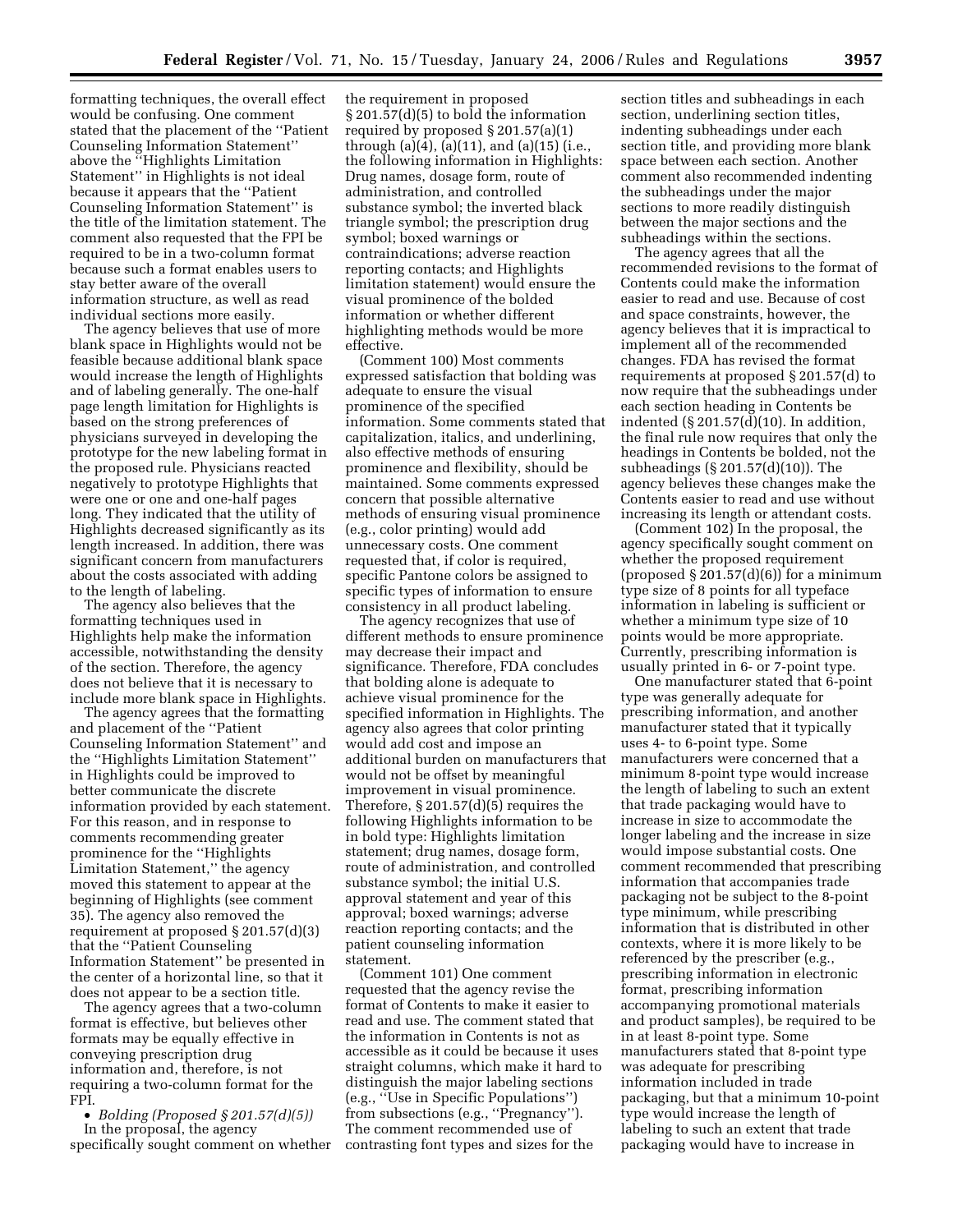size to accommodate the larger prescribing information.

Some consumers and health care advocacy organizations requested that the agency reconsider whether the increase to an 8-point minimum type size was sufficient to achieve the agency's goal of improving the readability of the prescribing information. They stated that, to improve readability, labeling should be printed in a type size larger than 8 points and with more white space. They urged the agency to test prototypes to compare the relative readability of 8 point versus 10-point type. Some comments advocated that the minimum type size should be at least 10 points, and preferably 12 points, for all patient information.

In the preamble accompanying the proposed rule, FDA summarized studies that demonstrated the importance of type size in evaluating readability of written information and its effect on visibility and reading speed (see 65 FR 81082 at 81096 and Refs. 6 through 9). Type size combined with other graphical elements (e.g., letter and line spacing, contrast, print and background color, and type style) also affect readability (Ref. 10).

The agency carefully considered the literature, the comments submitted in response to the font size proposal, and the estimated costs of using various font sizes for labeling, and has determined that permitting different font sizes for trade labeling (i.e., labeling on or within the package from which the drug is to be dispensed) and labeling disseminated in other settings (e.g., labeling that accompanies prescription drug promotional materials) best achieves the agency's objective of ensuring an acceptable base level of readability for prescription drug labeling while, at the same time, minimizing costs to manufacturers. Even though a larger font size may improve readability, the agency believes that an 8-point minimum type size, combined with other required graphical elements (e.g., bold type, bullets, demarcation lines), is adequate for prescription drug labeling disseminated in settings where it is likely to be referred to by prescribers (e.g., labeling that accompanies drug promotional materials). The agency believes that the 8-point minimum type size reasonably balances the agency's objective of improving the readability of labeling with the costs associated with the resultant increase in the length of the labeling.

The agency also agrees with the comments requesting that there be an exception for trade labeling. FDA believes that a minimum 6-point type

size requirement is satisfactory for such labeling. FDA's telephone survey of office-based physicians showed that the prescribing information in trade labeling is referred to by physicians substantially less frequently than other sources of prescribing information (Ref. 11, p. 30). Because manufacturers could incur substantial costs in converting trade labeling to 8-point type and the public health benefits of such conversion may not justify these costs, the agency believes it is reasonable to allow a 6 point minimum type size for trade labeling (see comment 124). Thus, proposed § 201.57(d)(6) was revised to permit a 6-point minimum type size for trade labeling.

The agency disagrees with the comment that recommended use of type sizes smaller than 6 points because such labeling would not be sufficiently readable. The final rule on OTC drug labeling requirements summarized research on smaller font sizes, noting that a significant portion of the adult population is not able to read OTC drug product labeling with 4.5-point type size (see 64 FR 13254 at 13264 and 13265, March 17, 1999).

The agency acknowledges those comments that urge even larger minimum type sizes to further increase readability. The agency agrees that, absent any cost or space constraints, a 10- or 12-point minimum type size would be preferable to 8-point. However, the agency believes that the 8 point minimum type size requirement for all labeling except trade labeling and the variety of formatting techniques incorporated into the new labeling format will substantially improve the readability of labeling without imposing unreasonable costs on manufacturers. Moreover, this final rule establishes minimum type sizes, but does not prevent manufacturers from printing labeling in larger type sizes.

(Comment 103) One comment requested that the agency require Roman typeface in labeling for optimal legibility. The comment stated that Roman is a major improvement over currently used sans serif, and that sans serif is only appropriate in applications where appearance is more important than legibility (e.g., advertising).

The agency does not agree that FDA should require a specific typeface for all prescription drug labeling. The agency believes that any typeface that is clear and legible should be acceptable in labeling.

(Comment 104) In the proposal, the agency specifically sought comment on whether the requirement in proposed § 201.57(d)(8) for a one-half page limit on Highlights is adequate or whether

there are alternatives that would be more appropriate and under what circumstances such alternatives should be considered.

Some comments stated that the onehalf page length restriction should be required for all products (i.e., there are no circumstances in which the limitation should be waived). Other comments maintained that it might be difficult to consistently accommodate the information required to be in Highlights within one-half page. These comments stated that the final rule should allow for some flexibility in the length of Highlights in those cases where one-half page may not be practical or possible. These comments indicated that some manufacturers had done mockups of Highlights and had been unable to get the required information on one-half page. Some comments stated that the length restriction should be flexible enough to accommodate as many disclaimers and qualifying messages as are necessary to guide the physician to the more detailed discussion of the desired information in the FPI. These comments maintained that the limitation on length could result in increased medication errors because important information would be too compressed or might be excluded from Highlights.

The agency believes that a one-half page Highlights is adequate for the vast majority of products. As discussed previously, Highlights provides introductory information to the more detailed FPI. The agency does not agree that multiple disclaimers or qualifying statements would be useful or appropriate.

The agency acknowledges, however, that there may be situations in which it may not be possible to accommodate all the information that should go into Highlights within one-half page. In such cases, the agency may waive the onehalf page requirement and approve the labeling with slightly longer Highlights. Accordingly, FDA has revised § 201.58 in this final rule to make clear that FDA can waive any of the requirements under § 201.56 or § 201.57.

The agency strongly believes that limiting the length of Highlights is critical to preserving its usefulness. In the physician surveys relied on by the agency in developing and refining the new labeling format, 80 percent of physicians indicated that a summary or highlights section should be no more than one-half page. The surveys found that the perceived usefulness of Highlights declined considerably with increasing length. Accordingly, the labeling format was designed to accommodate, on a single page, a one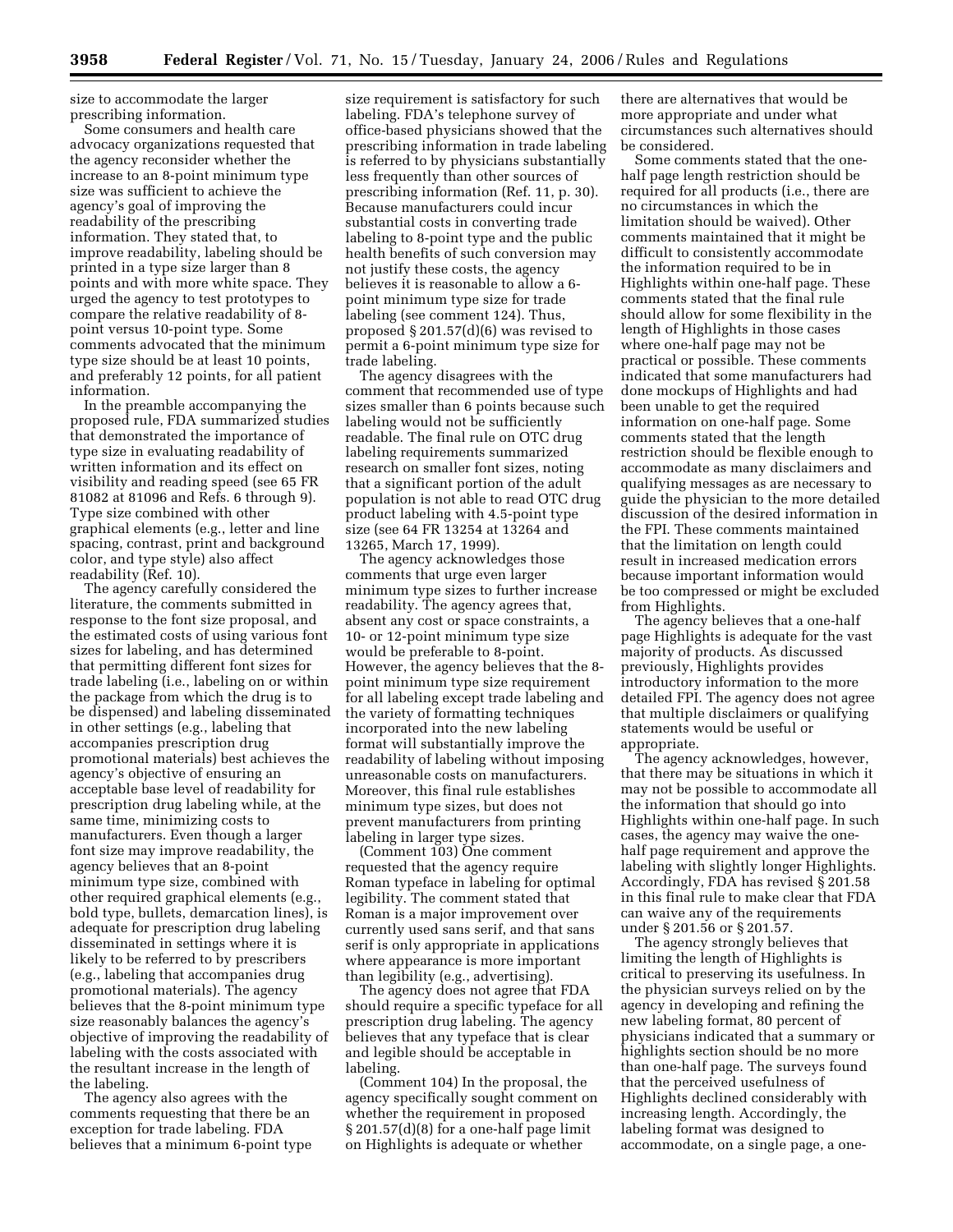half page Highlights and a one-half page Contents. To test the feasibility of limiting Highlights to one-half of a page, the agency did numerous mockups of Highlights for a wide range of products and found that the one-half page limit provided adequate space in each case. Thus, the agency anticipates that the length restriction will be feasible in the vast majority of cases.

(Comment 105) In the proposal, the agency specifically sought comment on whether there are means other than a vertical line that would facilitate access to, and identification of, new labeling information in the FPI.

Some comments agreed that it was highly desirable to call attention to new information in the FPI and that the vertical line is adequate to identify the new information. Other comments stated that it was desirable to call attention to new information, but that a vertical line in the FPI might not be the best mechanism because it might not be understood as a revision mark by practitioners. Some comments maintained that use of a vertical line would make the printing and graphics process for labeling more complex and costly. One comment recommended italicizing new or revised text in the FPI. One comment recommended use of an asterisk to identify changes, along with a footnote explaining what was changed. Some comments maintained that identifying recent changes in narrative in a section of the FPI devoted to labeling changes or in the proposed ''Recent Labeling Changes'' section in Highlights (now called ''Recent Major Changes'') would alone be adequate to call attention to changes in the FPI. Some comments stated that the vertical line will call unnecessary attention to minor changes. Some comments stated that, by stressing labeling changes, the identification of changes in the FPI could dilute the significance of unmarked text.

The agency has retained the proposed requirement at § 201.57(d)(9) to mark major changes in the FPI with a vertical line in the left margin. The agency agrees that it is highly desirable to call attention to new information in the FPI and that the vertical line is adequate to identify the new information. The agency considered bolding, underlining, and italicizing as means to emphasize changes. These formatting techniques are all currently used in labeling to add emphasis for purposes other than identifying new information, so they would not be readily understood as identifying labeling changes. Asterisks are also used in labeling for purposes other than identifying labeling changes. The agency believes that use of an

explanatory footnote with the asterisk would not overcome the confusion arising from use of an asterisk for multiple purposes in labeling.

The agency acknowledges that a vertical line in the margin might not be universally understood as an indication that the text adjacent to the mark has been changed. The agency believes, however, that a significant percentage of practitioners have had some experience with commercial word processing software and thus some exposure to revision marks, including the use of the vertical line to identify changed text. The agency also intends to develop for practitioners a comprehensive educational campaign to accompany the introduction of the revised labeling format. This educational campaign will address, among other issues, the significance of the vertical line in the margin.

The agency does not believe the vertical line will unnecessarily call attention to minor changes in labeling. The vertical line will be applied only to substantive changes that are identified in the ''Recent Major Changes'' (''Recent Labeling Changes'' in the proposed rule) section in Highlights. In response to comments requesting that the agency clarify what is meant by substantive changes, the agency specified in the final rule that only significant changes in the ''Boxed Warning,'' ''Indications and Usage,'' ''Dosage and Administration,'' ''Contraindications,'' and ''Warnings and Precautions'' sections of the FPI be listed in the ''Recent Major Changes'' section. Nonsubstantive changes such as typographical or editorial changes should not be identified. The agency believes that focusing on substantive changes in only these sections will avoid calling unnecessary attention to minor changes and will ensure that the significance of unmarked text is not diluted.

The agency believes that it would not be adequate to identify labeling changes only in a section of the labeling devoted to changes. The agency believes it is important to also identify the specific text that has been changed so that practitioners will be able to locate changes and access the complete text.

### *J. Comments on Revisions to Container Labels*

In addition to revising its regulations governing the content and format of labeling for prescription drugs, the agency also proposed certain revisions to the information required to appear on prescription drug product labels (proposed § 201.100). The proposed revisions were intended to lessen

overcrowding on prescription drug labels by removing certain information from the container label.

Current  $\S 201.100(b)(2)$  requires that the label on a prescription drug container bear a statement of the recommended or usual dosage. Where it is not possible to present an informative or useful statement about the recommended or usual dosage in the space available on the container label, current § 201.55 states that the requirements of  $\S 201.100(b)(2)$  may be met by including the statement ''See package insert for dosage information.'' The agency proposed to eliminate § 201.55. The agency also proposed to eliminate the requirement in § 201.100(b)(5) that the label of a prescription drug for other than oral use must bear the names of all inactive ingredients. The agency proposed to eliminate the requirement in § 201.100(b)(7) that the container label bear a statement directed to the pharmacist specifying the type of container to be used in dispensing the product to maintain its identity, strength, quality, and purity. The agency proposed to require instead that these instructions be placed in the ''How Supplied/Storage and Handling'' section of prescription drug labeling (proposed  $\S 201.57(c)(4)(v)$ .

(Comment 106) Several comments opposed the proposal to eliminate the requirement that the label of a prescription drug product for other than oral use bear the name of all inactive ingredients. The comments stated that identification of inactive ingredients is important because of their potential to be allergens. Some comments maintained that manufacturers should be able to list on product labels selected inactive ingredients (e.g., ingredients that are known allergens or are associated with adverse reactions). One comment recommended listing the diluent that should be used for admixture or those diluents that are contraindicated. Two comments supported eliminating the list of inactive ingredients from the container label of products for other than oral use. They agreed that the presence of such information in the ''Description'' section of prescription drug labeling would be sufficient and that eliminating the information from the container label could make other information on the label more accessible and legible.

Several comments also opposed the proposal to eliminate the requirement that the label of a prescription drug product bear a statement directed to the pharmacist specifying the type of container to be used in dispensing the product to maintain its identity,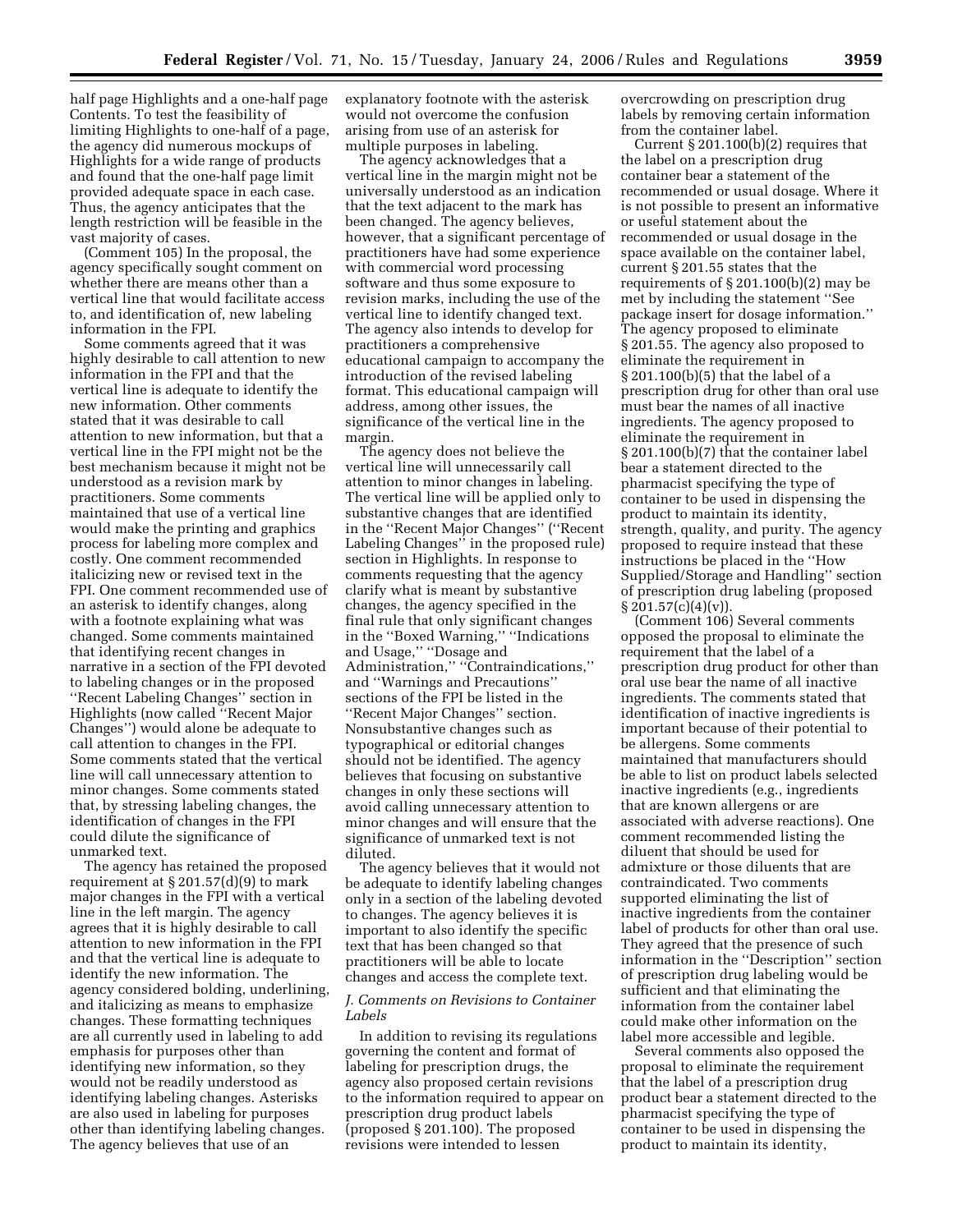strength, quality, and purity. The comments maintained that eliminating dispensing information from the container label, and placing it in prescription drug labeling, would make the information less accessible to pharmacists and would thus be inefficient and frustrating for pharmacists. The comments were concerned that making information on storage and handling less accessible could lead to inappropriate storage and handling. Some comments urged that the label at least be required to state any special or unusual conditions for storage. One comment recommended mandatory use of a symbol that signifies when a product requires special handling. Two comments supported removal of information on storage and handling from product labels, agreeing that less information on the container label could make other information on the label more accessible and legible.

One comment maintained that manufacturers should be able to remove from the label the statement referring practitioners to the full prescribing information for dosage information before the manufacturer is required to revise its label in accordance with this final rule.

The agency has reconsidered its proposals to eliminate from container labels: (1) The list of inactive ingredients for products other than for oral use, (2) the statement directed to the pharmacist concerning the type of container in which a product should be dispensed, and (3) the statement referring practitioners to the package insert for dosage information in situations in which it is not possible to include information about the recommended or usual dose on the label. The agency decided to withdraw these proposed revisions to container labels. The agency believes that what is appropriate content for product container labels and how to make that information as accessible as possible need to be further evaluated. The agency intends to conduct a comprehensive evaluation of information required to be included on container labels and, if necessary, will propose changes to these requirements at that time.

At this time, the agency will not require placement of a symbol on the container label indicating that the product has special storage and handling requirements. The agency will consider this possibility during its evaluation of the content of product labels. It would be premature to adopt such a symbol at this time.

(Comment 107) One comment requested that the proposed requirement to specify in the ''How Supplied/Storage

and Handling'' section the type of container to be used in dispensing a product to maintain a product's identity, strength, quality, and purity (information formerly presented on the product label) should apply only if the product cannot be dispensed in the standard amber vial. The comment maintains that limiting the scope of the requirement to situations in which exceptional storage conditions are required would serve to highlight the need for special considerations when dispensing.

As discussed in the previous comment, the agency has reconsidered its proposed changes to the container label, including the proposal to remove from the container label information directed at the pharmacist concerning the appropriate container in which to dispense a product. The agency will continue to require that dispensing instructions appear on the container label. Accordingly, proposed  $\S 201.57(c)(4)(v)$  was deleted from the final rule. Storage and special handling conditions have to be specified in labeling consistent with the requirements of  $\S 201.57(c)(17)(iv)$  of this final rule.

(Comment 108) One comment requested that the container label also be required to disclose when the container or some component of the container contains latex or polyvinyl chloride (PVCs).

As discussed in the response to comment 106, the agency intends to conduct a comprehensive evaluation of the product label and may repropose changes in the content of the product label at a later time, including changes concerning the presence of latex and PVCs in drug containers.

(Comment 109) One comment urged that there be a mandatory location for the ''Rx Only'' symbol on the main part of the label and that there be a specified minimum font size for the symbol.

In rulemaking (initiated under section 126 of the Food and Drug Administration Modernization Act of 1997), the agency amended its regulation requiring that container labels contain the statement ''Caution: Federal law prohibits dispensing without prescription'' by replacing the statement with the symbol ''Rx Only'' (67 FR 4904, February 1, 2002). Comments submitted to the agency in response to this proposed change requested that FDA specify the font size and the location of the symbol on the container label. The agency declined this request in the final rule of February 1, 2002, and declines it again in this final rule. As discussed in the preamble to the February 2002 final rule, existing

statutory (section 502(c) of the act) and regulatory provisions (§ 201.15) requiring that information on product labels be prominent and conspicuous so as to render it likely to be read and understood by the ordinary individual under customary conditions of purchase and use provide the agency adequate authority to ensure that the symbol is visually accessible. The agency does not believe it is necessary to specify the location of the symbol or its font size to ensure that the symbol achieves adequate prominence.

(Comment 110) One comment expressed concern about the proliferation of artwork on label containers and the potential for that artwork to make the label more difficult to read and cause medication errors.

The agency acknowledges the potential for artwork to obscure important information on the label. The agency believes, however, that its existing authority under 502(c) of the act and § 201.15 is adequate to ensure that artwork does not compromise the prominence and conspicuousness of information required to be on the label.

#### *K. Miscellaneous Comments*

(Comment 111) One comment requested that the agency clarify how the content and format of the brief summary required to accompany prescription drug advertising under § 202.1 would be affected by the proposed revisions to prescription drug labeling. Another comment suggested that the agency entertain the idea that Highlights could serve as an alternative to the brief summary because the agency has noted that Highlights contains the most important information about drugrelated risks.

The proposed regulations were not designed to affect either the content or the format of the brief summary of prescribing information required to accompany prescription drug advertisements under § 202.1 (21 U.S.C. 352(n)). As discussed in the proposed rule (65 FR 81082 at 81087), statements made in promotional labeling and advertisements must be consistent with all information included in labeling under proposed § 201.57(c) to comply with current §§ 201.100(d)(1) and 202.1(e).9 The agency does believe, however, that Highlights communicates important information about a drug. The agency therefore will explore further, in conjunction with other prescription drug advertising initiatives, the concept

<sup>9</sup>This requirement at proposed § 201.57(a) has been removed because it is not pertinent to the contents of § 201.57 and is redundant with provisions at §§ 202.1 and 201.100.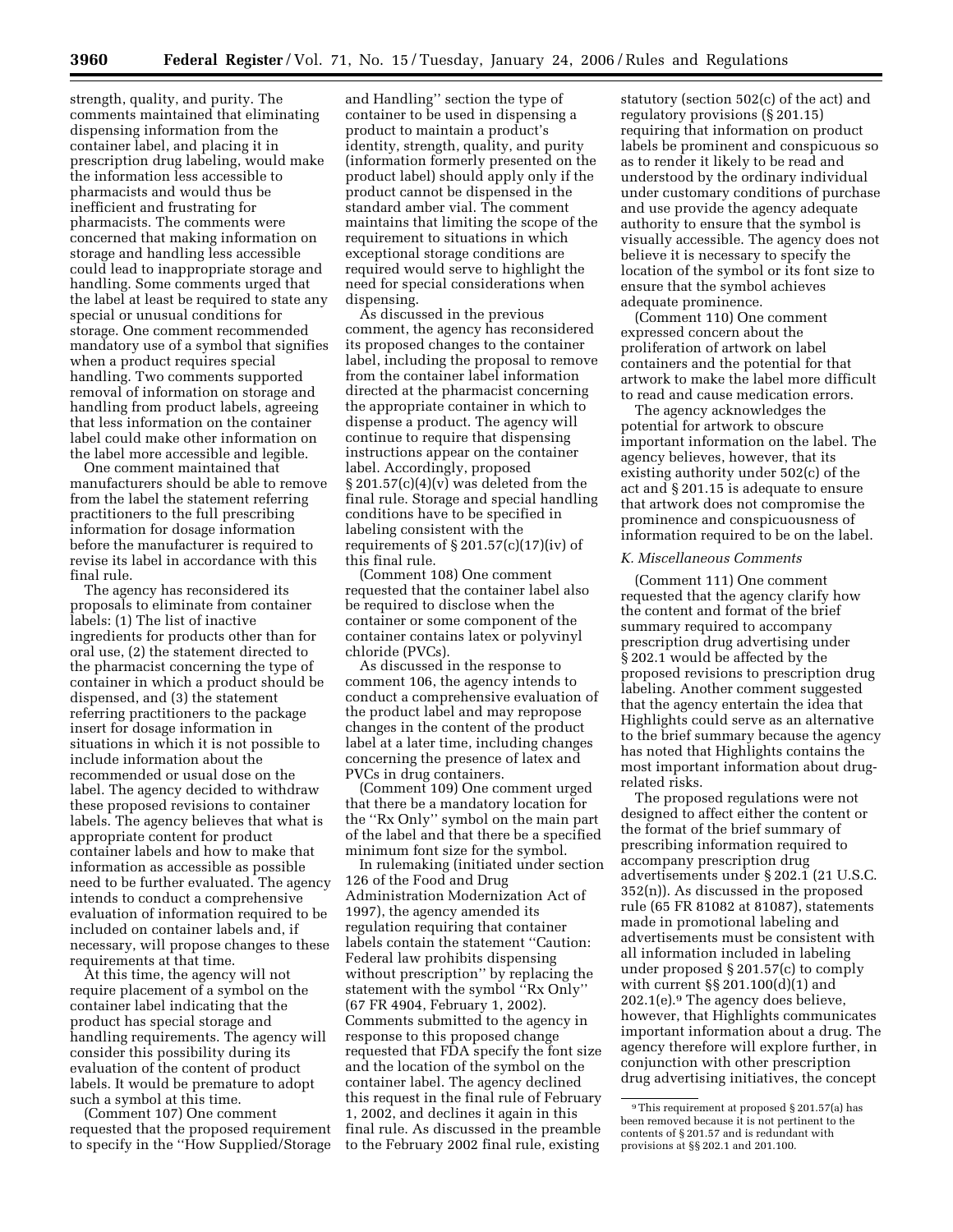that Highlights could serve as a brief summary (see also FDA's response to comment 112 about the brief summary for consumer directed advertisements).

(Comment 112) Some comments stated that prescription drug labeling should be written in language that a lay audience can comprehend. The comments noted that consumers need to be able to read and understand the labeling because it accompanies the product, and because it is often used to provide information for direct-toconsumer (DTC) advertisements.

The purpose of prescription drug labeling is to provide health care practitioners information necessary for safe and effective use. The agency believes that use of medical and scientific terminology is necessary to effectively communicate to practitioners information about a product's risks and benefits as required under 21 U.S.C. 352(n) and § 201.100. Requiring that language used in prescription drug labeling be tailored to a lay audience would result in a loss of the clarity and precision needed to effectively communicate to practitioners a product's benefits and risks. For example, if a drug is associated with a risk of a specific type of blood disorder, the disorder must be identified by its technical name (e.g., thrombotic thrombocytopenic purpura) so the practitioner can more quickly diagnose and treat the disorder when symptoms present. Scientific terminology may help to identify types of patients that might be at increased risk or otherwise manage the risk of that blood disorder. If the risk can only be described in terms that a lay audience can comprehend (e.g., blood disorder), the labeling would lack the precision needed to communicate the specific risk to prescribers.

For many products, the final rule will improve the usefulness of the brief summary to consumers and health care practitioners by improving the usefulness of the prescription drug labeling, on which the brief summary is based. To this end, FDA has issued a draft guidance document entitled ''Brief Summary: Disclosing Risk Information in Consumer-Directed Print Advertisements'' that describes various options for presenting this information in DTC print advertisements (69 FR 6308, February 10, 2004). By providing recommendations on use of alternatives to prescription drug labeling to fulfill the brief summary requirement, FDA is encouraging manufacturers to develop brief summaries for use in consumerdirected advertisements using language they can understand.

# *L. Comments on the Proposed Implementation Plan*

For new and more recently approved drugs, FDA proposed a staggered implementation schedule for the labeling requirements, with revised labeling required for newer products first (proposed  $\S 201.56(c)$ ). The schedule is being finalized as proposed (see table 5 in section III of this document). Revised labeling for ANDA products depends on the labeling for the reference listed drug. The agency proposed to implement no later than 1 year after the effective date of the final rule the revised content requirements regarding unsubstantiated claims in labeling for newer and older drugs. The agency also proposed to implement by 1 year after the effective date of the final rule the requirement that any FDAapproved patient labeling be reprinted immediately following the ''Patient Counseling Information'' section of the FPI for newer products or immediately following the last section of the labeling for older products. The agency also proposed to implement by 1 year after the effective date of the final rule the requirement that in vitro or animal data related to activity or efficacy of a drug that have not been shown by adequate and well-controlled studies to be pertinent to clinical use be removed from the labeling unless a waiver is granted.

In the proposal, the agency specifically sought comment on whether the revised content and format requirements should be applied, as proposed, to drug products with an NDA, BLA, or efficacy supplement that is pending at the effective date of the final rule, that was submitted on or after the effective date of the final rule, or that has been approved from 0 up to and including 5 years prior to the effective date of the final rule, or whether alternative application criteria should be used.

(Comment 113) Several comments agreed with the categories of prescription drugs that would be subject to the new labeling content and format requirements in the agency's proposed implementation plan. Other comments expressed concern that the proposed implementation plan is too narrow. These comments maintained that the new format is superior to the old format and the scope of the proposed implementation of the new format would leave large numbers of products with inferior labeling. Some comments requested that the revised content and format requirements eventually be applied to all marketed prescription drugs. One comment recommended that

the implementation plan also apply to all drugs that are among the 150 most frequently prescribed drugs that would not otherwise be covered by the implementation plan. The comment maintained that under the proposed implementation plan only 1 of the current top 15 drugs used in the elderly would be required to implement the revised content and format.

Some comments expressed concern that having different labeling formats would be confusing to physicians. One comment expressed concern that having two different formats might impact prescribing behavior, arguing that prescribers might favor newer, more expensive drugs. Some comments maintained that a single standard format is needed to facilitate access to labeling in electronic formats. One comment also questioned FDA's underlying assumption that there is a lesser need for improved labeling for older products because practitioners are more familiar with older products and refer to older product labeling less frequently than newer product labeling. The comment maintained that newer practitioners would need to refer to the labeling of older drugs to the same extent as for newer drugs. One comment suggested that manufacturers be given the option to revise labeling for older products.

Some comments from manufacturers maintained that it would be most practical to apply the new format requirements only to products whose applications are submitted on or after the effective date of the final rule. They stated that broader implementation would place a substantial burden on FDA resources and could interfere with review of new drugs. One comment stated that the new format should apply only to drugs that are not a member of an existing drug class (i.e., products that would be considered the original member of a drug class) or that are a new and novel member of an existing drug class and whose applications are submitted on or after the effective date of the final rule. The comment maintained that having different labeling formats for similar drugs within the same drug class would be a competitive disadvantage for one format or the other.

The agency believes the implementation plan as proposed for new and more recently approved drug products is the best option for implementing the new format requirements. The agency agrees that it is desirable for all prescription drugs to be subject to the same labeling rules. However, the agency has carefully considered the costs and benefits of implementing the revised labeling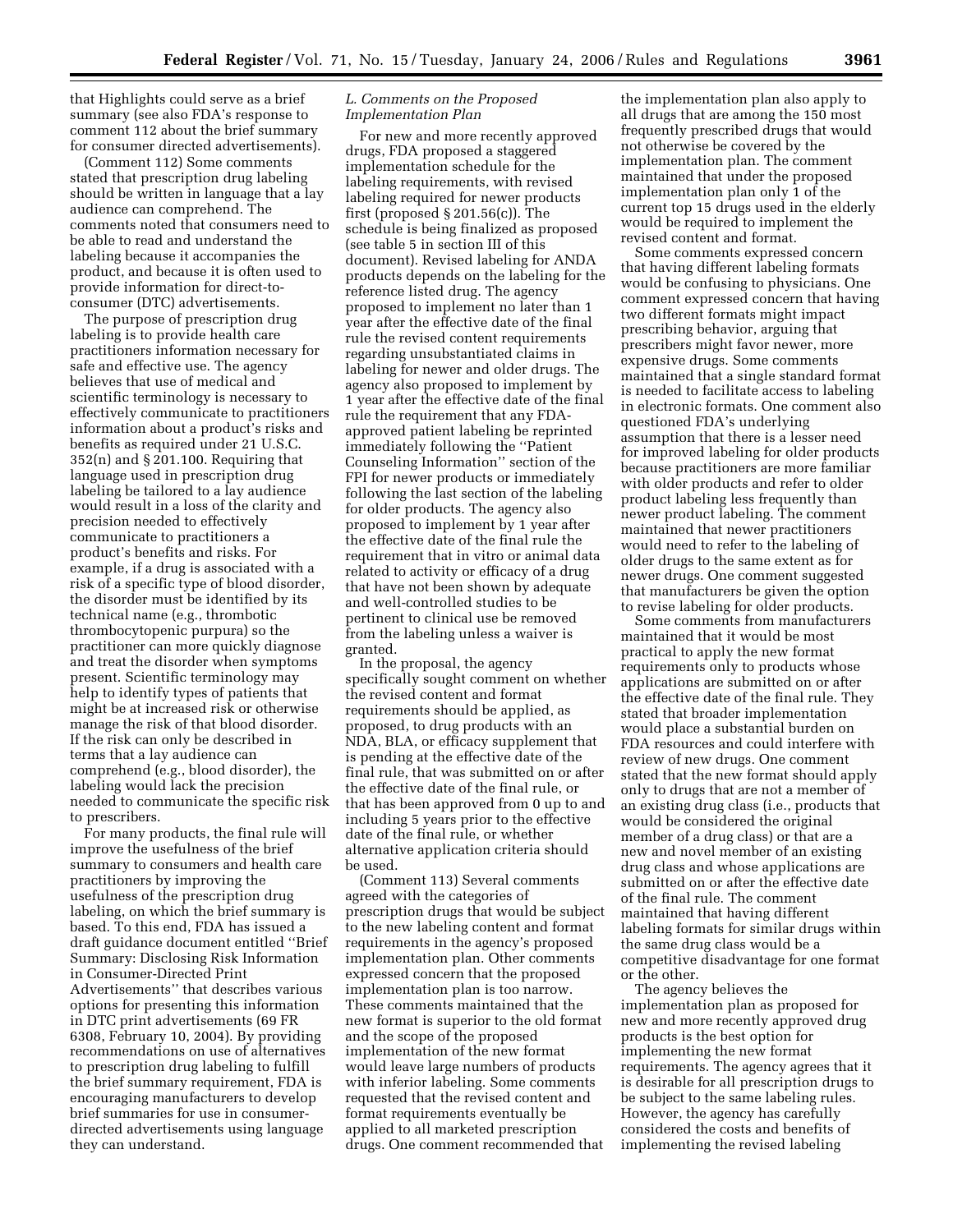format and determined that requiring broader implementation (e.g., to all prescription drugs) of the new format requirements would be an excessive regulatory burden.

This initiative will require substantial resource allocation by the agency and industry for a period of several years. The agency's proposed implementation plan, which is being finalized in this rule as proposed, is intended to make the best use of these resources. As discussed in the preamble to the proposed rule (65 FR 81082 at 81098), the plan targets newer products because practitioners are more likely to refer to the labeling for newer products. In FDA's survey of physicians, newness of the product was a reason rated by 87 percent of physicians as very likely to trigger a labeling referral for a drug (Ref. 11, p. 35). In addition, the labeling for newer products is typically longer and more complex and, thus, more likely to benefit from a new format that makes the information more accessible. The implementation plan will also capture many older products that would not otherwise be covered by the plan when manufacturers seek new indications for their products (i.e., submit an efficacy supplement). For these reasons, the agency believes the implementation as proposed is the most reasonable approach to maximizing the public health benefit and best utilizing available resources in requiring the new content and format for labeling. In addition, manufacturers of older products not covered by the implementation plan may voluntarily revise, and submit for review, labeling for their products in the new format at any time.

The agency does not believe that an implementation plan based on volume of prescriptions would be prudent. Prescription volume can fluctuate considerably over time, and the agency is not aware that there are standardized prescription volume data that are generally accepted as accurate. Thus, the agency believes it would be very difficult to fairly implement and enforce an implementation plan based on prescription volume.

The agency also acknowledges that the existence of two different labeling formats may lead to some frustration among practitioners. The agency believes, however, that any potential confusion can be minimized. Practitioners are already aware of the content and format of existing labeling. The agency intends to engage in a comprehensive educational campaign to educate practitioners about the major features of the new format and why the

implementation plan did not encompass all prescription drugs.

FDA is cognizant that the presence of two labeling formats will present important challenges when implementing electronic labeling but is confident that these challenges can be successfully addressed. For example, the ways in which information will be formatted, tagged, and stored in the contemplated electronic format will permit access to labeling information in both the old and new labeling formats.

The agency does not agree that the new format should be applied only prospectively or that it should be optional for the currently approved drugs that would be subject to the new format requirements under the proposed implementation plan. This narrower application of the new format requirements would fail to reach a significant number of products whose labeling is frequently referenced and could benefit from the new format requirements.

(Comment 114) Several comments objected to the proposed requirement that, within 1 year of the effective date of the final rule, manufacturers review all existing labeling and remove any express or implied unsubstantiated claims from the ''Indications and Usage,'' ''Dosage and Administration,'' ''Clinical Pharmacology,'' and ''Clinical Studies'' sections. Some comments maintained that this requirement would be very burdensome for industry and the agency. They disagreed with the agency's contention in the preamble to the proposed rule that the labeling changes to remove unsubstantiated claims could usually be accomplished without prior approval by the agency (i.e., with a ''Changes Being Effected'' labeling supplement). They stated that these changes would more often than not require prior approval and extensive negotiations between the agency and a manufacturer. Some comments maintained that there would be a substantial number of requests for waivers under § 201.58 or § 314.126(c) and these requests would also be a burden on the agency. Some comments agreed with the requirement to remove unsubstantiated claims from existing labeling, but stated that 1 year was not enough time for manufacturers to accomplish the task. One comment maintained that the burden on the agency would compromise the drug approval process. One comment requested that the agency clarify what types of statements would have to be removed.

The agency has reconsidered the proposed requirement to have manufacturers scrutinize all existing labeling for unsubstantiated claims and remove all such claims from labeling within 1 year of the effective date of the final rule. The agency agrees that a requirement to scrutinize all existing labeling within that timeframe would place substantial burdens on manufacturers and the agency and that such burdens might not be justified. In the preamble to the proposed rule, the agency estimated that no more than 25 percent of labeling for drugs other than antibiotics might contain unsubstantiated claims. Based on a recent review of a sample of prescription drug labeling, however, the agency believes the percentage of products whose labeling might contain such claims is considerably lower than 25 percent and not high enough to justify a requirement that manufacturers scrutinize all existing labeling to identify those claims, particularly in a short timeframe.

The agency is eliminating only the requirement that manufacturers scrutinize all labeling for the presence of unsubstantiated claims within 1 year of the effective date of the final rule. The language in proposed § 201.57(c)(2),  $(c)(3)$ , and  $(c)(15)$  and  $\S 201.80(c)(2)$ , (j), and (m)(1) remains in the final rule, requiring that the ''Indications and Usage,'' ''Dosage and Administration,'' and ''Clinical Studies'' sections must not imply or suggest uses not supported by substantial evidence and/or dosing regimens not included in the ''Dosage and Administration'' section. This language accurately reflects the existing regulatory standard for claims presented in prescription drug labeling.

While the agency will not require a systematic evaluation of all existing labeling to identify unsubstantiated claims within 1 year of the effective date of the final rule, the agency wishes to make it clear that manufacturers have an ongoing obligation to ensure that claims in labeling have adequate substantiation and are not false or misleading. When new information comes to light that causes information in labeling to become inaccurate, manufacturers must act to change the content of their labeling, in accordance with §§ 314.70 and 601.12 (21 CFR 314.70 and 21 CFR 601.12). To clarify this obligation, the agency has revised § 201.56 to specify that manufacturers must act to correct labeling that, in light of new information, has become inaccurate (see § 201.56(a)(2)).

(Comment 115) One comment recommended an implementation period of 3 years, rather than 1 year as proposed, to append any FDA-approved patient labeling to the end of the labeling for trade packages. The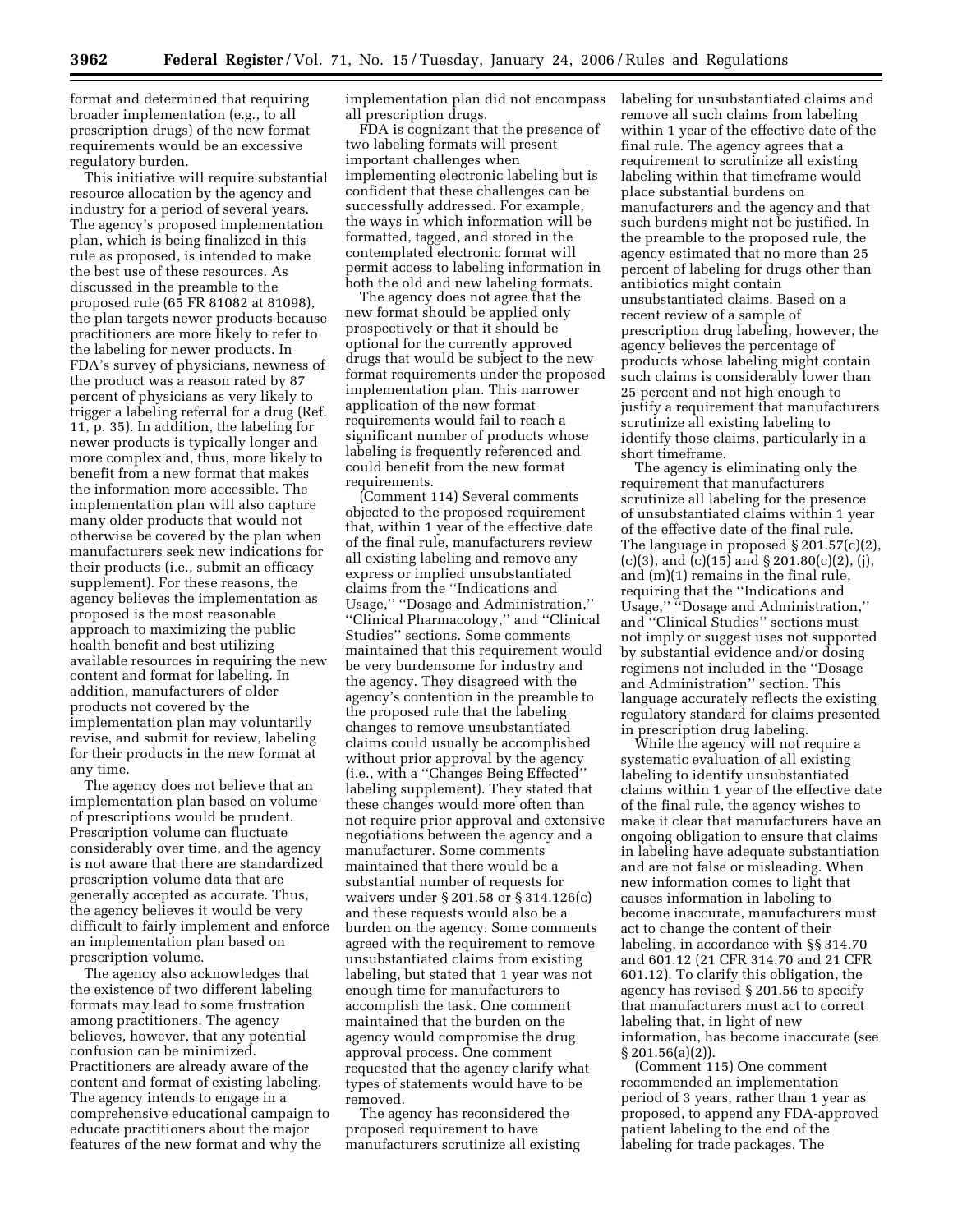comment maintained that additional time was needed for reconfiguration and replacement of packaging equipment.

The agency believes that the proposed implementation plan is appropriate and in the best interest of public health. Including the FDA-approved patient labeling in prescription drug labeling ensures that this information is available to health care practitioners to reinforce the discussions they have with their patients concerning the risks and benefits of prescription drugs. The agency considers improving physicianpatient communication crucial for public health. Furthermore, the agency believes that this requirement should not place an undue burden on manufacturers because of the approximately 200 products that would be affected by this provision of the final rule, the labeling of more than 60 percent of them already conform with the requirement (see section XI.C.1 of this document).

(Comment 116) Manufacturers of products subject to an ANDA (generic products) expressed concern that NDA holders will use the rule's implementation provisions as a mechanism to delay approval of generics. The specific concern was that NDA holders will obtain approval for a new indication near the end of their marketing exclusivity for their drug's original indication, revise the labeling for the drug to the new format, and receive 3 years' marketing exclusivity for the new indication. The comments asked FDA to make it clear that, in such situations, manufacturers of generic products would be permitted to base their labeling on the old format until the marketing exclusivity for the new indication has expired.

The agency wishes to make clear that the requirement to revise the labeling of a reference listed drug in the new format does not have any impact on the duration of exclusivity for the drug and, therefore, does not prevent a manufacturer of a generic product from using the revised labeling of the reference listed drug. Under section 505(j)(2)(A)(v) of the act (21 U.S.C. 355(j)(2)(A)(v)) and §§ 314.94(a)(8) and 314.127(a)(7) (21 CFR 314.127(a)(7)) of the agency's regulations, the labeling of a drug product submitted for approval under an ANDA must be the same as the labeling of the listed drug referenced in the ANDA, except for changes required because of differences approved under a suitability petition (§ 314.93), because the generic drug product and the reference listed drug are produced or distributed by different manufacturers, or because aspects of the listed drug's labeling are protected by patent or

exclusivity. This final rule does not change the requirement to exclude any condition of use or indication from the labeling of a generic product when necessary (e.g., when the reference listed drug has patent protection or market exclusivity for an indication), nor does it prevent, as described at § 314.127(a)(7), approval of an ANDA when the reference listed drug has protected labeling.

In the scenario described, the reference listed drug and the generic product would both be required to use the new labeling format. The NDA holder could not prevent the manufacturer of the generic product from using the new labeling format of the reference listed drug, but the NDA holder would still have exclusivity for the new indication.

(Comment 117) One comment recommended that all generic drugs pending approval or approved on or after the effective date of the final rule be required to submit labeling based on the new format. The comment maintained that the content of labeling is not significantly changed, just reordered, so this requirement would not be burdensome for manufacturers of generic products and the information in the labeling of the reference listed drug product and the generic product would still be essentially the same.

The agency does not believe that manufacturers of generic products should be required to provide labeling in the new format when seeking approval for their product if the reference listed drug product is not required to have its labeling in the new format. As discussed in the response to comment 115, the act and regulations currently require that a generic product have the same labeling as the reference listed drug product. Moreover, the agency believes that, to avoid confusion, the labeling of a generic product should be in the same format as the labeling of the reference listed drug.

(Comment 118) One comment urged FDA to compile a list of products that would be subject to the new format requirements and make the list publicly available.

FDA does not believe that it is necessary to compile such a list. Manufacturers can readily determine whether their products are subject to these requirements by referring to the implementation plan and the effective date of the rule (see section III of this document).

(Comment 119) Some comments requested that the agency clarify whether this final rule has implications for labeling that is distributed with prescription drug samples. One

comment requested that the agency amend the rule to include labeling that is distributed with prescription drug samples. The comment maintained that free prescription drug samples do not contain adequate information in their packaging to keep consumers safe from harm.

FDA has often emphasized the importance of providing patients with useful written prescription drug information (e.g., FDA-approved patient labeling) in a variety of settings (see e.g., 63 FR 66378, December 1, 1998; 68 FR 33724, June 5, 2003). Prescription drug samples must be accompanied by trade labeling (§ 201.100(c)), which is subject to this final rule. If FDA-approved patient labeling for a product is required to be distributed to the patient, the manufacturer or distributor of that product must provide it with the samples.

#### *M. Comments on Environmental Impact*

(Comment 120) One comment maintained that FDA failed to adequately consider the environmental impact of the additional paper that will be required for labeling and the increase in size of packaging and shipping containers.

As stated in section IX of the proposed rule (65 FR 81082 at 81103), the agency determined that it is not required to do an environmental assessment or an environmental impact statement. This is an action excluded under § 25.30(h) and (k) (21 CFR 25.30(h) and (k)) (i.e., does not individually or cumulatively have a significant effect on the human environment). The changes made to the proposal in this final rule do not change this conclusion. Therefore, neither an environmental assessment nor environmental impact statement is required.

#### **VII. Legal Authority**

In this rule, FDA is addressing legal issues relating to the agency's action to revise the regulations prescribing content and format requirements for prescription drug labeling.

#### *A. Statutory Authority*

FDA's revisions to the content and format requirements for prescription drug labeling are authorized by the act and by the Public Health Service Act (the PHS Act). Section 502(a) of the act deems a drug to be misbranded if its labeling is false or misleading ''in any particular.'' Under section 201(n) of the act, labeling is misleading if it fails to reveal facts that are material with respect to consequences which may result from the use of the drug under the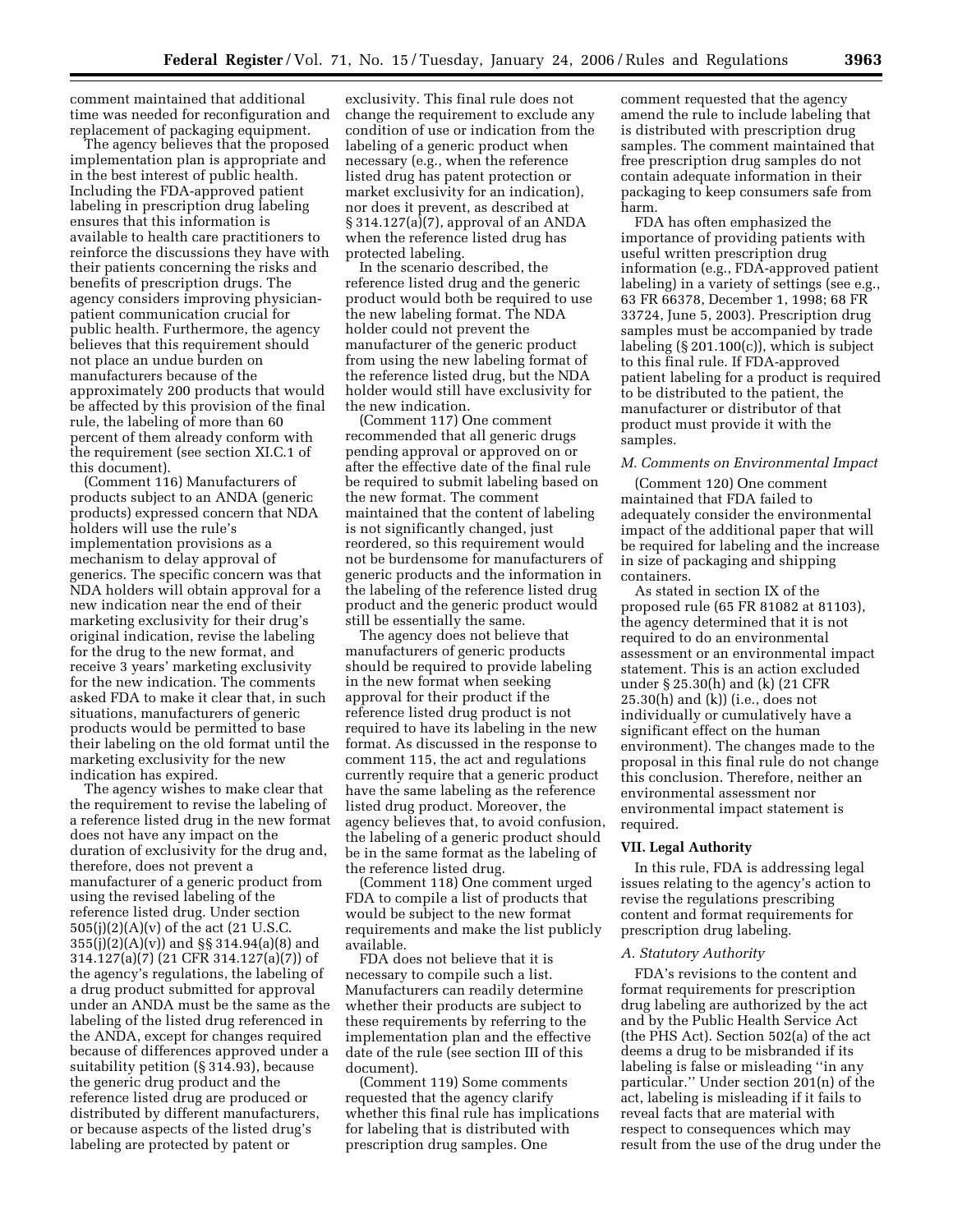**3964 Federal Register** / Vol. 71, No. 15 / Tuesday, January 24, 2006 / Rules and Regulations

conditions of use prescribed in the labeling or under customary or usual conditions of use. Section 502(f) of the act deems a drug to be misbranded if its labeling lacks adequate directions for use and adequate warnings against use in those pathological conditions where its use may be dangerous to health, as well as adequate warnings against unsafe dosage or methods or duration of administration or application, in such manner and form, as are necessary for the protection of users. Section 502(j) of the act deems a drug to be misbranded if it is dangerous to health when used in the dosage or manner, or with the frequency or duration, prescribed, recommended, or suggested in its labeling.

In addition, the premarket approval provisions of the act authorize FDA to require that prescription drug labeling provide the practitioner with adequate information to permit safe and effective use of the drug product. Under section 505 of the act, FDA will approve an NDA only if the drug is shown to be both safe and effective for use under the conditions set forth in the drug's labeling. Section 701(a) of the act (21 U.S.C. 371(a)) authorizes FDA to issue regulations for the efficient enforcement of the act.

Under 21 CFR 314.125, FDA will not approve an NDA unless, among other things, there is adequate safety and effectiveness information for the labeled uses and the product labeling complies with the requirements of part 201. Under § 201.100(d) of FDA's regulations, prescription drug products must bear labeling that contains adequate information under which licensed practitioners can use the drug safely for their intended uses. This final rule amends the regulations specifying the format and content for such labeling.

Section 351 of the PHS Act (42 U.S.C. 262) provides legal authority for the agency to regulate the labeling and shipment of biological products. Licenses for biological products are to be issued only upon a showing that they meet standards ''designed to insure the continued safety, purity, and potency of such products'' prescribed in regulations (section 351(d) of the PHS Act). The ''potency'' of a biological product includes its effectiveness (21 CFR 600.3(s)). Section 351(b) of the PHS Act prohibits false labeling of a biological product. FDA's regulations in part 201 apply to all prescription drug products, including biological products.

# *B. First Amendment*

FDA's requirements for the content and format of prescription drug labeling are constitutionally permissible because

they are reasonably related to the government's interest in ensuring the safe and effective use of prescription drug products and because they do not impose ''unjustified or unduly burdensome'' disclosure requirements. (See *Zauderer* v. *Office of Disciplinary Counsel*, 471 U.S. 626, 651 (1985); see also *Ibanez* v. *Florida Dep't of Bus. and Prof'l Regulation*, 512 U.S. 136, 146 (1994).) The information required by the final rule to appear in labeling is the information necessary to provide facts that are material with respect to consequences which may result from the use of the drug under the conditions of use prescribed in the labeling or under customary or usual conditions of use (sections 201(n) and 502(a) of the act); adequate directions for use and adequate warnings (section 502(f) of the act); and information on the conditions of use in which the product would be dangerous (section 502(j) of the act). In addition, pursuant to section 505 of the act, the labeling sets forth information on the conditions in which the product is safe and effective. By its terms, the final rule requires disclosure of the essential scientific information necessary for safe and effective use of the labeled drug product. Consequently, FDA believes the final rule passes muster under the First Amendment.

In *Central Hudson Gas & Electric Corporation* v. *Public Service Commission* 447 U.S. 557 (1980), the Supreme Court established a four-step analysis for assessing the constitutionality of government restrictions on the content of commercial speech.

[First,] we must determine whether the expression is protected by the First Amendment. For commercial speech to come within that provision, it at least must concern lawful activity and not be misleading. [Second,] we ask whether the asserted governmental interest is substantial. If both inquiries yield positive answers, we must determine [third] whether the regulation directly advances the government interest asserted, and [fourth,] whether it is not more extensive than is necessary to serve that interest.

This rule also survives scrutiny under the four-part test in *Central Hudson*. FDA believes that much information required to appear in prescription drug labeling is necessary for labeling to be nonmisleading. The risk information contained in such labeling, for example, constitutes material facts within the meaning of sections 201(n) and 502(a) of the act. Risk information can also qualify as warnings compelled by section 502(f) and (j) of the act. Other information, such as information on indications for the product, dosage and administration information, and how

supplied information, is necessary because it provides adequate directions for use. Because not all of the information required in labeling clearly is necessary to prevent the labeling from being false or misleading, it is necessary for FDA to apply the remaining parts of the *Central Hudson* analysis.

FDA's interest in protecting the public health has been previously upheld as a substantial government interest under Central Hudson. (See *Pearson* v. *Shalala*, 164 F.3d 650, 656 (D.C. Cir. 1999) (citing *Rubin* v. *Coors Brewing Co.*, 514 U.S. 476, 484–85 (1995).) The final rule's labeling requirements directly advance this interest, thereby satisfying the third part of *Central Hudson*, because by requiring disclosure of complete information on the conditions under which a product can be used safely and effectively, the requirements help to ensure that prescription drug products will be prescribed properly by health care practitioners and will be used safely and effectively by patients.

Finally, under the fourth part of the *Central Hudson* test, there are not numerous and obvious alternatives (in fact, there are no reasonable alternatives) (*Cincinnati* v. *Discovery Network*, 507 U.S. 410, 418 n.13 (1993)) to the content and format requirements of this final rule that directly advance the government's interest but are less burdensome to speech. Health care practitioners are accustomed to looking to the prescription drug labeling as their primary source of information about a product, and patients rely for their drug information primarily on practitioners. Neither a public education campaign, nor encouraging sponsors to provide information on the risks and benefits of drugs but not requiring such information, would ensure that practitioners have the information they need about the conditions in which prescription drugs can be used safely and effectively. Requiring disclosures meets the fourth part of the test.

Accordingly, the agency believes it has complied with its burdens under the First Amendment to support the content and format requirements for prescription drug labeling.

### **VIII. Paperwork Reduction Act of 1995**

The final rule contains information collection provisions that are subject to review by the OMB under the Paperwork Reduction Act of 1995 (44 U.S.C. 3501–3520). The title, description and respondent description of the information collection provisions are shown below with an estimate of the reporting burdens. Included in the estimate is the time for reviewing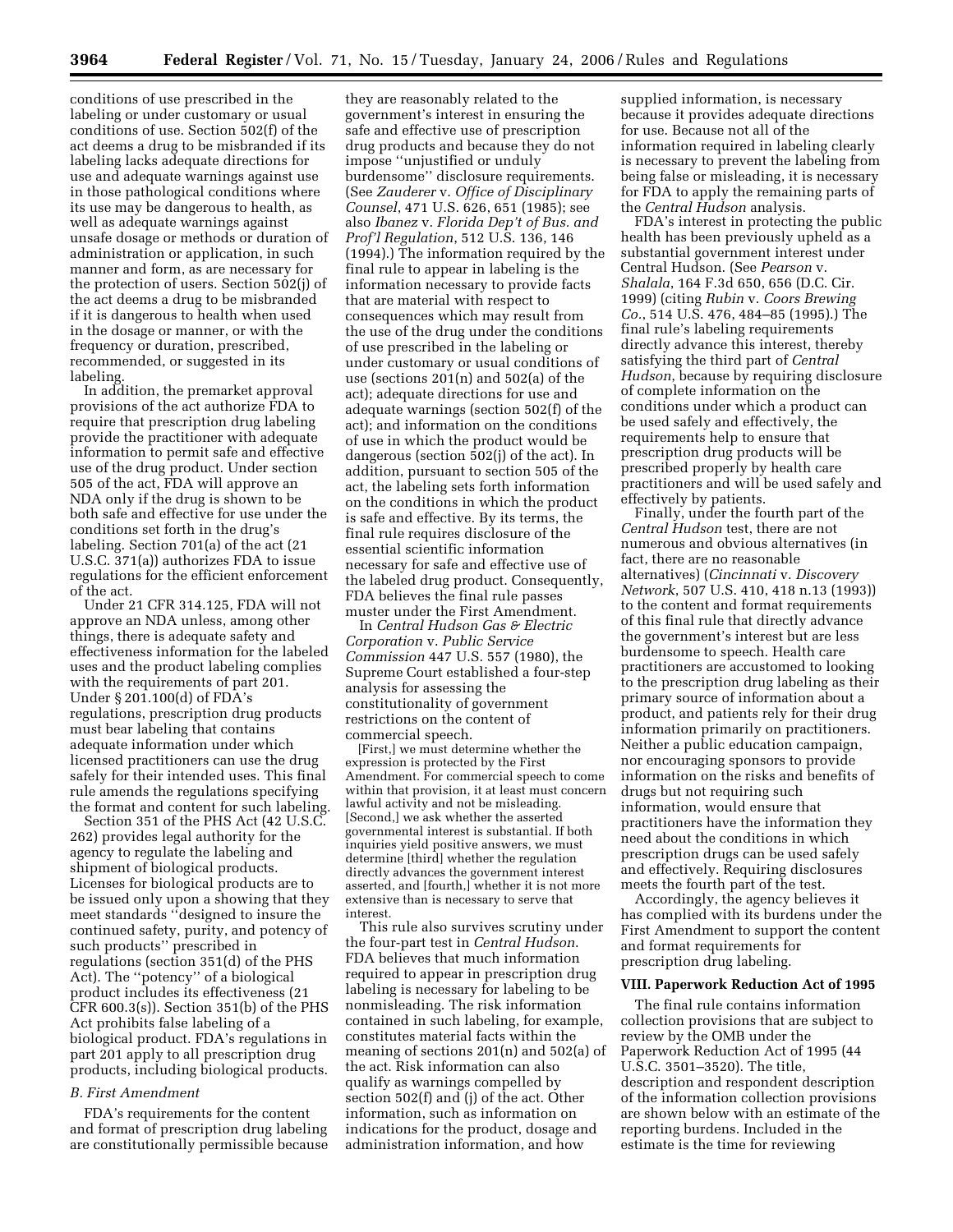instructions, searching existing data sources, gathering and maintaining the data needed, and completing and reviewing each collection of information. The OMB and FDA received no comments concerning the information collection provisions of the proposed rule.

*Title*: Requirements on Content and Format of Labeling for Human Prescription Drug and Biological Products

*Description*: The final rule amends FDA's regulations governing the format and content of labeling for human prescription drug products. It revises current regulations to require that the labeling of new and recently approved products contain highlights of prescribing information, a table of contents for prescribing information, reordering of certain sections, minor content changes, and minimum graphical requirements. The final rule does not subject older drugs to the revised labeling requirements. However, it does require, as for new and recently approved products, that FDA-approved patient labeling accompany or be reprinted immediately following the last section of prescription drug labeling.

As discussed in section VII of this document, FDA's legal authority to amend its regulations governing the content and format of labeling for human prescription drugs derives from sections 201, 301, 502, 503, 505, and 701 of the act and from section 351 of the PHS Act.

# *A. Summary of Prescription Drug Labeling Content and Format Requirements in this Final Rule That Contain Collections of Information*

Section 201.56 requires that prescription drug labeling contain certain information in the format specified in either § 201.57 or § 201.80, depending on when the drug was approved for marketing. Section 201.56(a) sets forth general labeling requirements applicable to all prescription drugs. Section 201.56(b) specifies the categories of new and more recently approved prescription drugs subject to the revised content and format requirements in §§ 201.56(d) and 201.57. Section 201.56(c) sets forth the schedule for implementing these revised content and format requirements. Section 201.56(e) specifies the sections and subsections, required and optional, for the labeling of older prescription drugs not subject to the revised format and content requirements.

Section 201.57(a) requires that prescription drug labeling for new and more recently approved prescription drug products include ''Highlights of

Prescribing Information.'' Highlights provides a concise extract of the most important information required under § 201.57(c) (the FPI), as well as certain additional information important to prescribers. Section 201.57(b) requires a table of contents to prescribing information, entitled ''Full Prescribing Information: Contents,'' consisting of a list of each heading and subheading along with its identifying number to facilitate health care practitioners' use of labeling information. Section 201.57(c) specifies the contents of the FPI. The final rule reorders information required at former § 201.57, makes minor content changes, and provides standardized identifying numbers for the required information. Section 201.57(d) mandates new minimum specifications for the format of prescription drug labeling and establishes minimum requirements for key graphic elements such as bold type, bullet points, type size, and spacing.

In accordance with the final rule, older drugs not subject to the revised labeling content and format requirements in § 201.57 remain subject to labeling requirements at former § 201.57, which is redesignated as § 201.80 by this final rule. Section 201.80 contains minor clarifications. In addition, § 201.80(f)(2) requires that within 1 year, any FDA-approved patient labeling be referenced in the ''Precautions'' section of the labeling of older products and either accompany or be reprinted immediately following the labeling.

# *B. Estimates of Reporting Burden*

1. The Reporting Burdens for the General Requirements (§ 201.56)

The reporting burdens for the general requirements in § 201.56(a) are the same as those for former § 201.56(a) through (c) and are estimated in tables 8a and 8b as part of the burdens associated with § 201.57. Section 201.56(b) and (c) sets forth the categories of affected drugs and their implementation schedule, generating no reporting burdens. Section 201.56(d) sets forth the required sections and subsections associated with the revised format in § 201.57; therefore, its associated reporting burdens are estimated in tables 8a and 8b under the requirements at § 201.57. Sections 201.56(e) and 201.80 codify former labeling requirements at §§ 201.56(d) and (e) and 201.57, with minor clarifications, for older prescription drugs. The requirements in these sections impose no new reporting burdens (except those accounted for in section VIII.B.6 of this document), as

they were previously incurred to produce existing labeling.

2. Annual Burden for Labeling Design, Testing, and Submitting to FDA for NDAs Submitted on or After the Effective Date of the Final Rule (§§ 201.56 and 201.57)

New drug product applicants must: (1) Design and create prescription drug labeling containing Highlights, Contents, and FPI, (2) test the designed labeling (e.g., to ensure that the designed labeling fits into cartonenclosed products), and (3) submit it to FDA for approval.

Based on information received from the pharmaceutical industry, FDA estimated that it took applicants approximately 3,200 hours to design, test, and submit prescription drug labeling to FDA as part of an NDA or BLA under former labeling requirements (see row 1 of table 8a). FDA estimates that it will take an additional 149 hours to generate Highlights and Contents and otherwise comply with the additional requirements of the final rule (see row 2 of table 8a). Therefore, it will take a total of approximately 3,349 hours to design, test, and submit new labeling. Approximately 85 applicants would submit approximately 107 new applications (NDAs and BLAs) to FDA per year, totaling 358,343 hours (see Total of table 8a).

3. Burden Associated with Labeling Supplements for Applications Approved Within 5 Years Prior to the Effective Date of the Rule (§ 201.57)

The final rule requires that prescription drug applications approved during the 5 years before, or pending on, the effective date conform to format and content requirements at § 201.57. For these products, applicants must redesign and negotiate the labeling, including Highlights and Contents, test the redesigned labeling, and prepare and submit that labeling to FDA for approval. Based on information provided in the ''Analysis of Economic Impacts'' (economic analysis) (see section XI.D.2.a of this document), labeling supplements for a total of approximately 344 innovator products would be submitted to the FDA over a 5-year period (beginning in year 3 and ending in year 7 after the effective date of the rule). Approximately 172 applicants would submit these labeling supplements. The time required for redesigning, testing, and submitting the labeling to FDA is estimated to be approximately 196 hours per application, totaling 67,424 hours (see row 1 of table 8b).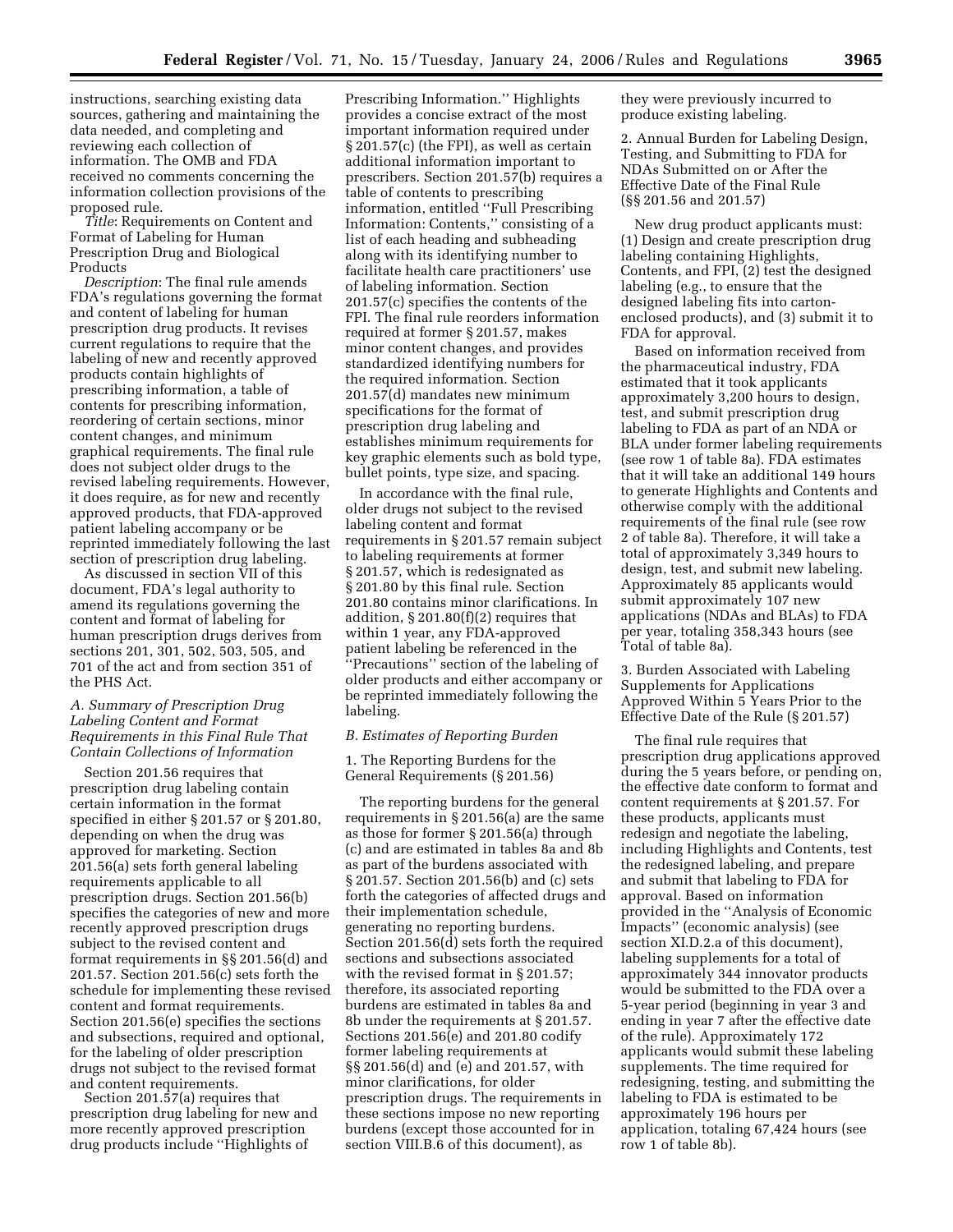4. Burden Associated with Revised Labeling Efficacy Supplements Submitted on or After the Effective Date of the Rule (§§ 201.56(d) and 201.57)

Efficacy supplemental applications for older drugs submitted on or after the effective date of the final rule are subject to the content and format requirements at §§ 201.56(d) and 201.57. To meet these requirements, applicants must revise the existing labeling for these products. Each year an increasing number of innovator drug labeling will have been revised, and over time, very few efficacy supplements independently will generate labeling revisions as a result of this final rule. According to information in the economic analysis, the total number of affected efficacy supplements over 10 years is estimated at 324, with a decreasing number each year over the 10-year period (see section XI.D.2.a. of this document). For purposes of this analysis, the total burden for efficacy supplements is summarized in row 2 of table 8b. Over 10 years, approximately 172 applicants will trigger approximately 324 efficacy supplements, each one requiring approximately 196 hours to revise the labeling in the application, totaling 63,504 hours. In addition to this burden, a minimal annual reporting burden, probably even lower than the 7 per year estimated in year 10 of table 13 of this document, will continue indefinitely.

5. Burden Associated with Revised Labeling for Efficacy Supplements for Generic Drug Products (§ 201.57)

The reporting burden for generic products subject to the requirements of the final rule has only been estimated for those products requiring revisions to their existing labeling. Reporting burdens for generating newly approved labeling for generic products (§ 314.94(8)) is already approved under OMB control number 0910–0001. According to the data in the economic analysis, beginning in year 3 and continuing throughout the 10-year period analyzed, approximately 42 generic applications per year must submit labeling supplements to comply with the final rule (see section XI.D.2.a of this document). For purposes of this analysis, approximately 336 already approved generic drug applications must submit labeling supplements over the 10-year period after the effective date of the rule (see section XI.D.2.a of this document). The time required to revise and submit this labeling to FDA would be approximately 27 hours per application, totaling 9,072 hours (see row 3 of table 8b). In addition to this burden, a minimal reporting burden associated with a very small number of generic applications referencing older drugs may continue indefinitely.

6. Requirement That FDA-Approved Patient Labeling Accompany Prescription Drug Labeling Within 1 Year (§§ 201.57 and 201.80)

Within 1 year, all FDA-approved patient labeling must either accompany

or be reprinted immediately following the prescription drug labeling (§§ 201.57(c)(18) and 201.80(f)(2)). As indicated in the economic analysis (section XI.D.1 of this document), an estimated 80 products will need to revise labeling as a result of this requirement. Approximately 18 applicants would be subject to this requirement. The agency estimates approximately 38 hours per product as a one-time labeling revision, totaling 3,040 hours (see row 4 of table 8b).

# *C. Capital Costs*

A small number of carton-enclosed products may require new packaging to accommodate longer inserts (see section XI.D.2.c and comment 124 of this document). As described in more detail in the economic analysis (section XI.D.2.c.ii), up to 5 percent of the existing products affected by the rule (i.e., products with new efficacy supplements, products approved in the 5 years prior to the effective date of the rule, and affected ANDAs) may require equipment changes at an estimated cost of \$200,000 each product. As shown in table 17, the estimated value of equipment changes totals \$7.2 million and \$8.7 million over 10 years discounted at 7 and 3 percent, respectively.

*Description of Respondents*: Persons and businesses, including small businesses and manufacturers.

# TABLE 8A.—ESTIMATED REPORTING BURDEN FOR NEW DRUG APPLICATIONS1

| Category (21 CFR section)                                                                                    | Number of<br>Respondents | Number of Responses<br>per Respondent | Total<br>Responses | Hours<br>per Response | <b>Total Hours</b> |
|--------------------------------------------------------------------------------------------------------------|--------------------------|---------------------------------------|--------------------|-----------------------|--------------------|
| Annual burden associated with<br>former labeling requirements<br>(former 201.56(d) and 201.57)               | 85                       | 1.26                                  | 107                | 3.200                 | 342,400            |
| Additional annual burden associ-<br>ated with requirements of this<br>final rule $(201.56(d)$ and<br>201.57) | 85                       | l.26                                  | 107                | 149                   | 15,943             |
| Total                                                                                                        |                          |                                       |                    | 3,349                 | 358,343            |

1 There are no capital costs or operating and maintenance costs associated with this collection of information.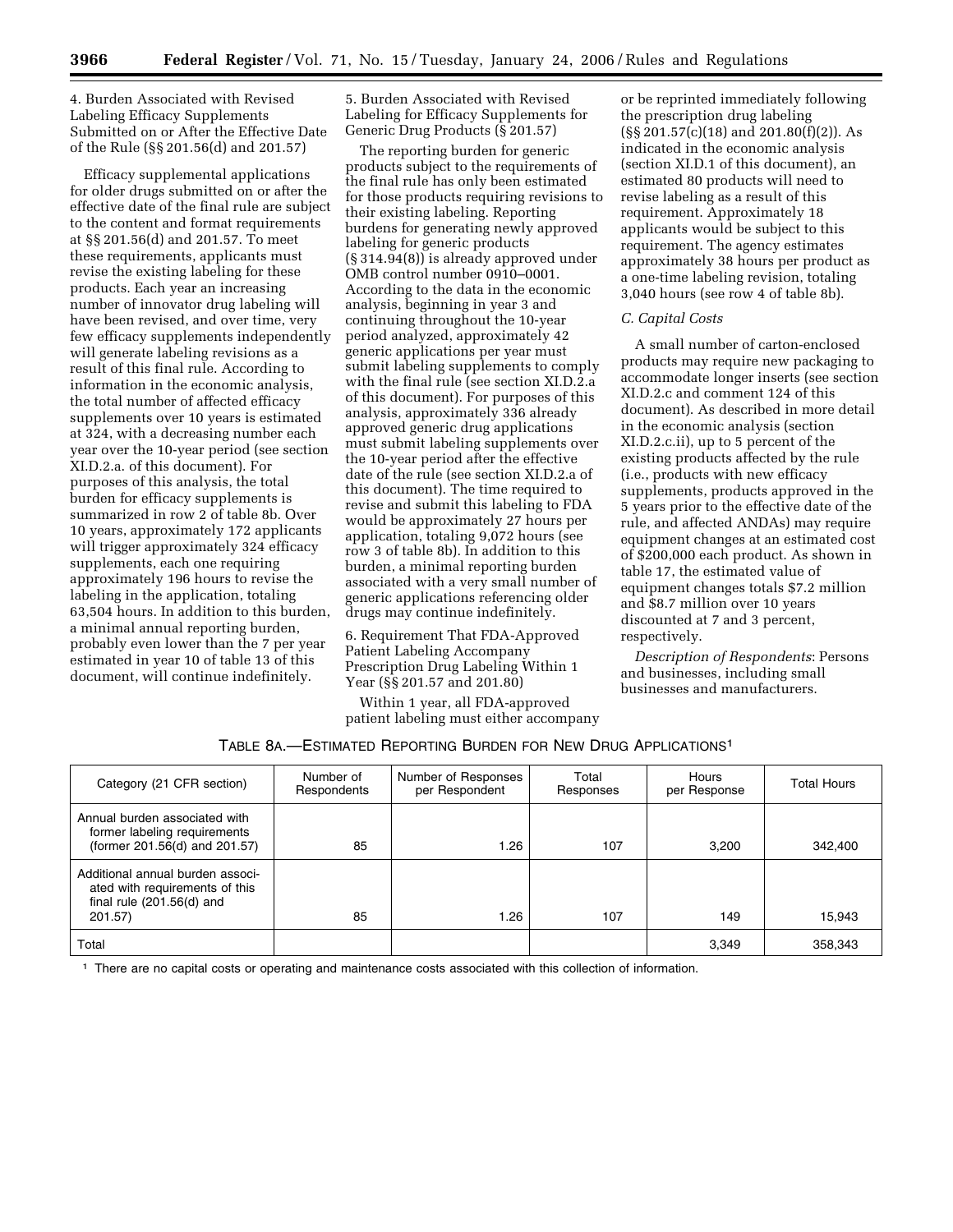TABLE 8B.—ESTIMATED REPORTING BURDENS FOR LABELING REVISIONS TO ALREADY-APPROVED DRUG PRODUCTS1

| Category (21 CFR section)                                                                                                                             | Year(s) In Which Bur-<br>dens Occur Following<br>Rule's Effective Date | Number of<br>Respond-<br>ents | Number of<br>Responses<br>per Re-<br>spondent | Total Re-<br>sponses       | Hours per<br>Response | Total<br>Hours | <b>Total Capital</b><br>Costs            |
|-------------------------------------------------------------------------------------------------------------------------------------------------------|------------------------------------------------------------------------|-------------------------------|-----------------------------------------------|----------------------------|-----------------------|----------------|------------------------------------------|
| Burden associated with re-<br>vised labeling for applica-<br>tions approved within 5<br>years prior to the rule's ef-<br>fective date $(201.57)$      | Beginning year 3,<br>ending year 7                                     | 172                           | 2.0                                           | 344                        | 196                   | 67,424         | \$3.3 million                            |
| Burden associated with re-<br>vised labeling for efficacy<br>supplements submitted on<br>or after the rule's effective<br>date (201.56(d) and 201.57) | Beginning year 1, di-<br>minishing over time                           | 172                           | 1.88                                          | 324                        | 196                   | 63,504         | \$2.5 million                            |
| Burden associated with re-<br>vised labeling for efficacy<br>supplements for generic<br>drug products (201.57)                                        | Beginning year 3,<br>continuing annually<br>thereafter                 | 42                            | 8                                             | 336 (for years<br>$1 - 10$ | 27                    | 9.072          | \$2.5 million                            |
| Burden as a result of having<br>FDA-approved patient label-<br>ing accompany drug label-<br>ing within 1 year<br>$(201.57(c)(18)$ and<br>201.80(f)(2) | Year 1 only                                                            | 18                            | 4.44                                          | 80                         | 38                    | 3.040          | \$400,000                                |
| Total                                                                                                                                                 |                                                                        |                               |                                               |                            |                       | 143.040        | Up to \$8.7<br>million (see<br>table 17) |

1There are no operating and maintenance costs associated with this collection of information.

The information collection provisions in this final rule have been approved under OMB control number 0910–0572. This approval expires December 31, 2008. An agency may not conduct or sponsor, and a person is not required to respond to, a collection of information unless it displays a currently valid OMB control number.

# **IX. Environmental Impact**

The agency has determined under 21 CFR 25.30(h) and (k) that this action is of a type that does not individually or cumulatively have a significant effect on the human environment. Therefore, neither an environmental assessment nor an environmental impact statement is required.

## **X. Executive Order 13132: Federalism**

We have analyzed this final rule in accordance with the principles set forth in Executive Order 13132. Section 4(a) of the Executive order requires agencies to ''construe \* \* \* a Federal statute to preempt State law only where the statute contains an express preemption provision or there is some other clear evidence that the Congress intended preemption of State law, or where the exercise of State authority conflicts with the exercise of Federal authority under

the Federal statute.''10 Here, FDA has determined that the exercise of State authority conflicts with the exercise of Federal authority under the act.

The act gives FDA comprehensive authority over drug safety, effectiveness, and labeling. FDA is the expert Federal agency charged by Congress with ensuring that drugs are safe and effective and that product labeling is truthful and not misleading (sections 505(d) and 903(b)(2)(B) of the act (21 U.S.C.  $393(b)(2)(B))$ . According to the act, a manufacturer of a drug must submit an NDA containing ''full reports of investigations which have been made to show whether or not such drug is safe for use and whether such drug is effective in use" (section  $505(\bar{b})(1)(A)$  of the act; see also 21 CFR 314.50; see also *United States* v. *Rutherford*, 442 U.S. 544, 555 (1979) (''Few if any drugs are completely safe in the sense that they may be taken by all persons in all circumstances without risk. Thus, the Commissioner generally considers a drug safe when the expected therapeutic gain justifies the risk entailed by its use'' (citations omitted))).

An NDA must include the ''proposed text of the labeling,'' together with ''annotations to the information in the summary and technical sections of the application that support the inclusion of each statement in the labeling \* \* \*'' (21 CFR 314.50(c)(2)(i)). The proposed labeling must also provide ''adequate directions for use'' (section 502(f) of the act). FDA by regulation has defined this to mean ''directions under which the layman can use a drug safely \* \* \*'' (21 CFR 201.5). Because a prescription drug, by definition, cannot be used safely by a layperson without professional supervision, FDA regulations afford an exemption from the statutory requirement of adequate directions for use for a prescription drug whose labeling includes ''any relevant hazards, contraindications, side effects, and precautions under which practitioners licensed by law to administer the drug can use the drug safely and for the purposes for which it is intended

\* \* \*'' (§ 201.100(c)(1)). If labeling lacks this information, or is otherwise false or misleading in any particular, FDA is authorized to refuse to approve the NDA (section 505(d) of the act; 21 CFR 314.125(b)(6) and (b)(8)).

The FDA review process for an NDA is thorough and scientifically rigorous. An NDA must contain proposed labeling and all information about the

<sup>10</sup>Because we have determined that the act preempts State law because the exercise of State authority conflicts with the exercise of Federal authority under that statute, we need not construe our statutory rulemaking authority as required by section 4(b) of the Executive order.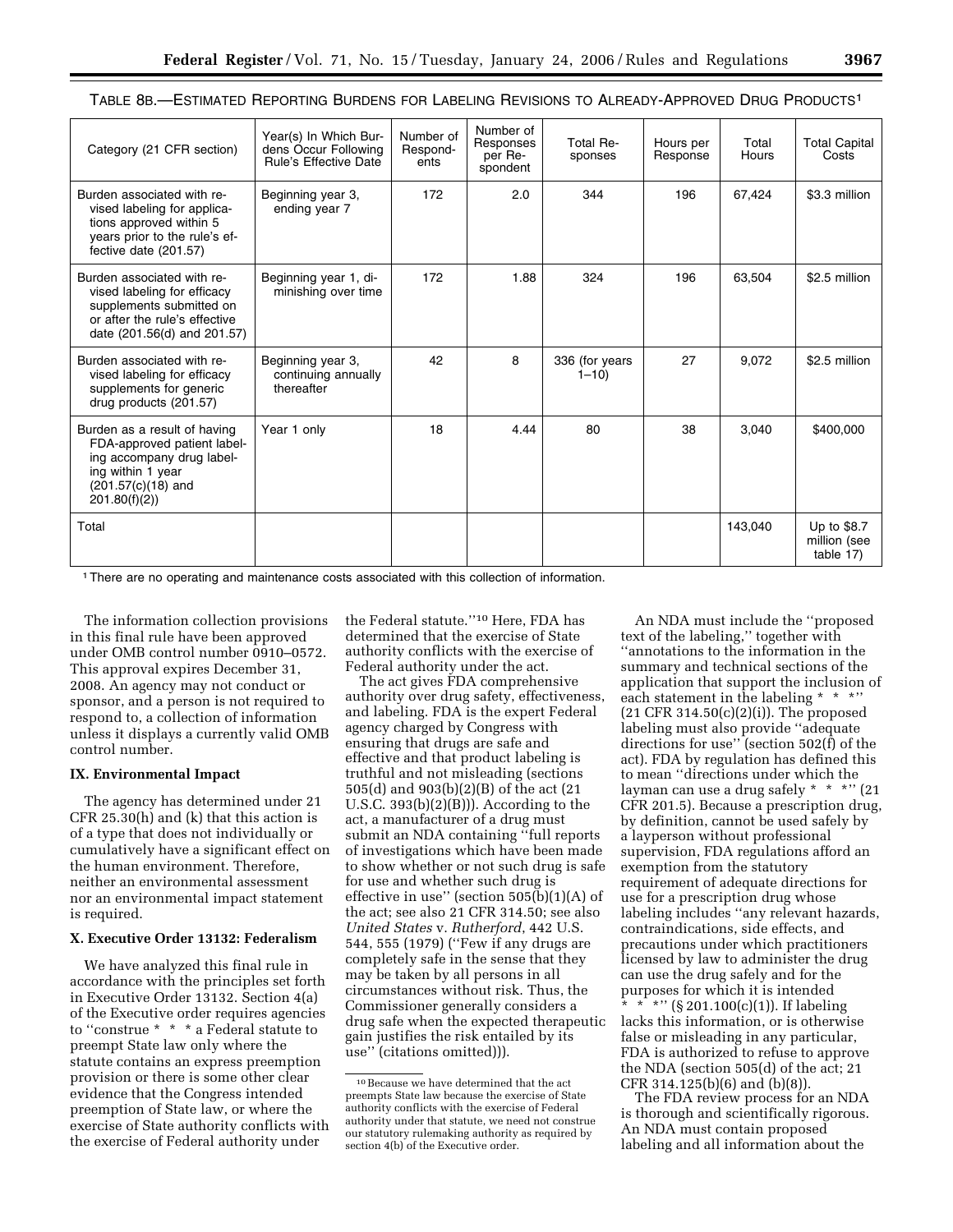drug (whether favorable or unfavorable) that is pertinent to evaluating the application and that is received or otherwise obtained by the applicant from any source (21 CFR 314.50 and 601.2(a)). FDA scientists evaluate this information, and may request additional information as necessary to provide a complete and accurate picture of the product. FDA may supplement the expertise of its in-house scientific personnel with advice from scientific advisory committees of outside experts (21 CFR 14.171).

Under the act and FDA regulations, the agency determines that a drug is approvable based not on an abstract estimation of its safety and effectiveness, but rather on a comprehensive scientific evaluation of the product's benefits and risks under the conditions of use prescribed, recommended, or suggested in the labeling (section 505(d) of the act). FDA considers not only complex clinical issues related to the use of the product in study populations, but also important and practical public health issues pertaining to use of the product in dayto-day clinical practice, such as the nature of the disease or condition for which the product will be indicated, and the need for risk management measures to help assure in clinical practice that the product maintains its favorable benefit-risk balance. The centerpiece of risk management for prescription drugs generally is the labeling, which reflects thorough FDA review of the pertinent scientific evidence and communicates to health care practitioners the agency's formal, authoritative conclusions regarding the conditions under which the product can be used safely and effectively in accordance with the act.

FDA carefully controls the content of prescription drug labeling, because such labeling is FDA's principal tool for educating health care practitioners about the risks and benefits of the approved product to help ensure safe and effective use. As FDA noted in the preamble accompanying the December 2000 proposed rule amending the 1979 physician labeling regulations:

The part of a prescription drug product's approved labeling directed to health care practitioners \* \* \* is the primary mechanism through which FDA and drug manufacturers communicate essential, science-based prescribing information to health care professionals. This part of approved labeling is a compilation of information based on a thorough analysis of the new drug application (NDA) or biologics license application (BLA) submitted by the applicant \* \* \* . [T]he primary purpose of prescription drug labeling is to provide practitioners with the essential information

they need to prescribe the drug safely and effectively for the care of patients. (65 FR 81082 at 81082 and 81083). What distinguishes the prescription drug labeling from other information available to practitioners about a prescription drug is that the prescription drug labeling ''is intended to provide physicians with a clear and concise statement of the data and information necessary for the safe and effective use of the drug.'' Moreover, the act ''permits labeling statements with respect to safety only if they are supported by scientific evidence and are not false or misleading in any particular'' (44 FR 37434 at 37435 and 37441).

Under this final rule, risk information must appear in different sections of the prescription drug labeling in a particular order and must be based on data derived from human experience whenever possible. For example, information included in the contraindications section of prescription drug labeling must include only ''[k]nown hazards and not theoretical possibilities'' (§ 201.57(c)(5)). The adverse reactions section must include those adverse events for which there is some basis to believe there is a causal relationship between the event and the drug  $(S \ 201.57(c)(7))$ .

The act and FDA regulations prescribe several procedures to ensure that FDA receives information about risks that become apparent after approval. Because clinical trials involve timelimited administration of the investigational product to a relatively small and homogeneous population of study subjects, adverse events that were not observed during clinical trials may be recognized or identified following approval. The act provides that a manufacturer must establish and maintain such records, and make such reports, as FDA may require by regulation (section 505(k) of the act). To implement this provision, FDA has issued regulations requiring prompt reports of serious, unexpected drug experiences and periodic reports of all information relating to the safety and effectiveness of the drug (21 CFR 314.80 and 314.81). Manufacturers may also commit to conduct additional safety and effectiveness studies following approval and submit data from these studies to the agency. (See section 506B of the act (21 U.S.C. 356b).)

The statutory and regulatory requirements for the submission of information to FDA are accompanied by statutory provisions addressing the failure of a sponsor to comply with these requirements. A manufacturer that introduces a new drug into interstate

commerce without having submitted the required premarket information has violated the act (section 505(a) of the act) and is subject to FDA enforcement action. Similarly, if a manufacturer fails to submit information required by 21 CFR 314.80 and 314.81, it is subject to enforcement action under 21 U.S.C. 331(e). FDA is authorized to investigate suspected fraud using its general statutory investigative authority (section 702 of the act (21 U.S.C. 372)). The agency is also empowered to address fraud by seeking injunctive relief and civil penalties (21 U.S.C. 332,  $333(g)(1)(A)$ , and has authority to invoke the general federal prohibition on making false statements to the Federal Government (18 U.S.C. 1001). In sum, FDA has a variety of enforcement options that allow it to make a calibrated response to suspected violations of the act's information submission requirements.

The agency carefully reviews all the information submitted by a sponsor in a marketing application to make its statutorily required judgment as to whether the product is safe and effective and otherwise in compliance with the act. It also reviews adverse event information submitted after marketing approval and determines what action, if any, should be taken. In rare cases, FDA finds that the information supports a determination to withdraw the product from the market (section 505(e) of the act; 21 CFR 601.5(b)(1)). In other instances, FDA uses other risk management techniques. One such technique is incorporating additional risk information into, or otherwise modifying, the prescription drug labeling (§ 201.57(e)). In many cases, review of the submitted reports does not lead to any change, e.g., because FDA determines that the event reported is not causally related to the product.

Changes to prescription drug labeling typically are initiated by the sponsor, subject to FDA review, but are sometimes initiated by FDA. Under FDA regulations, to change prescription drug labeling (except for editorial and other minor revisions), the sponsor must submit a supplemental application fully explaining the basis for the change (§§ 314.70 and 601.12(f)). FDA permits two kinds of labeling supplements: (1) Prior approval supplements, which require FDA approval before a change is made (§§ 314.70(b) and 601.12(f)(1)), and (2) CBE supplements, which may be implemented before FDA approval, but after FDA notification (§§ 314.70(c) and 601.12(f)(2)). Labeling changes to the FPI to add or strengthen a warning, precaution, contraindication, or adverse reaction statement are within the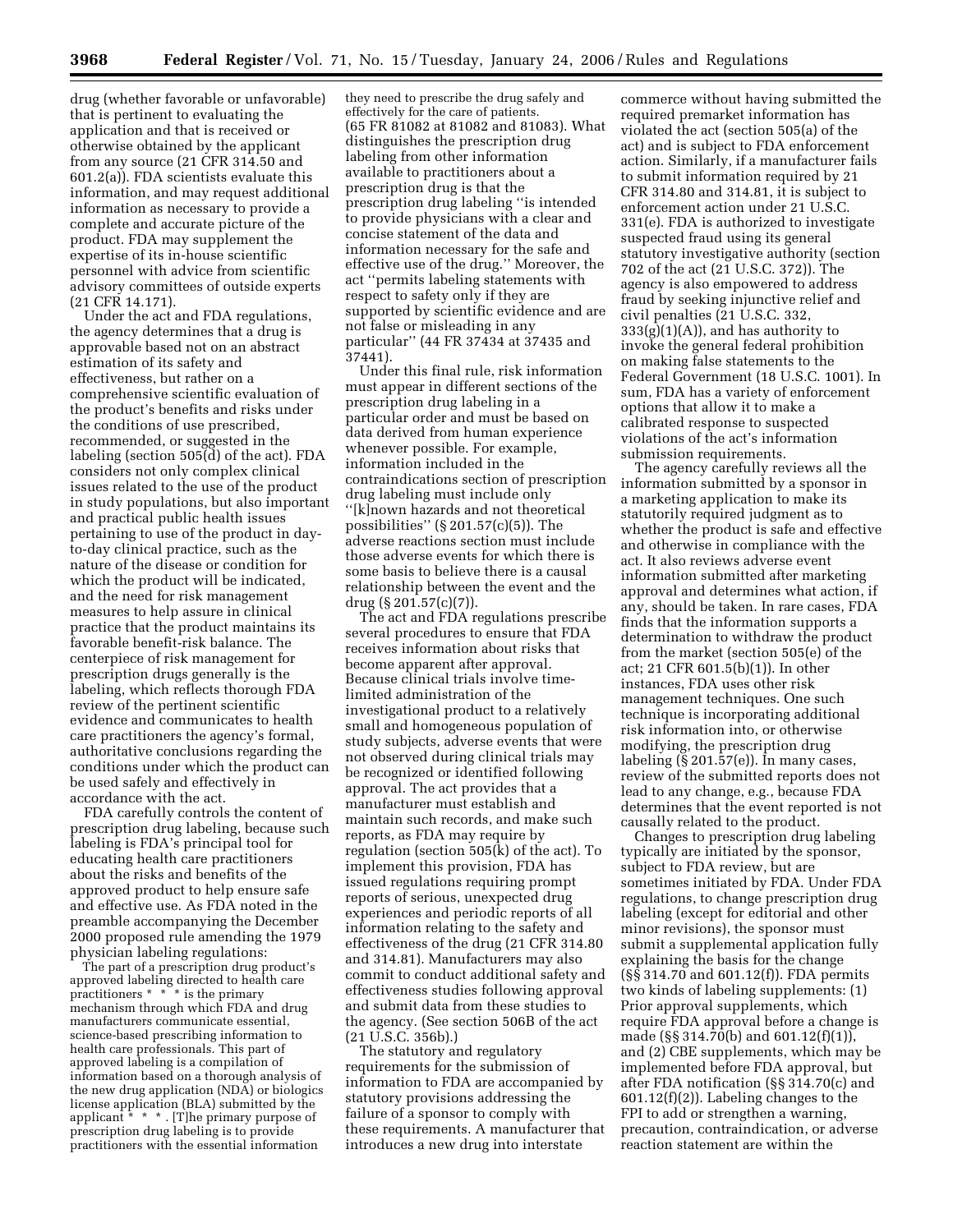category of changes for which CBE supplements are required by FDA regulations  $(\S\S 314.70(c)(6)(iii)$  and 601.12(f)(2)(i)) (see comment 5). While a sponsor is permitted to add risk information to the FPI without first obtaining FDA approval via a CBE supplement, FDA reviews all such submissions and may later deny approval of the supplement, and the labeling remains subject to enforcement action if the added information makes the labeling false or misleading under section 502(a) of the act. To mitigate this risk, manufacturers often consult with FDA before adding risk information to labeling. As noted in response to comment 5, however, a sponsor may not use a CBE supplement to make most changes to Highlights.

As FDA has long recognized, its role is not to regulate medical practice. The agency's actions nevertheless affect medical practice in a variety of ways. For example, FDA approval decisions affect the availability of drugs and medical devices. Also, FDA decisions as to the content and format of prescription drug labeling affect health care practitioners' communications with patients, to the extent such labeling is relied upon by such practitioners to guide their discussions of risk with patients. FDA strongly believes that health care practitioners should be able to rely on prescription drug labeling for authoritative risk information and that health care practitioners should not be required to convey risk information to patients that is not included in the labeling.

If State authorities, including judges and juries applying State law, were permitted to reach conclusions about the safety and effectiveness information disseminated with respect to drugs for which FDA has already made a series of regulatory determinations based on its considerable institutional expertise and comprehensive statutory authority, the federal system for regulation of drugs would be disrupted. Where a drug has not been reviewed by FDA and decisions with respect to safety, effectiveness, and labeling have not been made by the agency, expert determinations would not yet have been made by FDA, and such disruption would not occur.

Section 4(c) of Executive Order 13132 instructs us to restrict any Federal preemption of State law to the ''minimum level necessary to achieve the objectives of the statute pursuant to which the regulations are promulgated.'' This final rule meets the preceding requirement because, as discussed in

more detail above, it preempts state law only to the extent required to preserve Federal interests. Section 4(d) of Executive Order 13132 states that when an agency foresees the possibility of a conflict between State law and federally protected interests within the agency's area of regulatory responsibility, the agency ''shall consult, to the extent practicable, with appropriate State and local officials in an effort to avoid such a conflict.'' Section 4(e) of Executive Order 13132 adds that, when an agency proposes to act through adjudication or rulemaking to preempt State law, the agency ''shall provide all affected State and local officials notice and an opportunity for appropriate participation in the proceedings.''

FDA sought input from all stakeholders on new requirements for the content and format of prescription drug labeling through publication of the proposed rule in the **Federal Register**. Although the proposed rule did not propose to preempt state law, it did solicit comment on product liability issues. FDA received no comments on the proposed rule from State and local governmental entities.

Officials at FDA consulted with a number of organizations representing the interests of state and local governments and officials about the interaction between FDA regulation of prescription drug labeling (including this rule) and state law.

In conclusion, the agency believes that it has complied with all of the applicable requirements under Executive Order 13132 and has determined that this final rule is consistent with the Executive order.

#### **XI. Analysis of Economic Impacts**

FDA has examined the impacts of the final rule under Executive Order 12866, the Regulatory Flexibility Act (5 U.S.C. 601–612), and the Unfunded Mandates Reform Act of 1995 (Public Law 104–4). Executive Order 12866 directs agencies to assess all costs and benefits of available regulatory alternatives and, when regulation is necessary, to select regulatory approaches that maximize net benefits (including potential economic, environmental, public health and safety, and other advantages; distributive impacts; and equity). Under the Regulatory Flexibility Act, unless the agency certifies that the rule is not expected to have significant economic impact on a substantial number of small entities, an agency must consider alternatives that would minimize any significant impact of the rule on small entities.

Section 202(a) of the Unfunded Mandates Reform Act of 1995 requires that agencies prepare a written statement of anticipated costs and benefits before proposing any rule that may result in an expenditure by State, local, and tribal governments, in the aggregate, or by the private sector, of \$100 million in any one year (adjusted annually for inflation).

The agency believes that this rule is consistent with the regulatory philosophy and principles identified in Executive Order 12866 and in these two statutes. The final rule would amend current requirements for the format and content of human prescription drug product labeling. Although the effectiveness of the revised labeling in achieving time savings and reductions in adverse reactions is uncertain, based on the following analysis as summarized in table 9, FDA projects that the present value of the quantifiable benefits of the final rule over 10 years range from \$330 million to \$380 million and from \$420 million to \$480 million at a 7 and 3 percent discount rate, respectively. Direct costs of the final rule are projected to range from approximately \$7 million to \$17 million in any one year, for a total present value of approximately \$90 million and \$120 million over 10 years at a 7 and 3 percent discount rate, respectively. The agency thus concludes that the benefits of this final rule outweigh the costs. Furthermore, the agency has determined that the final rule is not an economically significant rule as described in the Executive order, because annual impacts on the economy are substantially below \$100 million. Because the rule does not impose any mandates on State, local or tribal governments, or the private sector that will result in an expenditure in any one year of \$100 million or more, FDA is not required to perform a cost-benefit analysis according to the Unfunded Mandates Reform Act. The current inflation-adjusted statutory threshold is about \$115 million.

The agency believes that this rule would not have a significant impact on most small entities. However, it is possible that some small firms that produce several affected drugs, or small firms that might be required to undertake packaging modifications, may be significantly affected by this rule. Therefore, the following analysis, in conjunction with the preamble, constitutes the agency's final regulatory flexibility analysis as required by the Regulatory Flexibility Act.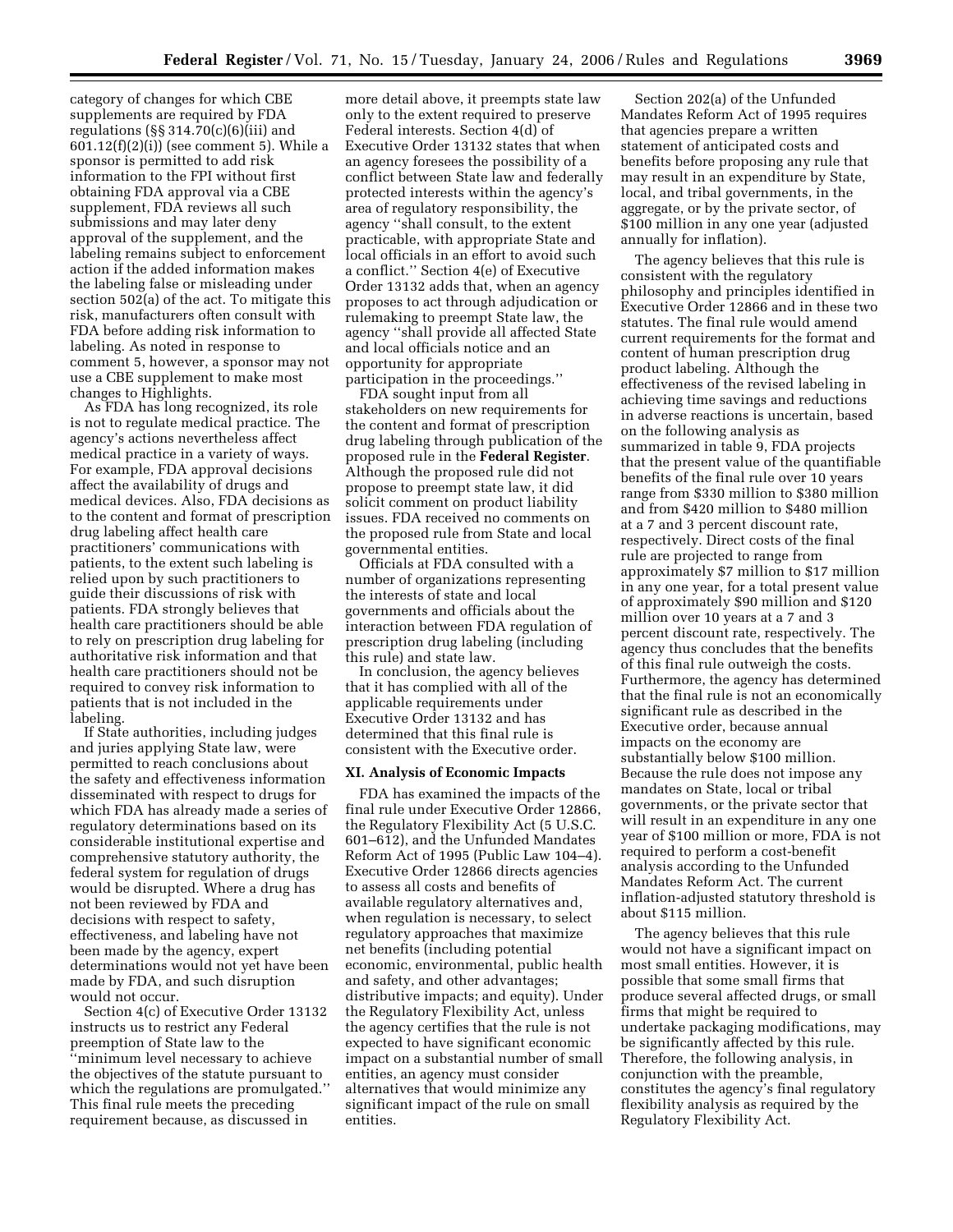|                                                                                                                                                   |                    | Present Value (\$ million) |                  |
|---------------------------------------------------------------------------------------------------------------------------------------------------|--------------------|----------------------------|------------------|
|                                                                                                                                                   | Total (\$ million) | 3 percent                  | 7 percent        |
| Benefits:                                                                                                                                         |                    |                            |                  |
| <b>Health Care Practitioner Time Saved</b><br>Cost of Adverse Drug Events Avoided                                                                 | 150<br>360 to 430  | 120<br>300 to 360          | 90<br>240 to 290 |
| <b>Total Potential Benefits</b>                                                                                                                   | 510 to 580         | 420 to 480                 | 330 to 380       |
| Costs:                                                                                                                                            |                    |                            |                  |
| Design and Produce Trade Labeling; Modify Packaging Equipment<br>Reformat and Produce Labeling Not Accompanying Drug Products<br>Print Longer PDR | 42<br>36<br>59     | 36<br>30<br>49             | 29<br>25<br>39   |
| <b>Total Costs</b>                                                                                                                                | 140                | 120                        | 90               |

1 Numbers may not sum due to rounding.

#### *A. Purpose of the Final Rule*

The purpose of the final rule is to make it easier for health care practitioners to find and read information important for the safe and effective use of prescription drugs. As described elsewhere in this preamble, the agency has found that the current format of prescription drug labeling can be improved to more optimally communicate important drug information (see section I of this document). Enhanced communication of drug information to physicians should make them better informed prescribers. The final rule is designed to achieve these objectives by amending the current content and format of the labeling for certain human prescription drug products to, among other things, highlight frequently accessed and new information, include a table of contents for the detailed information in labeling, and reorder this detailed information.

### *B. Comments on the Economic Impact Analysis*

Most comments on the economic analysis of the proposed rule came from pharmaceutical manufacturers. Although many manufacturers expressed concerns that the agency had significantly underestimated the costs to industry, especially the additional packaging costs that would be necessary with labeling printed in 8 points, only a few provided detailed information about the potential burden they expected the rule to impose. The agency welcomes these comments and, whenever possible, has incorporated data from these examples in the final analysis of economic impacts.

(Comment 121) Several comments argued that manufacturers would incur significant administrative costs when negotiating the content of Highlights with FDA.

Although our analysis did not separate administrative costs from other labeling design costs, the agency anticipated that manufacturers would require some ''detailed discussions and drug-specific decisions'' during the design phase of labeling (e.g., regarding exactly which adverse reactions should be listed in Highlights) (65 FR 81082 at 81106). Currently, manufacturers submitting new applications (i.e., NDAs and BLAs) and efficacy supplements have to negotiate the content of labeling as part of the review process. Because any information in Highlights is also in the FPI, the agency does not agree that negotiating the content of Highlights will impose significant administrative costs beyond what is currently incurred by these manufacturers. As noted, to facilitate this process, the agency is making available guidance to assist manufacturers in selecting information for inclusion in Highlights (section IV of this document).

On the other hand, manufacturers of recently approved innovator drugs (i.e., approved within 5 years prior to the effective date of the final rule) will incur costs to: (1) Prepare and submit their redesigned labeling to FDA for approval, which may include negotiations concerning the content of Highlights, and (2) replace existing labeling with redesigned labeling. To account for these additional actions, the one-time design costs for labeling of recently approved products are estimated to be about 50 percent higher than for labeling of new products (see section XI.D.2 of this document).

(Comment 122) The agency sought specific comment on whether the potential impact of the proposed rule on small entities has been accurately estimated by the agency, and whether small business concerns have been adequately addressed. One comment

stated that because the proposal has the potential to substantially affect larger companies (could double the length of labeling and require extensive reengineering and re-design of packaging lines and ancillary equipment), its impact would be even greater on smaller companies.

Although the agency had requested input from small companies that might be affected by the rule, all comments on this question came from large companies. FDA believes it is difficult to predict the effect of the rule on small firms. While small firms may have lower sales volume over which to spread the fixed costs of compliance, some industry consultants have found that small pharmaceutical firms have less organizational layers and incur lower costs for the same activity than large pharmaceutical firms (Ref. 12). Table 22 in section XI.E.2 of this document illustrates the potential impact that the final rule might have on small firms.

(Comment 123) One comment maintained that there is no support for FDA's identified benefit of reducing the time it takes a prescriber to use labeling by 15 seconds. The comment argued that Highlights, because it contains incomplete information, would actually increase physician reading time and asserts that FDA's assumption would be true only if physicians read just Highlights.

The agency acknowledges that there is not direct empirical support for the estimate of 15 seconds time savings, but is persuaded based on consultation with physicians that the labeling changes would save time. The agency consulted physicians in a national survey, focus groups, and a public meeting to design labeling that provides easier and faster access to the most important and commonly referenced prescribing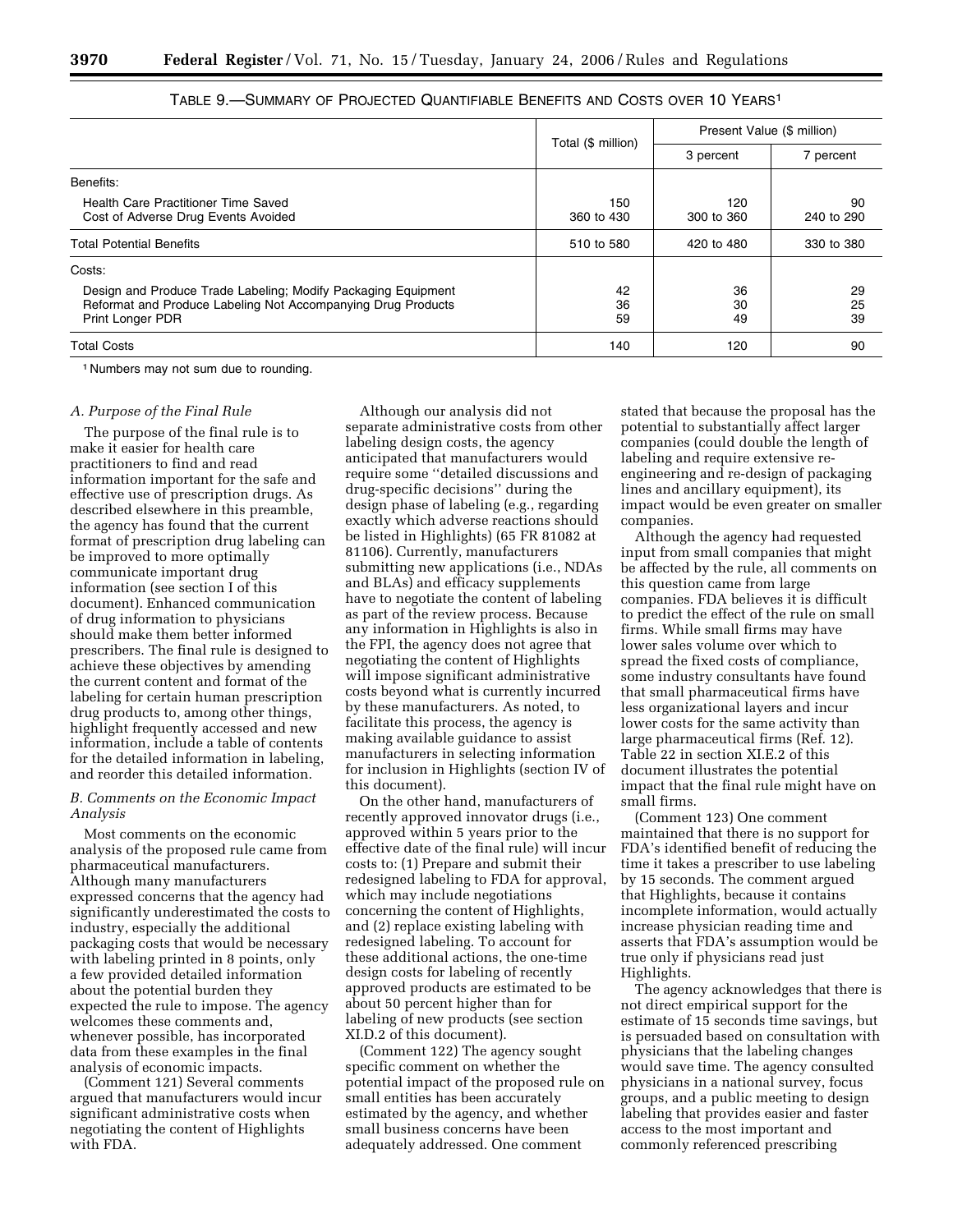information (65 FR 81082 at 81083 through 81085; see also Ref. 11). Using a standard format with frequently accessed sections at the beginning of labeling will help physicians find important information quickly and retain that information. Inclusion of Contents and references in Highlights to the full prescribing information that is cited or concisely summarized will speed access to detailed information in the FPI. In the absence of quantitative evidence suggesting a different estimate of time savings, the agency is retaining 15 seconds as a conservative estimate of the amount of time health care practitioners can save when seeking drug product information in labeling.

(Comment 124) Some comments argued that FDA's estimate significantly underestimates increased costs for trade packaging, shipping containers, and new packaging and shipping equipment to accommodate the larger labeling that will result from the new format. Some comments argued that the agency's initial estimate of \$200,000 to adjust or retool existing packaging equipment underestimates the impact on industry by almost fourfold. Moreover, one comment stated it could cost large manufacturers with many product lines up to \$40 million to change all packaging lines. Several comments stated that increases of this magnitude will require retooling or replacing existing equipment, increasing containers to accommodate longer outserts, or, in some cases, adding a carton. Comments also stated that longer labeling would increase administrative costs.

FDA allows each manufacturer some flexibility to determine the size and shape of a product's trade labeling and packaging. A survey of labeling printed in the Physicians' Desk Reference (PDR) for 200 products showed that, on average, labeling requires 200 square inches of surface area when printed in 6.5-point type size. Since prescription drug labeling is printed on both sides of the paper, these findings suggest that current trade labeling averages 100 square inches. From this baseline, the agency calculates that about an additional 92.6 square inches of paper would be needed to print labeling in 8 point type size and to add Highlights and Contents to the labeling.

To reduce the burden on industry, the final rule requires that trade labeling be printed in at least 6-point type size (see comment 102), similar to the size of the baseline case used in the original analysis and a size generally supported by industry comments on the proposed rule. Even though some trade labeling is currently printed in a size as small as 4

points, on average, trade labeling is in 6 points, and thus requiring a minimum type size of 6-point will not increase the size of most trade labeling. However for the few products currently printed in 4 points, labeling will require approximately 33 percent more paper to conform with the 6-point minimum size requirement at § 201.57(d)(6). The agency believes that the additional resources associated with longer labeling are warranted by the ease of use and speed of comprehension by having labeling printed in 6 rather than 4 points.

Highlights and Contents will increase trade labeling by approximately 40 square inches, requiring an additional 20 square inches of paper. Manufacturers submitting NDAs and BLAs have not yet designed product labeling or packaging. Thus, the agency does not agree that the final rule will impose additional packaging costs on these manufacturers. In contrast, manufacturers submitting efficacy supplements or having existing labeling for drug products affected by the final rule will need to determine if their redesigned trade labeling fits on or within existing packaging.

The final rule will affect less than 15 percent of existing products in the United States.11 The agency agrees that some packaging lines of these products will require adjustment to accommodate longer trade labeling, but disagrees that this will be necessary for all packaging lines. Based on an analysis of ophthalmic products, the agency increased the proportion of existing products expected to incur one-time production costs from 1 to 5 percent (see section XI.D.2.c.ii of this document).

(Comment 125) One comment insisted that FDA's estimate of 92.6 square inches of additional labeling space is not sufficient to accommodate the proposed new labeling sections, increase in white space, increase in type size, and inclusion of patient information in the FPI. The comment suggested that FDA's presentation of how much additional labeling space would be needed was confusing.

The implementation schedule to add FDA-approved patient labeling to prescription drug labeling differs from the implementation schedule for the formatting and content changes affecting labeling for new and recently approved products (i.e., approved within 5 years of the effective date of the final rule). Consequently, the agency analyzed the

impact of each of these requirements separately.

Within 1 year of the effective date of the final rule, any FDA-approved patient labeling must either be reprinted immediately following the end of labeling or accompany the labeling (§§ 201.57(c)(18) and 201.80(f)(2)). An estimated 150-square inches of surface area would be needed to print this information, adding an additional 75 square inches to the size of the labeling (65 FR 81082 at 81109). The agency identified up to 200 products with some form of FDA-approved patient labeling that will be affected by the final rule. A sample of these affected products shows that the labeling of more than 60 percent already conforms to this provision of the final rule. For the final analysis, the agency increased the estimate of the number of affected products from 50 to 80, thus increasing the incremental printing costs for this provision of the final rule to \$0.4 million annually (see section XI.D.1 of this document).

More space will be needed to print longer trade labeling and labeling distributed with promotional materials for new and recently approved products. The length will depend on the minimum type size requirements for the labeling. For trade labeling printed in a minimum of 6 points, an estimated 20 square inches of paper is necessary to accommodate Highlights and Contents. In contrast, product labeling distributed with promotional materials must be printed in a minimum 8-point type size, requiring about 93 square inches of paper (65 FR 81082 at 81107). Furthermore, for labeling with FDAapproved patient labeling which is not currently appended to the product labeling, after all provisions of the final rule are implemented, product labeling will be approximately 168 square inches or 65 square inches longer when printed in 8-point or 6-point type, respectively.

(Comment 126) One comment asked the agency to consider the impact of the increased number of calls on companies, and possible increases in personnel to process calls, as a result of requiring companies to include their phone number in the package inserts. Another comment raised concerns that requiring corporate telephone numbers for reporting of serious adverse reactions in Highlights would require companies to change their labeling with each change of their corporate telephone number.

The agency believes that health care practitioners have varied access to company information via the Internet and other sources, thus including the phone number is unlikely to overly burden a company's ability to handle

<sup>11</sup> Data derived from information in ''Approved Drug Products with Therapeutic Equivalence Evaluations,'' December 2001.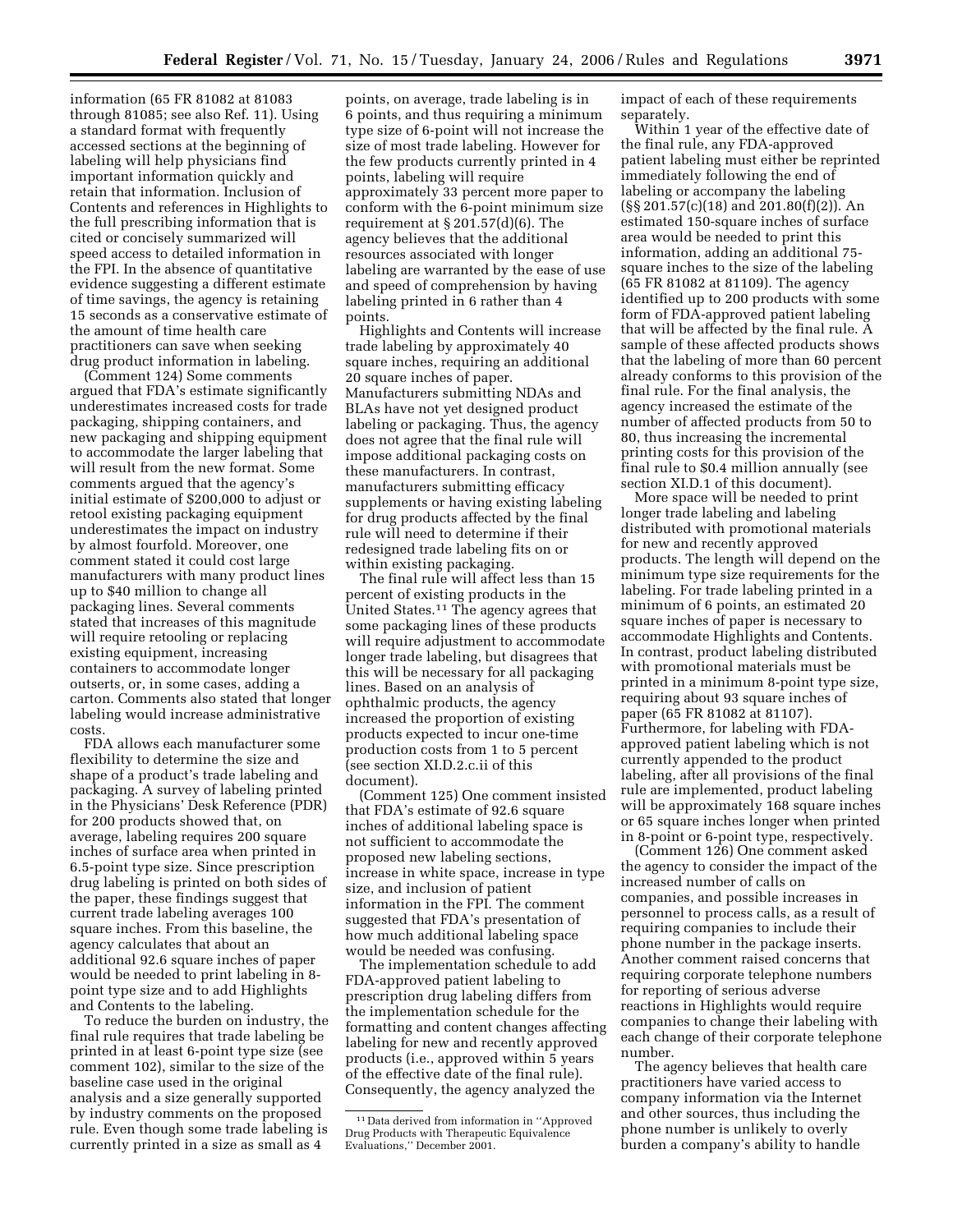incoming calls. The agency believes that changes in corporate phone numbers are an ordinary business expense.

# *C. Benefits of Regulation*

The expected economic benefits of this final rule are the sum of the present values of: (1) The reduced time needed by health care practitioners to seek desired information in prescription drug labeling; (2) the increased effectiveness of drug treatment; and (3) the avoided costs of treating drug-related errors due to misunderstood or incorrectly applied drug information.

We acknowledge that the information to estimate the benefits of this rule is quite limited. In particular, we do not have direct estimates of how much time practitioners might save by using the new labeling, or how the new labeling might improve doctors' understanding of risks of prescription drugs. There is no formal study that tested how alternative labeling formats affect physicians' speed or quality of comprehension of information related to potential adverse effects of drugs.

1. Decreased Health Care Practitioner Time

Prescription drug labeling is a major source of information about the risks and benefits of prescription drugs. Each year health care practitioners spend considerable time seeking medical knowledge about the therapeutic risks and benefits of the drugs prescribed to treat patients. However, only a few studies have focused on the information-seeking behavior of health care practitioners. Four studies using family practice physicians reported that the PDR, a compilation of prescription drug labeling, was the most frequently used reference book in a clinical setting (Refs. 13 through 16). In one study published in 1990, physicians reported using the PDR almost daily (Ref. 13). In addition to the PDR, physicians receive prescription drug labeling directly from drug manufacturers and their representatives.

A 1994 FDA survey of physicians found that 42 percent referred to prescription drug labeling at least once a day, 33 percent less often than once a day but more often than once a week, and 25 percent once a week or less (Ref. 11, pp. 30–31). These findings suggest that a physician seeks drug information from prescription drug labeling on average 212 times each year.12

Moreover, comments from a pharmacy association, submitted in response to the proposed rule, reported that a recent informal survey of pharmacists found that 30 percent refer to prescription drug labeling several times each day, 36 percent refer at least once per day, and 34 percent refer at least once per week. If representative, these findings suggest that the average pharmacist in the United States seeks information from prescription drug labeling at least 257 times each year.<sup>13</sup> To put this estimate in perspective, approximately 2.85 billion prescriptions were dispensed by retail pharmacies in 2001 (Ref. 17). About 60 percent of the 212,660 pharmacists in the United States work in retail pharmacies (Refs. 18 and 19) and cumulatively seek information from prescription drug labeling about 32.8 million times each year (212,660 pharmacists x 0.6 x 257 labeling consultations per year), approximately 12 times for every 1,000 prescriptions dispensed.

For the analysis of the proposed rule, FDA was aware of no data estimating the total time physicians spend reading prescription drug labeling. It also had no estimates of how much time savings might result from possible changes in drug labeling. It therefore conservatively assumed that physicians could save an average of 15 seconds each time they refer to prescription drug labeling in the new format (65 FR 81082 at 81104). One comment from a pharmaceutical manufacturing organization requested justification for this assumption (see comment 123). The comment stated that rather than save time, the new format with Highlights would lengthen the time practitioners spend looking for information.

The agency disagrees it will take health care practitioners more time to find information with the new format compared to the old format. As described elsewhere in the preamble, the agency solicited input from health care practitioners to develop a format that presents complex drug information in a manner that will enable them to find information more rapidly, improving the communication of the risks and benefits of the drug (see section I of this document). In comments on the proposed rule, organizations representing health care practitioners and consumer groups strongly supported the new format as being easier and quicker to use (see comment 2). Comments from many drug

manufacturers agreed that including a comprehensive table of contents and reordering of the detailed information would improve clarity of the labeling and quickly direct the reader to the appropriate section of the FPI, but expressed reservations about the utility of Highlights (see comment 2).

Comments, including one by an expert in human cognition, supported Highlights as a way to improve the accessibility of the most heavily used information (see comment 2). Moreover, by including references in Highlights to specific sections of the FPI, Highlights will also enhance the effective use of the information in the detailed sections of the labeling. Therefore, based on comments from health care practitioners, professional organizations and consumer groups, the agency believes that the new format will reduce the time physicians, pharmacists, and other practitioners must spend seeking specific information in prescription drug labeling and increase the extent they rely on labeling for drug information.

A recent study in Oregon found that primary care physicians on average will consult two sources of information, one of which is usually the PDR, and spend an average of 12 minutes seeking information to answer patient questions (Ref. 16). Another study in Finland logged the time physicians spent searching a computerized set of guidelines, the ''Physicians' Desk Reference and Database,'' and found the average time needed to find and read an article was 4.9 minutes (Ref. 20).

Although these studies may not be representative of the average practitioner in the United States, they suggest that the agency's estimate of a 15-second time savings with the new format (once drug labeling is at hand) is plausible and conservative in that it is only a small improvement relative to time currently spent for most labeling referrals. If the new format were implemented for all prescription drug products, the nation's 625,100 physicians active in patient care (Ref. 21) could save a total of about 552,100 hours per year (625,100 physicians x 212 labeling consultations per year x 15 seconds saved per labeling consultation/ 3600 seconds per hour). Likewise, pharmacists could save an additional 227,700 hours per year (212,660 pharmacists x 257 labeling consultations per year x 15 seconds saved per labeling consultation/ 3,600 seconds per hour).

The final rule only applies to new and recently approved products. Moreover, implementation for recently approved products is phased in over several years.

<sup>12</sup>On average, physicians work 47 weeks per year and consult prescription drug labeling 4.51 times each week [(7 consultations per week x 42 percent) + (4 consultations per week x 33 percent) + (1 consultation per week x 25 percent)] (65 FR 81082 at 81104 through 81105).

<sup>13</sup>On average, it is assumed that pharmacists work 50 weeks per year and consult labeling 5.14 times per week [(10 consultations per week x 30 percent) + (5 consultations per week x 36 percent) + (1 consultation per week x 34 percent)].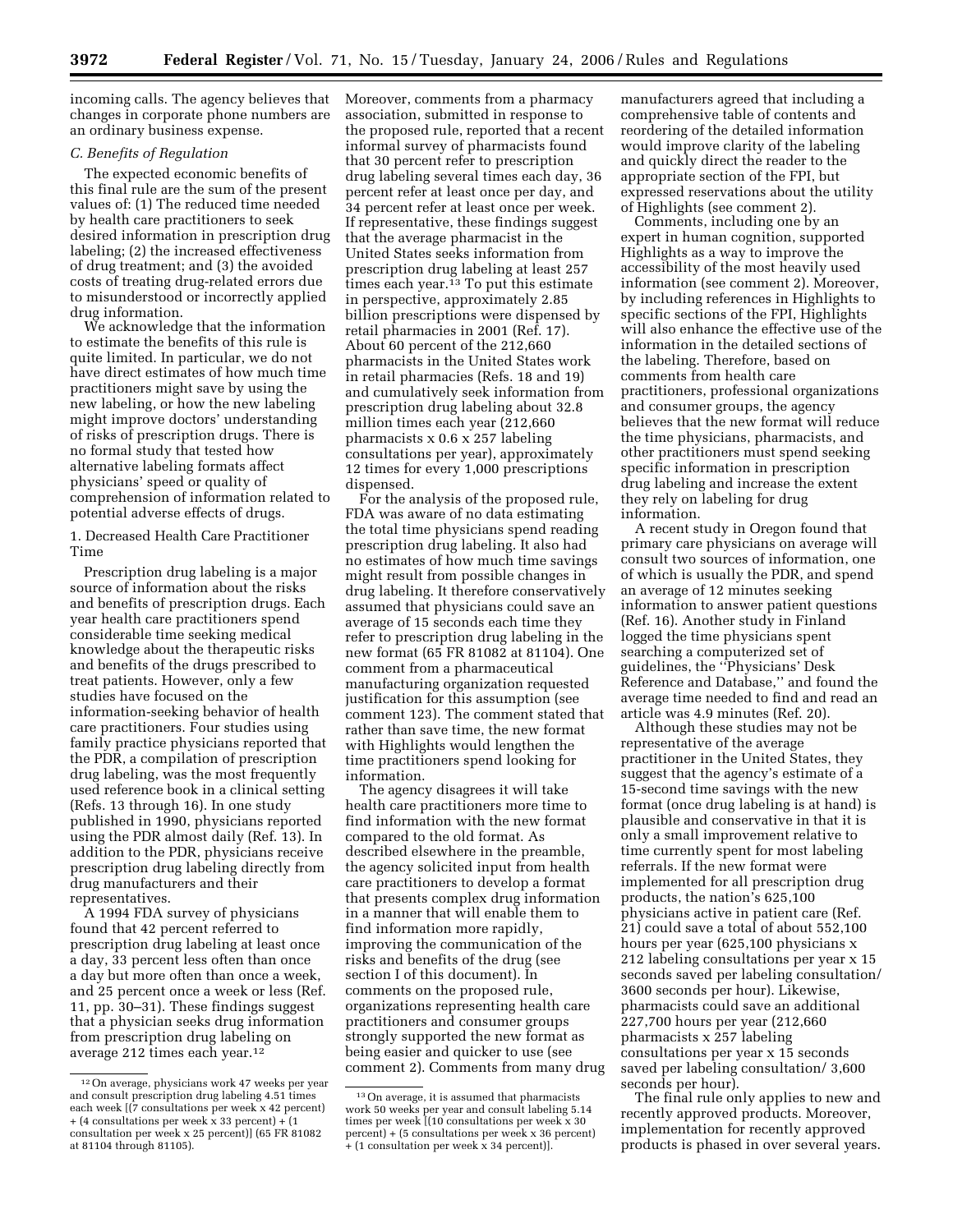Thus, the final rule will initially apply only to a small percentage of prescription drug labeling. The rule's focus on newer products includes the prescription drug labeling that health care practitioners consult most frequently. In FDA's survey of physicians, newness of the product was the factor most often rated by physicians as ''very likely'' to trigger referral to prescription drug labeling (Ref. 11, p. 35). Similarly, the pharmacy association's survey found that pharmacists were most likely to consult labeling if the drug was recently approved (48 percent).

Although the average practitioner regularly prescribes from 40 to 100 pharmaceutical products (Ref. 24), the proportion of these that are new drugs is unknown. Because the agency received no comments and has no other information on the percentage of reformatted labeling that practitioners will consult, the initial assumptions

remain unchanged (65 FR 81082 at 81104). This analysis, therefore, assumes that the rule will begin affecting the length of time needed for prescription drug labeling consultations in the second year of implementation, only affecting 5 percent of all consultations in that year. The percentage of reformatted prescription drug labeling consulted by physicians is assumed to increase to 10, 15, and 25 percent in years 3, 4, and 5 respectively. Thereafter, it is assumed to increase an additional 5 percent each year, reaching 50 percent in year 10. Thus, in year 10, the time savings for physicians and pharmacists is projected to equal about 276,000 and 113,900 hours, respectively. FDA has not attempted to project impacts beyond 10 years, due to the uncertainty of the longer term technological changes that would affect these estimates (see section V of this document).

To estimate the monetary value of the time saved, an hourly loaded wage for physicians is calculated using data from the American Medical Association (AMA) on the average net annual income of all non-Federal physicians (excluding residents), the average weekly workload, average number of weeks worked per year and benefits adjusted by the proportion of selfemployed physicians (Refs. 22 and 23). The loaded wage for pharmacists is calculated from Bureau of Labor Statistics data (Ref. 18). At \$88.16 per hour for physicians ( $[$194,400 \times (1 +$ 0.2)] / [47 weeks x 56.3 hours / week]) and \$46.75 per hour for pharmacists  $($33.39 / hour x (1 + 0.4))$ , table 10 shows the annual monetary value of time saved and indicates that the present value over 10 years equals approximately \$90 million or \$120 million using a 7 or 3 percent discount rate, respectively.

| Table 10.—Value of Health Care Practitioner Time $\mathsf{SaveD^1}$ |  |
|---------------------------------------------------------------------|--|
|---------------------------------------------------------------------|--|

|                |                |             | Present Value (\$ million)    |                               |  |
|----------------|----------------|-------------|-------------------------------|-------------------------------|--|
| Physicians     | Pharmacists    | Total       | Total Discounted at 3 percent | Total Discounted at 7 percent |  |
| 0              | 0              | $\mathbf 0$ | 0                             | 0                             |  |
| $\overline{2}$ |                | 3           | 3                             | 3                             |  |
| 5              |                | 6           | 5                             | 5                             |  |
| $\overline{7}$ | $\overline{2}$ | 9           | 8                             | 7                             |  |
| 12             | 3              | 15          | 13                            | 11                            |  |
| 15             | 3              | 18          | 15                            | 12                            |  |
| 17             | $\overline{4}$ | 21          | 17                            | 13                            |  |
| 19             | 4              | 24          | 19                            | 14                            |  |
| 22             | 5              | 27          | 20                            | 15                            |  |
| 24             | 5              | 30          | 22                            | 15                            |  |
| 120            | 30             | 150         | 120                           | 90                            |  |
|                |                |             | Current Value (\$ million)    |                               |  |

1 Numbers may not sum due to rounding.

#### 2. Improved Effectiveness of Treatment

The final rule will improve prescription drug labeling to make it easier to find and use information about the product. More effective communication of drug information will better inform practitioners about the risks and benefits of drugs prescribed to patients. Prescription drug labeling can contain hundreds of facts about a drug, increasing the time needed to find specific information, relative to simpler labeling. For example, labeling of the drug cisapride contains over 470 facts (Ref. 24). Under the final rule,

Highlights would emphasize those characteristics of drugs that physicians report are the most important for decisionmaking. With the Contents and references to the FPI in Highlights, practitioners can more quickly find all relevant facts about the drug that are specific to their patients. Each format change required by the final rule is intended, therefore, to present the complex drug information contained in labeling in a way that will improve the ability of practitioners to select and prescribe drugs to their patients safely and effectively.

The initial U.S. approval date will alert practitioners to newer products that should be used with greater vigilance. There are over 100 NDAs, including about 30 new molecular entities, approved every year in the United States. Initial approval is based on data from clinical trials conducted to determine the safety and effectiveness of a product. These trials typically include only enough subjects to detect 1 adverse reaction in every 300 to 500 patients (Ref. 25). It is not uncommon for drugs to have significant adverse effects that occur at lower frequencies than can be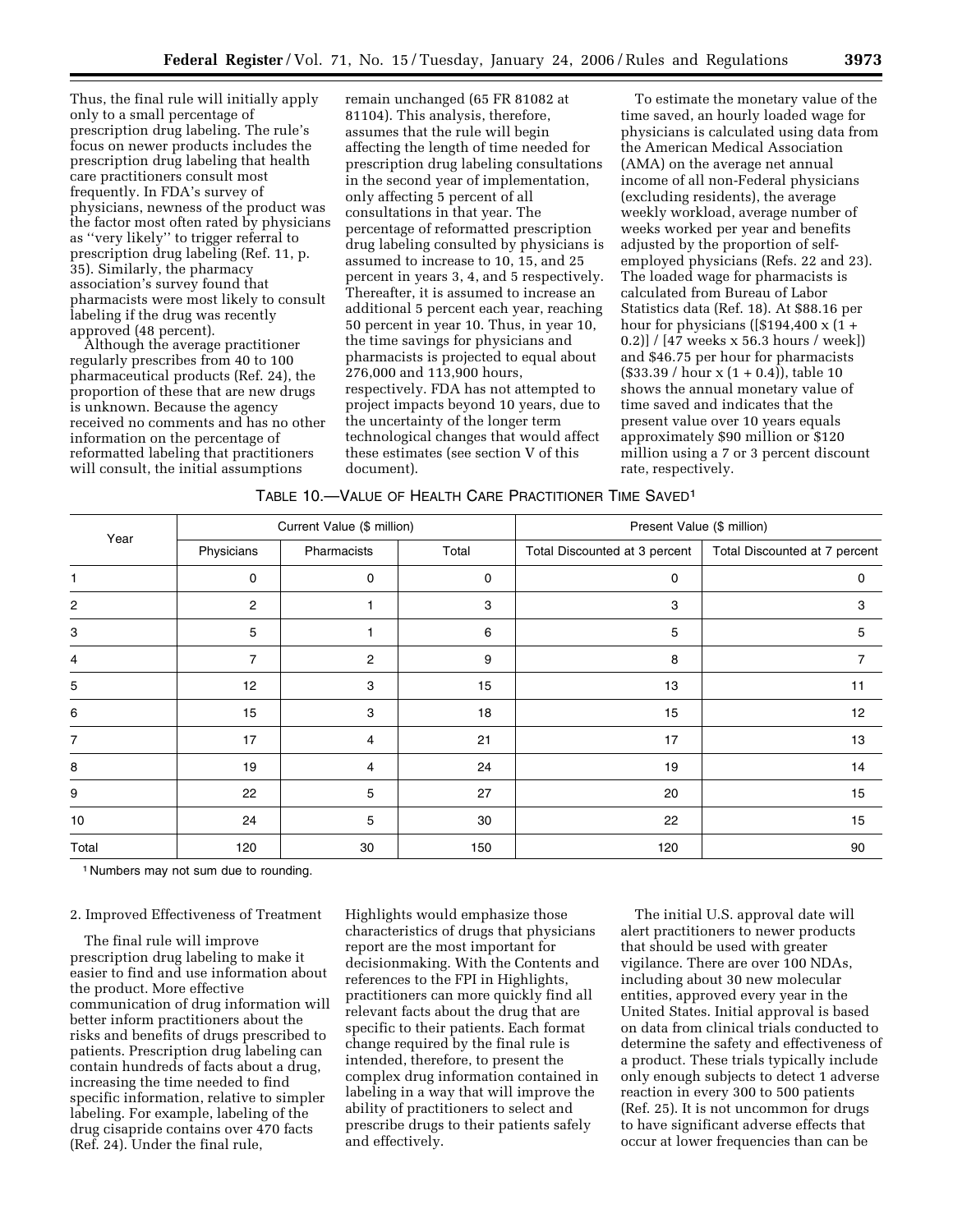detected in premarketing clinical trials. Adding contact information where practitioners can report suspected adverse reactions will facilitate the collection of drug safety information and make it easier for the agency and manufacturers to identify significant safety concerns that can emerge after a drug is marketed and a much larger population is exposed to the product. Moreover, by identifying those sections of the labeling in which there have been important recent changes, the new format will also alert practitioners to significant new safety concerns and other significant changes to labeling once a product has been approved.

In addition, any FDA-approved patient labeling must be printed at the end of the labeling, or accompany the labeling, regardless of when the product was approved. Including patient information enhances the likelihood that physicians will communicate important information to patients, improving patient understanding and adherence to treatment recommendations. FDA is unable to quantify the magnitude of these expected improvements in treatment effectiveness and health outcomes, but the agency believes they could be significant.

3. Decrease in Costs to Treat Avoidable Adverse Reactions

Although there are multiple causes of adverse reactions, some are potentially preventable and can result from misunderstood or incorrectly applied drug information (e.g., prescribing too high a dose for a patient with poor kidney function, or prescribing a drug to a patient with known contraindications). According to a 2000 GAO report on adverse drug events, standardized packaging is one of many approaches that can be adopted to reduce medication errors (Ref. 26). Requiring that prescription drug

labeling follow a standardized format will better inform health care practitioners about the drugs that are prescribed to patients, improve the effectiveness of treatment, and reduce the number of preventable adverse reactions experienced by patients.

No national study on the incidence or associated costs of adverse reactions has been conducted. Furthermore, it is difficult to compare published studies because they are either too limited in scope or differ in methodology. Nevertheless, studies of hospitalized patients suggest that the rate of preventable adverse events that occur during hospitalization is approximately 1.2 to 1.8 adverse events per 100 patients admitted (Refs. 27 through 29). Moreover, 1 of these studies conducted in the early 1990s in the northeastern United States found that a majority of preventable adverse events (about 1 adverse event per 100 hospital admissions) were related to errors or miscalculations in physician ordering, the stage most likely to be affected by improved prescription drug labeling information (Ref. 28). A more recent study conducted in the southwestern United States reported 4.2 adverse events per 100 patients, of which only 15 percent where deemed preventable (Ref. 29). Given the approximately 36 million annual hospitalizations in the United States (Ref. 30), these data suggest that between 229,000 and 364,000 adverse reactions among hospitalized patients are potentially preventable each year.

A number of studies show that the occurrence of an adverse event in a hospitalized patient increases the costs of caring for the patient by an average of between \$2,162 and \$2,595 (Refs. 28, 29, and 31). Costs associated with preventable adverse events were even higher, averaging about \$4,685 per patient (Ref. 31), or \$6,075 in 2000

dollars. If all hospitals incur similar costs for preventable adverse events, the potentially preventable annual costs from this source could total from between \$1.4 billion to \$2.2 billion nationally (in 2000 dollars).

Few studies on adverse reactions in outpatient or long-term care settings have been conducted. A report from a multidisciplinary conference held in 2000 to discuss a national research agenda for ambulatory patient safety described a diverse and complex outpatient system that was prone to the same types of errors observed in hospital studies (Ref. 32). In 1995, FDA estimated that hospitalizations associated with outpatient adverse reactions cost \$4.4 billion per year (60 FR 44182 at 44232; August 24, 1995), equaling \$5.2 billion in 2000 dollars. If the causes of errors in the outpatient setting are similar to the causes in hospitals, half of these costs are related to physician ordering errors. Thus, about \$2.6 billion (in 2000 dollars) per year in additional hospital costs result from errors likely to be influenced by improved prescribing information.

FDA lacks data to estimate the actual proportion of the adverse reaction costs that would be prevented under the final rule. Combining the projected hospital costs attributable to preventable inhospital and outpatient adverse reactions, from \$4.0 billion to \$4.8 billion per year may be potentially avoided through measures that provide better information to doctors, such as prescription drug labeling. If the final rule reduced these costs by even 1 percent, between \$40 million and \$48 million of the costs of hospitalization could be prevented each year. Over 10 years, the present value of these avoided costs would total from \$240 million to \$290 million with a 7 percent discount rate, and from \$300 to \$360 with a 3 percent discount rate (table 11).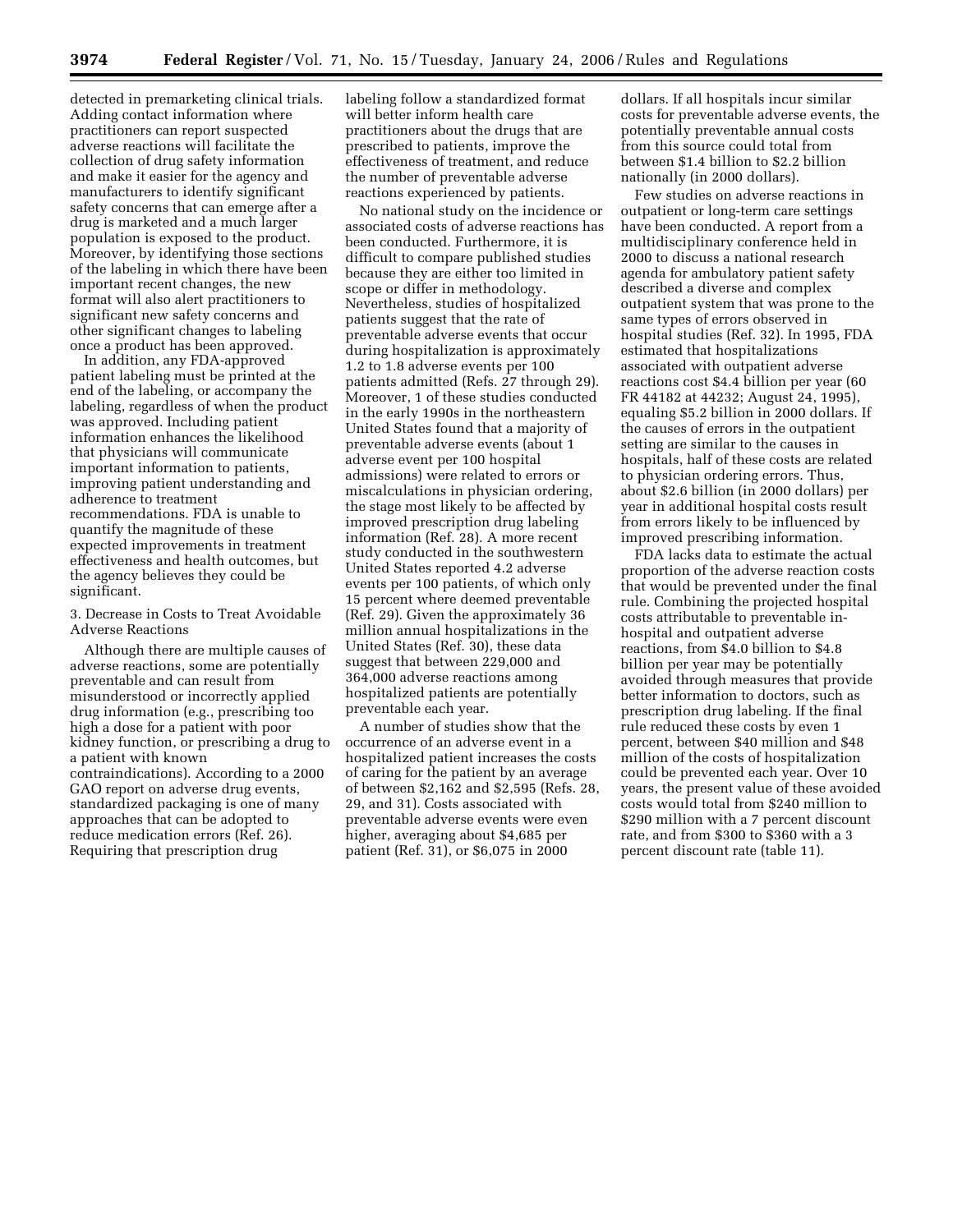|                         | Current Value (\$ mil) |                     |          |          |          | Present Value (\$ mil) |              |                     |              |
|-------------------------|------------------------|---------------------|----------|----------|----------|------------------------|--------------|---------------------|--------------|
| Year                    | Outpatient<br>ADES     | In-Hospital<br>ADES |          | Total    |          | Total<br>Discounted    | at 3 percent | Total<br>Discounted | at 7 percent |
|                         |                        | From:               | To:      | From:    | To:      | From:                  | To:          | From:               | To:          |
| 1                       | $\mathbf 0$            | $\Omega$            | $\Omega$ | $\Omega$ | $\Omega$ | $\Omega$               | $\Omega$     | $\Omega$            | - 0          |
| $\overline{\mathbf{c}}$ | 26                     | 14                  | 22       | 40       | 48       | 38                     | 45           | 35                  | 42           |
| 3                       | 26                     | 14                  | 22       | 40       | 48       | 37                     | 44           | 33                  | 39           |
| $\boldsymbol{4}$        | 26                     | 14                  | 22       | 40       | 48       | 35                     | 43           | 30                  | 37           |
| 5                       | 26                     | 14                  | 22       | 40       | 48       | 34                     | 42           | 28                  | 34           |
| 6                       | 26                     | 14                  | 22       | 40       | 48       | 33                     | 40           | 27                  | 32           |
| 7                       | 26                     | 14                  | 22       | 40       | 48       | 32                     | 39           | 25                  | 30           |
| 8                       | 26                     | 14                  | 22       | 40       | 48       | 32                     | 38           | 23                  | 28           |
| 9                       | 26                     | 14                  | 22       | 40       | 48       | 31                     | 37           | 22                  | 26           |
| 10                      | 26                     | 14                  | 22       | 40       | 48       | 30                     | 36           | 20                  | 24           |
| Total                   | 230                    | 130                 | 200      | 360      | 430      | 300                    | 360          | 240                 | 290          |

Table 11.--Annual Avoided Health Care Costs of Treating Patients for Preventable Adverse Drug Events<sup>1,2</sup>

<sup>1</sup> Numbers may not sum due to rounding.

<sup>2</sup> Assumes the rule will avoid 1 percent of the preventable hospitalization costs from in-hospital and outpatient adverse drug events.

As illustrated in table 12, the magnitude of the potential benefits of the final rule will be sensitive to the assumed level of effectiveness. At 0.4

percent, the total present value of avoided hospital costs for preventable in-hospital and outpatient adverse drug events will exceed the total present

value of the compliance costs for the final rule at both 3 and 7 percent discount rates.

| Table 12.—Impact of Different Effectiveness Levels on the Total Present Value of Avoided Hospital |                                                             |  |  |
|---------------------------------------------------------------------------------------------------|-------------------------------------------------------------|--|--|
|                                                                                                   | COSTS TO TREAT PREVENTABLE ADVERSE DRUG EVENTS <sup>1</sup> |  |  |

| Effectiveness Estimate (percent) |       | Discounted at 3 percent<br>$($$ million) | Discounted at 7 percent<br>$($$ million) |              |  |
|----------------------------------|-------|------------------------------------------|------------------------------------------|--------------|--|
|                                  | From: | To:                                      | From:                                    | To:          |  |
| 0.1                              | 30    | 36                                       | 24                                       | 29           |  |
| 0.4 <sup>2</sup>                 | 120   | 140                                      | 97                                       | 120          |  |
| 0.5                              | 150   | 180                                      | 120                                      | 150          |  |
| 1.0                              | 300   | 360                                      | 240                                      | 290          |  |
| 5.0                              | 1,500 | 1,800                                    | 1,200                                    | <b>1,500</b> |  |

1 Numbers may not sum due to rounding.

<sup>2</sup> Corresponds to the breakeven point where over 10 years, the total present value of hospital costs avoided exceeds the total present value of the compliance costs of the final rule.

When compared with other published studies, the agency's estimate of the cost of adverse reactions is likely less than the total social cost of such events. In particular, FDA's estimates include only hospital costs, and exclude the willingness to pay of patients to reduce these risks. Because these risks include fatality risks, the willingness to pay may

be quite large. Using a restrictive definition of adverse events and including direct and indirect costs, a large study of hospital discharge records conducted by Thomas and others in Utah and Colorado was published in 1999 and estimated that preventable adverse events cost society at least \$17 billion (in 1996 dollars) each year (Ref.

33). In contrast, a 2001 revision of the 1995 Johnson and Bootman cost-ofillness model used current costs whenever possible and predicted that drug-related illness occurring in ambulatory care settings cost about \$177.4 billion each year, or more than 40 times the estimate of avoided costs that was used in the rest of this analysis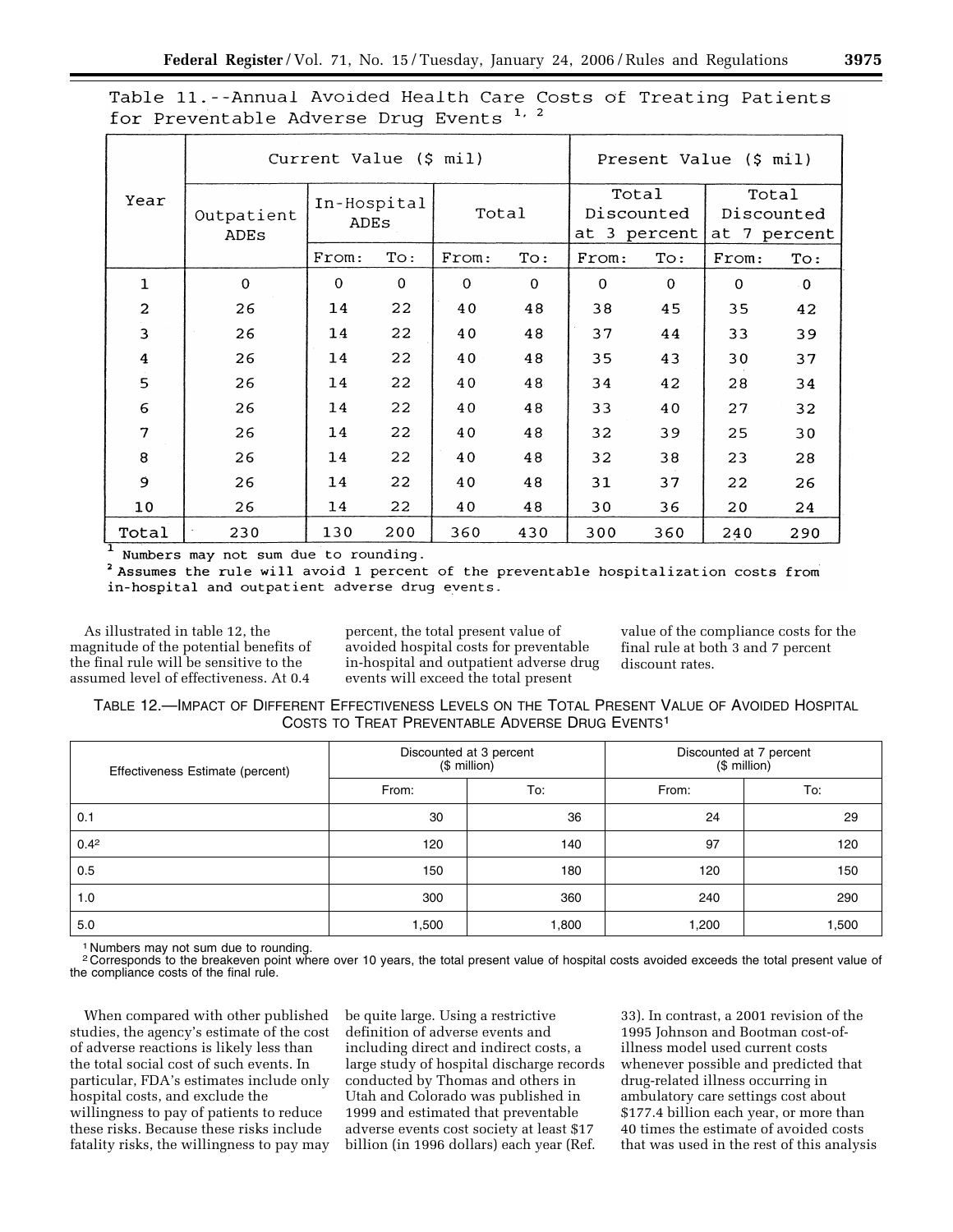(Refs. 34 and 35). While we acknowledge that we have no direct evidence about how the rule would reduce preventable adverse reactions, if the final rule avoided at least one-tenth of a percent of the costs predicted by the Thomas study, annual benefits of the rule would approximately equal annual costs.

## *D. Costs of Regulation*

Except as noted below, the methods used to estimate costs for the proposed rule remain the same for the final impact analysis (65 FR 81082 at 81103 through 81112). When possible, unit costs have been updated.

The proposed rule would have required two broad types of changes to the labeling of prescription drug products. First, labeling of approximately one-third of products already approved for marketing would have been revised to delete or add information within 1 year. Several comments argued that these changes would be quite costly relative to the limited benefits that would be derived and difficult to accomplish in the proposed implementation period (see comment 114). In response to these comments, the agency removed the requirements to delete certain information from all existing prescription drug labeling. Only those products with existing labeling that have FDA-approved patient labeling will be required to revise the labeling within 1 year.

Second, the proposed rule would have revised the content and established format requirements for labeling of new and recently approved applications. Although the agency modified some specific content and format requirements, the staggered implementation schedule and most provisions were retained for the final rule. Therefore, direct costs incurred to change prescription drug labeling include the costs of: (1) Designing or revising prescription drug labeling and submitting the new labeling to FDA, (2) producing longer trade labeling

including any equipment adjustments, (3) layout and artwork for labeling not accompanying drug products, (4) producing longer labeling for labeling not accompanying drug products, and (5) printing longer labeling in the PDR.

1. Labeling Changes for All Approved Prescription Drug Products

a. *Affected products*. The agency will require that FDA-approved patient labeling accompany the prescription drug labeling, or be printed following the last section of the prescription drug labeling within 1 year after the effective date of the final rule. The agency identified up to 200 products with some form of FDA-approved patient labeling that will be affected by the final rule. A sample of these affected products shows that the labeling of more than 60 percent already conforms to this provision of the final rule. Therefore, the labeling of an estimated 80 products will need to be revised.

b. *Prescription drug labeling design costs*. On average, prescription drug manufacturers will incur about \$2,220 per product in design and implementation costs to append FDAapproved patient labeling to existing prescription drug labeling. Because changes must be made within 1 year of the effective date of the final rule, not all firms will have sufficient time to deplete their inventories of existing prescription drug labeling. With a 12 month implementation period, FDA consultants estimate per product inventory losses of approximately \$630. Thus, including excess inventory losses, the cost to change prescription drug labeling is estimated at \$2,850 per product (65 FR 81082 at 81109; and 68 FR 6062 at 6074, reflecting updated costs). As shown in table 13, in the first year firms may incur one-time costs of \$0.2 million to add FDA-approved patient labeling to the labeling of the affected products.

c. *Incremental printing costs for prescription drug labeling*. Printed patient information would add an estimated 2 pages or about 75-square

inches to the length of trade labeling when printed on two sides (65 FR 81082 at 81109). Updating the unit printing costs for inflation, this additional length would increase the incremental printing costs by approximately \$6.84 for 1,000 pieces of labeling (75-square inches per piece x \$0.0000912 per square inch x 1,000 pieces) (68 FR 6062 at 6074). For the final analysis, FDA estimates that for affected products, up to 650,000 pieces of trade labeling would be distributed each year (section XI.D.2.c.i of this document). For each of the affected products, manufacturers will incur annual incremental costs averaging about \$4,440 to print the longer trade labeling (650,000 pieces per product per year x \$6.84 per 1,000 pieces). For all 80 affected products, annual incremental printing costs for trade labeling will increase by \$0.4 million. Furthermore, manufacturers distributing longer prescription drug labeling with promotional materials and samples will spend up to an additional \$5,125 in annual incremental printing costs each year for 3 years (750,000 pieces per year x \$6.84 per 1,000 pieces (approximation based on information in footnote 17 in section XI.D.2.e of this document)). Therefore, industry will incur additional printing costs with a present value of approximately \$3.6 million or \$4.2 million over 10 years at a 7 or 3 percent discount rate, respectively (table 13).

d. *Physicians' Desk Reference (PDR) Costs*. The agency estimates that 75 percent of prescription drug products have labeling already printed in the PDR. In 2002, an additional page in the PDR costs manufacturers \$9,750.14 Thus, the per product annual cost to print two additional pages is about \$19,500 (\$9,750 x 2). For the estimated 60 affected products (80 products x 0.75), the annual PDR costs would increase by \$1.2 million (\$19,500 x 60), equaling a present value of approximately \$8.2 million or \$10.0 million over 10 years with a 7 or 3 percent discount rate, respectively (table 13).

TABLE 13.—COSTS TO INCLUDE FDA-APPROVED PATIENT LABELING WITH LABELING OF EXISTING PRESCRIPTION PRODUCTS<sup>1, 2</sup>

| Year | One-Time Labeling<br><b>Revision Costs</b><br>$$$ million) | Annual Incremental<br><b>Printing Costs</b><br>$$$ million) | Annual PDR Costs<br>$$$ million) | <b>Total Costs</b><br>$$$ million) |
|------|------------------------------------------------------------|-------------------------------------------------------------|----------------------------------|------------------------------------|
|      | 0.2                                                        | 0.8                                                         | 1.2                              | 2.2                                |
| 2    | 0.0                                                        | 0.8                                                         | 2. ا                             | 1.9                                |

<sup>14</sup>Not all of these costs to manufacturers are social costs, as the PDR publisher is presumably

selling additional pages at more than its true opportunity cost. The excess is a transfer, but we do not know its magnitude.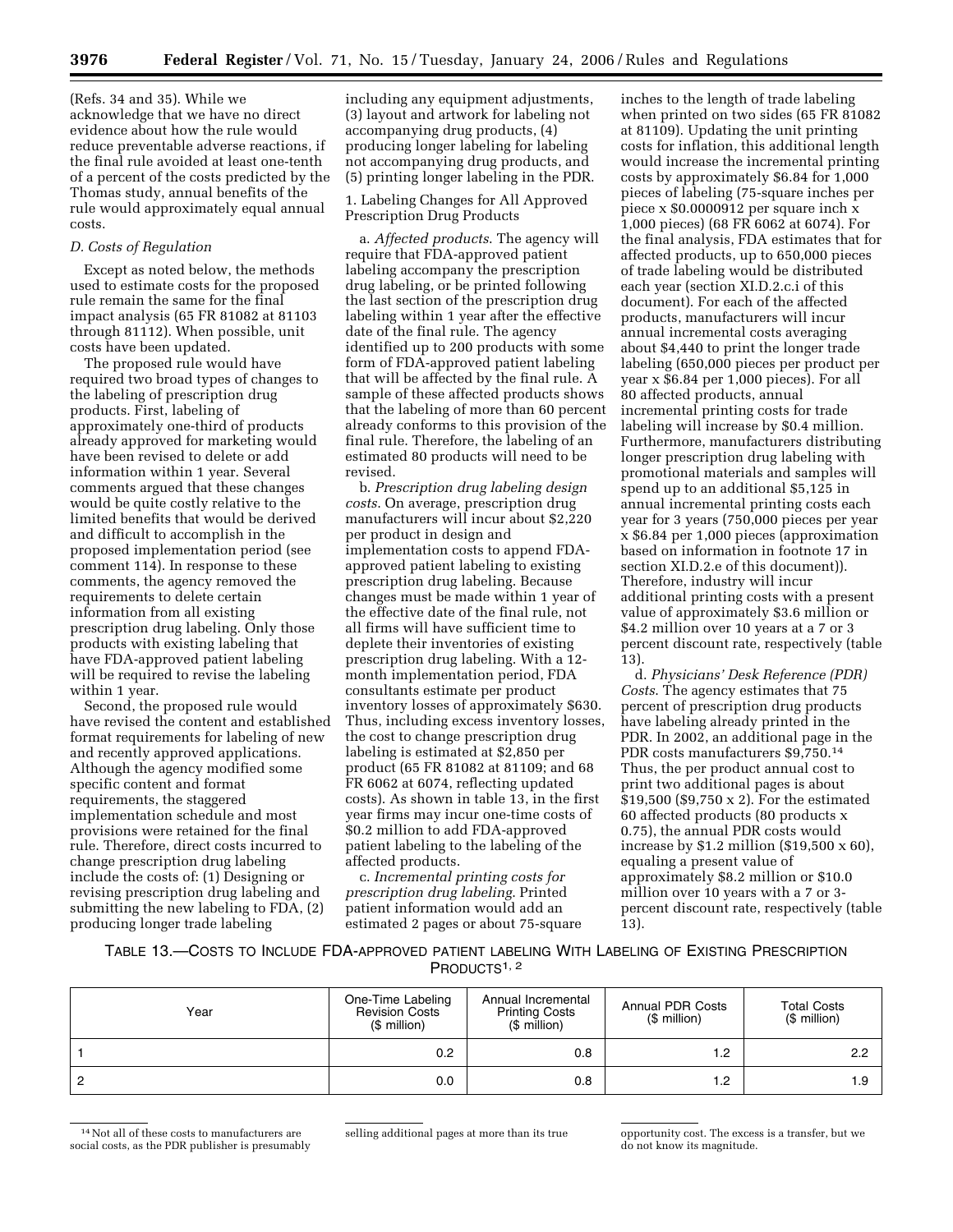| TABLE 13.—COSTS TO INCLUDE FDA-APPROVED PATIENT LABELING WITH LABELING OF EXISTING PRESCRIPTION |
|-------------------------------------------------------------------------------------------------|
| PRODUCTS <sup>1, 2</sup> —Continued                                                             |

| Year                                                | One-Time Labeling<br>Revision Costs<br>(\$ million) | Annual Incremental<br><b>Printing Costs</b><br>$$$ million) | <b>Annual PDR Costs</b><br>$($$ million) | <b>Total Costs</b><br>(\$ million) |
|-----------------------------------------------------|-----------------------------------------------------|-------------------------------------------------------------|------------------------------------------|------------------------------------|
| 3                                                   | 0.0                                                 | 0.8                                                         | 1.2                                      | 1.9                                |
| 4                                                   | 0.0                                                 | 0.4                                                         | 1.2                                      | 1.5                                |
| $\sqrt{5}$                                          | 0.0                                                 | 0.4                                                         | 1.2                                      | 1.5                                |
| 6                                                   | 0.0                                                 | 0.4                                                         | 1.2                                      | 1.5                                |
| $\overline{7}$                                      | 0.0                                                 | 0.4                                                         | 1.2                                      | 1.5                                |
| 8                                                   | 0.0                                                 | 0.4                                                         | 1.2                                      | 1.5                                |
| 9                                                   | 0.0                                                 | 0.4                                                         | 1.2                                      | 1.5                                |
| 10                                                  | 0.0                                                 | 0.4                                                         | 1.2                                      | 1.5                                |
| <b>Total Cost</b>                                   | 0.2                                                 | 4.8                                                         | 11.7                                     | 16.7                               |
| Present Value of Total Discounted at 3 per-<br>cent | 0.2                                                 | 4.2                                                         | 10.0                                     | 14.4                               |
| Present Value of Total Discounted at 7 per-<br>cent | 0.2                                                 | 3.6                                                         | 8.2                                      | 12.0                               |

1 Numbers may not sum due to rounding.

<sup>2</sup>This estimate assumes that products with Medication Guides already conform to this requirement of the final rule.

2. Labeling Changes for New and Recently Approved Prescription Drug Products

a. *Affected products*. The final rule would require that prescription drug labeling conform to format and content requirements for three categories of products: (1) All NDAs, BLAs, and efficacy supplements submitted to FDA on or after the effective date, (2) NDAs, BLAs, and efficacy supplements approved over the 5 years preceding the effective date or pending on the effective date of the final rule, and (3) any ANDA that references a listed drug with labeling conforming to the requirements of the final rule. For the first category of products, the prescription drug labeling requirements would apply when a sponsor files an NDA, BLA or efficacy supplement. Products in the second category must file supplemental applications within 3 to 7 years of the issuance of the rule, according to the implementation plan described in the preamble (see Table 5). For ANDA products (generic products), the implementation schedule for the affected reference listed drug applies.

This rule does not cover labeling for OTC products (including those approved under an NDA).

Estimates of the number of new applications that would be affected by the rule are updated and based on application approvals since 1997. During this period, an average of 97 NDAs and 10 BLAs were approved each year. FDA assumes that this average rate will continue. The number of affected products approved within 5 years before the effective date are estimated as the number of NDAs approved during the 5 year period from 1997 through 2001 without subsequent efficacy supplements.

Most efficacy supplements are filed and approved within 5 years of the approval date of their original application. Over time, prescription drug labeling of most products affected by the final rule will already conform to the requirements of the final rule when an efficacy supplement is submitted. Beginning in year 3, therefore, the number of labeling revisions as a result of an efficacy supplement will decline over time.

The initial analysis of impacts did not include estimates of the number of generic products that would be affected because the period of exclusivity for most innovator products covered by the rule would extend beyond the 10-year horizon. However, a subsequent analysis of data from ''Approved Drug Products with Therapeutic Equivalence Evaluations'' (the Orange Book) found that some older innovator products with generic equivalents have recent approvals of efficacy supplements or NDAs for new dosage strengths that could trigger revision of the labeling of some reference listed drugs. Although the overall number of older innovator products affected by the final rule is anticipated to be small, normally there are multiple generic products for each reference listed drug. Therefore, beginning in year 3, the final rule is estimated to affect an average of 42 generic products annually. Table 14 shows the number of products projected to be affected by the final rule during the 10-year period following the effective date.

TABLE 14.—ESTIMATED NUMBER OF AFFECTED PRODUCTS BY APPLICATION TYPE

| Year | New NDAs and BLAs | Efficacy Supplements | Approvals 5 Years<br>Prior to Effective Date | ANDAs | Total |
|------|-------------------|----------------------|----------------------------------------------|-------|-------|
|      | 107               | 69                   |                                              |       |       |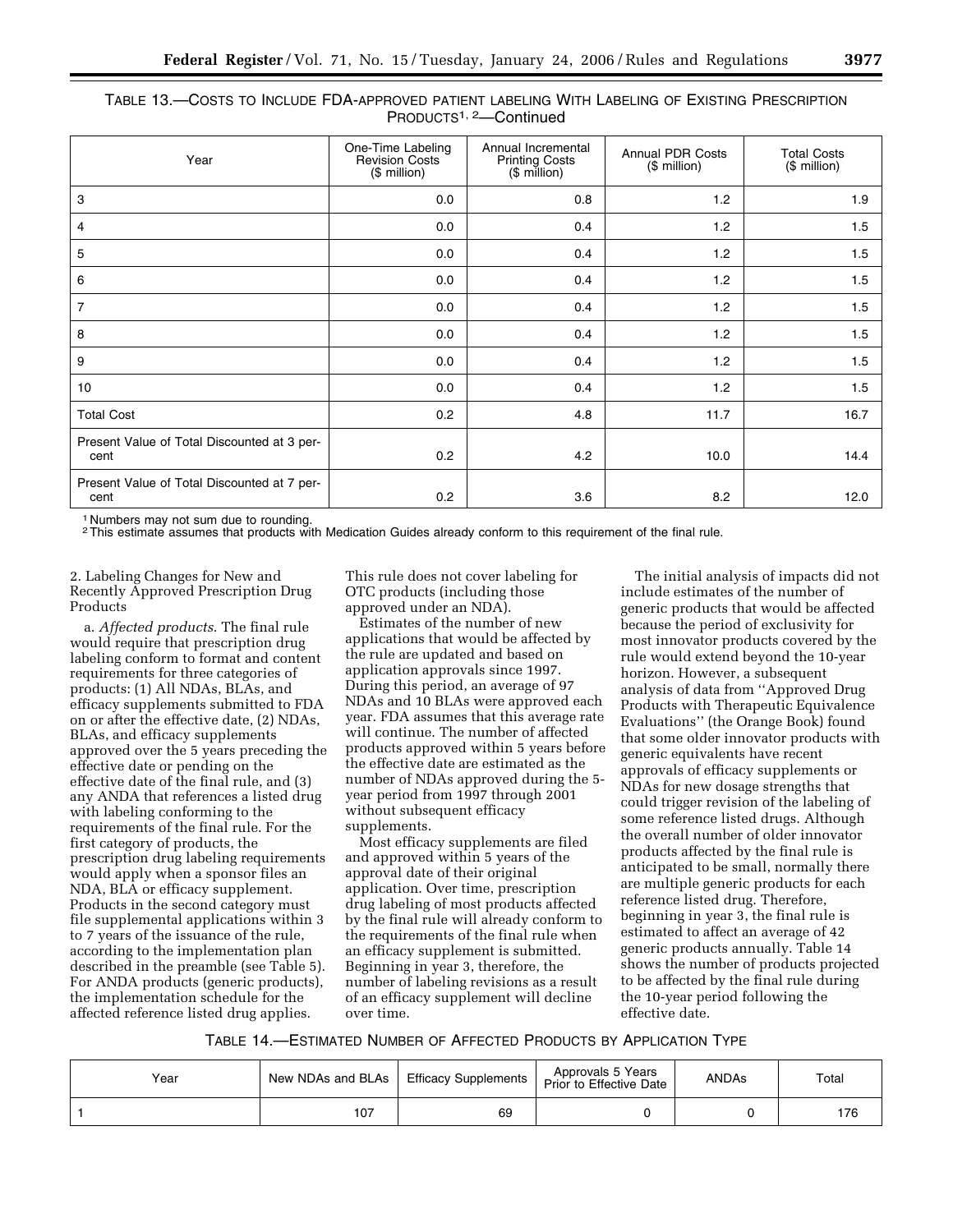| Year  | New NDAs and BLAs | <b>Efficacy Supplements</b> | Approvals 5 Years<br>Prior to Effective Date | ANDAs       | Total |
|-------|-------------------|-----------------------------|----------------------------------------------|-------------|-------|
| 2     | 107               | 69                          | 0                                            | $\mathbf 0$ | 176   |
| 3     | 107               | 52                          | 69                                           | 42          | 270   |
| 4     | 107               | 39                          | 69                                           | 42          | 257   |
| 5     | 107               | 29                          | 68                                           | 42          | 246   |
| 6     | 107               | 22                          | 69                                           | 42          | 240   |
| 7     | 107               | 16                          | 69                                           | 42          | 234   |
| 8     | 107               | 12                          | 0                                            | 42          | 161   |
| 9     | 107               | 9                           | 0                                            | 42          | 158   |
| 10    | 107               | $\overline{7}$              | 0                                            | 42          | 156   |
| Total | 1,070             | 324                         | 344                                          | 336         | 2,074 |

Highlights and Contents does not

|  | TABLE 14. ESTIMATED NUMBER OF AFFECTED PRODUCTS BY APPLICATION TYPE-Continued |
|--|-------------------------------------------------------------------------------|
|--|-------------------------------------------------------------------------------|

b. *Prescription drug labeling design costs*. The cost of designing prescription drug labeling that conforms to the final format and content requirements will depend heavily on when, during a product's life cycle, labeling design occurs. Costs will be highest for products already marketed with approved prescription drug labeling that otherwise would not be changed. Conversely, design costs will be lowest for products that are closely related to a prior product application that has already had its prescription drug labeling changed to the new format or for generic drug labeling. Costs for currently marketed products that would be undergoing relabeling for other reasons (e.g., related to an efficacy supplement) will be in between these extremes.

FDA has previously estimated that it takes about 2 months of full-time effort to design a novel patient information guide (for the first prescription drug in a therapeutic class), but less than 1 week to redesign a guide following a previously approved prototype (i.e., innovator drugs in the same therapeutic class for which patient information was already developed) (60 FR 44232). The final rule requires reordering of the detailed information in the prescription drug labeling and addition of Highlights and Contents. Although FDA designates the new order, detailed discussion and drug-specific decisions (e.g., regarding exactly what should be listed in Highlights) may be necessary. Because negotiation of labeling is a routine part of the review process, including

increase this time burden on manufacturers or the agency. Therefore, the time required to revise labeling conforming to the requirements of the final rule will fall between the time required to design a novel patient information guide and time required to redesign a guide. Although sponsors of new applications and efficacy supplements would incur many of the same design costs as sponsors of existing innovator products, they would experience no additional testing, preparation, and application costs. For the initial analysis, it was anticipated that manufacturers would incur onetime costs up to \$5,000 for each new product and \$7,500 for each existing product to conform to the format and content provisions of the rule (65 FR 81082 at 81106 through 81107). These one-time per product costs are updated to \$6,190 and \$8,700, respectively. Modifying prescription drug labeling for ANDAs is anticipated to cost generic drug manufacturers about \$1,300 per product, including \$830 in labor costs and \$470 in material costs for artwork and scrap (68 FR 6062 at 6074).

Once product labeling contains Highlights, any substantive revisions of key sections of the labeling must be listed in the recent major changes section along with the month and year the revision was incorporated. However, the final rule also requires that after 1 year, the information about recent major changes must be removed the next time the labeling is reprinted. Manufacturers voluntarily change drug product

labeling frequently during the first 5 years a product is marketed. During this period, the agency anticipates that manufacturers would remove recent major changes from Highlights at the same time they voluntarily change labeling and, thus, would incur no additional costs. After 5 years on the market, however, some manufacturers would incur additional costs to remove recent major changes in the timeframe specified by the final rule. The earliest this might occur is in year 7 after the initial redesign of the labeling.15 Based on the agency's experience with products that have been on the market for more than 5 years, up to 10 percent of the products affected by the final rule might be required to remove recent major changes in year 7 or later, at a per product cost of approximately \$1,600. Over 10 years, the present value of these costs could equal about \$0.1 million with either a 7 percent or 3 percent discount rate.

As shown in table 15, the total firstyear costs would amount to \$1.1 million. Costs increase to a high of \$1.6 million in years 3 and 4. After the seventh year, when all products approved within 5 years prior to the rule's effective date or pending on the effective date have redesigned prescription drug labeling, the costs decline to about \$0.8 million per year. As a result, the estimated total present value of the costs of redesigning prescription drug labeling over 10 years is about \$8.8 million and \$10.5 million with a 7 and 3 percent discount rate, respectively.

<sup>15</sup>Recent major changes must remain in the Highlights for at least 1 year. Any major change

after year 5 would therefore remain on the labeling through year 6 or later.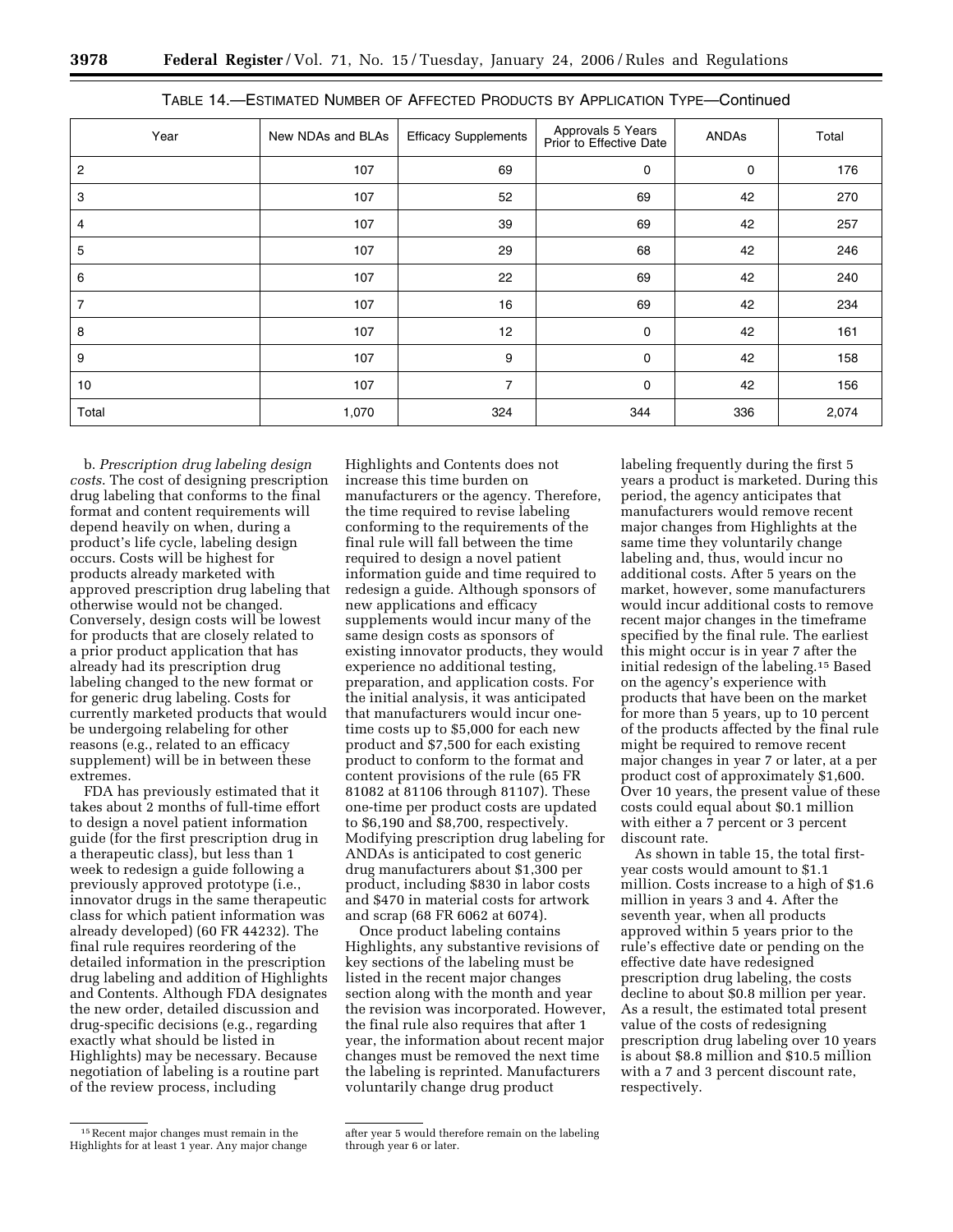|                |                         | Current Value (\$ million) | Present Value (\$ million)                      |              |       |                                         |                                         |  |
|----------------|-------------------------|----------------------------|-------------------------------------------------|--------------|-------|-----------------------------------------|-----------------------------------------|--|
| Year           | NDAs and<br><b>BLAs</b> | Efficacy<br>Supplements    | Approvals 5 Years<br>Prior to Effective<br>Date | <b>ANDAS</b> | Total | <b>Total Discounted</b><br>at 3 percent | <b>Total Discounted</b><br>at 7 percent |  |
| $\mathbf{1}$   | 0.7                     | 0.4                        | 0.0                                             | 0.0          | 1.1   | 1.1                                     | 1.0                                     |  |
| $\overline{2}$ | 0.7                     | 0.4                        | 0.0                                             | 0.0          | 1.1   | 1.0                                     | 1.0                                     |  |
| 3              | 0.7                     | 0.3                        | 0.6                                             | 0.1          | 1.6   | 1.5                                     | 1.3                                     |  |
| 4              | 0.7                     | 0.2                        | 0.6                                             | 0.1          | 1.6   | 1.4                                     | 1.2                                     |  |
| 5              | 0.7                     | 0.2                        | 0.6                                             | 0.1          | 1.5   | 1.3                                     | 1.1                                     |  |
| 6              | 0.7                     | 0.1                        | 0.6                                             | 0.1          | 1.5   | 1.2                                     | 1.0                                     |  |
| $\overline{7}$ | 0.7                     | 0.1                        | 0.6                                             | 0.1          | 1.5   | 1.2                                     | 0.9                                     |  |
| 8              | 0.7                     | 0.1                        | 0.0                                             | 0.1          | 0.8   | 0.7                                     | 0.5                                     |  |
| 9              | 0.7                     | 0.1                        | 0.0                                             | 0.1          | 0.8   | 0.6                                     | 0.4                                     |  |
| 10             | 0.7                     | 0.0                        | 0.0                                             | 0.1          | 0.8   | 0.6                                     | 0.4                                     |  |
| Total          | 6.7                     | 2.0                        | 3.0                                             | 0.4          | 12.2  | 10.5                                    | 8.8                                     |  |

TABLE 15.—ESTIMATED PRESCRIPTION DRUG LABELING DESIGN COSTS1

1 Numbers may not sum due to rounding.

c. *Costs associated with producing longer labeling accompanying drug products and drug samples (trade labeling)*. The proposed rule would have required that trade labeling be printed in 8-point minimum type size, almost doubling the current average length for the labeling. Several comments from pharmaceutical manufacturers stated that the agency had underestimated the retooling and packaging line costs that would be incurred to include this longer trade labeling (see comment 124). A few large firms estimated that new equipment would cost between \$135,000 and \$700,000 per packaging line and could total up to \$40 million for a large firm if trade labeling of all products were affected. As discussed in section XI.F of this document (''Alternatives Considered''), the agency recognized that including all products in the final rule would substantially increase costs to industry and, therefore, limited the final rule to new and recently approved products (see section XI.F.3 of this document). Furthermore, approximately half of the affected products shown in table 14 will be new approvals that have not yet established packaging. Nevertheless, based on the potential economic impact the larger type size might have on pharmaceutical manufacturers, for the final rule the agency reduced the minimum size requirement for trade labeling to 6 points, a size generally reported as acceptable in comments from manufacturers (see comment 102). Thus, the new format and content

requirements of the final rule will lengthen trade labeling by approximately 20 square inches when printed on two sides. Longer prescription drug labeling increases the cost of paper, ink, and other ongoing incremental printing costs. As discussed below, even in 6 points, a small number of products are still expected to incur some equipment costs (e.g., different insert-folding machinery).

i. *Incremental printing costs for trade labeling*. U.S. retail pharmacies dispense about 3.3 billion prescriptions per year, of which an estimated 790 million are for unit-of-use products that include prescription drug labeling within the package (65 FR 81082 at 81107, updated using IMS data at *http:// www.ims-health.com*). If the non-unitof-use prescriptions average one piece of labeling per 3.3 prescriptions, the total number of labelings accompanying retail products equals roughly 1.5 billion. Further, adding hospital pharmaceutical volume, estimated at approximately 54 percent of retail volume, yields an annual total of 2.4 billion pieces of trade labeling accompanying prescribed products. Allowing 10 percent for wastage indicates that manufacturers distribute roughly 2.6 billion pieces of labeling with prescribed products each year. Since 60 percent of all prescriptions are for branded products, about 1.6 billion pieces of labeling are currently included with about 2,440 branded products and about 1.0 billion pieces are included

with 2,900 generic products.16 Using 650,000 pieces per innovator product and 370,000 pieces per generic product, at a cost of \$0.18 and \$0.19 per 100 pieces, respectively, yields annual per product cost estimates of \$1,165 and \$700, respectively. Table 16 shows the estimated number of revised labelings and annual incremental printing costs over 10 years.

Trade labeling must also accompany drug product samples. However, the number of samples distributed for a specific product depends on a manufacturer's marketing strategy and may vary from year to year. Although IMS Health (IMS) reported that the volume of samples distributed in the United States between 1997 and 2000 ranged from 860 million to 920 million (Ref. 36), sales representatives normally leave one piece of labeling for every 10 samples they distribute. Even though new products are sampled more often than older products, some manufacturers continue to distribute samples throughout the life cycle of their product. While the actual number of samples including reformatted trade labeling is uncertain, we anticipate that manufacturers may spend up to \$0.2

<sup>16</sup> Derived from ''Approved Drug Products with Therapeutic Equivalence Evaluations,'' CDER, FDA, 2001. The estimate is a count of all branded products marketed under an NDA and differentiated by active ingredient, therapeutic equivalence, dosage form, or manufacturer, not including multiple dosage strengths. Although not counted, adding biologicals would not significantly alter results.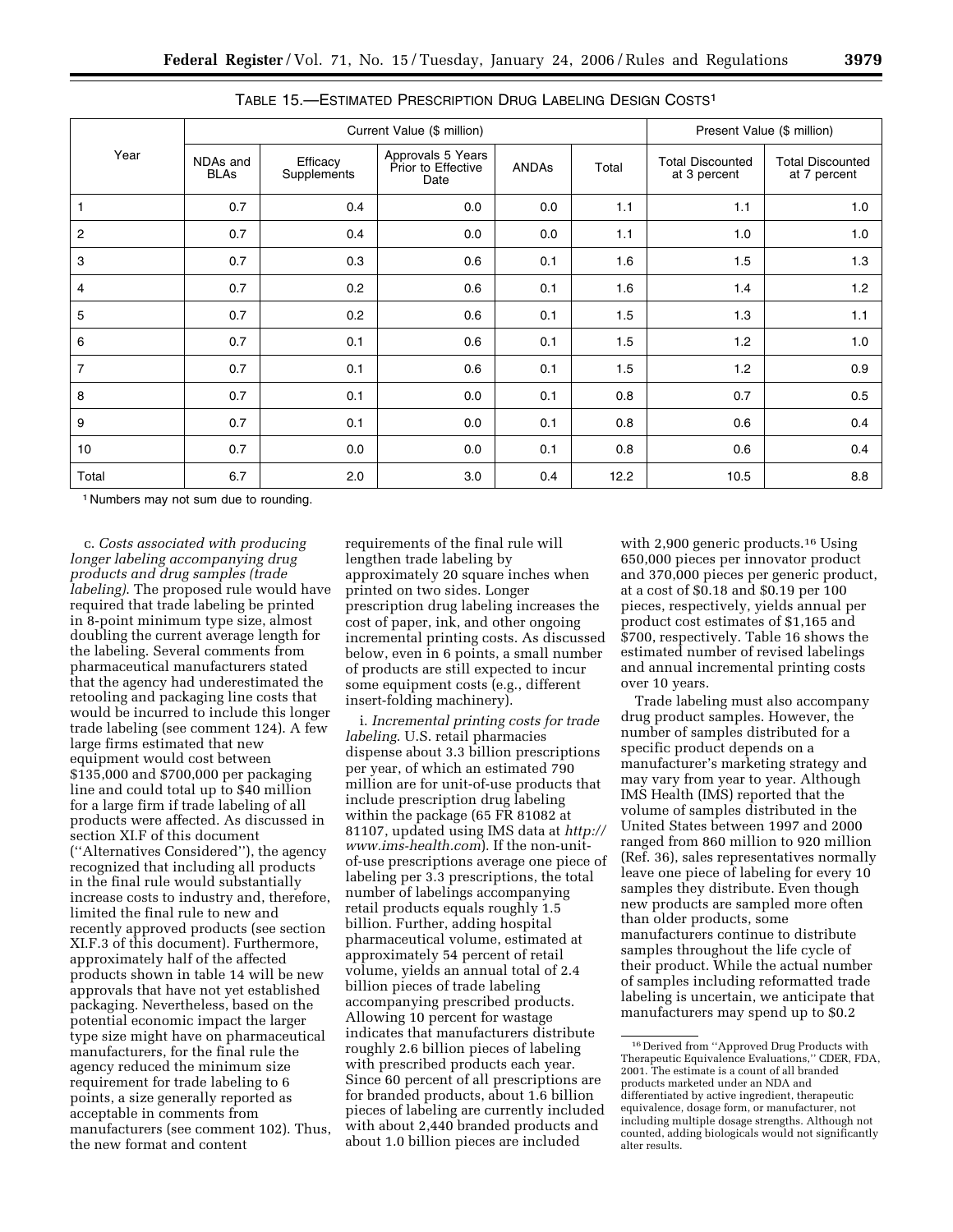million annually to print longer trade labeling to accompany drug samples

(table 16).

| Table 16.--Incremental Annual Printing Costs for Longer Trade |  |  |  |  |  |
|---------------------------------------------------------------|--|--|--|--|--|
| Labeling in 6-Point Minimum Type Size <sup>1</sup>            |  |  |  |  |  |

|              |              | Number by Type<br>(min) |         | Current Value<br>$(S \text{ mil})$ |      |         |       | Present Value<br>$(5 \text{ mil})$ |                     |
|--------------|--------------|-------------------------|---------|------------------------------------|------|---------|-------|------------------------------------|---------------------|
|              | NDA,<br>BLA, |                         |         | NDA,<br>BLA,                       |      |         |       | Total<br>Discounted                | Total<br>Discounted |
| Year         | and ES       | ANDA                    | Samples | and ES                             | ANDA | Samples | Total | at <sub>3</sub><br>Percent         | at 7<br>Percent     |
| 1            | 110          | $\overline{0}$          | 90      | 0.2                                | 0.0  | 0.2     | 0.4   | 0.4                                | 0.3                 |
| 2            | 230          | $\Omega$                | 90      | 0.4                                | 0.0  | 0.2     | 0.6   | 0.5                                | 0.5                 |
| 3            | 380          | 16                      | 90      | 0.7                                | 0.0  | 0.2     | 0.9   | 0.8                                | 0.7                 |
| 4            | 520          | 31                      | 90      | 0.9                                | 0.1  | 0.2     | 1.1   | 1.0                                | 0.9                 |
| 5            | 650          | 47                      | 90      | 1.2                                | 0.1  | 0.2     | 1.4   | 1.2                                | 1.0                 |
| 6            | 780          | 62                      | 90      | 1.4                                | 0.1  | 0.2     | 1.7   | 1.4                                | 1.1                 |
| 7            | 900          | 78                      | 90      | 1.6                                | 0.1  | 0.2     | 1.9   | 1.6                                | 1.2                 |
| 8            | 980          | 93                      | 90      | 1.8                                | 0.2  | 0.2     | 2.1   | 1.7                                | 1.2                 |
| $\mathbf{9}$ | 1,100        | 110                     | 90      | 1.9                                | 0.2  | 0.2     | 2.3   | 1.7                                | 1.2                 |
| 10           | 1,100        | 120                     | 90      | 2.0                                | 0.2  | 0.2     | 2.4   | 1.8                                | 1.2                 |
| Total        | 6,750        | 560                     | 900     | 12.1                               | 1.1  | 1.6     | 14.7  | 12.1                               | 9.4 <sup>1</sup>    |

<sup>1</sup> Numbers may not sum due to rounding.

ii. *Equipment costs*. The original analysis estimated that 1 percent of affected existing products would be required to adjust packaging equipment with trade labeling printed in 8 points. According to several comments, trade labeling is currently printed in type sizes of 4.5 points and larger (see comment 102). Thus, it is unlikely that the minimum type size requirement of the final rule (i.e., 6 points for trade labeling) will require firms to purchase

new packaging equipment. However, in a few cases where existing labeling is printed in type sizes between 4.5 points and 6 points, firms may need to adjust packaging lines for longer labeling. Since the labeling of many ophthalmic drug products is printed in type sizes smaller than 6 points, the proportion of recent approvals for ophthalmic products was used as a proxy for the proportion of affected products that will incur some equipment costs. For the

final analysis, 5 percent of existing products affected by the rule (i.e., products with new efficacy supplements, products approved in the 5 years prior to the effective date of the rule, and affected ANDAs) will incur costs of \$200,000 each product. As shown in table 17, the estimated present value of equipment changes totals \$7.2 million and \$8.7 million over 10 years discounted at 7 and 3 percent respectively.

|  | TABLE 17.—COST OF ADJUSTMENTS TO PACKAGING LINES TO ACCOMMODATE LONGER TRADE LABELING <sup>1, 2</sup> |
|--|-------------------------------------------------------------------------------------------------------|
|--|-------------------------------------------------------------------------------------------------------|

| Year           | <b>Estimated Number of Affected</b> | <b>Total Cost</b> | Present Value (\$ million)    |                               |  |  |
|----------------|-------------------------------------|-------------------|-------------------------------|-------------------------------|--|--|
|                | Products                            | (\$ million)      | Total Discounted at 3 Percent | Total Discounted at 7 Percent |  |  |
|                | 3                                   | 0.7               | 0.7                           | 0.6                           |  |  |
| $\overline{c}$ | 3                                   | 0.7               | 0.7                           | 0.6                           |  |  |
| 3              | 8                                   | 1.6               | 1.5                           | 1.3                           |  |  |
| $\overline{4}$ | 8                                   | 1.5               | 1.3                           | 1.1                           |  |  |
| 5              | $\overline{7}$                      | 1.4               | 1.2                           | 1.0                           |  |  |
| 6              | $\overline{7}$                      | 1.3               | 1.1                           | 0.9                           |  |  |
| $\overline{7}$ | 6                                   | 1.3               | 1.0                           | 0.8                           |  |  |
| 8              | 3                                   | 0.5               | 0.4                           | 0.3                           |  |  |
| 9              | 3                                   | 0.5               | 0.4                           | 0.3                           |  |  |
| 10             | $\overline{c}$                      | 0.5               | 0.4                           | 0.2                           |  |  |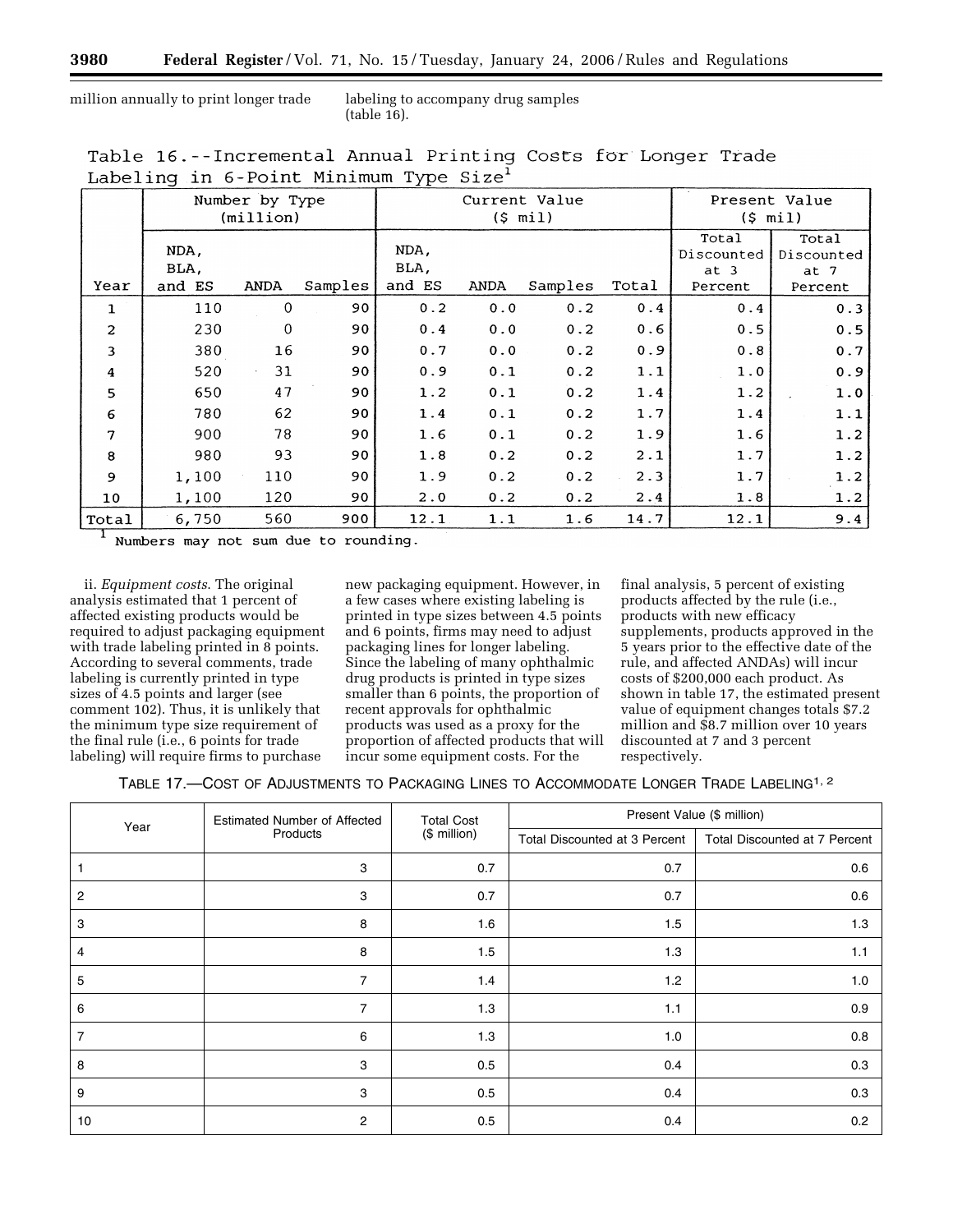# TABLE 17.—COST OF ADJUSTMENTS TO PACKAGING LINES TO ACCOMMODATE LONGER TRADE LABELING1, 2—Continued

| Year  | Estimated Number of Affected | <b>Total Cost</b> | Present Value (\$ million)    |                               |  |  |
|-------|------------------------------|-------------------|-------------------------------|-------------------------------|--|--|
|       | <b>Products</b>              | $(S$ million)     | Total Discounted at 3 Percent | Total Discounted at 7 Percent |  |  |
| Total | 50                           | 10.0              | 8.7                           |                               |  |  |

1 Numbers may not sum due to rounding.

2For products with labeling printed in type sizes smaller than 6 points, the final rule may require that some packaging lines be retooled. Based on NDA, ANDA or efficacy supplements approvals for ophthalmic drug products between 1997 and 2001, an estimated 5 percent of the existing products affected by the rule will require some change to packaging equipment at an average cost of \$200,000 per product.

d. *Layout and design costs for prescription drug labeling not accompanying drug products*. The final rule specifies a minimum type size of 6 points for trade labeling and 8 points for all other prescription drug labeling distributed by a manufacturer (e.g., labeling required to be distributed with promotional materials or in promotional settings). Firms choosing to print all

prescription drug labeling for a product in the same type size (8 points or larger) will incur no additional design costs. However, if trade labeling is printed in a type size smaller than 8 points, a firm will incur additional costs of \$810 per product to change and proof read the layout, and to prepare artwork for the labeling not accompanying the drug product. It is uncertain how many firms

will print labeling in different type sizes. However, if all new and recently approved innovator products are affected, the total present value of the additional design costs is approximately \$1.0 million or \$1.2 million over 10 years discounted at 7 or 3 percent respectively (table 18).

| Year           | Number of Affected | <b>Total Costs</b> | Present Value (\$ million)    |                               |  |  |
|----------------|--------------------|--------------------|-------------------------------|-------------------------------|--|--|
|                | Products           | (\$ million)       | Total Discounted at 3 Percent | Total Discounted at 7 Percent |  |  |
|                | 176                | 0.1                | 0.1                           | 0.1                           |  |  |
| $\overline{c}$ | 176                | 0.1                | 0.1                           | 0.1                           |  |  |
| 3              | 228                | 0.2                | 0.2                           | 0.2                           |  |  |
| 4              | 215                | 0.2                | 0.2                           | 0.1                           |  |  |
| 5              | 204                | 0.2                | 0.1                           | 0.1                           |  |  |
| 6              | 198                | 0.2                | 0.1                           | 0.1                           |  |  |
| $\overline{7}$ | 192                | 0.2                | 0.1                           | 0.1                           |  |  |
| 8              | 119                | 0.1                | 0.1                           | 0.1                           |  |  |
| 9              | 116                | 0.1                | 0.1                           | 0.1                           |  |  |
| 10             | 114                | 0.1                | 0.1                           | 0.0                           |  |  |
| Total          | 1,738              | 1.4                | 1.2                           | 1.0                           |  |  |

1Firms are expected to only print this type of labeling for 3 years after the launch of a new innovator drug product.

2 Numbers may not sum due to rounding.

e. *Costs associated with producing longer prescription drug labeling not accompanying drug products*. In contrast to trade labeling, with the new content and format requirements the length of current labeling will increase an average of about 93 percent when printed in 8-point type size. At this length, the incremental printing costs will increase by \$0.85 per 100 pieces. To calculate the annual cost to print prescription drug labeling not accompanying drug products, FDA estimated that pharmaceutical representatives detailing drug products would distribute approximately 50 million pieces of prescription drug

labeling annually. Because most detailing involves relatively new products, the products most affected by this rule, FDA assumed that manufacturers would incur additional printing costs for all of this labeling, amounting to about \$0.4 million annually.

Finally, FDA estimated that about 730,000 pieces of prescription drug labeling per approval would be distributed each year by mail or at conferences to physicians, other health care practitioners, consumers, retail pharmacy outlets, and hospital pharmacies for 3 years following

approval of a new drug.17 As shown in table 19, annual total costs peak at \$4.4 million in year 5. Over 10 years with a 7 or 3 percent discount rate, the present value of the incremental printing costs

<sup>&</sup>lt;sup>17</sup> For each approval, it was assumed that all physicians involved in primary care and 25 percent of physicians practicing a medical specialty would receive two mailings per year, or an estimated 646,150 pieces (i.e., (222,400 x 2) + (0.25 x 402,700 x 2)), for 3 years following product launch. An additional 10 percent or 64,615 pieces are estimated to be distributed annually for 3 years to other health care practitioners or consumers. Furthermore, FDA assumes that 55,581 retail pharmacy outlets and 8,020 hospital pharmacies would receive 1 mailing to announce the launch of a new innovator product in the year of approval (65 FR 81082 at 81108, updated).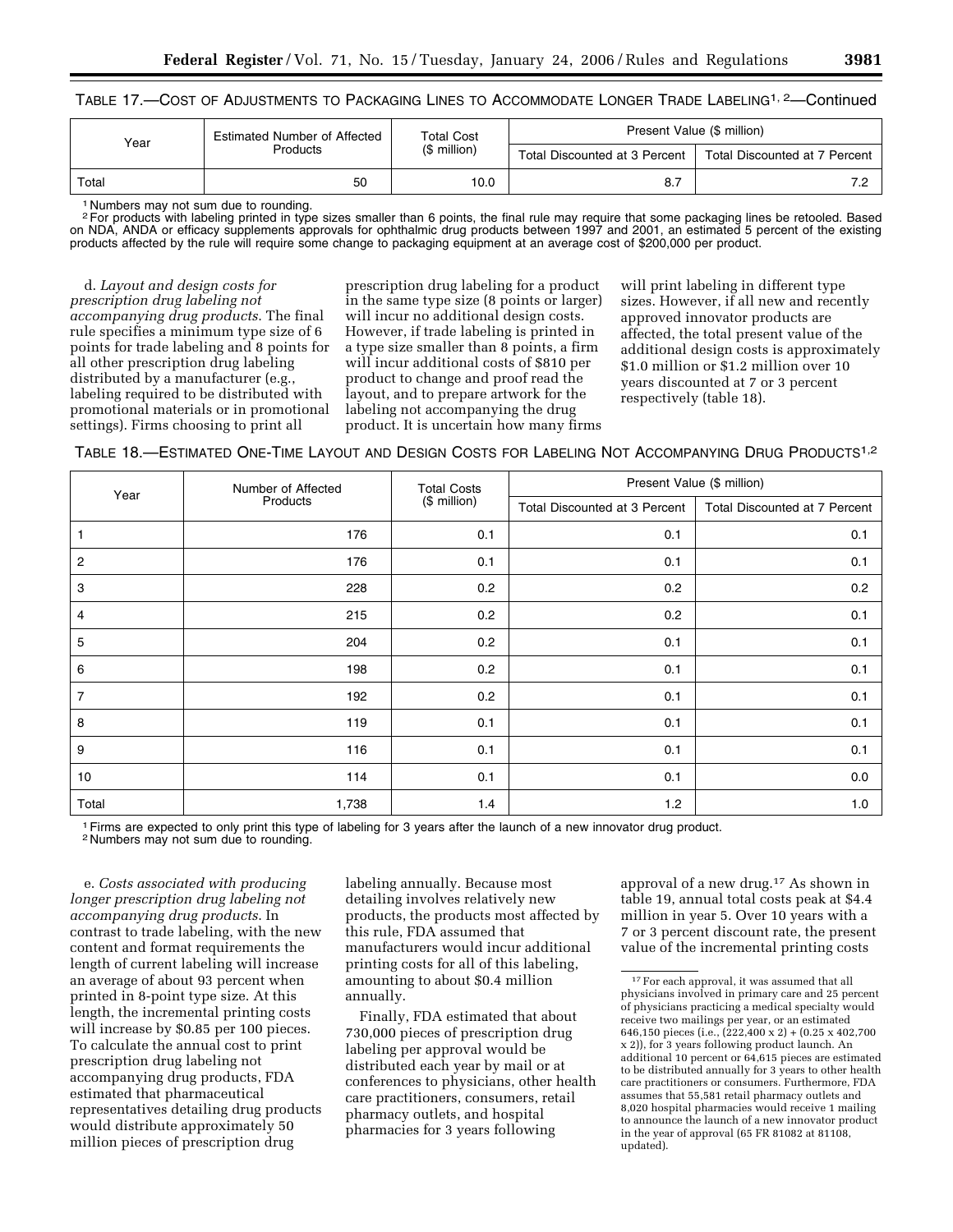for longer prescription drug labeling not about \$24 million or \$29 million, accompanying drug products would be respectively.

Table 19.--Annual Incremental Printing Costs for Longer Prescription Drug Labeling Not Accompanying Drug Products Printed in 8-Point Minimum Type Size<sup>1</sup>

| Number of<br>Affected<br>Year |                 | Number of<br>Pieces and Type<br>of Delivery<br>(millic) |                 | Current Value of Costs<br>$(5 \text{ mil})$ |               |                                                   | Present Value<br>$(\frac{1}{2} \text{ mil})$ |      |
|-------------------------------|-----------------|---------------------------------------------------------|-----------------|---------------------------------------------|---------------|---------------------------------------------------|----------------------------------------------|------|
| Innovator<br>Products         | $In-$<br>Person | Mailed                                                  | $In-$<br>Person | Mailed                                      | Total<br>Cost | Total<br>Discounted<br>at <sub>3</sub><br>Percent | Total<br>Discounted<br>at 7<br>Percent       |      |
| $\mathbf{1}$                  | 176             | 50                                                      | 140             | 0.4                                         | 1.2           | 1.6                                               | 1.5                                          | 1.5  |
| 2                             | 176             | 50                                                      | 260             | 0.4                                         | 2.2           | $2.6$ .                                           | 2.5                                          | 2.3  |
| $\overline{3}$                | 228             | 50                                                      | 430             | 0.4                                         | 3.6           | 4.0                                               | 3.7                                          | 3.3  |
| $\overline{4}$                | 215             | 50                                                      | 450             | 0.4                                         | 3.8           | 4.3                                               | 3.8                                          | 3.3  |
| 5                             | 204             | 50                                                      | 470             | 0.4                                         | 4.0           | 4.4                                               | 3.8                                          | 3.2  |
| 6                             | 198             | 50                                                      | 450             | 0.4                                         | 3.8           | 4.2                                               | 3.6                                          | 2.8  |
| 7                             | 192             | 50                                                      | 430             | 0.4                                         | 3.7           | 4.1                                               | 3.3                                          | 2.6  |
| 8                             | 119             | 50                                                      | 370             | 0.4                                         | 3.1           | 3.6                                               | 2.8                                          | 2.1  |
| 9                             | 116             | 50                                                      | 310             | 0.4                                         | 2.6           | 3.1                                               | 2.3                                          | 1.7  |
| 10                            | 114             | 50                                                      | 260             | 0.4                                         | 2.2           | 2.6                                               | 1.9                                          | 1.3  |
| Total                         | 1,738           | 500                                                     | 3,600           | 4.0                                         | 30.2          | 34.5                                              | 29.3                                         | 23.9 |

ı Numbers may not sum due to rounding.

f. *Physicians' Desk Reference (PDR) Costs*. FDA estimates that the new Highlights, including any boxed warnings, and Contents would add about a half page to the PDR labeling of each affected prescription drug product. Based on conversations with Medical Economics (the publisher of the PDR) on the cost per printed page, FDA estimates that the annual publishing costs of the extra space required for printing the expanded prescription drug labeling would be about \$5,550 for each affected product, plus an additional cost if the product was included in one of two annual supplements. FDA assumed that these costs would be incurred by the

pharmaceutical industry via publishing fees paid to Medical Economics. The agency assumed that 75 percent of the new drugs and efficacy supplements would be published in the PDR (some smaller firms decline to publish labeling in the PDR). FDA also assumed that 90 percent of the new drugs published would be included in the PDR supplements and 33 percent of the published efficacy supplements would be included in the PDR supplements (about half are actually included, but only two-thirds of these include full prescription drug labeling; the remainder include only the added indication). FDA also assumed that the

prescription drug labeling changes made as a result of the 5-year rule (applications approved in the 5 years preceding the effective date of the final rule) would not be included in the PDR supplements. Based on these assumptions, the estimated cost of publishing the extended prescription drug labeling in the PDR would be about \$1.2 million for year 1. These costs would continue to increase over time as all drug approvals after the effective date of the rule would have longer PDR listings. The estimated annual and total costs of printing longer PDR listings are shown in table 20.

TABLE 20.—COST TO PRINT LONGER LISTINGS IN THE PDR1, 2

| Year | Current Value (\$ million) |                       |                    | Present Value (\$ million)    |                               |
|------|----------------------------|-----------------------|--------------------|-------------------------------|-------------------------------|
|      | PDR Bound                  | <b>PDR Supplement</b> | <b>Total Costs</b> | Total Discounted at 3 Percent | Total Discounted at 7 Percent |
|      | 0.7                        | 0.5                   | 1.2                | 1.2                           | . .                           |
|      | 1.5                        | 0.5                   | 2.0                | 1.8                           |                               |
|      | 2.4                        | 0.5                   | 2.9                | 2.6                           | 2.4                           |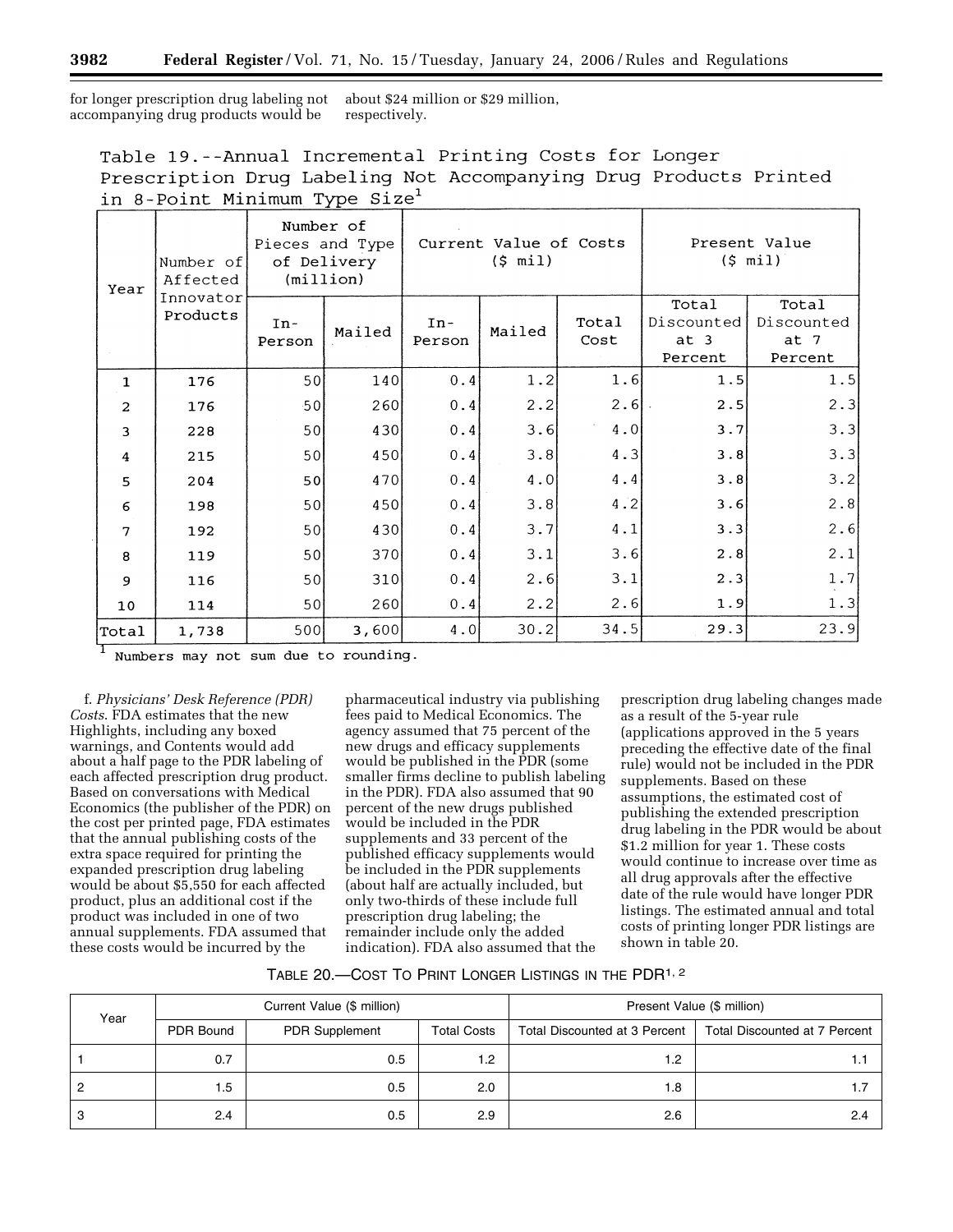# TABLE 20.—COST TO PRINT LONGER LISTINGS IN THE PDR1, 2—Continued

| Year           | Current Value (\$ million) |                |                    | Present Value (\$ million)    |                               |  |
|----------------|----------------------------|----------------|--------------------|-------------------------------|-------------------------------|--|
|                | PDR Bound                  | PDR Supplement | <b>Total Costs</b> | Total Discounted at 3 Percent | Total Discounted at 7 Percent |  |
| 4              | 3.3                        | 0.5            | 3.8                | 3.3                           | 2.9                           |  |
| 5              | 4.2                        | 0.4            | 4.6                | 4.0                           | 3.3                           |  |
| 6              | 5.0                        | 0.4            | 5.4                | 4.5                           | 3.6                           |  |
| $\overline{7}$ | 5.8                        | 0.4            | 6.2                | 5.0                           | 3.9                           |  |
| 8              | 6.3                        | 0.4            | 6.7                | 5.3                           | 3.9                           |  |
| 9              | 6.8                        | 0.4            | 7.2                | 5.5                           | 3.9                           |  |
| 10             | 7.2                        | 0.4            | 7.6                | 5.7                           | 3.9                           |  |
| Total          | 43.1                       | 4.5            | 47.6               | 39.1                          | 30.5                          |  |

1 Numbers may not sum due to rounding.

2Printed in 6.5-point type size at an average per page cost of \$9,755.

Table 21 summarizes the estimated compliance costs for the three major cost categories over a 10-year period.

| TABLE 21.-COMPLIANCE COSTS OVER 10-YEAR PERIOD <sup>1</sup> |  |  |
|-------------------------------------------------------------|--|--|
|-------------------------------------------------------------|--|--|

|                                                         | Cost Category (\$ million)                                         |                                                                   |              |                       |  |
|---------------------------------------------------------|--------------------------------------------------------------------|-------------------------------------------------------------------|--------------|-----------------------|--|
| Year                                                    | Design and Producing Trade Labeling;<br>Modify Packaging Equipment | Reformat and Producing Labeling Not<br>Accompanying Drug Products | Printing PDR | Costs<br>(\$ million) |  |
| $\mathbf{1}$                                            | 3.1                                                                | 1.7                                                               | 2.4          | 7.3                   |  |
| $\overline{\mathbf{c}}$                                 | 3.1                                                                | 2.8                                                               | 3.1          | 9.0                   |  |
| 3                                                       | 4.9                                                                | 4.2                                                               | 4.1          | 13.2                  |  |
| 4                                                       | 4.6                                                                | 4.4                                                               | 4.9          | 13.9                  |  |
| 5                                                       | 4.6                                                                | 4.6                                                               | 5.8          | 15.0                  |  |
| 6                                                       | 4.8                                                                | 4.4                                                               | 6.6          | 15.8                  |  |
| $\overline{7}$                                          | 5.0                                                                | 4.3                                                               | 7.4          | 16.6                  |  |
| 8                                                       | 3.8                                                                | 3.6                                                               | 7.9          | 15.3                  |  |
| 9                                                       | 4.0                                                                | 3.1                                                               | 8.3          | 15.5                  |  |
| 10                                                      | 4.0                                                                | 2.7                                                               | 8.8          | 15.5                  |  |
| <b>Total Current Value</b>                              | 42.0                                                               | 35.9                                                              | 59.3         | 137.2                 |  |
| <b>Total Present Value Dis-</b><br>counted at 3 Percent | 35.7                                                               | 30.5                                                              | 49.0         | 115.3                 |  |
| <b>Total Present Value Dis-</b><br>counted at 7 Percent | 29.2                                                               | 24.9                                                              | 38.8         | 92.9                  |  |

1 Numbers may not sum due to rounding.

# *E. Impacts on Small Entities*

1. The Need for and the Objective of the Rule

Developments in recent years have contributed to an increase in the length and complexity of prescription drug labeling, making it more difficult for health care practitioners to quickly find

specific information about a drug. Therefore, practitioners expend time that could be spent with patients and may miss critical information about the safe and effective use of prescription drug products. The objective of the requirements is to improve prescription drug labeling by making it easier for health care practitioners to access, read, and use labeling information about prescription drug products. The agency believes that having better access to critical information will improve the use of prescription drugs and lead to a decrease in the number of preventable adverse reactions that occur in the United States each year.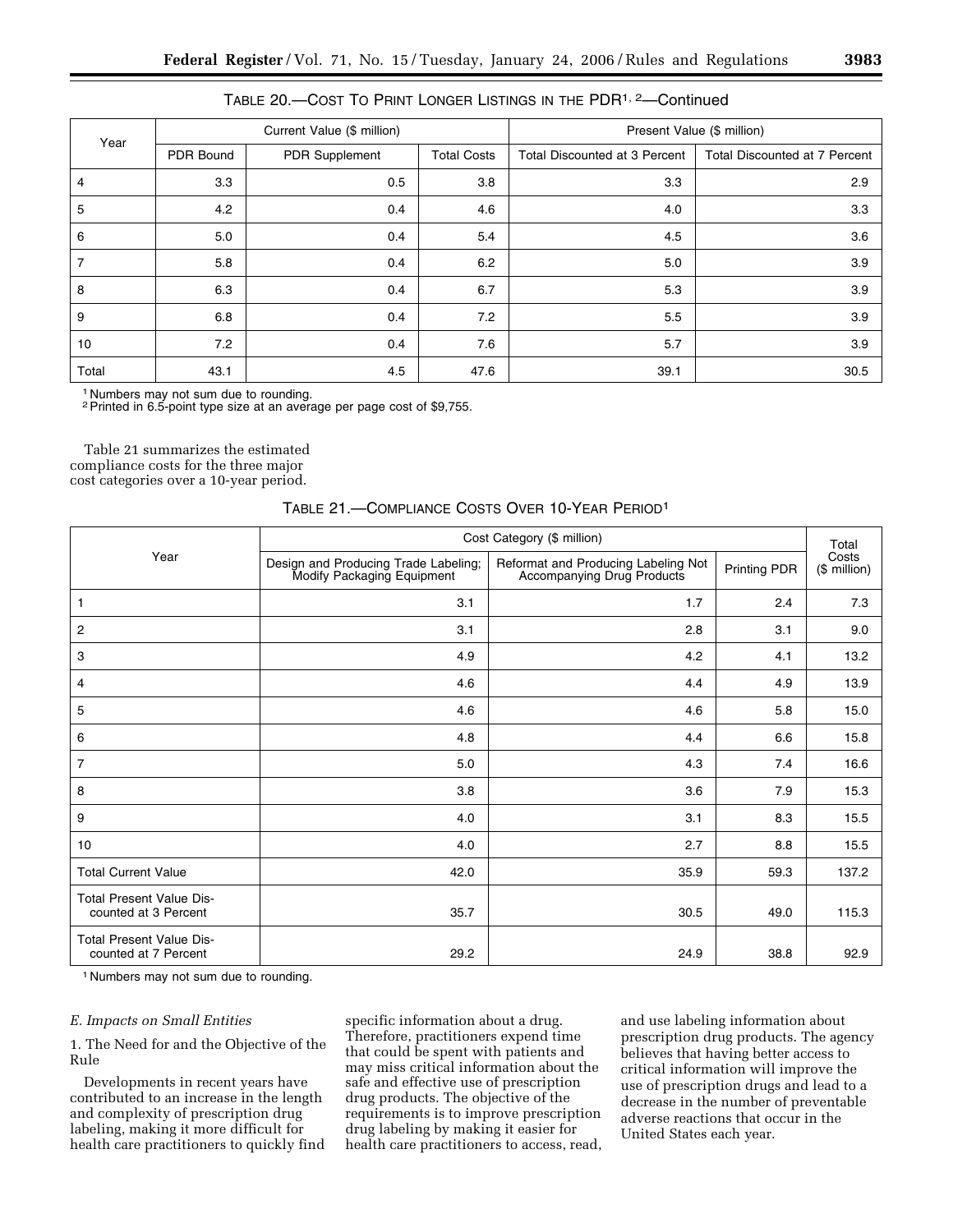2. Description and Estimate of the Number of Small Entities Affected

This final rule would affect all small entities required to design their prescription drug labeling to comply with this rule. The Small Business Administration (SBA) considers Pharmaceutical Preparation Manufacturing firms (NAICS 325412) and Biological Product Manufacturing firms (NAICS 325414) with fewer than 750 and 500 employees, respectively, to be small. U.S. Census reports in 1999 there were 265 biological product manufacturing firms (Ref. 37) and 749 pharmaceutical preparation manufacturing firms (Ref. 38). However, employment size classes for pharmaceutical preparation manufacturing do not correspond to SBA size categories. Nevertheless, 1999 Census data suggest that approximately 94 percent of biological product manufacturing firms and at least 87 percent of the pharmaceutical preparation manufacturing firms could be considered small. Despite the large number of small manufacturers, large companies manufacture most prescription drug products. Although the agency cannot predict the number of new approvals granted to small entities, the following estimates are based on 5 years of recent submissions (65 FR 81082 at 81110, updated for 1997– 2001). On average, 17 small entities will receive product approvals each year. In addition, about 64 small entities will be affected during years 3 to 7 of the rule, when applicants with products

approved 5 years prior to the effective date of the final rule must submit reformatted prescription drug labeling for approval. Only six firms will have more than two existing products affected by the rule. Of these six, four firms will have two products affected in the same year and one firm will have three products affected in a single year.

The compliance requirements for small entities under this final rule are the same as those described above for other affected entities. Compliance primarily involves: (1) designing prescription drug labeling that conforms to the content and format requirements, and (2) once the labeling is approved by FDA, ensuring that all future printed prescription drug labeling is in the new format with the required minimum type size. Because manufacturers already submit labeling with NDAs, BLAs and efficacy supplements to FDA, no additional skills will be required to comply with the final rule.

The group of small entities likely to bear the highest total costs under this final rule are those firms that have: (1) Existing products with prescription drug labeling that must be revised in the first year or (2) more than one affected high-volume product per year, such as a small firm with two or three recently approved, high-volume products that must undergo prescription drug labeling reformatting simultaneously in the same year. However, the high-cost small entities are also the small firms with the highest sales of affected product; thus, their incremental cost per unit sold is likely to be relatively low. In contrast,

small firms with a single, low-volume product would have lower costs of compliance, but the incremental cost per unit sold would be higher.

Although the agency solicited comment on the initial regulatory flexibility analysis from small entities, the only comments submitted specifically about the impact on small entities were from large firms (see comment 122). The following examples illustrate possible impacts on small entities with different production volumes. Prescription drug labeling costs are estimated for a small firm with a single carton-enclosed product (marketed under an NDA) that must: (1) Have its labeling reformatted in year 3 of the rule and (2) add patient information in year 1. Table 22 outlines the projected per-unit and total costs to the firm with 3 different levels of production: 1,000, 10,000, and 100,000 units produced per year.

In addition to the costs identified in table 22, a very small number of small firms might incur equipment costs to include longer prescription drug labeling in carton-enclosed products. It is likely, however, that this one-time capital cost (estimated at \$200,000) will affect a total of no more than two or three small firms in the 10 years following implementation of the rule. Based on this analysis, FDA believes that the final rule would not have a significant impact on most small entities in this industry, but it is possible that a few small firms may be significantly affected by the final rule.

TABLE 22.—ESTIMATED COSTS FOR HYPOTHETICAL SMALL FIRM WITH A SINGLE PRODUCT, UNDER THREE ALTERNATIVE LEVELS OF PRODUCTION1

|                                                                                                                                                                                                                                                                          | Number of Units Produced and Sold Each Year |                             |                        |  |
|--------------------------------------------------------------------------------------------------------------------------------------------------------------------------------------------------------------------------------------------------------------------------|---------------------------------------------|-----------------------------|------------------------|--|
| Cost Category                                                                                                                                                                                                                                                            | 100,000                                     | 10,000                      | 1,000                  |  |
| Example 1—Revise labeling of product approved less than 1 year prior<br>to effective date:<br>Prescription drug labeling redesign/application<br>Printing trade labeling <sup>2</sup><br>Printing prescription drug labeling not accompanying drug products <sup>3</sup> | \$8,700<br>\$200<br>\$1,050                 | \$8,700<br>\$20<br>\$105    | \$8,700<br>\$2<br>\$10 |  |
| Total                                                                                                                                                                                                                                                                    | \$9,950                                     | \$8,825                     | \$8,712                |  |
| Additional cost per unit sold                                                                                                                                                                                                                                            | \$0.10                                      | \$0.88                      | \$8.71                 |  |
| Example 2-Add printed patient information to existing labeling for a<br>product:<br>Prescription drug labeling redesign<br>Printing trade labeling <sup>4</sup><br>Printing longer PDR <sup>5</sup>                                                                      | \$2,850<br>\$750<br>\$19,500                | \$2,850<br>\$75<br>\$19,500 | \$2,850<br>\$8<br>N/A  |  |
| Total                                                                                                                                                                                                                                                                    | \$23,100                                    | \$22,425                    | \$2,858                |  |
| Additional cost per unit sold                                                                                                                                                                                                                                            | \$0.23                                      | \$2.24                      | \$2.86                 |  |

1 Numbers may not sum due to rounding.

2 Number of pieces of trade labeling printed is calculated as units produced/year plus 10 percent wastage factor, at an incremental printing cost of \$0.001791 per labeling.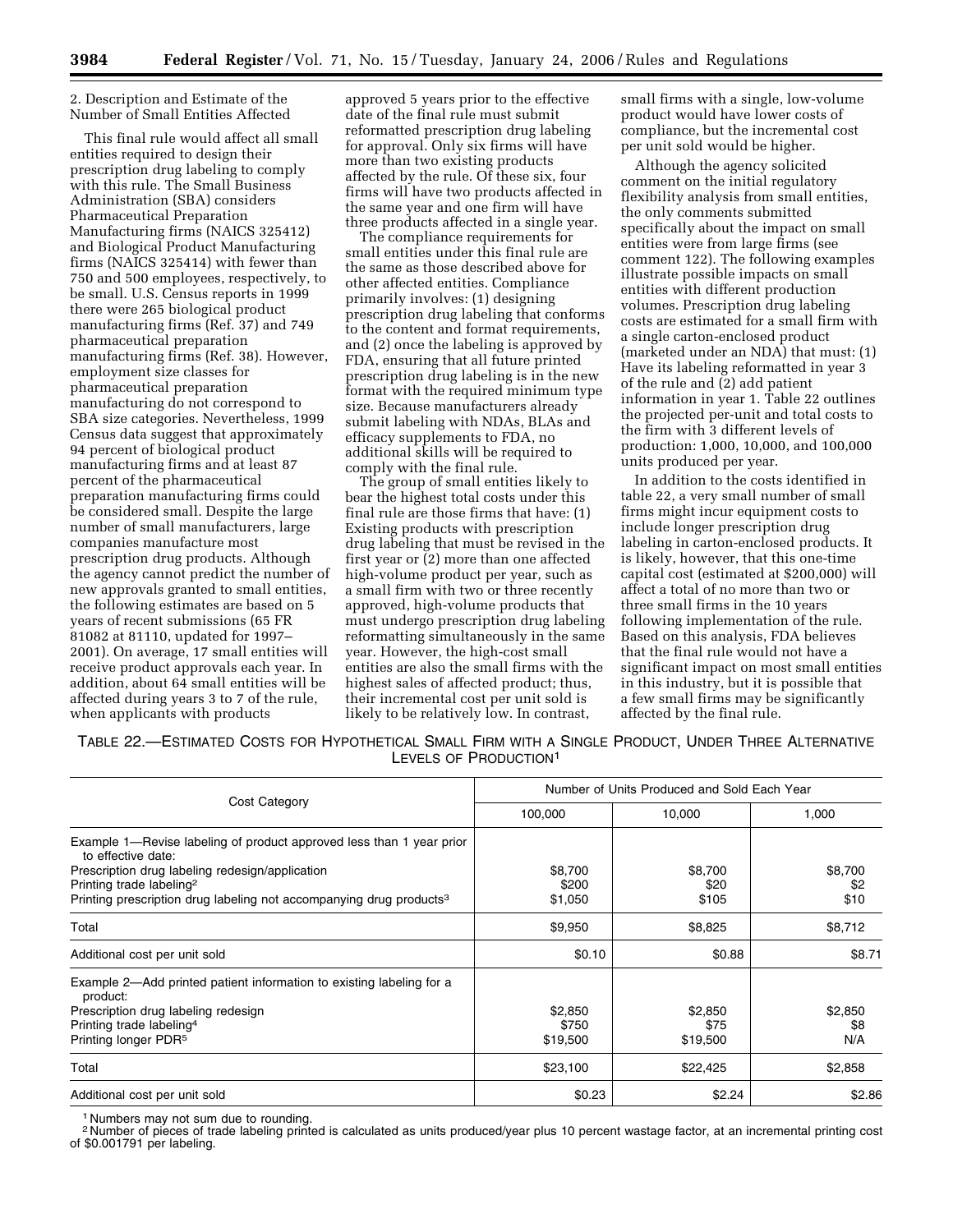<sup>3</sup>To calculate the cost for printing labeling not accompanying drug products, the number of units is adjusted by the ratio of the average number of pieces printed for mailings to the average number printed as trade labeling (i.e., 1.126), and multiplied by the incremental printing cost of<br>\$0.0085 per piece.

<sup>4</sup> Number of pieces of trade labeling printed is calculated as units produced/year plus 10 percent wastage factor, at an incremental printing cost of \$0.006837 per labeling.<br>5 Assume that prescription drug labeling is already being printed in the PDR. Most low-volume products (i.e., less than 10,000 units per year)

will not have labeling in the PDR.

# *F. Alternatives Considered*

## 1. Do Nothing

The agency considered and rejected this option. The current prescription drug labeling is complex, requiring health care practitioners to spend unnecessary time seeking information they need for the safe and effective use of drug products by their patients. Preventable adverse reactions have many causes and are a serious public health issue. Changing prescription drug labeling to meet the needs of health care practitioners that use it is one of many public health initiatives aimed at reducing these adverse reactions and improving health care.

#### 2. Formatting Alternatives

FDA has considered numerous alternative formats, including a longer Highlights. Highlights is limited to onehalf page in 8 points to respond to health care practitioners' concerns about length as well as to reduce the incremental printing costs to manufacturers.

The agency also considered requiring larger minimum type sizes. A 10-point minimum size requirement would increase the amount of paper needed to print the average reformatted labeling by about 200-square inches at an incremental cost of \$18,000 per million pieces. Over 10 years, the total present value of producing longer trade labeling in 10 points compared to 6 points would equal \$95 million or \$120 million with a 7- or 3-percent discount rate, respectively. In addition to higher incremental printing costs, requiring 10 point minimum type size would make labeling so large that many manufacturers would be forced to modify or replace packaging equipment. The agency therefore rejected this option because the potential benefits of the larger type size did not outweigh the costs.

The agency also considered and rejected a 10-point minimum size requirement for labeling not accompanying drug products. Compared to the minimum requirement of 8 points in the final rule, this larger type size would have taken about 100-square inches more paper at an incremental cost of \$9,000 per million pieces.

Finally, the agency proposed a minimum size requirement of 8 points for trade labeling instead of the 6-point requirement in the final rule. At 6 points, the average revised labeling will increase by about 20-square inches. Requiring the larger minimum size would take another 70-square inches of paper and cost industry about \$6,000 per million pieces of trade labeling. Because this requirement would be burdensome on industry, the agency rejected the 8-point minimum type size.

3. Alternative Categories of Affected Products

Three alternative categories of products to be covered by the rule were considered: (1) All drugs, (2) a set of innovator and generic drugs on a ''top 200 most prescribed'' list, and (3) the ''top 100'' or ''top 200'' drugs with the most adverse reactions. The agency believes including only labeling of new and more recently approved drug products is the best option for implementing the new format requirements (see comment 113). Even this limited set of products will require substantial resources from both industry and the agency for a period of several years. The agency's proposed implementation plan, which is being finalized in this rule as proposed, is intended to make the best use of these resources. Because there is a lack of standardized data on prescription volume and volumes can fluctuate considerably over time, the agency does not believe that categories based on volume would be prudent or feasible. As discussed in the preamble to the proposed rule (65 FR 81082 at 81098), the plan targets newer products because practitioners are more likely to refer to the labeling for newer products. Internal agency analysis finds that fully 40 percent of adverse reaction reports submitted to the FDA are for drugs approved within the last 3 years. Therefore, the agency rejected these three alternative categories in order to focus efforts on recently approved drug products whose labeling is more likely to be consulted by physicians.

4. Alternative Implementation Schedule

FDA considered a shorter implementation schedule of 3 years after the effective date for all applications and efficacy supplements approved 5 years prior to the effective date. The agency selected the more

gradual implementation schedule of up to 7 years to reduce the cost impact of the rule, especially on small entities.

#### **XII. Civil Justice Reform**

This rule has been reviewed under Executive Order 12988, Civil Justice Reform. This regulation meets the applicable standards set forth in sections 3(a) and 3(b)(2) of Executive Order 12988.

#### **XIII. References**

The following references have been placed on display in the Division of Dockets Management (HFA–305), Food and Drug Administration, 5630 Fishers Lane, rm. 1061, Rockville, MD 20857, and may be seen by interested persons between 9 a.m. and 4 p.m., Monday through Friday. (FDA has verified the Web site addresses, but FDA is not responsible for any subsequent changes to the Web sites after this document publishes in the **Federal Register**.)

1. Miller, G. A., ''The Magical Number Seven, Plus or Minus Two: Some Limits on Our Capacity for Processing Information, *Psychological Review*, 101(2):343–352, 1994.

2. Shiffrin, R. M., and R. M. Nosofsky, ''Seven Plus or Minus Two: A Commentary On Capacity Limitations,'' *Psychological Review*, 101(2):357–361, 1994.

3. Allen, P. A., and L. C. Crozier, ''Age and Ideal Chunk Size,'' *Journal of Gerontology: Psychological Sciences*, 47(1):47–51, 1992.

4. Food and Drug Administration, ''Consumer Comprehension and Preference for Variations in the Proposed Over-the-Counter Drug Labeling Format,'' in OTC vol. 28, Docket No. 96N–0420, Division of Dockets Management.

5. National Surveys of Prescription Medicine Information Received by Consumers, *http://www.fda.gov/cder/ddmac/ y2ktable.htm*.

*http://www.fda.gov/cder/ddmac/ y2kTITLE.htm*.

6. Kripalani, S., ''The Write Stuff: Simple Guidelines Can Help You Write and Design Effective Patient Education Materials,'' *Texas Medicine*, 91:40–45, 1995.

7. Backinger, C. L., and P. A. Kingsley, ''Write It Right: Recommendations for Developing User Instructions for Medical Devices Used in Home Health Care,'' Department of Health and Human Services, Publication No. FDA 93–4258, 1993.

8. Mettger, W., and J. Mara, ''Clear & Simple: Developing Effective Print Materials for Low-Literate Readers,'' Bethesda, MD, National Cancer Institute, Publication No. NIH 95–3594, 1994, *http://oc.nci.nih.gov/ services/Clear*\_*and*\_*Simple/HOME.htm*. 9. Silver, N. C., and C. C. Braun,

''Perceived Readability of Warning Labels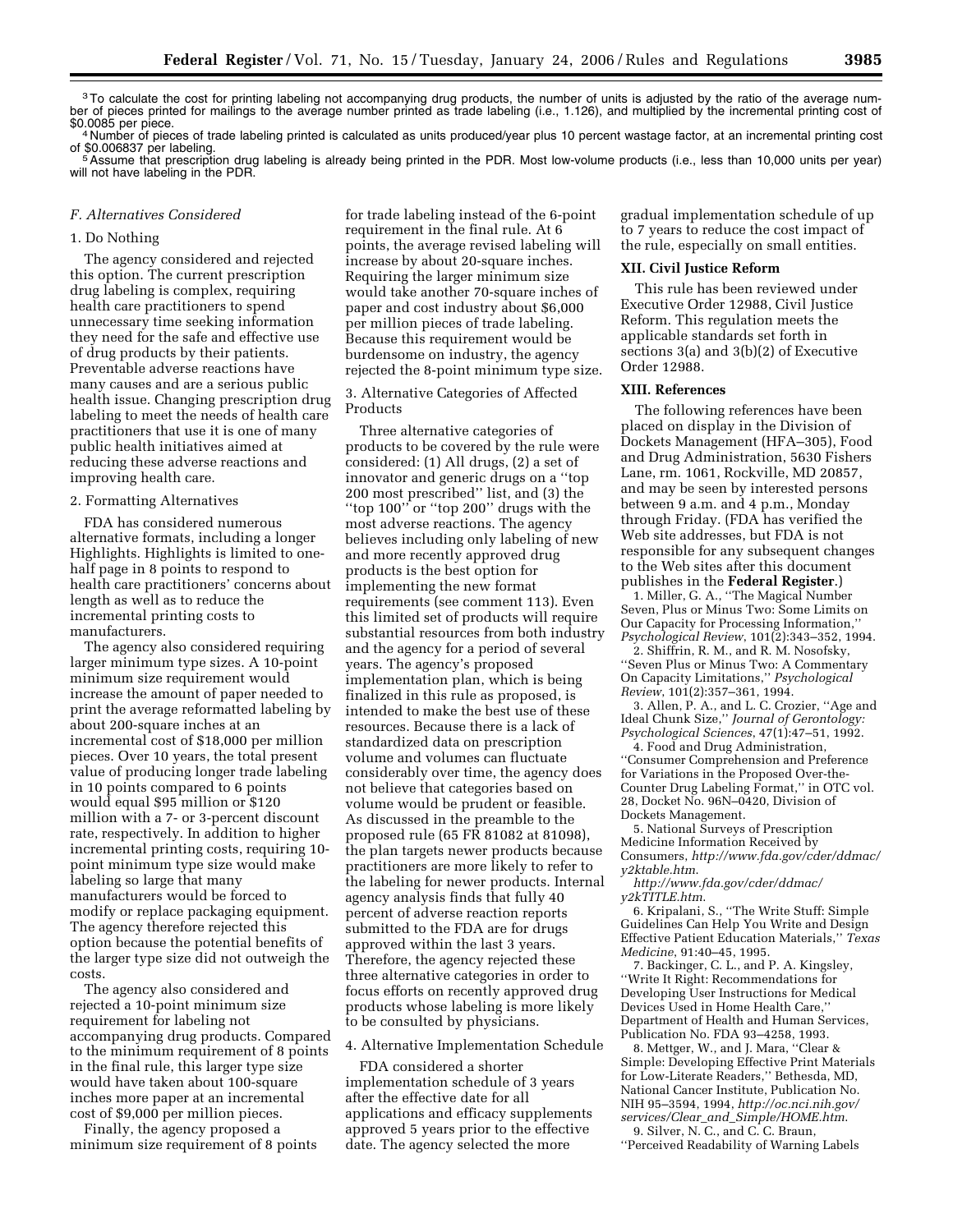with Varied Font Sizes and Styles,'' *Safety Science*, 16:615–625, 1993.

10. Wilkins, A. G., and M. I. Nimmo-Smith, ''The Clarity and Comfort of Printed Text,'' *Ergonomics*, 30:1705–1720, 1987.

11. Transcript of public meeting on prescription drug labeling, Docket No. 95N– 0314, October 30, 1995.

12. Eastern Research Group, Inc., ''Cost Impacts of the Over-the-Counter Pharmaceutical Labeling Rule,'' appendix A, March 5, 1999.

13. Connelly, D. P. et al., ''Knowledge Resource Preferences of Family Physicians,'' *Journal of Family Practice*, 31(2):121–122, 1990.

14. Ely, J. W. et al., ''What Clinical Information Resources Are Available in Family Physicians' Offices?'' *Journal of Family Practice*, 48(2):135–139, 1999.

15. Ely, J. W. et al., ''The Information Needs of Family Physicians: Case-Specific Clinical Questions,'' *Journal of Family Practice*, 35(3):265–269, 1992.

16. Gorman, P., ''Information Needs in Primary Care: A Survey of Rural and Nonrural Primary Care Physicians,'' *Medinfo*, 10 (Pt. 1):338–342, 2001.

17. National Association of Chain Drug Stores, ''Industry Facts-at-a-Glance—Rx Sales 2001,'' *http://www.nacds.org/ wmspage.cfm?parm1=507*#*rx* (last viewed 8/  $27/02$ ).

18. U.S. Department of Labor, Bureau of Labor Statistics, ''2000 National Occupational Employment and Wage Estimates—29–1051 Pharmacists,'' *http:// www.bls.gov/oes/2000/oes291051.htm* (last viewed 8/27/02).

19. U.S. Department of Labor, Bureau of Labor Statistics, *Occupational Outlook Handbook, 2002–03*, Pharmacists (occupation code 29–1051), 2002, *http://www.bls.gov/ oco/ocos079.htm* (last viewed 9/13/02).

20. Jousimaa, J. et al., ''Physicians' Patterns of Using a Computerized Collection of Guidelines for Primary Care,'' *International Journal of Technology Assessment in Health Care*, 14(3):484–493, 1998.

21. U.S. Census Bureau, ''Table 153, Physicians by Selected Activity: 1980 to 1999,'' *Statistical Abstract of the United States: 2001*, p. 106.

22. U.S. Census Bureau, ''Table 157, Medical Practice Characteristics by Selected Specialty: 1985 to 1998,'' *Statistical Abstract of the United States: 2001*, p. 108.

23. American Medical Association, ''Medical Education FAQs,'' *http:// www.ama-assn.org/ama/pub/category/ 3627.html* (last viewed 9/13/02).

24. Woosley, R. L., ''Drug Labeling Revisions—Guaranteed to Fail?'' *Journal of the American Medical Association*, 284(23):3047–3049, 2000.

25. Friedman, M. A. et al., ''The Safety of Newly Approved Medicines: Do Recent Market Removals Mean There Is a Problem?'' *Journal of the American Medical Association*, 281(18):1728–1734, 1999.

26. U.S. General Accounting Office, ''Adverse Drug Events: The Magnitude of Health Risk Is Uncertain Because of Limited Incidence Data,'' GAO/HEHS–00–21, January, 2000.

27. Bates, D. W. et al., ''Incidence of Adverse Drug Events and Potential Adverse Drug Events,'' *Journal of the American Medical Association*, 274(1):29–34, 1995.

28. Classen, D. C. et al., ''Adverse Drug Events in Hospitalized Patients: Excess Length of Stay, Extra Costs, and Attributable Mortality,'' *Journal of the American Medical Association* 277(4):301–306, 1997.

29. Senst, B. L. et al., ''Practical Approach to Determining Costs and Frequency of Adverse Drug Events in a Health Care Network,'' *American Journal of Health-Systems Pharmacy*, 58:1126–1132, 2001.

30. 2000 hospital discharges data from the Agency for Health Care Policy and Research (AHCPR), June 25, 1998, *http:// www.ahrq.gov/HCUPnet.htm* (last viewed 8/ 13/02).

31. Bates, D. W. et al., ''The Costs of Adverse Drug Events in Hospitalized Patients,'' *Journal of the American Medical Association*, 277(4):307–311, 1997.

32. Medical Group Management Association, AHRQ, CMS and Partnership for Patient Safety, ''Ambulatory Patient Safety: What Do We Know?'' *An Agenda for Research in Ambulatory Patient Safety— Synthesis of a Multidisciplinary Conference*, 2000, *http://www.ahcpr.gov/about/cpcr/ ptsafety/ambpts2.htm* (last viewed 10/10/02).

33. Thomas, E. J. et al., ''Costs of Medical Injuries in Utah and Colorado,'' *Inquiry*, 36:255–264, 1999.

34. Johnson, J. A., and J. L. Bootman, ''Drug-Related Morbidity and Mortality: A Cost-of-Illness Model,'' *Archives of Internal Medicine*, 155:1949–1956, 1995.

35. Ernst, F. R., and A. J. Grizzle, ''Drug-Related Morbidity and Mortality: Updating the Cost-of-Illness Model,'' *Journal of the American Pharmaceutical Association*, 41(2):192–199, 2001.

36. IMS Health, ''Product Sampling Continues to Spike in U.S.,'' 2001, *http:// www.imshealth.com/public/structure/ dispcontent/1,2779,1362–1362– 143626,00.html* (last viewed 9/23/02).

37. U.S. Census Bureau, ''Statistics of U.S. Businesses; 1999; Pharmaceutical preparation mfg, United States,'' *http:// www.census.gov/epcd/susb/1999/us/ US325412.htm* (last viewed 9/12/02).

38. U.S. Census Bureau, ''Statistics of U.S. Businesses; 1999; Biological product (except diagnostic) mfg, United States,'' *http:// www.census.gov/epcd/susb/1999/us/ US325414.htm* (last viewed 9/12/02).

#### **List of Subjects**

#### *21 CFR Part 201*

Drugs, Labeling, Reporting and recordkeeping requirements.

#### *21 CFR Part 314*

Administrative practice and procdure, Confidential business information, Drugs, Reporting and recordkeeping requirements.

# *21 CFR 601*

Adminstrative practice and procedure, Biologics, Confidential business information.

■ Therefore, under the Federal Food, Drug, and Cosmetic Act and under

authority delegated to the Commissioner of Food and Drugs, 21 CFR parts 201, 314, and 601 are amended as follows:

### **PART 201—LABELING**

■ 1. The authority citation for 21 CFR part 201 continues to read as follows:

**Authority:** 21 U.S.C. 321, 331, 351, 352, 353, 355, 358, 360, 360b, 360gg–360ss, 371, 374, 379e; 42 U.S.C. 216, 241, 262, 264.

■ 2. Section 201.56 is revised to read as follows:

#### **§ 201.56 Requirements on content and format of labeling for human prescription drug and biological products.**

(a) *General requirements*. Prescription drug labeling described in § 201.100(d) must meet the following general requirements:

(1) The labeling must contain a summary of the essential scientific information needed for the safe and effective use of the drug.

(2) The labeling must be informative and accurate and neither promotional in tone nor false or misleading in any particular. In accordance with §§ 314.70 and 601.12 of this chapter, the labeling must be updated when new information becomes available that causes the labeling to become inaccurate, false, or misleading.

(3) The labeling must be based whenever possible on data derived from human experience. No implied claims or suggestions of drug use may be made if there is inadequate evidence of safety or a lack of substantial evidence of effectiveness. Conclusions based on animal data but necessary for safe and effective use of the drug in humans must be identified as such and included with human data in the appropriate section of the labeling.

(b) *Categories of prescription drugs subject to the labeling content and format requirements in §§ 201.56(d) and 201.57*. (1) The following categories of prescription drug products are subject to the labeling requirements in paragraph (d) of this section and § 201.57 in accordance with the implementation schedule in paragraph (c) of this section:

(i) Prescription drug products for which a new drug application (NDA), biologics license application (BLA), or efficacy supplement was approved by the Food and Drug Administration (FDA) between June 30, 2001 and June 30, 2006;

(ii) Prescription drug products for which an NDA, BLA, or efficacy supplement is pending on June 30, 2006; or

(iii) Prescription drug products for which an NDA, BLA, or efficacy supplement is submitted anytime on or after June 30, 2006.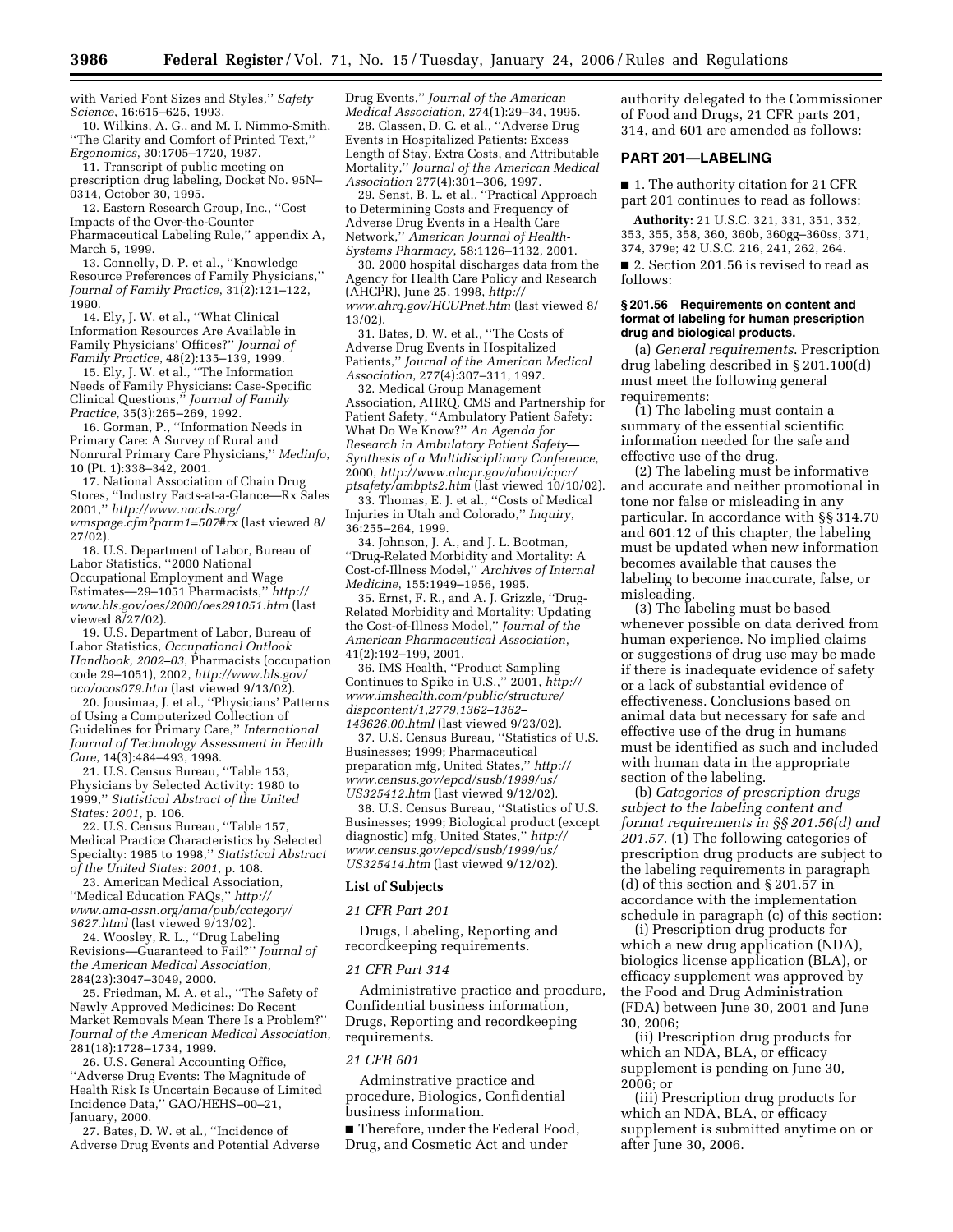(2) Prescription drug products not described in paragraph (b)(1) of this section are subject to the labeling requirements in paragraph (e) of this section and § 201.80.

(c) *Schedule for implementing the labeling content and format requirements in §§ 201.56(d) and 201.57*. For products described in paragraph (b)(1) of this section, labeling conforming to the requirements in paragraph (d) of this section and § 201.57 must be submitted according to the following schedule:

(1) For products for which an NDA, BLA, or efficacy supplement is submitted for approval on or after June 30, 2006, proposed conforming labeling must be submitted as part of the application.

(2) For products for which an NDA, BLA, or efficacy supplement is pending on June 30, 2006, or that has been approved any time from June 30, 2005, up to and including June 30, 2006, a supplement with proposed conforming labeling must be submitted no later than June 30, 2009.

(3) For products for which an NDA, BLA, or efficacy supplement has been approved anytime from June 30, 2004, up to and including June 29, 2005, a supplement with proposed conforming labeling must be submitted no later than June 30, 2010.

(4) For products for which an NDA, BLA, or efficacy supplement has been approved anytime from June 30, 2003, up to and including June 29, 2004, a supplement with proposed conforming labeling must be submitted no later than June 30, 2011.

(5) For products for which an NDA, BLA, or efficacy supplement has been approved anytime from June 30, 2002, up to and including June 29, 2003, a supplement with proposed conforming labeling must be submitted no later than June 30, 2012.

(6) For products for which an NDA, BLA, or efficacy supplement has been approved anytime from June 30, 2001, up to and including June 29, 2002, a supplement with proposed conforming labeling must be submitted no later than June 30, 2013.

(d) *Labeling requirements for new and more recently approved prescription drug products*. This paragraph applies only to prescription drug products described in paragraph (b)(1) of this section and must be implemented according to the schedule specified in paragraph (c) of this section.

(1) Prescription drug labeling described in § 201.100(d) must contain the specific information required under § 201.57(a), (b), and (c) under the

following headings and subheadings and in the following order:

Highlights of Prescribing Information Product Names, Other Required Information

Boxed Warning Recent Major Changes Indications and Usage Dosage and Administration Dosage Forms and Strengths Contraindications Warnings and Precautions Adverse Reactions Drug Interactions Use in Specific Populations

Full Prescribing Information: Contents

Full Prescribing Information

Boxed Warning

- 1 Indications and Usage
- 2 Dosage and Administration
- 3 Dosage Forms and Strengths
- 4 Contraindications
- 5 Warnings and Precautions
- 6 Adverse Reactions
- 7 Drug Interactions
- 8 Use in Specific Populations 8.1 Pregnancy
	- 8.2 Labor and delivery
	- 8.3 Nursing mothers
	- 8.4 Pediatric use
	- 8.5 Geriatric use
- 9 Drug Abuse and Dependence 9.1 Controlled substance 9.2 Abuse
	- 9.3 Dependence
- 10 Overdosage
- 11 Description
- 12 Clinical Pharmacology 12.1 Mechanism of action 12.2 Pharmacodynamics 12.3 Pharmacokinetics
- 13 Nonclinical Toxicology 13.1 Carcinogenesis, mutagenesis, impairment of fertility 13.2 Animal toxicology and/or
- pharmacology 14 Clinical Studies
- 15 References

16 How Supplied/Storage and Handling

17 Patient Counseling Information (2) Additional nonstandard subheadings that are used to enhance labeling organization, presentation, or ease of use (e.g., for individual warnings or precautions, or for each drug interaction) must be assigned a decimal number that corresponds to their placement in labeling. The decimal numbers must be consistent with the standardized identifying numbers listed in paragraph (d)(1) of this section (e.g., subheadings added to the ''Warnings and Precautions'' section must be numbered 5.1, 5.2, and so on).

(3) Any reference in Highlights to information appearing in the full

prescribing information must be accompanied by the identifying number (in parentheses) corresponding to the location of the information in the full prescribing information.

(4) Omit clearly inapplicable sections, subsections, or specific information. If sections or subsections required under paragraph (d)(1) of this section are omitted from the full prescribing information, the heading ''Full Prescribing Information: Contents'' must be followed by an asterisk and the following statement must appear at the end of Contents: ''\* Sections or subsections omitted from the full prescribing information are not listed.''

(5) Any risk information that is required under § 201.57(c)(9)(iv) is considered ''appropriate pediatric contraindications, warnings, or precautions'' within the meaning of section 505A(l)(2) of the Federal Food, Drug, and Cosmetic Act (the act) (21 U.S.C.  $355A(1)(2)$ , whether such information appears in the ''Contraindications,'' ''Warnings and Precautions,'' or ''Use in Specific Populations'' section of labeling.

(e) *Labeling requirements for older prescription drug products*. This paragraph applies only to approved prescription drug products not described in paragraph (b)(1) of this section.

(1) Prescription drug labeling described in § 201.100(d) must contain the specific information required under § 201.80 under the following section headings and in the following order:

Description

- Clinical Pharmacology
- Indications and Usage
- Contraindications
- Warnings
- **Precautions**
- Adverse Reactions
- Drug Abuse and Dependence

Overdosage

Dosage and Administration How Supplied

(2) The labeling may contain the following additional section headings if appropriate and if in compliance with § 201.80(l) and (m):

Animal Pharmacology and/or Animal Toxicology

Clinical Studies

References

(3) Omit clearly inapplicable sections, subsections, or specific information.

(4) The labeling may contain a ''Product Title'' section preceding the ''Description'' section and containing only the information required by § 201.80(a)(1)(i), (a)(1)(ii), (a)(1)(iii), and (a)(1)(iv) and § 201.100(e). The information required by § 201.80(a)(1)(i) through (a)(1)(iv) must appear in the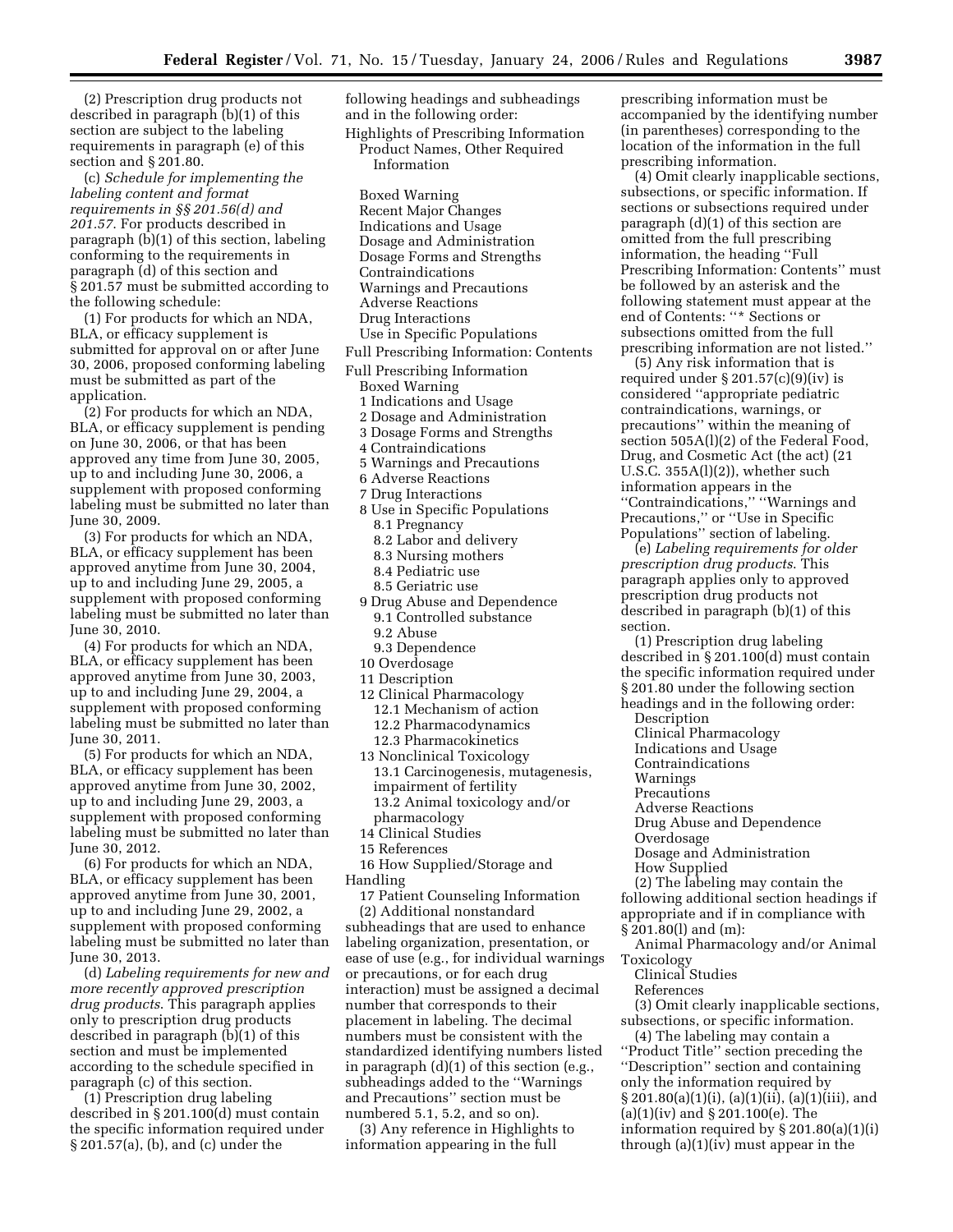''Description'' section of the labeling, whether or not it also appears in a ''Product Title.''

(5) The labeling must contain the date of the most recent revision of the labeling, identified as such, placed prominently immediately after the last section of the labeling.

(6) The requirement in  $\S 201.80(f)(2)$ to reprint any FDA-approved patient labeling at the end of prescription drug labeling or accompany the prescription drug labeling must be implemented no later than June 30, 2007.

■ 3. Section 201.57 is redesignated as § 201.80 and new § 201.57 is added to read as follows:

#### **§ 201.57 Specific requirements on content and format of labeling for human prescription drug and biological products described in § 201.56(b)(1).**

The requirements in this section apply only to prescription drug products described in § 201.56(b)(1) and must be implemented according to the schedule specified in § 201.56(c), except for the requirement in paragraph (c)(18) of this section to reprint any FDAapproved patient labeling at the end of prescription drug labeling or accompany the prescription drug labeling, which must be implemented no later than June 30, 2007.

(a) *Highlights of prescribing information*. The following information must appear in all prescription drug labeling:

(1) *Highlights limitation statement*. The verbatim statement ''These highlights do not include all the information needed to use (*insert name of drug product*) safely and effectively. See full prescribing information for (insert name of drug product).''

(2) *Drug names, dosage form, route of administration, and controlled substance symbol*. The proprietary name and the established name of the drug, if any, as defined in section 502(e)(3) of the Federal Food, Drug, and Cosmetic Act (the act) or, for biological products, the proper name (as defined in § 600.3 of this chapter) including any appropriate descriptors. This information must be followed by the drug's dosage form and route of administration. For controlled substances, the controlled substance symbol designating the schedule in which the controlled substance is listed must be included as required by § 1302.04 of this chapter.

(3) *Initial U.S. approval*. The verbatim statement ''Initial U.S. Approval'' followed by the four-digit year in which FDA initially approved a new molecular entity, new biological product, or new combination of active ingredients. The

statement must be placed on the line immediately beneath the established name or, for biological products, proper name of the product.

(4) *Boxed warning*. A concise summary of any boxed warning required by paragraph (c)(1) of this section, not to exceed a length of 20 lines. The summary must be preceded by a heading, in upper-case letters, containing the word ''WARNING'' and other words that are appropriate to identify the subject of the warning. The heading and the summary must be contained within a box and bolded. The following verbatim statement must be placed immediately following the heading of the boxed warning: ''See full prescribing information for complete boxed warning.''

(5) *Recent major changes*. A list of the section(s) of the full prescribing information, limited to the labeling sections described in paragraphs (c)(1),  $(c)(2)$ ,  $(c)(3)$ ,  $(c)(5)$ , and  $(c)(6)$  of this section, that contain(s) substantive labeling changes that have been approved by FDA or authorized under  $\S 314.70(c)(6)$  or (d)(2), or  $\S 601.12(f)(1)$ through (f)(3) of this chapter. The heading(s) and, if appropriate, the subheading(s) of the labeling section(s) affected by the change must be listed together with each section's identifying number and the date (month/year) on which the change was incorporated in labeling. These labeling sections must be listed in the order in which they appear in the full prescribing information. A changed section must be listed under this heading in Highlights for at least 1 year after the date of the labeling change and must be removed at the first printing subsequent to the 1 year period.

(6) *Indications and usage*. A concise statement of each of the product's indications, as required under paragraph (c)(2) of this section, with any appropriate subheadings. Major limitations of use (e.g., lack of effect in particular subsets of the population, or second line therapy status) must be briefly noted. If the product is a member of an established pharmacologic class, the concise statement under this heading in Highlights must identify the class in the following manner: ''(Drug) is a (name of class) indicated for (indication(s)).''

(7) *Dosage and administration*. A concise summary of the information required under paragraph (c)(3) of this section, with any appropriate subheadings, including the recommended dosage regimen, starting dose, dose range, critical differences among population subsets, monitoring recommendations, and other clinically

significant clinical pharmacologic information.

(8) *Dosage forms and strengths*. A concise summary of the information required under paragraph (c)(4) of this section, with any appropriate subheadings (e.g., tablets, capsules, injectable, suspension), including the strength or potency of the dosage form in metric system (e.g., 10-milligram tablets) and whether the product is scored.

(9) *Contraindications*. A concise statement of each of the product's contraindications, as required under paragraph (c)(5) of this section, with any appropriate subheadings.

(10) *Warnings and precautions*. A concise summary of the most clinically significant information required under paragraph (c)(6) of this section, with any appropriate subheadings, including information that would affect decisions about whether to prescribe a drug, recommendations for patient monitoring that are critical to safe use of the drug, and measures that can be taken to prevent or mitigate harm.

(11) *Adverse reactions*. (i) A list of the most frequently occurring adverse reactions, as described in paragraph (c)(7) of this section, along with the criteria used to determine inclusion (e.g., incidence rate). Adverse reactions important for other reasons (e.g., because they are serious or frequently lead to discontinuation or dosage adjustment) must not be repeated under this heading in Highlights if they are included elsewhere in Highlights (e.g., Warnings and Precautions, Contraindications).

(ii) For drug products other than vaccines, the verbatim statement ''To report SUSPECTED ADVERSE REACTIONS, contact (*insert name of manufacturer*) at (*insert manufacturer's phone number*) or FDA at (*insert current FDA phone number and Web address for voluntary reporting of adverse reactions*).''

(iii) For vaccines, the verbatim statement ''To report SUSPECTED ADVERSE REACTIONS, contact (*insert name of manufacturer*) at (*insert manufacturer's phone number*) or VAERS at (*insert the current VAERS phone number and Web address for voluntary reporting of adverse reactions*).''

(iv) For manufacturers with a Web site for voluntary reporting of adverse reactions, the Web address of the direct link to the site.

(12) *Drug interactions*. A concise summary of the information required under paragraph (c)(8) of this section, with any appropriate subheadings.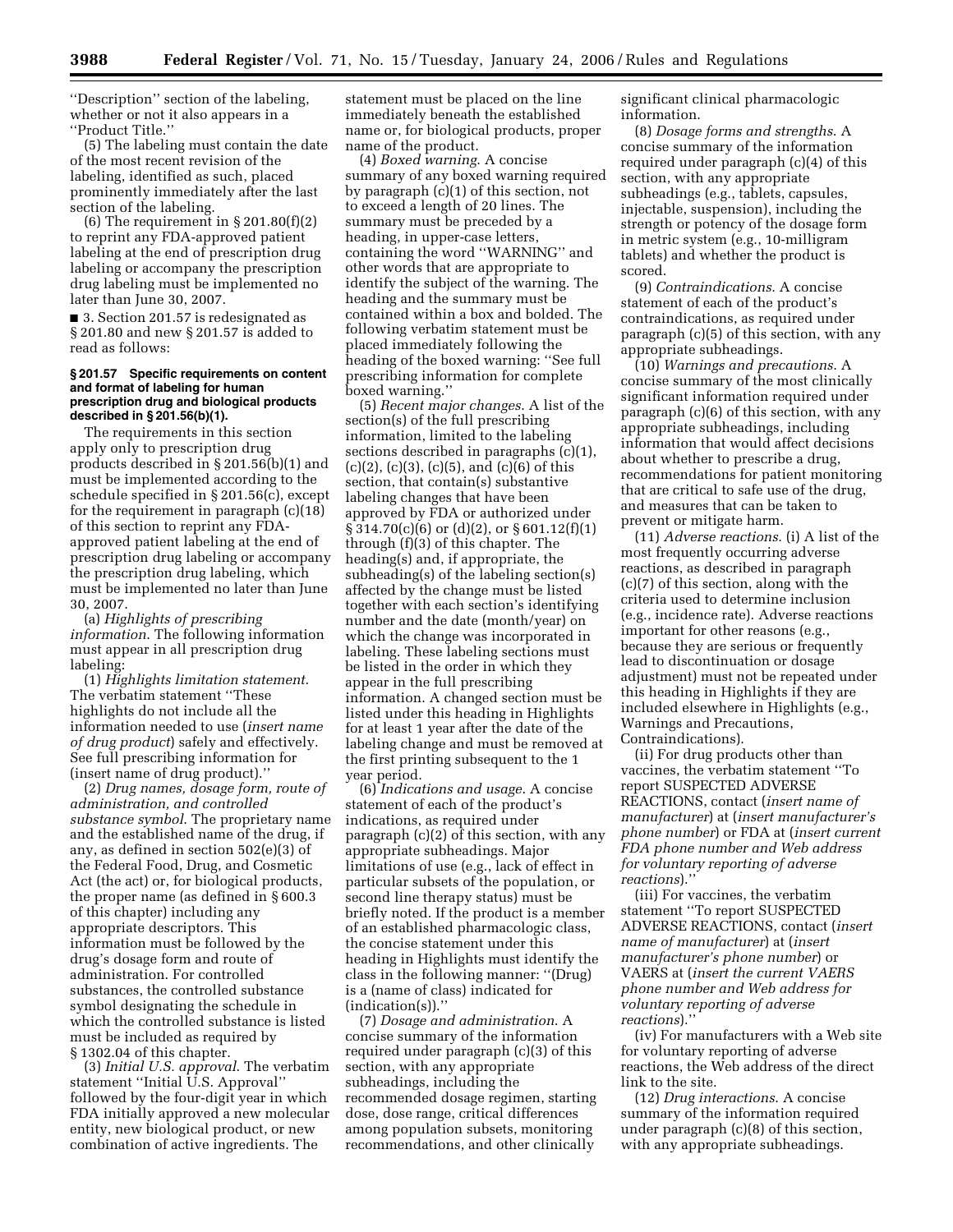(13) *Use in specific populations*. A concise summary of the information required under paragraph (c)(9) of this section, with any appropriate subheadings.

(14) *Patient counseling information statement*. The verbatim statement ''See 17 for Patient Counseling Information'' or, if the product has FDA-approved patient labeling, the verbatim statement ''See 17 for Patient Counseling Information and (insert either FDAapproved patient labeling or Medication Guide).''

(15) *Revision date*. The date of the most recent revision of the labeling, identified as such, placed at the end of Highlights.

(b) *Full prescribing information: Contents*. Contents must contain a list of each heading and subheading required in the full prescribing information under  $\S 201.56(d)(1)$ , if not omitted under  $\S 201.56(d)(4)$ , preceded by the identifying number required under § 201.56(d)(1). Contents must also contain any additional subheading(s) included in the full prescribing information preceded by the identifying number assigned in accordance with  $§ 201.56(d)(2).$ 

(c) *Full prescribing information*. The full prescribing information must contain the information in the order required under paragraphs (c)(1) through (c)(18) of this section, together with the headings, subheadings, and identifying numbers required under § 201.56(d)(1), unless omitted under § 201.56(d)(4). If additional subheadings are used within a labeling section, they must be preceded by the identifying number assigned in accordance with § 201.56(d)(2).

(1) *Boxed warning*. Certain contraindications or serious warnings, particularly those that may lead to death or serious injury, may be required by the FDA to be presented in a box. The boxed warning ordinarily must be based on clinical data, but serious animal toxicity may also be the basis of a boxed warning in the absence of clinical data. The box must contain, in uppercase letters, a heading inside the box that includes the word ''WARNING'' and conveys the general focus of the information in the box. The box must briefly explain the risk and refer to more detailed information in the ''Contraindications'' or ''Warnings and Precautions'' section, accompanied by the identifying number for the section or subsection containing the detailed information.

(2) *1 Indications and usage*. This section must state that the drug is indicated for the treatment, prevention, mitigation, cure, or diagnosis of a

recognized disease or condition, or of a manifestation of a recognized disease or condition, or for the relief of symptoms associated with a recognized disease or condition.

(i) This section must include the following information when the conditions listed are applicable:

(A) If the drug is used for an indication only in conjunction with a primary mode of therapy (e.g., diet, surgery, behavior changes, or some other drug), a statement that the drug is indicated as an adjunct to that mode of therapy.

(B) If evidence is available to support the safety and effectiveness of the drug or biological product only in selected subgroups of the larger population (e.g., patients with mild disease or patients in a special age group), or if the indication is approved based on a surrogate endpoint under § 314.510 or § 601.41 of this chapter, a succinct description of the limitations of usefulness of the drug and any uncertainty about anticipated clinical benefits, with reference to the ''Clinical Studies'' section for a discussion of the available evidence.

(C) If specific tests are necessary for selection or monitoring of the patients who need the drug (e.g., microbe susceptibility tests), the identity of such tests.

(D) If information on limitations of use or uncertainty about anticipated clinical benefits is relevant to the recommended intervals between doses, to the appropriate duration of treatment when such treatment should be limited, or to any modification of dosage, a concise description of the information with reference to the more detailed information in the ''Dosage and Administration'' section.

(E) If safety considerations are such that the drug should be reserved for specific situations (e.g., cases refractory to other drugs), a statement of the information.

(F) If there are specific conditions that should be met before the drug is used on a long term basis (e.g., demonstration of responsiveness to the drug in a short term trial in a given patient), a statement of the conditions; or, if the indications for long term use are different from those for short term use, a statement of the specific indications for each use.

(ii) If there is a common belief that the drug may be effective for a certain use or if there is a common use of the drug for a condition, but the preponderance of evidence related to the use or condition shows that the drug is ineffective or that the therapeutic benefits of the product do not generally outweigh its risks, FDA may require that this section state that there is a lack of

evidence that the drug is effective or safe for that use or condition.

(iii) Any statements comparing the safety or effectiveness of the drug with other agents for the same indication must, except for biological products, be supported by substantial evidence derived from adequate and wellcontrolled studies as defined in § 314.126(b) of this chapter unless this requirement is waived under § 201.58 or § 314.126(c) of this chapter. For biological products, such statements must be supported by substantial evidence.

(iv) For drug products other than biological products, all indications listed in this section must be supported by substantial evidence of effectiveness based on adequate and well-controlled studies as defined in § 314.126(b) of this chapter unless the requirement is waived under § 201.58 or § 314.126(c) of this chapter. Indications or uses must not be implied or suggested in other sections of the labeling if not included in this section.

(v) For biological products, all indications listed in this section must be supported by substantial evidence of effectiveness. Indications or uses must not be implied or suggested in other sections of the labeling if not included in this section.

(3) *2 Dosage and administration*. (i) This section must state the

recommended dose and, as appropriate: (A) The dosage range,

(B) An upper limit beyond which safety and effectiveness have not been established, or beyond which increasing the dose does not result in increasing effectiveness,

(C) Dosages for each indication and subpopulation,

(D) The intervals recommended between doses,

(E) The optimal method of titrating dosage,

(F) The usual duration of treatment when treatment duration should be limited,

(G) Dosing recommendations based on clinical pharmacologic data (e.g., clinically significant food effects),

(H) Modification of dosage needed because of drug interactions or in special patient populations (e.g., in children, in geriatric age groups, in groups defined by genetic characteristics, or in patients with renal or hepatic disease),

(I) Important considerations concerning compliance with the dosage regimen,

(J) Efficacious or toxic concentration ranges and therapeutic concentration windows of the drug or its metabolites, if established and clinically significant.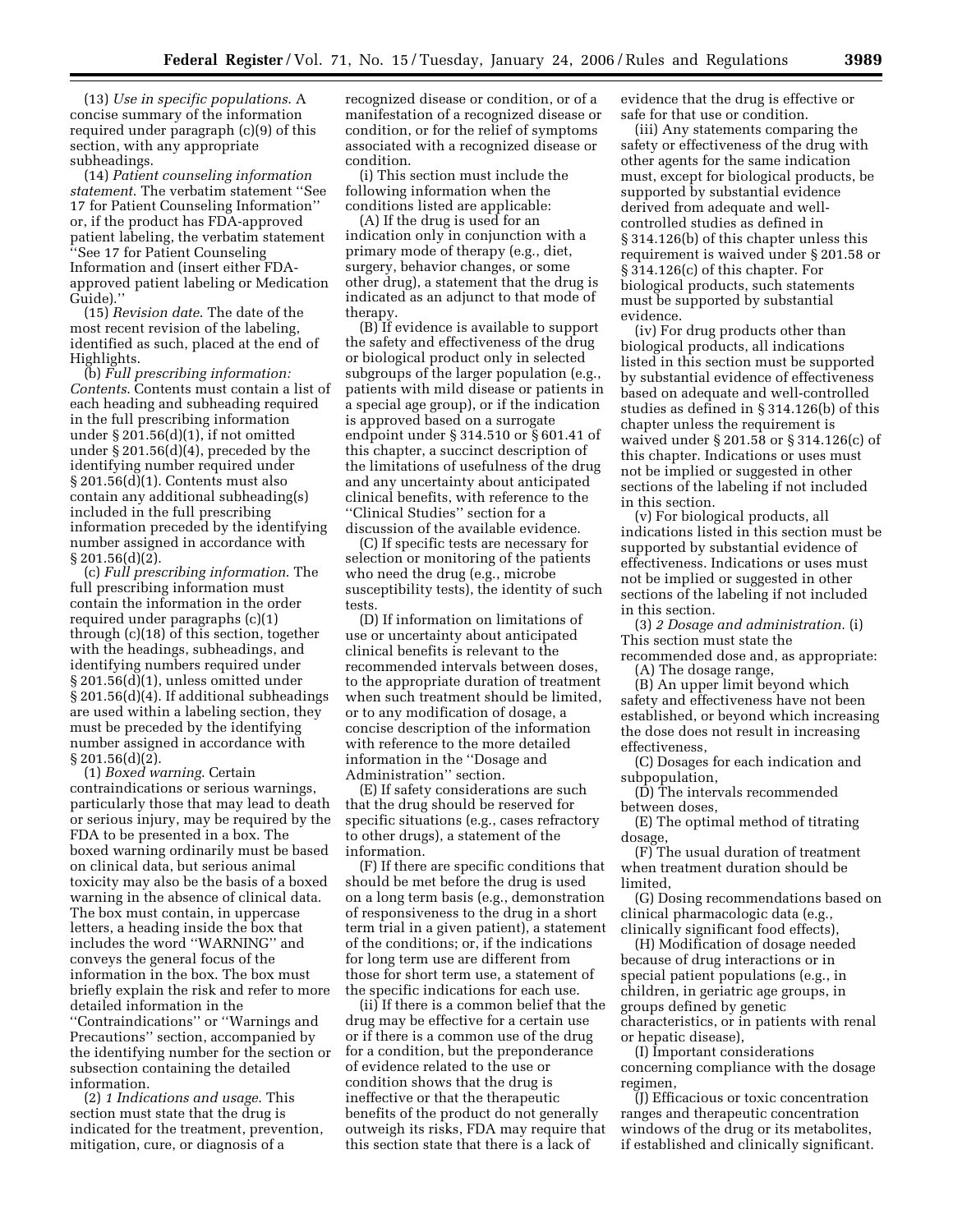Information on therapeutic drug concentration monitoring (TDM) must also be included in this section when TDM is necessary.

(ii) Dosing regimens must not be implied or suggested in other sections of the labeling if not included in this section.

(iii) Radiation dosimetry information must be stated for both the patient receiving a radioactive drug and the person administering it.

(iv) This section must also contain specific direction on dilution, preparation (including the strength of the final dosage solution, when prepared according to instructions, in terms of milligrams of active ingredient per milliliter of reconstituted solution, unless another measure of the strength is more appropriate), and administration of the dosage form, if needed (e.g., the rate of administration of parenteral drug in milligrams per minute; storage conditions for stability of the reconstituted drug, when important; essential information on drug incompatibilities if the drug is mixed in vitro with other drugs or diluents; and the following verbatim statement for parenterals: ''Parenteral drug products should be inspected visually for particulate matter and discoloration prior to administration, whenever solution and container permit.'')

(4) *3 Dosage forms and strengths*. This section must contain information on the available dosage forms to which the labeling applies and for which the manufacturer or distributor is responsible, including:

(i) The strength or potency of the dosage form in metric system (e.g., 10 milligram tablets), and, if the apothecary system is used, a statement of the strength in parentheses after the metric designation; and

(ii) A description of the identifying characteristics of the dosage forms, including shape, color, coating, scoring, and imprinting, when applicable. The National Drug Code number(s) for the drug product must not be included in this section.

(5) *4 Contraindications*. This section must describe any situations in which the drug should not be used because the risk of use (e.g., certain potentially fatal adverse reactions) clearly outweighs any possible therapeutic benefit. Those situations include use of the drug in patients who, because of their particular age, sex, concomitant therapy, disease state, or other condition, have a substantial risk of being harmed by the drug and for whom no potential benefit makes the risk acceptable. Known hazards and not theoretical possibilities must be listed (e.g., if severe

hypersensitivity to the drug has not been demonstrated, it should not be listed as a contraindication). If no contraindications are known, this section must state ''None.''

(6) *5 Warnings and precautions*. (i) *General*. This section must describe clinically significant adverse reactions (including any that are potentially fatal, are serious even if infrequent, or can be prevented or mitigated through appropriate use of the drug), other potential safety hazards (including those that are expected for the pharmacological class or those resulting from drug/drug interactions), limitations in use imposed by them (e.g., avoiding certain concomitant therapy), and steps that should be taken if they occur (e.g., dosage modification). The frequency of all clinically significant adverse reactions and the approximate mortality and morbidity rates for patients experiencing the reaction, if known and necessary for the safe and effective use of the drug, must be expressed as provided under paragraph (c)(7) of this section. In accordance with §§ 314.70 and 601.12 of this chapter, the labeling must be revised to include a warning about a clinically significant hazard as soon as there is reasonable evidence of a causal association with a drug; a causal relationship need not have been definitely established. A specific warning relating to a use not provided for under the ''Indications and Usage'' section may be required by FDA in accordance with sections 201(n) and 502(a) of the act if the drug is commonly prescribed for a disease or condition and such usage is associated with a clinically significant risk or hazard.

(ii) *Other special care precautions*. This section must contain information regarding any special care to be exercised by the practitioner for safe and effective use of the drug (e.g., precautions not required under any other specific section or subsection).

(iii) *Monitoring: Laboratory tests*. This section must identify any laboratory tests helpful in following the patient's response or in identifying possible adverse reactions. If appropriate, information must be provided on such factors as the range of normal and abnormal values expected in the particular situation and the recommended frequency with which tests should be performed before, during, and after therapy.

(iv) *Interference with laboratory tests*. This section must briefly note information on any known interference by the product with laboratory tests and reference the section where the detailed information is presented (e.g., ''Drug Interactions'' section).

(7) *6 Adverse reactions*. This section must describe the overall adverse reaction profile of the drug based on the entire safety database. For purposes of prescription drug labeling, an adverse reaction is an undesirable effect, reasonably associated with use of a drug, that may occur as part of the pharmacological action of the drug or may be unpredictable in its occurrence. This definition does not include all adverse events observed during use of a drug, only those adverse events for which there is some basis to believe there is a causal relationship between the drug and the occurrence of the adverse event.

(i) *Listing of adverse reactions*. This section must list the adverse reactions that occur with the drug and with drugs in the same pharmacologically active and chemically related class, if applicable. The list or lists must be preceded by the information necessary to interpret the adverse reactions (e.g., for clinical trials, total number exposed, extent and nature of exposure).

(ii) *Categorization of adverse reactions*. Within a listing, adverse reactions must be categorized by body system, by severity of the reaction, or in order of decreasing frequency, or by a combination of these, as appropriate. Within a category, adverse reactions must be listed in decreasing order of frequency. If frequency information cannot be reliably determined, adverse reactions must be listed in decreasing order of severity.

(A) *Clinical trials experience*. This section must list the adverse reactions identified in clinical trials that occurred at or above a specified rate appropriate to the safety database. The rate of occurrence of an adverse reaction for the drug and comparators (e.g., placebo) must be presented, unless such data cannot be determined or presentation of comparator rates would be misleading. If adverse reactions that occurred below the specified rate are included, they must be included in a separate listing. If comparative rates of occurrence cannot be reliably determined (e.g., adverse reactions were observed only in the uncontrolled trial portion of the overall safety database), adverse reactions must be grouped within specified frequency ranges as appropriate to the safety database for the drug (e.g., adverse reactions occurring at a rate of less than 1/100, adverse reactions occurring at a rate of less than 1/500) or descriptively identified, if frequency ranges cannot be determined. For adverse reactions with significant clinical implications, the listings must be supplemented with additional detail about the nature, frequency, and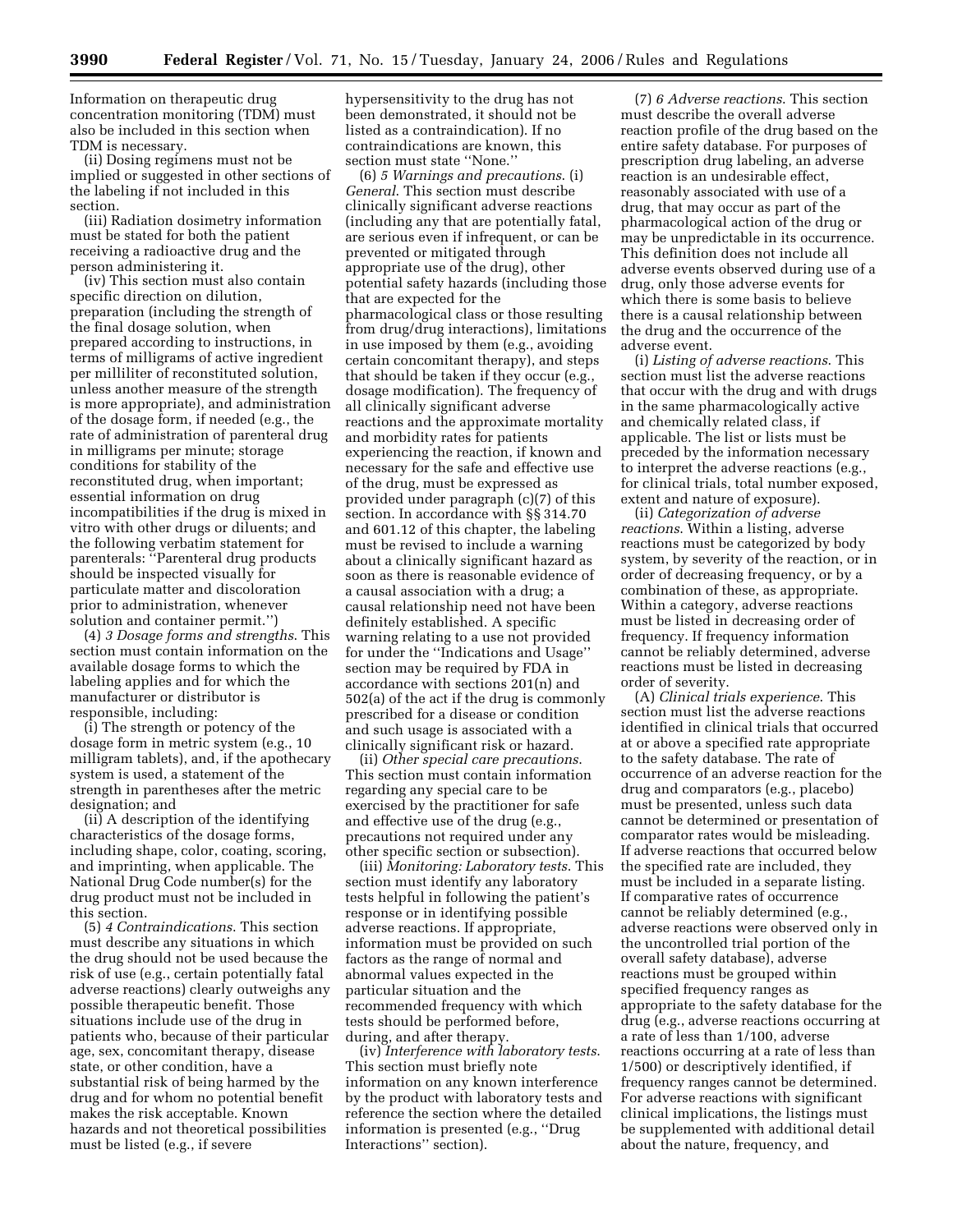severity of the adverse reaction and the relationship of the adverse reaction to drug dose and demographic characteristics, if data are available and important.

(B) *Postmarketing experience*. This section of the labeling must list the adverse reactions, as defined in paragraph (c)(7) of this section, that are identified from domestic and foreign spontaneous reports. This listing must be separate from the listing of adverse reactions identified in clinical trials.

(iii) *Comparisons of adverse reactions between drugs*. For drug products other than biological products, any claim comparing the drug to which the labeling applies with other drugs in terms of frequency, severity, or character of adverse reactions must be based on adequate and well-controlled studies as defined in § 314.126(b) of this chapter unless this requirement is waived under § 201.58 or § 314.126(c) of this chapter. For biological products, any such claim must be based on substantial evidence.

(8) *7 Drug interactions*. (i) This section must contain a description of clinically significant interactions, either observed or predicted, with other prescription or over-the-counter drugs, classes of drugs, or foods (e.g., dietary supplements, grapefruit juice), and specific practical instructions for preventing or managing them. The mechanism(s) of the interaction, if known, must be briefly described. Interactions that are described in the ''Contraindications'' or ''Warnings and Precautions'' sections must be discussed in more detail under this section. Details of drug interaction pharmacokinetic studies that are included in the ''Clinical Pharmacology'' section that are pertinent to clinical use of the drug must not be repeated in this section.

(ii) This section must also contain practical guidance on known interference of the drug with laboratory tests.

(9) *8 Use in specific populations*. This section must contain the following subsections:

(i) *8.1 Pregnancy*. This subsection may be omitted only if the drug is not absorbed systemically and the drug is not known to have a potential for indirect harm to the fetus. For all other drugs, this subsection must contain the following information:

(A) *Teratogenic effects*. Under this subheading, the labeling must identify one of the following categories that applies to the drug, and the labeling must bear the statement required under the category:

(*1*) *Pregnancy category A*. If adequate and well-controlled studies in pregnant women have failed to demonstrate a risk to the fetus in the first trimester of pregnancy (and there is no evidence of a risk in later trimesters), the labeling must state: ''Pregnancy Category A. Studies in pregnant women have not shown that (*name of drug*) increases the risk of fetal abnormalities if administered during the first (*second, third, or all*) trimester(s) of pregnancy. If this drug is used during pregnancy, the possibility of fetal harm appears remote. Because studies cannot rule out the possibility of harm, however, (*name of drug*) should be used during pregnancy only if clearly needed.'' The labeling must also contain a description of the human studies. If animal reproduction studies are also available and they fail to demonstrate a risk to the fetus, the labeling must also state: ''Reproduction studies have been performed in (kinds of animal(s)) at doses up to (x) times the human dose and have revealed no evidence of impaired fertility or harm to the fetus due to (name of drug).'' The labeling must also contain a description of available data on the effect of the drug on the later growth, development, and functional maturation of the child.

(*2*) *Pregnancy category B*. If animal reproduction studies have failed to demonstrate a risk to the fetus and there are no adequate and well-controlled studies in pregnant women, the labeling must state: ''Pregnancy Category B. Reproduction studies have been performed in (*kind(s) of animal(s)*) at doses up to (x) times the human dose and have revealed no evidence of impaired fertility or harm to the fetus due to (*name of drug*). There are, however, no adequate and wellcontrolled studies in pregnant women. Because animal reproduction studies are not always predictive of human response, this drug should be used during pregnancy only if clearly needed.'' If animal reproduction studies have shown an adverse effect (other than decrease in fertility), but adequate and well-controlled studies in pregnant women have failed to demonstrate a risk to the fetus during the first trimester of pregnancy (and there is no evidence of a risk in later trimesters), the labeling must state: ''Pregnancy Category B. Reproduction studies in (*kind(s) of animal(s)*) have shown (*describe findings*) at (x) times the human dose. Studies in pregnant women, however, have not shown that (name of drug) increases the risk of abnormalities when administered during the first (*second, third, or all*) trimester(s) of pregnancy. Despite the animal findings, it would

appear that the possibility of fetal harm is remote, if the drug is used during pregnancy. Nevertheless, because the studies in humans cannot rule out the possibility of harm, (*name of drug*) should be used during pregnancy only if clearly needed.'' The labeling must also contain a description of the human studies and a description of available data on the effect of the drug on the later growth, development, and functional maturation of the child.

(*3*) Pregnancy category C. If animal reproduction studies have shown an adverse effect on the fetus, if there are no adequate and well-controlled studies in humans, and if the benefits from the use of the drug in pregnant women may be acceptable despite its potential risks, the labeling must state: ''Pregnancy Category C. (*Name of drug*) has been shown to be teratogenic (or to have an embryocidal effect or other adverse effect) in (*name(s) of species*) when given in doses (x) times the human dose. There are no adequate and wellcontrolled studies in pregnant women. (*Name of drug*) should be used during pregnancy only if the potential benefit justifies the potential risk to the fetus.'' The labeling must contain a description of the animal studies. If there are no animal reproduction studies and no adequate and well-controlled studies in humans, the labeling must state: ''Pregnancy Category C. Animal reproduction studies have not been conducted with (*name of drug*). It is also not known whether (*name of drug*) can cause fetal harm when administered to a pregnant woman or can affect reproduction capacity. (*Name of drug*) should be given to a pregnant woman only if clearly needed.'' The labeling must contain a description of any available data on the effect of the drug on the later growth, development, and functional maturation of the child.

(*4*) *Pregnancy category D*. If there is positive evidence of human fetal risk based on adverse reaction data from investigational or marketing experience or studies in humans, but the potential benefits from the use of the drug in pregnant women may be acceptable despite its potential risks (for example, if the drug is needed in a lifethreatening situation or serious disease for which safer drugs cannot be used or are ineffective), the labeling must state: ''Pregnancy Category D. See 'Warnings and Precautions' section.'' Under the ''Warnings and Precautions'' section, the labeling must state: ''(*Name of drug*) can cause fetal harm when administered to a pregnant woman. (*Describe the human data and any pertinent animal data.*) If this drug is used during pregnancy, or if the patient becomes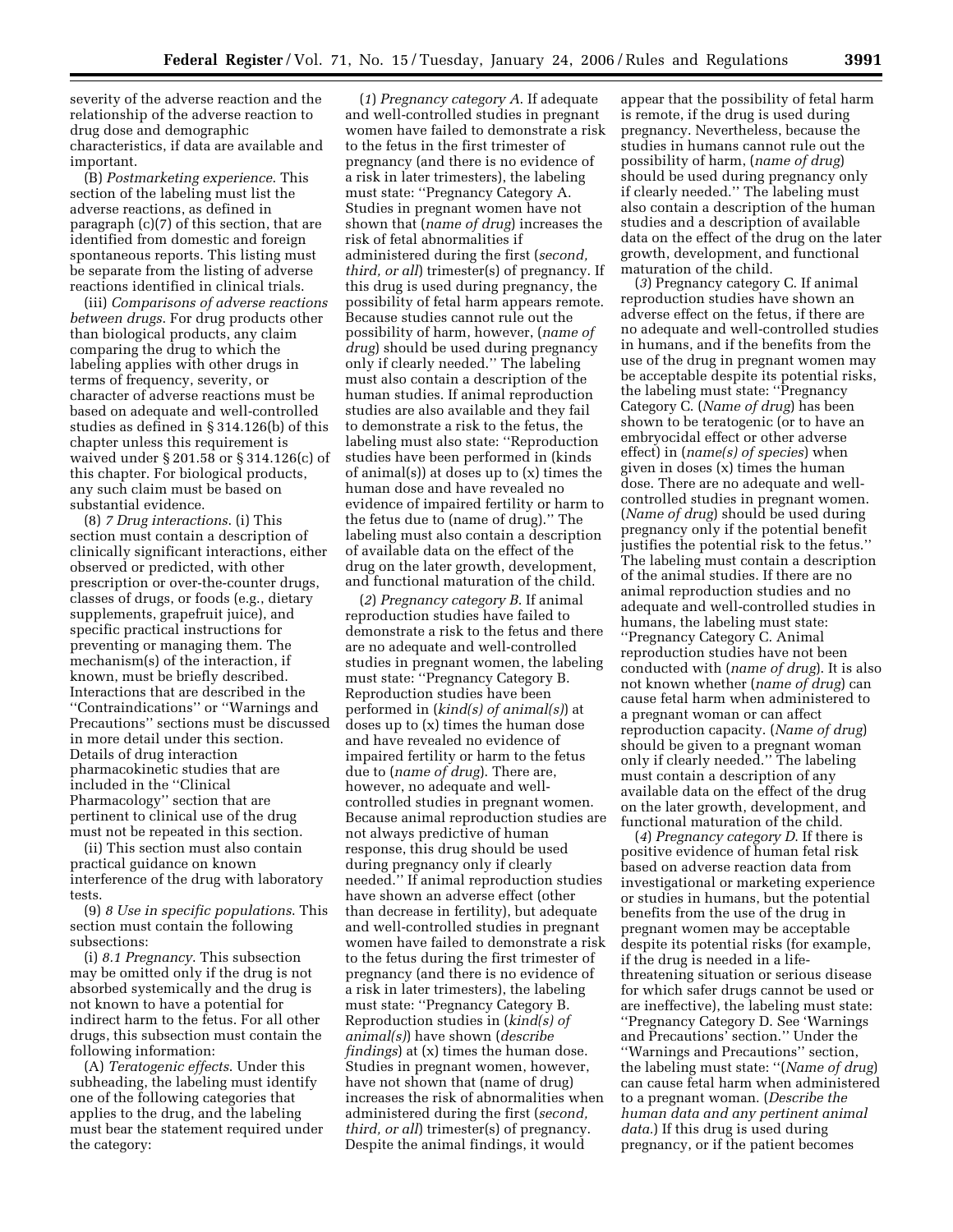pregnant while taking this drug, the patient should be apprised of the potential hazard to a fetus.''

(*5*) *Pregnancy category X*. If studies in animals or humans have demonstrated fetal abnormalities or if there is positive evidence of fetal risk based on adverse reaction reports from investigational or marketing experience, or both, and the risk of the use of the drug in a pregnant woman clearly outweighs any possible benefit (for example, safer drugs or other forms of therapy are available), the labeling must state: ''Pregnancy Category X. See 'Contraindications' section.'' Under ''Contraindications,'' the labeling must state: ''(*Name of drug*) may (*can*) cause fetal harm when administered to a pregnant woman. (*Describe the human data and any pertinent animal data.*) (*Name of drug*) is contraindicated in women who are or may become pregnant. If this drug is used during pregnancy, or if the patient becomes pregnant while taking this drug, the patient should be apprised of the potential hazard to a fetus.''

(B) *Nonteratogenic effects*. Under this subheading the labeling must contain other information on the drug's effects on reproduction and the drug's use during pregnancy that is not required specifically by one of the pregnancy categories, if the information is relevant to the safe and effective use of the drug. Information required under this heading must include nonteratogenic effects in the fetus or newborn infant (for example, withdrawal symptoms or hypoglycemia) that may occur because of a pregnant woman's chronic use of the drug for a preexisting condition or disease.

(ii) *8.2 Labor and delivery*. If the drug has a recognized use during labor or delivery (vaginal or abdominal delivery), whether or not the use is stated in the Indications and Usage section, this subsection must describe the available information about the effect of the drug on the mother and the fetus, on the duration of labor or delivery, on the possibility that forceps delivery or other intervention or resuscitation of the newborn will be necessary, and the effect of the drug on the later growth, development, and functional maturation of the child. If any information required under this subsection is unknown, it must state that the information is unknown.

(iii) *8.3 Nursing mothers*. (A) If a drug is absorbed systemically, this subsection must contain, if known, information about excretion of the drug in human milk and effects on the nursing infant. Pertinent adverse effects observed in animal offspring must be described.

(B) If a drug is absorbed systemically and is known to be excreted in human milk, this subsection must contain one of the following statements, as appropriate. If the drug is associated with serious adverse reactions or if the drug has a known tumorigenic potential, the labeling must state: ''Because of the potential for serious adverse reactions in nursing infants from (*name of drug*) (or, ''Because of the potential for tumorigenicity shown for (*name of drug*) in (*animal or human*) studies), a decision should be made whether to discontinue nursing or to discontinue the drug, taking into account the importance of the drug to the mother.'' If the drug is not associated with serious adverse reactions and does not have a known tumorigenic potential, the labeling must state: ''Caution should be exercised when (*name of drug*) is administered to a nursing woman.''

(C) If a drug is absorbed systemically and information on excretion in human milk is unknown, this subsection must contain one of the following statements, as appropriate. If the drug is associated with serious adverse reactions or has a known tumorigenic potential, the labeling must state: ''It is not known whether this drug is excreted in human milk. Because many drugs are excreted in human milk and because of the potential for serious adverse reactions in nursing infants from (*name of drug*) (or, ''Because of the potential for tumorigenicity shown for (*name of drug*) in (*animal or human*) studies), a decision should be made whether to discontinue nursing or to discontinue the drug, taking into account the importance of the drug to the mother.'' If the drug is not associated with serious adverse reactions and does not have a known tumorigenic potential, the labeling must state: ''It is not known whether this drug is excreted in human milk. Because many drugs are excreted in human milk, caution should be exercised when (*name of drug*) is administered to a nursing woman.''

(iv) *8.4 Pediatric use*. (A) Pediatric population(s)/pediatric patient(s): For the purposes of paragraphs  $(c)(9)(iv)(B)$ through  $(c)(9)(iv)(H)$  of this section, the terms *pediatric population(s)* and *pediatric patient(s)* are defined as the pediatric age group, from birth to 16 years, including age groups often called neonates, infants, children, and adolescents.

(B) If there is a specific pediatric indication different from those approved for adults that is supported by adequate and well-controlled studies in the pediatric population, it must be described under the ''Indications and Usage'' section, and appropriate

pediatric dosage information must be given under the ''Dosage and Administration'' section. The ''Pediatric use'' subsection must cite any limitations on the pediatric indication, need for specific monitoring, specific hazards associated with use of the drug in any subsets of the pediatric population (e.g., neonates), differences between pediatric and adult responses to the drug, and other information related to the safe and effective pediatric use of the drug. Data summarized in this subsection should be discussed in more detail, if appropriate, under the ''Clinical Pharmacology'' or ''Clinical Studies'' section. As appropriate, this information must also be contained in the ''Contraindications'' and/or ''Warnings and Precautions'' section(s).

(C) If there are specific statements on pediatric use of the drug for an indication also approved for adults that are based on adequate and wellcontrolled studies in the pediatric population, they must be summarized in the ''Pediatric use'' subsection and discussed in more detail, if appropriate, under the ''Clinical Pharmacology'' and ''Clinical Studies'' sections. Appropriate pediatric dosage must be given under the ''Dosage and Administration'' section. The ''Pediatric use'' subsection of the labeling must also cite any limitations on the pediatric use statement, need for specific monitoring, specific hazards associated with use of the drug in any subsets of the pediatric population (e.g., neonates), differences between pediatric and adult responses to the drug, and other information related to the safe and effective pediatric use of the drug. As appropriate, this information must also be contained in the ''Contraindications'' and/or ''Warnings and Precautions'' section(s).

(D)(*1*) When a drug is approved for pediatric use based on adequate and well-controlled studies in adults with other information supporting pediatric use, the ''Pediatric use'' subsection of the labeling must contain either the following statement or a reasonable alternative:

The safety and effectiveness of (*drug name*) have been established in the age groups to \_\_\_ (note any limitations, e.g., no data for pediatric patients under 2, or only applicable to certain indications approved in adults). Use of (*drug name*) in these age groups is supported by evidence from adequate and well-controlled studies of (*drug name*) in adults with additional data (*insert wording that accurately describes the data submitted to support a finding of substantial evidence of effectiveness in the pediatric population*).

(*2*) Data summarized in the preceding prescribed statement in this subsection must be discussed in more detail, if appropriate, under the ''Clinical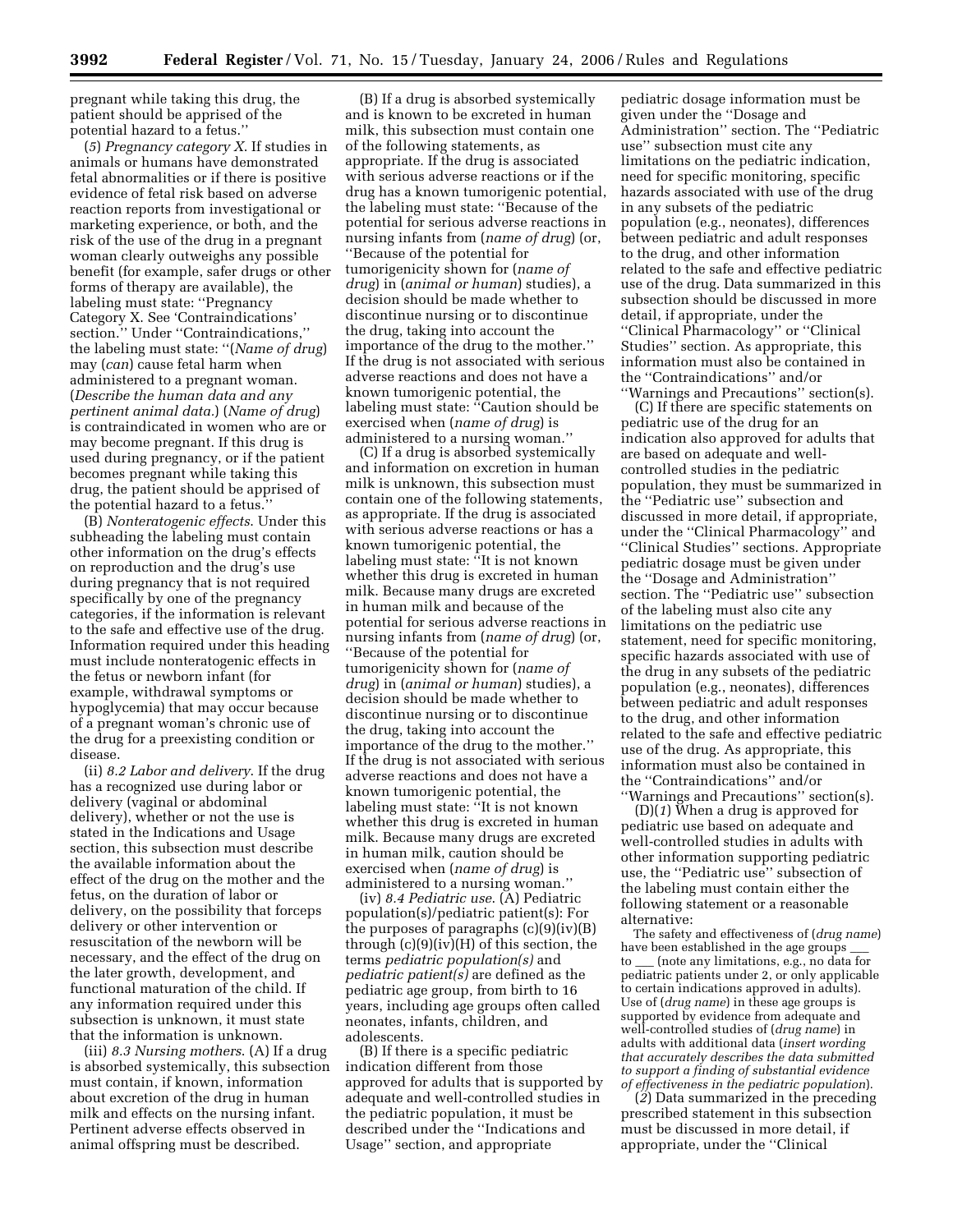Pharmacology'' or the ''Clinical Studies'' section. For example, pediatric pharmacokinetic or pharmacodynamic studies and dose response information should be described in the ''Clinical Pharmacology'' section. Pediatric dosing instructions must be included in the ''Dosage and Administration'' section. Any differences between pediatric and adult responses, need for specific monitoring, dosing adjustments, and any other information related to safe and effective use of the drug in pediatric patients must be cited briefly in the ''Pediatric use'' subsection and, as appropriate, in the ''Contraindications,'' ''Warnings and Precautions,'' and ''Dosage and Administration'' sections.

(E) If the requirements for a finding of substantial evidence to support a pediatric indication or a pediatric use statement have not been met for a particular pediatric population, the ''Pediatric use'' subsection must contain an appropriate statement such as ''Safety and effectiveness in pediatric patients below the age of  $(\_)$  have not been established.'' If use of the drug in this pediatric population is associated with a specific hazard, the hazard must be described in this subsection, or, if appropriate, the hazard must be stated in the ''Contraindications'' or ''Warnings and Precautions'' section and this subsection must refer to it.

(F) If the requirements for a finding of substantial evidence to support a pediatric indication or a pediatric use statement have not been met for any pediatric population, this subsection must contain the following statement: ''Safety and effectiveness in pediatric patients have not been established.'' If use of the drug in premature or neonatal infants, or other pediatric subgroups, is associated with a specific hazard, the hazard must be described in this subsection, or, if appropriate, the hazard must be stated in the ''Contraindications'' or ''Warnings and Precautions'' section and this subsection

must refer to it.

(G) If the sponsor believes that none of the statements described in paragraphs (c)(9)(iv)(B) through  $(c)(9)(iv)(F)$  of this section are appropriate or relevant to the labeling of a particular drug, the sponsor must provide reasons for omission of the statements and may propose alternative statement(s). FDA may permit use of an alternative statement if FDA determines that no statement described in those paragraphs is appropriate or relevant to the drug's labeling and that the alternative statement is accurate and appropriate.

(H) If the drug product contains one or more inactive ingredients that present

an increased risk of toxic effects to neonates or other pediatric subgroups, a special note of this risk must be made, generally in the ''Contraindications'' or 'Warnings and Precautions" section.

(v) *8.5 Geriatric use*. (A) A specific geriatric indication, if any, that is supported by adequate and wellcontrolled studies in the geriatric population must be described under the ''Indications and Usage'' section, and appropriate geriatric dosage must be stated under the ''Dosage and Administration'' section. The ''Geriatric use'' subsection must cite any limitations on the geriatric indication, need for specific monitoring, specific hazards associated with the geriatric indication, and other information related to the safe and effective use of the drug in the geriatric population. Unless otherwise noted, information contained in the ''Geriatric use'' subsection must pertain to use of the drug in persons 65 years of age and older. Data summarized in this subsection must be discussed in more detail, if appropriate, under ''Clinical Pharmacology" or the "Clinical" Studies'' section. As appropriate, this information must also be contained in the ''Warnings and Precautions'' and/or ''Contraindications'' section(s).

(B) Specific statements on geriatric use of the drug for an indication approved for adults generally, as distinguished from a specific geriatric indication, must be contained in the ''Geriatric use'' subsection and must reflect all information available to the sponsor that is relevant to the appropriate use of the drug in elderly patients. This information includes detailed results from controlled studies that are available to the sponsor and pertinent information from welldocumented studies obtained from a literature search. Controlled studies include those that are part of the marketing application and other relevant studies available to the sponsor that have not been previously submitted in the investigational new drug application, new drug application, biologics license application, or a supplement or amendment to one of these applications (e.g., postmarketing studies or adverse drug reaction reports). The ''Geriatric use'' subsection must contain the following statement(s) or reasonable alternative, as applicable, taking into account available information:

(*1*) If clinical studies did not include sufficient numbers of subjects aged 65 and over to determine whether elderly subjects respond differently from younger subjects, and other reported clinical experience has not identified

such differences, the ''Geriatric use'' subsection must include the following statement:

Clinical studies of (*name of drug*) did not include sufficient numbers of subjects aged 65 and over to determine whether they respond differently from younger subjects. Other reported clinical experience has not identified differences in responses between the elderly and younger patients. In general, dose selection for an elderly patient should be cautious, usually starting at the low end of the dosing range, reflecting the greater frequency of decreased hepatic, renal, or cardiac function, and of concomitant disease or other drug therapy.

(*2*) If clinical studies (including studies that are part of marketing applications and other relevant studies available to the sponsor that have not been submitted in the sponsor's applications) included enough elderly subjects to make it likely that differences in safety or effectiveness between elderly and younger subjects would have been detected, but no such differences (in safety or effectiveness) were observed, and other reported clinical experience has not identified such differences, the ''Geriatric use'' subsection must contain the following statement:

Of the total number of subjects in clinical studies of (*name of drug*), \_\_ percent were 65 and over, while \_ percent were 75 and over. (Alternatively, the labeling may state the total number of subjects included in the studies who were 65 and over and 75 and over.) No overall differences in safety or effectiveness were observed between these subjects and younger subjects, and other reported clinical experience has not identified differences in responses between the elderly and younger patients, but greater sensitivity of some older individuals cannot be ruled out.

(*3*) If evidence from clinical studies and other reported clinical experience available to the sponsor indicates that use of the drug in elderly patients is associated with differences in safety or effectiveness, or requires specific monitoring or dosage adjustment, the ''Geriatric use'' subsection must contain a brief description of observed differences or specific monitoring or dosage requirements and, as appropriate, must refer to more detailed discussions in the ''Contraindications,'' ''Warnings and Precautions,'' ''Dosage and Administration,'' or other sections.

(C)(*1*) If specific pharmacokinetic or pharmacodynamic studies have been carried out in the elderly, they must be described briefly in the ''Geriatric use'' subsection and in detail under the ''Clinical Pharmacology'' section. The ''Clinical Pharmacology'' and ''Drug Interactions'' sections ordinarily contain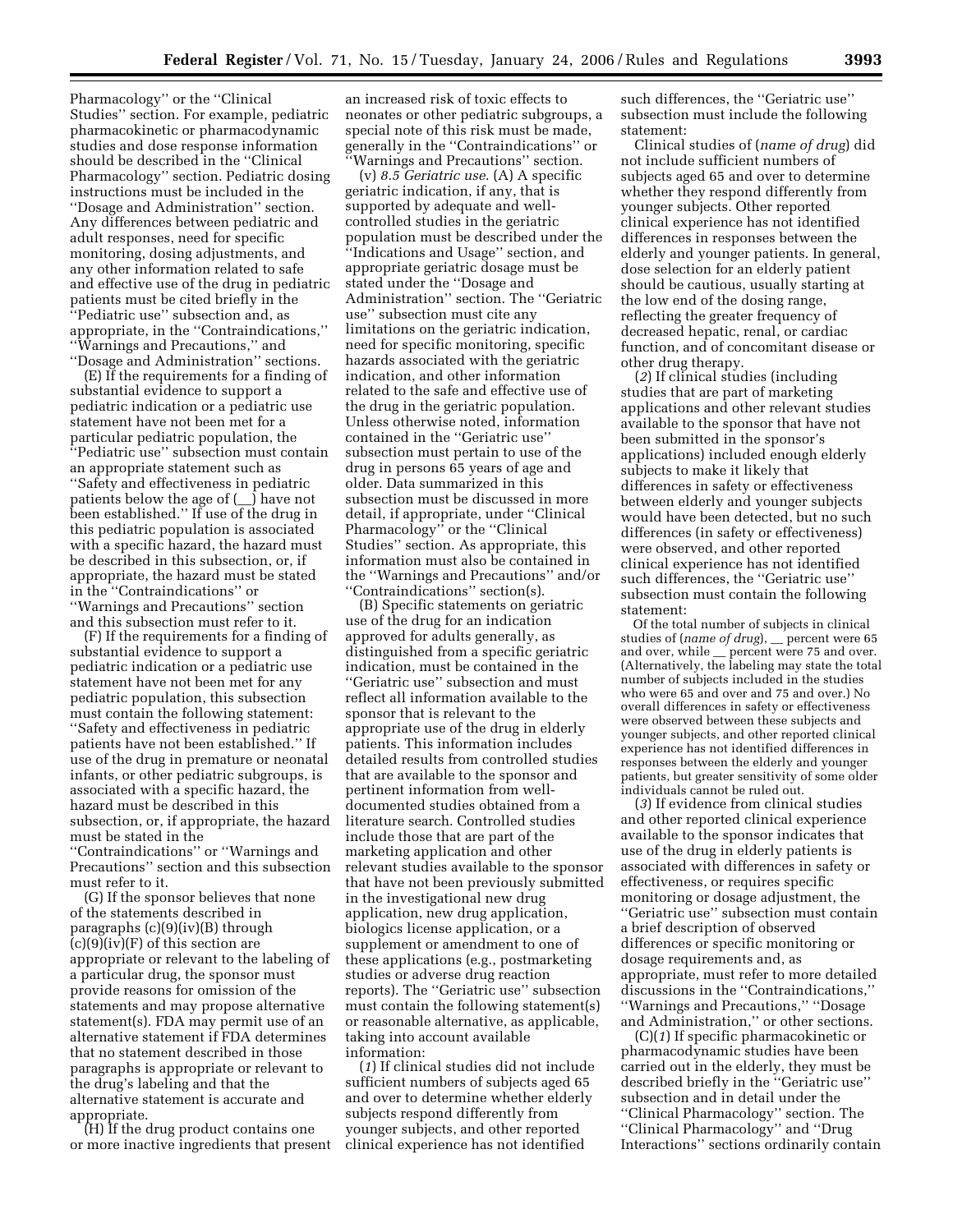information on drug/disease and drug/ drug interactions that is particularly relevant to the elderly, who are more likely to have concomitant illness and to use concomitant drugs.

(*2*) If a drug is known to be substantially excreted by the kidney, the ''Geriatric use'' subsection must include the statement:

This drug is known to be substantially excreted by the kidney, and the risk of adverse reactions to this drug may be greater in patients with impaired renal function. Because elderly patients are more likely to have decreased renal function, care should be taken in dose selection, and it may be useful to monitor renal function.

(D) If use of the drug in the elderly appears to cause a specific hazard, the hazard must be described in the ''Geriatric use'' subsection, or, if appropriate, the hazard must be stated in the ''Contraindications'' or ''Warnings and Precautions'' section, and the ''Geriatric use'' subsection must refer to those sections.

(E) Labeling under paragraphs  $(c)(9)(v)(A)$  through  $(c)(9)(v)(C)$  of this section may include statements, if they are necessary for safe and effective use of the drug, and reflect good clinical practice or past experience in a particular situation, e.g., for a sedating drug, it could be stated that:

Sedating drugs may cause confusion and over-sedation in the elderly; elderly patients generally should be started on low doses of (*name of drug*) and observed closely.

(F) If the sponsor believes that none of the requirements described in paragraphs  $(c)(9)(v)(A)$  through  $(c)(9)(v)(E)$  of this section are appropriate or relevant to the labeling of a particular drug, the sponsor must provide reasons for omission of the statements and may propose an alternative statement. FDA may permit omission of the statements if FDA determines that no statement described in those paragraphs is appropriate or relevant to the drug's labeling. FDA may permit use of an alternative statement if the agency determines that such statement is accurate and appropriate.

(vi) *Additional subsections*. Additional subsections may be included, as appropriate, if sufficient data are available concerning the use of the drug in other specified subpopulations (e.g., renal or hepatic impairment).

(10) *9 Drug abuse and dependence*. This section must contain the following information, as appropriate:

(i) *9.1 Controlled substance*. If the drug is controlled by the Drug Enforcement Administration, the schedule in which it is controlled must be stated.

(ii) *9.2 Abuse*. This subsection must state the types of abuse that can occur with the drug and the adverse reactions pertinent to them, and must identify particularly susceptible patient populations. This subsection must be based primarily on human data and human experience, but pertinent animal data may also be used.

(iii) *9.3 Dependence*. This subsection must describe characteristic effects resulting from both psychological and physical dependence that occur with the drug and must identify the quantity of the drug over a period of time that may lead to tolerance or dependence, or both. Details must be provided on the adverse effects of chronic abuse and the effects of abrupt withdrawal. Procedures necessary to diagnose the dependent state and the principles of treating the effects of abrupt withdrawal must be described.

(11) *10 Overdosage*. This section must be based on human data. If human data are unavailable, appropriate animal and in vitro data may be used. The following specific information must be provided:

(i) Signs, symptoms, and laboratory findings associated with an overdosage of the drug;

(ii) Complications that can occur with the drug (for example, organ toxicity or delayed acidosis);

(iii) Concentrations of the drug in biologic fluids associated with toxicity or death; physiologic variables influencing excretion of the drug, such as urine pH; and factors that influence the dose response relationship of the drug, such as tolerance. The pharmacokinetic data given in the ''Clinical Pharmacology'' section also may be referenced here, if applicable to overdoses;

(iv) The amount of the drug in a single dose that is ordinarily associated with symptoms of overdosage and the amount of the drug in a single dose that is likely to be life threatening;

(v) Whether the drug is dialyzable; and

(vi) Recommended general treatment procedures and specific measures for support of vital functions (e.g., proven antidotes, gastric lavage, forced diuresis, or as per Poison Control Center). Such recommendations must be based on data available for the specific drug or experience with pharmacologically related drugs. Unqualified recommendations for which data are lacking for the specific drug or class of drugs must not be stated.

(12) *11 Description*. (i) This section must contain:

(A) The proprietary name and the established name, if any, as defined in section 502(e)(2) of the act, of the drug

or, for biological products, the proper name (as defined in § 600.3 of this chapter) and any appropriate descriptors;

(B) The type of dosage form(s) and the route(s) of administration to which the labeling applies;

(C) The same qualitative and/or quantitative ingredient information as required under § 201.100(b) for drug labels or §§ 610.60 and 610.61 of this chapter for biological product labels;

(D) If the product is sterile, a statement of that fact;

(E) The pharmacological or therapeutic class of the drug;

(F) For drug products other than biological products, the chemical name and structural formula of the drug; and

(G) If the product is radioactive, a statement of the important nuclear physical characteristics, such as the principal radiation emission data, external radiation, and physical decay characteristics.

(ii) If appropriate, other important chemical or physical information, such as physical constants or pH, must be stated.

(13) *12 Clinical pharmacology*. (i) This section must contain information relating to the human clinical pharmacology and actions of the drug in humans. Pharmacologic information based on in vitro data using human biomaterials or pharmacologic animal models, or relevant details about in vivo study designs or results (e.g., drug interaction studies), may be included in this section if essential to understand dosing or drug interaction information presented in other sections of the labeling. This section must include the following subsections:

(A) *12.1 Mechanism of action*. This subsection must summarize what is known about the established mechanism(s) of the drug's action in humans at various levels (e.g., receptor, membrane, tissue, organ, whole body). If the mechanism of action is not known, this subsection must contain a statement about the lack of information.

(B) *12.2 Pharmacodynamics*. This subsection must include a description of any biochemical or physiologic pharmacologic effects of the drug or active metabolites related to the drug's clinical effect in preventing, diagnosing, mitigating, curing, or treating disease, or those related to adverse effects or toxicity. Exposure-response relationships (e.g., concentrationresponse, dose-response) and time course of pharmacodynamic response (including short-term clinical response) must be included if known. If this information is unknown, this subsection must contain a statement about the lack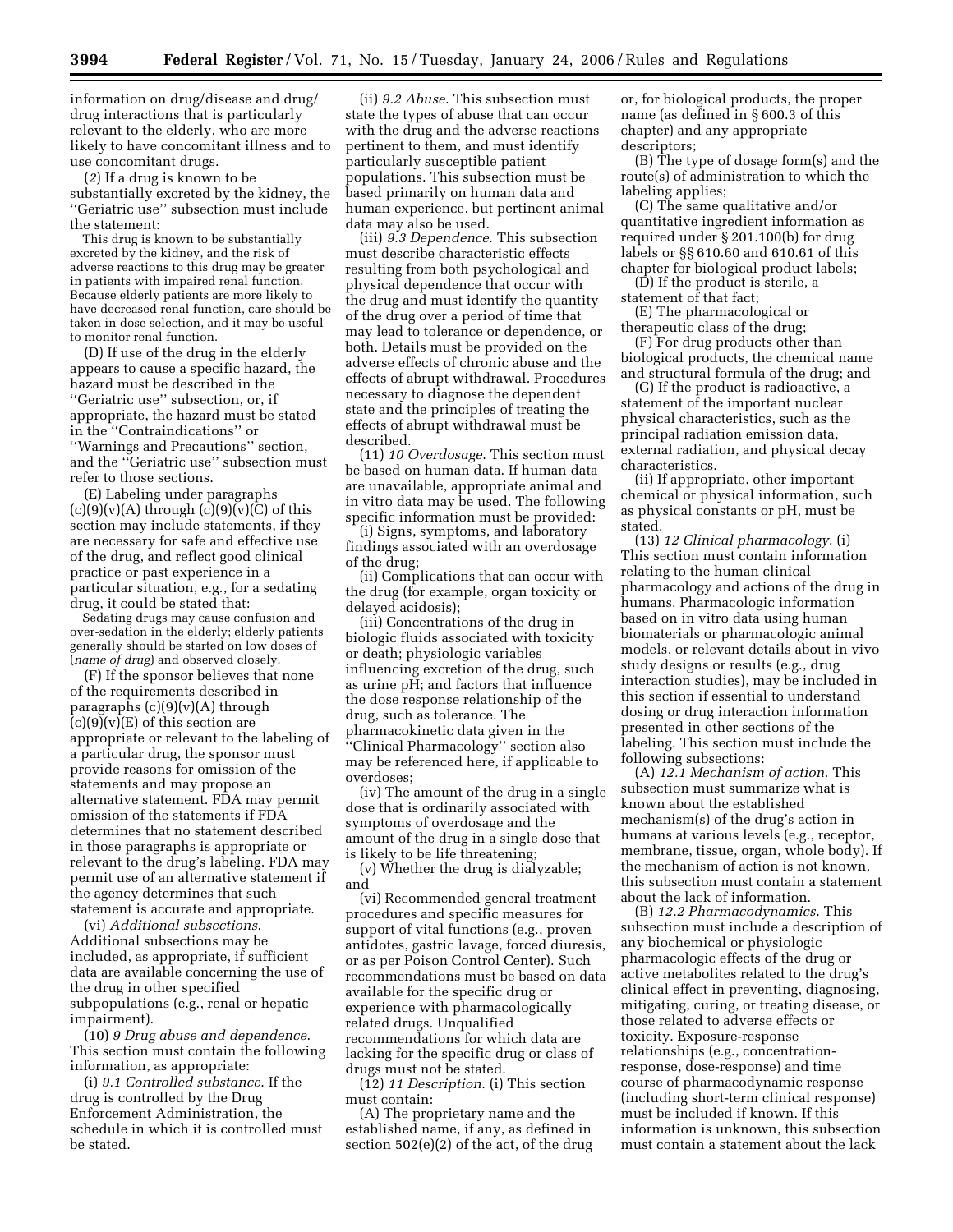of information. Detailed dosing or monitoring recommendations based on pharmacodynamic information that appear in other sections (e.g., ''Warnings and Precautions'' or ''Dosage and Administration'') must not be repeated in this subsection, but the location of such recommendations must be referenced.

(C) *12.3 Pharmacokinetics*. This subsection must describe the clinically significant pharmacokinetics of a drug or active metabolites, (i.e., pertinent absorption, distribution, metabolism, and excretion parameters). Information regarding bioavailability, the effect of food, minimum concentration  $(C_{min})$ , maximum concentration  $(C_{\text{max}})$ , time to maximum concentration  $(T_{\text{max}})$ , area under the curve (AUC), pertinent halflives  $(t_{1/2})$ , time to reach steady state, extent of accumulation, route(s) of elimination, clearance (renal, hepatic, total), mechanisms of clearance (e.g., specific enzyme systems), drug/drug and drug/food (e.g., dietary supplements, grapefruit juice) pharmacokinetic interactions (including inhibition, induction, and genetic characteristics), and volume of distribution  $(V_d)$  must be presented if clinically significant. Information regarding nonlinearity in pharmacokinetic parameters, changes in pharmacokinetics over time, and binding (plasma protein, erythrocyte) parameters must also be presented if clinically significant. This section must also include the results of pharmacokinetic studies (e.g., of metabolism or interaction) that establish the absence of an effect, including pertinent human studies and in vitro data. Dosing recommendations based on clinically significant factors that change the product's pharmacokinetics (e.g., age, gender, race, hepatic or renal dysfunction, concomitant therapy) that appear in other sections (e.g., ''Warnings and Precautions,'' ''Dosage and Administration'' or ''Use in Specific Populations'') must not be repeated in this subsection, but the location of such recommendations must be referenced.

(ii) Data that demonstrate activity or effectiveness in in vitro or animal tests and that have not been shown by adequate and well-controlled clinical studies to be pertinent to clinical use may be included under this section only under the following circumstances:

(A) In vitro data for anti-infective drugs may be included if the data are immediately preceded by the statement ''The following in vitro data are available but their clinical significance is unknown.''

(B) For other classes of drugs, in vitro and animal data that have not been

shown by adequate and well-controlled studies, as defined in § 314.126(b) of this chapter, to be necessary for the safe and effective use may be included in this section only if a waiver is granted under § 201.58 or § 314.126(c) of this chapter.

(14) *13 Nonclinical toxicology*. This section must contain the following subsections as appropriate:

(i) *13.1 Carcinogenesis, mutagenesis, impairment of fertility*. This subsection must state whether long term studies in animals have been performed to evaluate carcinogenic potential and, if so, the species and results. If results from reproduction studies or other data in animals raise concern about mutagenesis or impairment of fertility in either males or females, this must be described. Any precautionary statement on these topics must include practical, relevant advice to the prescriber on the significance of these animal findings. Human data suggesting that the drug may be carcinogenic or mutagenic, or suggesting that it impairs fertility, as described in the ''Warnings and Precautions'' section, must not be included in this subsection of the labeling.

(ii) *13.2 Animal toxicology and/or pharmacology*. Significant animal data necessary for safe and effective use of the drug in humans that is not incorporated in other sections of labeling must be included in this section (e.g., specifics about studies used to support approval under § 314.600 or § 601.90 of this chapter, the absence of chronic animal toxicity data for a drug that is administered over prolonged periods or is implanted in the body).

(15) *14 Clinical studies*. This section must discuss those clinical studies that facilitate an understanding of how to use the drug safely and effectively. Ordinarily, this section will describe the studies that support effectiveness for the labeled indication(s), including discussion of study design, population, endpoints, and results, but must not include an encyclopedic listing of all, or even most, studies performed as part of the product's clinical development program. If a specific important clinical study is mentioned in any section of the labeling required under §§ 201.56 and 201.57 because the study is essential to an understandable presentation of the information in that section of the labeling, any detailed discussion of the study must appear in this section.

(i) For drug products other than biological products, any clinical study that is discussed in prescription drug labeling that relates to an indication for or use of the drug must be adequate and well-controlled as described in § 314.126(b) of this chapter and must not imply or suggest indications or uses or dosing regimens not stated in the ''Indications and Usage'' or ''Dosage and Administration'' section. For biological products, any clinical study that is discussed that relates to an indication for or use of the biological product must constitute or contribute to substantial evidence and must not imply or suggest indications or uses or dosing regimens not stated in the ''Indications and Usage'' or ''Dosage and Administration'' section.

(ii) Any discussion of a clinical study that relates to a risk from the use of the drug must also refer to the other sections of the labeling where the risk is identified or discussed.

(16) *15 References*. When prescription drug labeling must summarize or otherwise rely on a recommendation by an authoritative scientific body, or on a standardized methodology, scale, or technique, because the information is important to prescribing decisions, the labeling may include a reference to the source of the information.

(17) *16 How supplied/storage and handling*. This section must contain information on the available dosage forms to which the labeling applies and for which the manufacturer or distributor is responsible. The information must include, as appropriate:

(i) The strength or potency of the dosage form in metric system (e.g., 10 milligram tablets) and, if the apothecary system is used, a statement of the strength in parentheses after the metric designation;

(ii) The units in which the dosage form is ordinarily available for prescribing by practitioners (e.g., bottles of 100);

(iii) Appropriate information to facilitate identification of the dosage forms, such as shape, color, coating, scoring, imprinting, and National Drug Code number; and

(iv) Special handling and storage conditions.

(18) *17 Patient counseling information*. This section must contain information necessary for patients to use the drug safely and effectively (e.g., precautions concerning driving or the concomitant use of other substances that may have harmful additive effects). Any FDA-approved patient labeling must be referenced in this section and the full text of such patient labeling must be reprinted immediately following this section or, alternatively, accompany the prescription drug labeling. Any FDAapproved patient labeling printed immediately following this section or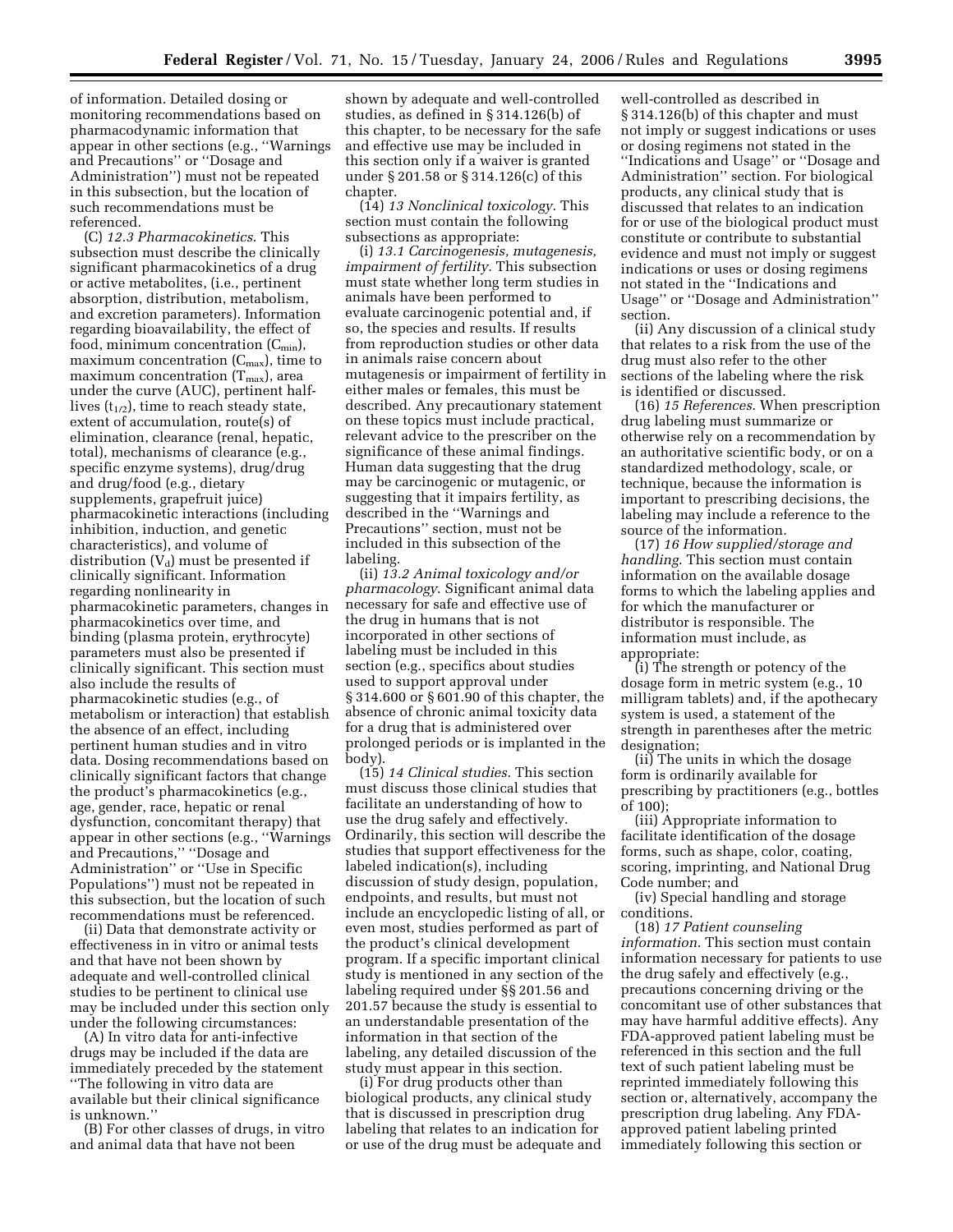accompanying the labeling is subject to the type size requirements in paragraph (d)(6) of this section, except for a Medication Guide to be detached and distributed to patients in compliance with § 208.24 of this chapter. Medication Guides for distribution to patients are subject to the type size requirements set forth in § 208.20 of this chapter.

(d) *Format requirements*. All labeling information required under paragraphs (a), (b), and (c) of this section must be printed in accordance with the following specifications:

(1) All headings and subheadings required by paragraphs (a) and (c) of this section must be highlighted by bold type that prominently distinguishes the headings and subheadings from other labeling information. Reverse type is not permitted as a form of highlighting.

(2) A horizontal line must separate the information required by paragraphs (a), (b), and (c) of this section.

(3) The headings listed in paragraphs (a)(5) through (a)(13) of this section must be presented in the center of a horizontal line.

(4) If there are multiple subheadings listed under paragraphs (a)(4) through (a)(13) of this section, each subheading must be preceded by a bullet point.

(5) The labeling information required by paragraphs (a)(1) through (a)(4),  $(a)(11)(ii)$  through  $(a)(11)(iv)$ , and  $(a)(14)$ of this section must be in bold print.

(6) The letter height or type size for all labeling information, headings, and subheadings set forth in paragraphs (a), (b), and (c) of this section must be a minimum of 8 points, except for labeling information that is on or within the package from which the drug is to be dispensed, which must be a minimum of 6 points.

(7) The identifying numbers required by  $\S 201.56(d)$  and paragraphs  $(c)(1)$ through (c)(18) of this section must be presented in bold print and must precede the heading or subheading by at least two square em's (i.e., two squares of the size of the letter ''m'' in 8 point type).

(8) The information required by paragraph (a) of this section, not including the information required under paragraph (a)(4) of this section, must be limited in length to an amount that, if printed in 2 columns on a standard sized piece of typing paper (8 1/2 by 11 inches), single spaced, in 8 point type with 1/2-inch margins on all sides and between columns, would fit on one-half of the page.

(9) Sections or subsections of labeling that are identified as containing recent major changes under paragraph (a)(5) of this section must be highlighted in the

full prescribing information by the inclusion of a vertical line on the left edge of the new or modified text.

(10) For the information required by paragraph (b) of this section, each section heading must be in bold print. Each subheading within a section must be indented and not bolded.

■ 4. Section 201.58 is revised to read as follows:

## **§ 201.58 Waiver of labeling requirements.**

An applicant may ask the Food and Drug Administration to waive any requirement under §§ 201.56, 201.57, and 201.80. A waiver request must be submitted in writing to the Director (or the Director's designee), Center for Drug Evaluation and Research, Food and Drug Administration, 5600 Fishers Lane, Rockville, MD 20857, or, if applicable, the Director (or the Director's designee), Center for Biologics Evaluation and Research, Food and Drug Administration, 1401 Rockville Pike, suite 200 North, Rockville, MD 20852–1448. The waiver must be granted or denied in writing by the Director or the Director's designee.

#### **§ 201.59 [Removed]**

■ 5. Section 201.59 is removed.

■ 6. Newly redesignated § 201.80 is amended by:

a. Revising the section heading; b. Amending paragraphs (b)(2)(ii),  $(c)(3)(i)$ ,  $(c)(3)(v)$ , and  $(g)(4)$  by removing the phrase ''§ 314.126(b)'' the second time it appears and by adding in its place the phrase " $\S 314.126(c)$ ";

c. Removing the phrase ''induced emesis," in paragraph (i)(6);

d. Revising paragraphs (c)(2), (f)(2), and  $(m)(1)$ ; and

e. Adding a new sentence after the first sentence of paragraph (j).

The additions and revisions read as follows:

## **§ 201.80 Specific requirements on content and format of labeling for human prescription drug and biological products; older drugs not described in § 201.56(b)(1).**

\* \* \* \* \* (c) \* \* \*

(2)(i) For drug products other than biological products, all indications listed in this section must be supported by substantial evidence of effectiveness based on adequate and well-controlled studies as defined in § 314.126(b) of this chapter unless the requirement is waived under § 201.58 or § 314.126(c) of this chapter. Indications or uses must not be implied or suggested in other sections of labeling if not included in this section.

(ii) For biological products, all indications listed in this section must be supported by substantial evidence of effectiveness. Indications or uses must not be implied or suggested in other sections of labeling if not included in this section.

- \* \* \* \* \*
- (f) \* \* \*

(2) *Information for patients*. This subsection must contain information necessary for patients to use the drug safely and effectively (e.g., precautions concerning driving or the concomitant use of other substances that may have harmful additive effects). Any FDAapproved patient labeling must be referenced in this section and the full text of such patient labeling must be reprinted immediately following the last section of labeling or, alternatively, accompany the prescription drug labeling. The type size requirement for the Medication Guide set forth in § 208.20 of this chapter does not apply to the Medication Guide that is reprinted in or accompanying the prescription drug labeling unless such Medication Guide is to be detached and distributed to patients in compliance with § 208.24 of this chapter.

\* \* \* \* \* (j) *Dosage and administration*. \* \* \* Dosing regimens must not be implied or suggested in other sections of labeling if not included in this section. \* \* \*

\* \* \* \* \*  $(m) * * * *$ 

(1)(i) If the clinical study is cited in the labeling in place of a detailed discussion of data and information concerning an indication for use of the drug, the clinical study must constitute an adequate and well-controlled study as described in § 314.126(b) of this chapter, except for biological products, and must not imply or suggest indications or uses or dosing regimens not stated in the ''Indications and Usage'' or ''Dosage and Administration'' section.

(ii) When prescription drug labeling must summarize or otherwise rely on a recommendation by an authoritative scientific body, or on a standardized methodology, scale, or technique, because the information is important to prescribing decisions, the labeling may include a reference to the source of the information.

\* \* \* \* \*

■ 7. Section 201.100 is amended by revising paragraph (d)(3) to read as follows:

**§ 201.100 Prescription drugs for human use.** 

\* \* \* \* \* (d) \* \* \*